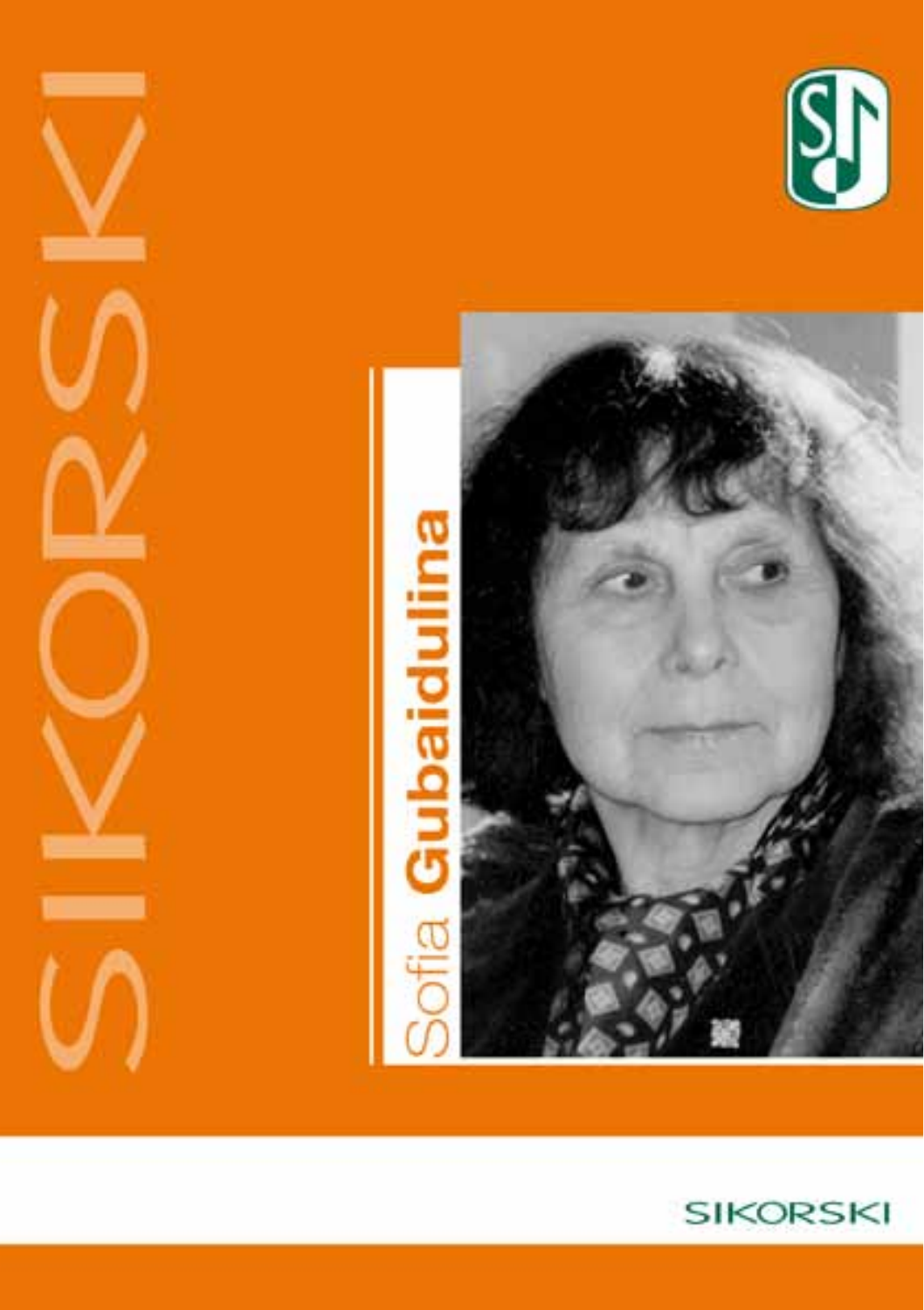# S O F I A **g u b a i d u l i n a**

C. Warne



**SIKORSKI MUSIKVERLAGE HAMBURG sik 4/5611**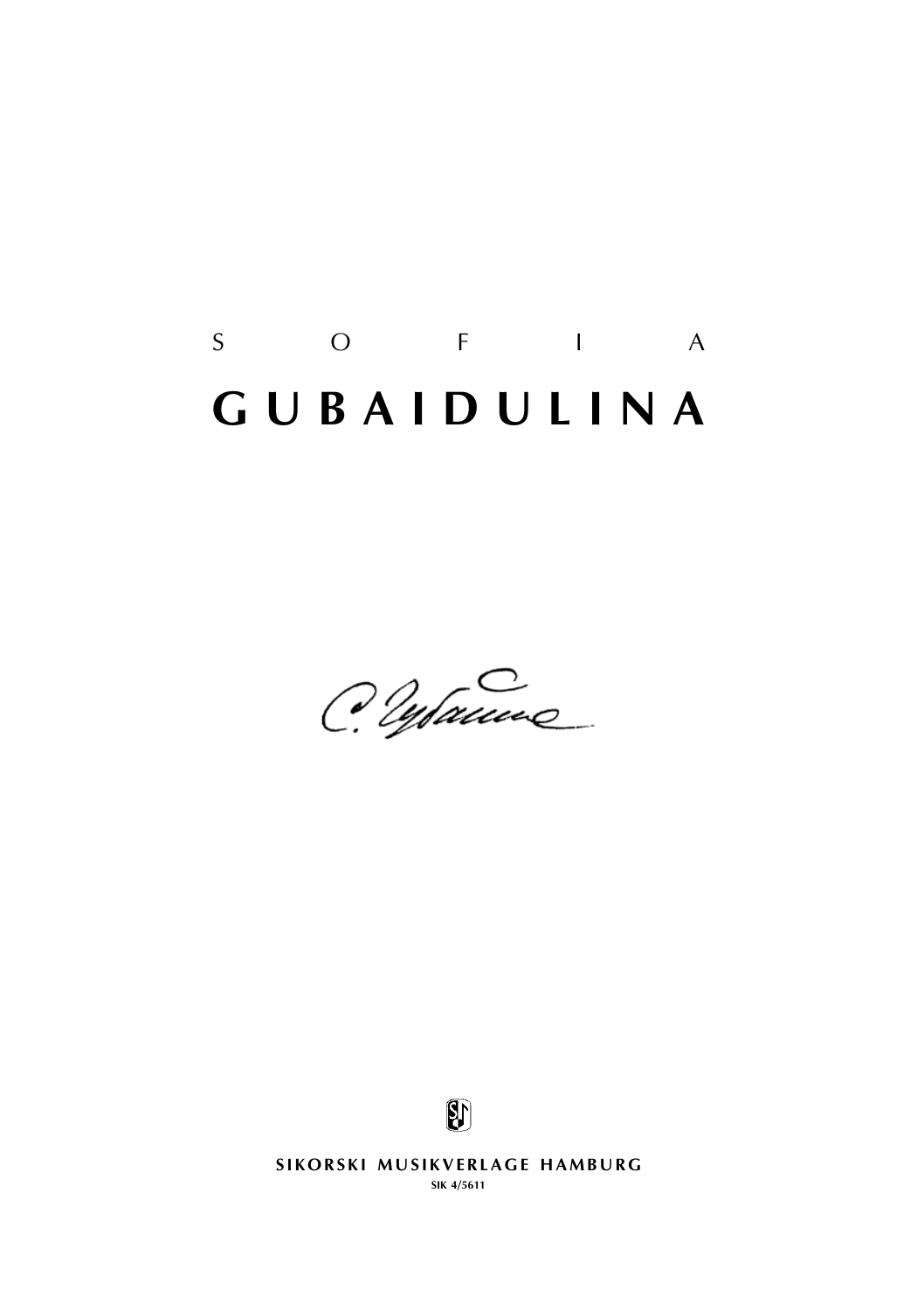### **contents**

| <b>WORKS FOR CHAMBER ORCHESTRA / ENSEMBLE 29</b>        |
|---------------------------------------------------------|
| <b>CHAMBER MUSIC <i>CHAMBER MUSIC CHAMBER MUSIC</i></b> |
| VOCAL MUSIC <i>with the contract of the SS</i>          |
|                                                         |

|--|--|--|--|--|--|--|--|--|--|--|--|--|--|--|--|--|--|

| DISCOGRAPHY |  |  |  |  |  |  |  |  |  |  |  |  |  |  |  |  |  |  |  |  |  |  |  |  |  |  |  |  |
|-------------|--|--|--|--|--|--|--|--|--|--|--|--|--|--|--|--|--|--|--|--|--|--|--|--|--|--|--|--|
|-------------|--|--|--|--|--|--|--|--|--|--|--|--|--|--|--|--|--|--|--|--|--|--|--|--|--|--|--|--|

sikorski Musikverlage 20139 hamburg phone: (+ 49) (0)40 / 41 41 00-0 · fax: (+ 49) (0)40 / 41 41 00-41 www.sikorski.de · contact@sikorski.de **24 n o v e m b e r 2021** cover photo © viktor suslin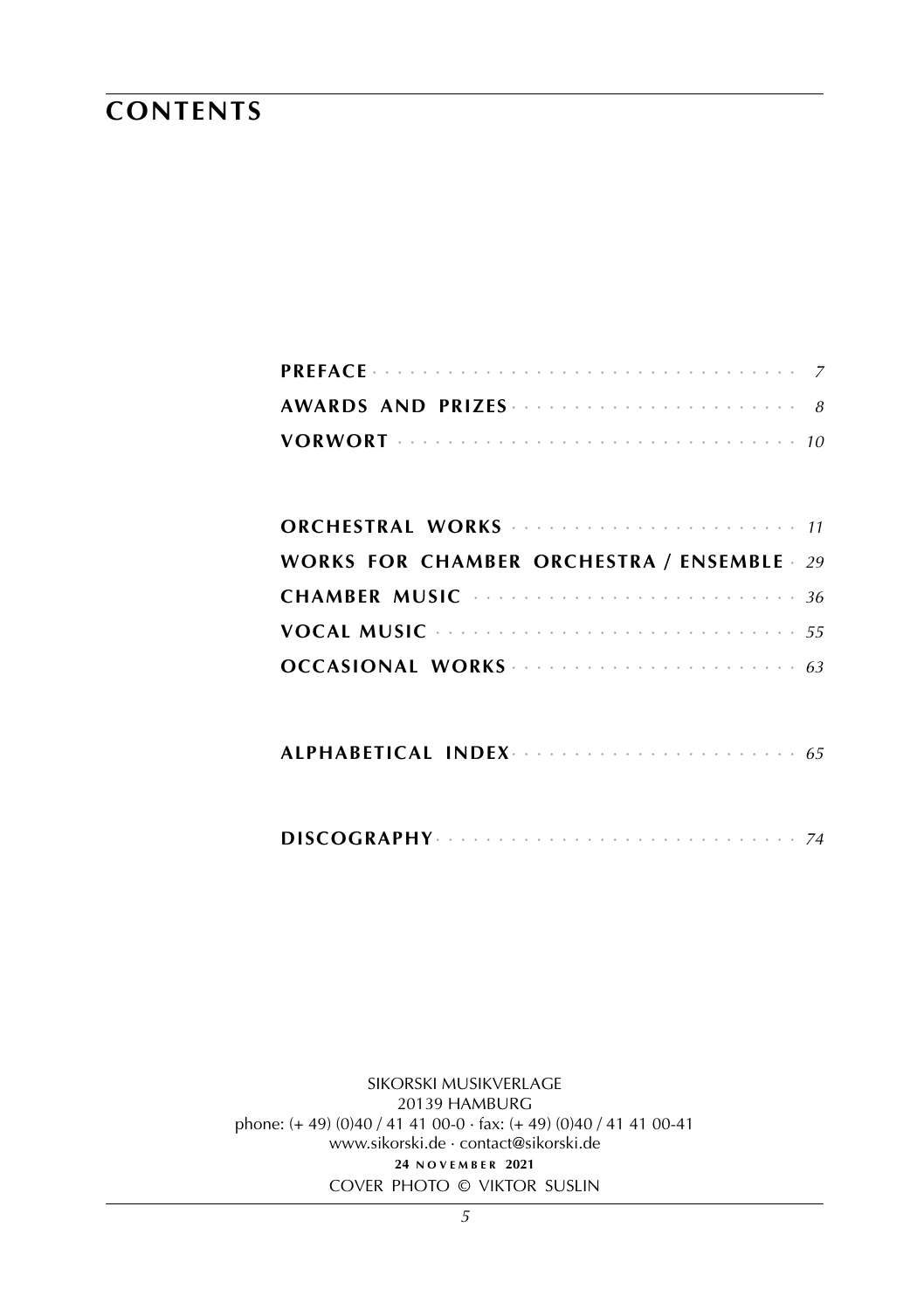*"To my mind the ideal relationship to tradition and to new compositional techniques is the one in which the artist has mastered both the old and the new, though in a way*  which makes it seem that he is taking note of neither the one nor the other. There are *composers who construct their works very consciously; I am one of those who 'cultivate' them. And for this reason everything I have assimilated forms as it were the roots of a tree, and the work its branches and leaves. One can indeed describe them as being new, but they are leaves nonetheless, and seen in this way they are always traditional and old. Dmitri Shostakovich and Anton Webern have had the greatest influence on my work. Although my music bears no apparent traces of it, these two composers taught me the most important lesson of all: to be myself."*

*Sofia Gubaidulina*

*"Als Ideal betrachte ich ein solches Verhältnis zur Tradition und zu neuen Kompositionsmitteln, bei dem der Künstler alle Mittel – sowohl neue als auch traditionelle – beherrscht, aber so, als schenke er weder den einen noch den anderen Beachtung. Es gibt Komponisten, die ihre Werke sehr bewusst bauen, ich zähle mich dagegen zu denen, die ihre Werke eher ,züchten'. Und darum bildet die gesamte von mir aufgenommene Welt gleichsam die Wurzeln eines Baumes und das daraus gewachsene Werk seine Zweige und Blätter. Man kann sie zwar als neu bezeichnen, aber es sind eben dennoch Blätter, und unter diesem Gesichtspunkt sind sie immer traditionell, alt.*

*Den größten Einfluss auf meine Arbeit hatten Dmitri Schostakowitsch und Anton Webern. Obwohl dieser Einfluss in meiner Musik scheinbar keine Spuren hinterlassen hat, ist es doch so, dass mich diese beiden Komponisten das Wichtigste gelehrt haben: ich selbst zu sein."*

*Sofia Gubaidulina*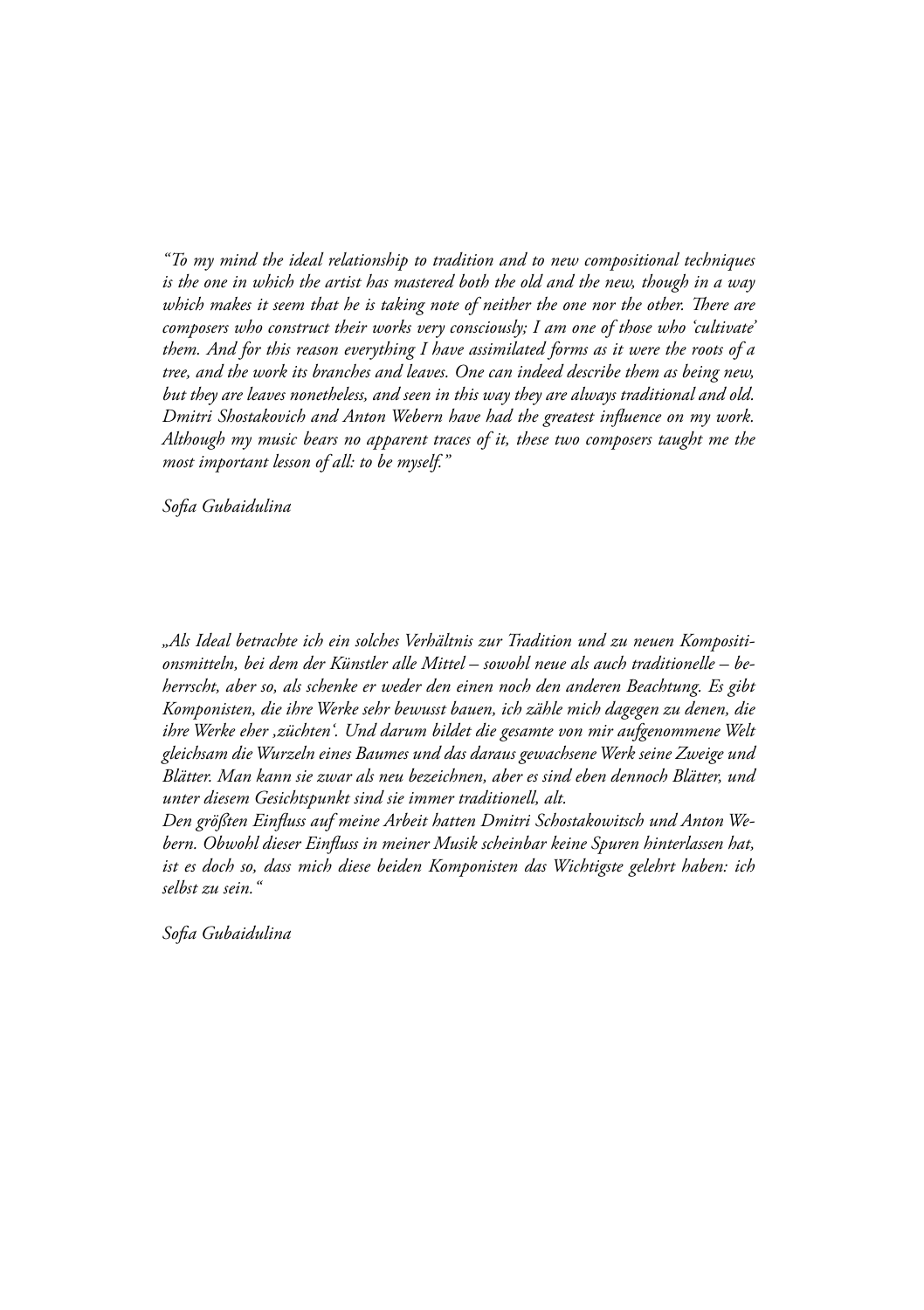### **preface**

Sofia Gubaidulina was born in Chistopol in the Tatar Republic in 1931. She studied the piano (with Grigory Kogan) and composition, and graduated from the Kazan Conservatory in 1954. Until 1959 she studied composition at the Moscow Conservatory with Nikolai Peiko, Shostakovich's assistant, and then did postgraduate work under Vissarion Shebalin. She has been active as a composer since 1963. In 1975, together with Viktor Suslin and Vyacheslav Artyomov, she founded the 'Astreya' Ensemble, which specialized in improvising on rare Russian, Caucasian, Central Asian and East Asian folk and ritual instruments. These hitherto unknown sounds and timbres and ways of experiencing musical time had a profound influence on her creative work. After an interval of several years, Sofia Gubaidulina and Viktor Suslin revived the idea of the 'Astraea' Ensemble in the 1990s. In 1992 Gubaidulina moved to Germany, and now lives near Hamburg. Since the early 1980s, and especially as a result of the support and encouragement given to her by Gidon Kremer, her works have been performed widely in western countries. With Schnittke, Denisov and Silvestrov, she is now seen to be one of the leading representatives of the New Music in the former Soviet Union. This is reflected in numerous commissions from the BBC, the Berlin Festival, the Library of Congress, NHK, The New York Philharmonic and other institutions, and in the availability of a large number of CDs. Sofia Gubaidulina is a member of the Akademie der Künste in Berlin, of the Freie Akademie der Künste in Hamburg, of the Royal Music Academy in Stockholm, of the German order 'Pour le mérite' and Honorary Member of the American Academy of Arts and Letters. She was honoured with numerous awards and prizes. Sofia Gubaidulina was nominated 'Capell-Compositrice' of Sächsische Staatskapelle Dresden for the concert seasons 2014/2015 and 2016/2017.

Although Sofia Gubaidulina's education and background are Russian, it is important to bear in mind the significance of her Tatar origins. However, she is not a Romantic nationalist. Her compositional mastery enables her to make use of contemporary techniques evolved by the European and American avant-garde, though in a wholly individual manner. Furthermore, oriental philosophies have had an influence on certain aspects of her music.

A striking feature of Gubaidulina's work is the almost total absence of 'absolute' music. The vast majority of her pieces have an extra-musical dimension, e.g. a poem, either set to music or hidden between the lines, a ritual, or some kind of instrumental 'action'. Some of her compositions demonstrate her preoccupation with mystical ideas and Christian symbolism. She has wide-ranging literary interests, and has set to music poems by ancient Egyptian and Persian writers and contemporary lyric poetry by Marina Tsvetayeva, for whom she feels a deep spiritual affinity.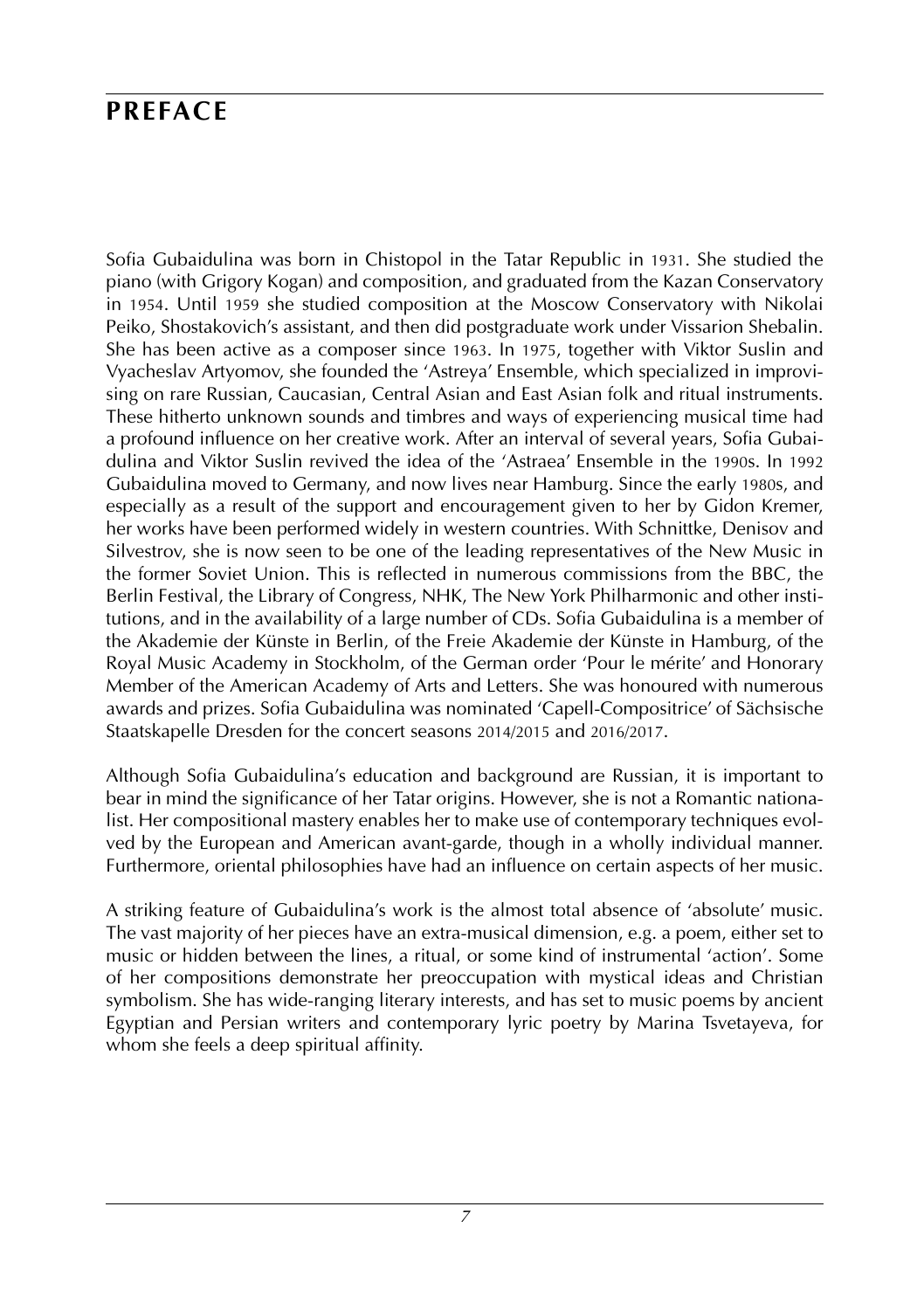### **awards and prizes**

- Commendation by the Rome International Composer's Competition
- Prix de Monaco
- Koussevitzky International Record Award for the CD recording of her violin concerto 'Offertorium' (DG 47336-2)
- Premio Franco Abbiato
- Heidelberger Künstlerinnenpreis
- Russian State Prize
- Koussevitzky International Record Award for her symphony 'Stimmen ... verstummen ...' (CHANDOS 9183)
- Ludwig Spohr Prize of the City of Brunswick
- Cultural Prize of the City of Pinneberg District
- Praemium Imperiale, Tokyo
- Prize of the Léonie Sonning Music Foundation, Copenhagen
- Prize of the German 'Bible and Culture' Foundation
- Stockholm Concert Hall Foundation's Honorary Medal in Gold
- Goethe Medal of the City of Weimar
- Honorary Professor of the Kazan Conservatory
- 'Silenzio' Prize, Moscow
- Polar Music Prize, Stockholm
- The Great Distinguished Service Cross of Merit of the Federal Republic of Germany
- Living Composer Prize in the Cannes Classical Awards
- European Culture Prize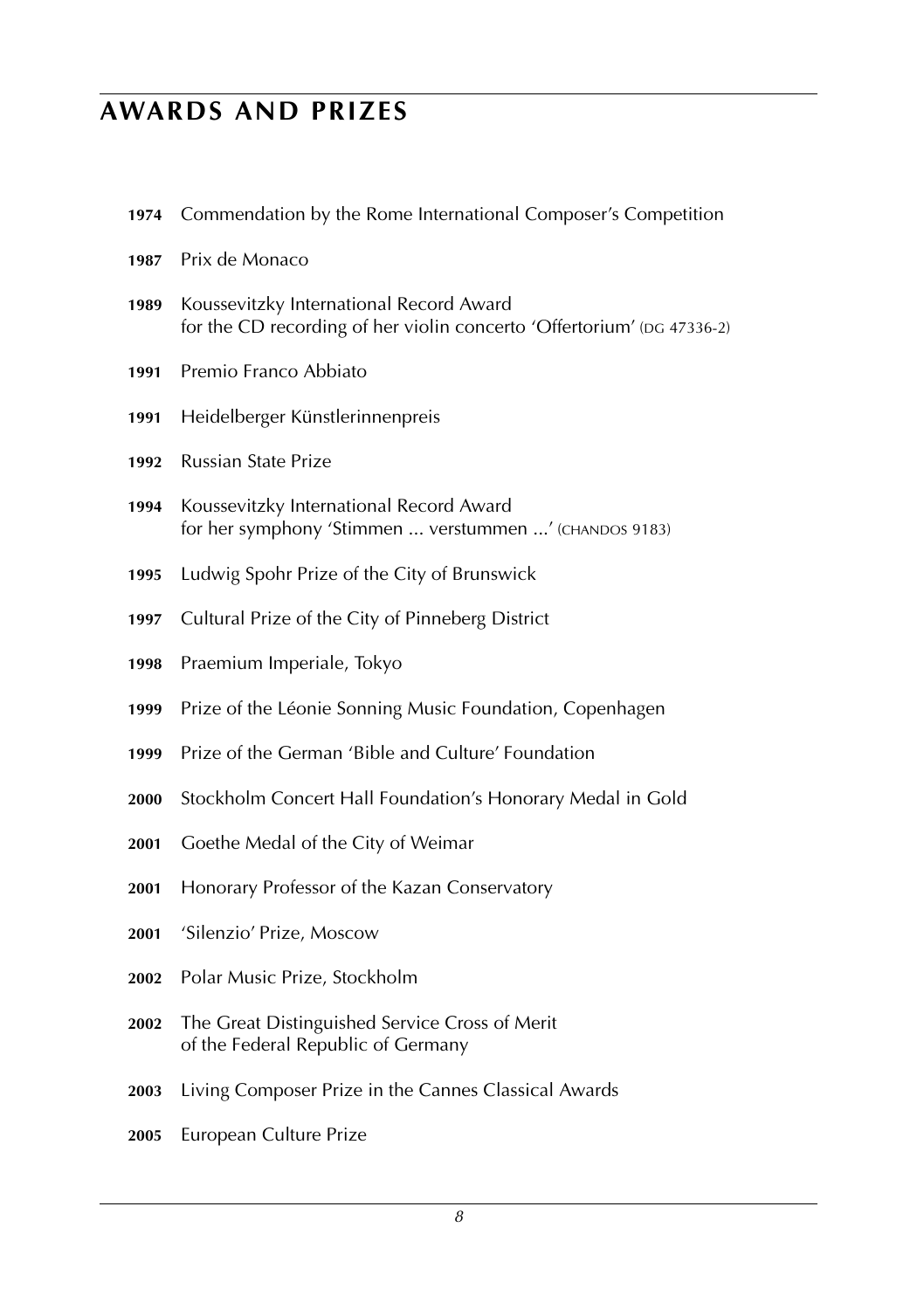- Honorary Professor of the Conservatories of Beijing and Tianjin
- 'Personality of the Year 2006'. Title adjudicated by the Moscow Music Magazine
- 'Triumph' Cultural Prize, Moscow
- City of Hamburg Bach Prize
- The Great Distinguished Service Cross of Merit with Star of the Federal Republic of Germany
- Premio Nuovi Eventi Musicali, Florence
- European Church Music Prize, Schwäbisch Gmünd
- Honorary Doctorate of the Yale University
- Aleksandr Men Prize, Academy of the Diocese of Rottenburg-Stuttgart
- Honorary Member of the ISCM
- Honorary Doctorate of the Chicago University
- Honorary Professor of the Kiev Music Academy
- 'Golden Lion' of the Venice Biennale
- Medal of the Hamburg Free Academy of Arts
- Prix de l'Académie Royale de Belgique
- Member of the Accademia Nazionale di Santa Cecilia
- German Music Authors' Prize awarded by GEMA
- Honorary Doctorate of the New England Conservatory of Music, Boston
- Frontiers of Knowledge Award of the BBVA Foundation
- Shostakovich Prize of the International Shostakovich Days Gohrisch
- Royal Philharmonic Society Gold Medal
- State Medal of the Republic of Tatarstan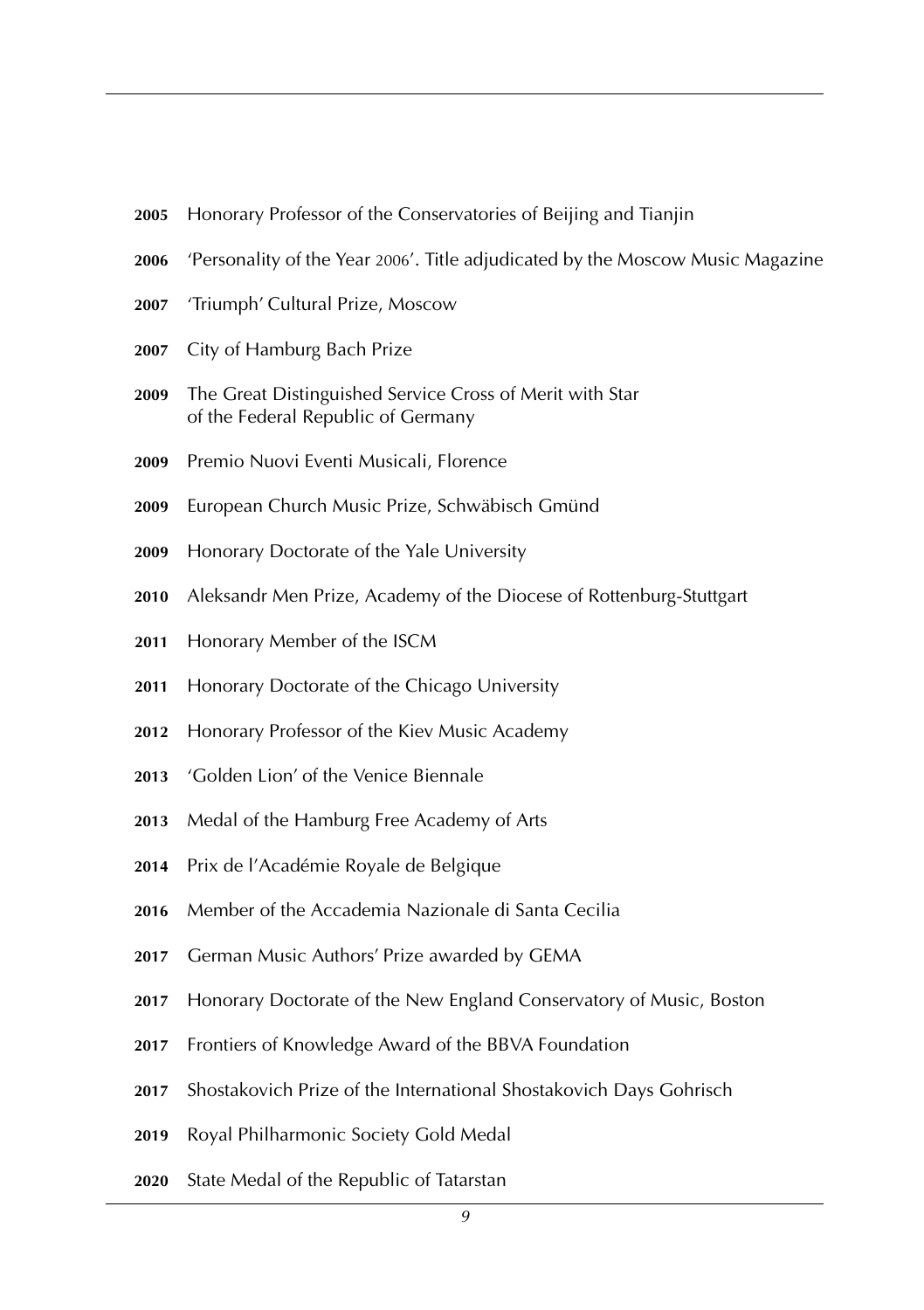### **vorwort**

Sofia Gubaidulina wurde 1931 in Tschistopol (Tatarische Republik) geboren. 1954 beendete sie ihre Ausbildung am Konservatorium von Kasan in den Fächern Klavier (bei Grigori Kogan) und Komposition und setzte dann bis 1959 ihr Kompositionsstudium bei Nikolai Pejko, einem Assistenten von Dmitri Schostakowitsch, am Moskauer Konservatorium fort. Anschließend erfolgte eine Aspirantur bei Wissarion Schebalin. Seit 1963 ist Sofia Gubaidulina als freischaffende Komponistin tätig. 1975 gründete sie zusammen mit den Komponisten Vyacheslav Artyomov und Viktor Suslin die Gruppe ,Astraea', in der man auf seltenen russischen, kaukasischen sowie mittel- und ostasiatischen Volks- und Ritualinstrumenten improvisierte und zu bisher unbekannten Klangerlebnissen und neuen Erfahrungen musikalischer Zeit gelangte, was ihr Schaffen wesentlich beeinflusste. Nach einer mehrjährigen Unterbrechung ließen Sofia Gubaidulina und Viktor Suslin die Idee der Gruppe ,Astraea in den neunziger Jahren neu aufleben. Seit Beginn der achtziger Jahre gelangten ihre Werke – insbesondere dank des tatkräftigen Einsatzes von Gidon Kremer – rasch in die westlichen Konzertprogramme, so dass die Komponistin heute neben Schnittke, Denissow und Silwestrow zu den führenden Vertretern der Neuen Musik aus der ehemaligen Sowjetunion gerechnet wird. Dies bekunden die vielen Aufträge namhafter Institutionen (darunter BBC, Berliner Festwochen, Library of Congress, NHK, The New York Philharmonic) sowie die stattliche Zahl der CD-Einspielungen. Sofia Gubaidulina, die seit 1992 in der Nähe von Hamburg lebt, ist Mitglied der Akademie der Künste in Berlin, der Freien Akademie der Künste in Hamburg, der Königlichen Musikakademie Stockholm sowie Ehrenmitglied der American Academy of Arts and Letters. Im Jahre 1999 wurde sie in den Orden ,Pour le Mérite' aufgenommen. Sie rehielt zahlreiche Preise und Auszeichnungen. Sowohl für die Saison 2014/2015 als auch für die Saison 2016/2017 wurde Sofia Gubaidulina zur Capell-Compositrice der Sächsischen Staatskapelle Dresden gewählt.

Wenn Sofia Gubaidulina auch auf Grund ihrer Erziehung dem russischen Kulturkreis zuzurechnen ist, so spielt doch ihre tatarische Abstammung in ihrem Schaffen eine nicht unbedeutende Rolle. Sie ist dabei aber keine Nationalkomponistin nach romantischem Verständnis, sondern eine Komponistin unserer Zeit, die alle Techniken ihres Handwerks beherrscht und sich Erkenntnisse der europäischen und amerikanischen Avantgarde für ihre Zwecke nutzbar macht. Auch Elemente östlicher Philosophie sind in ihre Musik eingeflossen.

Typisch für Gubaidulinas Schaffen ist das nahezu vollständige Fehlen von absoluter Musik. In ihren Werken gibt es fast immer etwas, das über das rein Musikalische hinausgeht. Dies kann ein dichterischer Text sein, der Musik unterlegt oder zwischen den Zeilen verborgen, ein Ritual oder irgendeine instrumentale ,Aktion'. Einige ihrer Partituren zeugen von ihrer Beschäftigung mit mystischem Gedankengut und christlicher Symbolik. Ihr literarisches Interesse ist sehr vielseitig. So vertonte sie altägyptische und persische Dichter, aber auch Lyrik des 20. Jahrhunderts (z.B. Verse von Marina Zwetajewa, zu der sie eine tiefe geistige Verwandtschaft empfindet).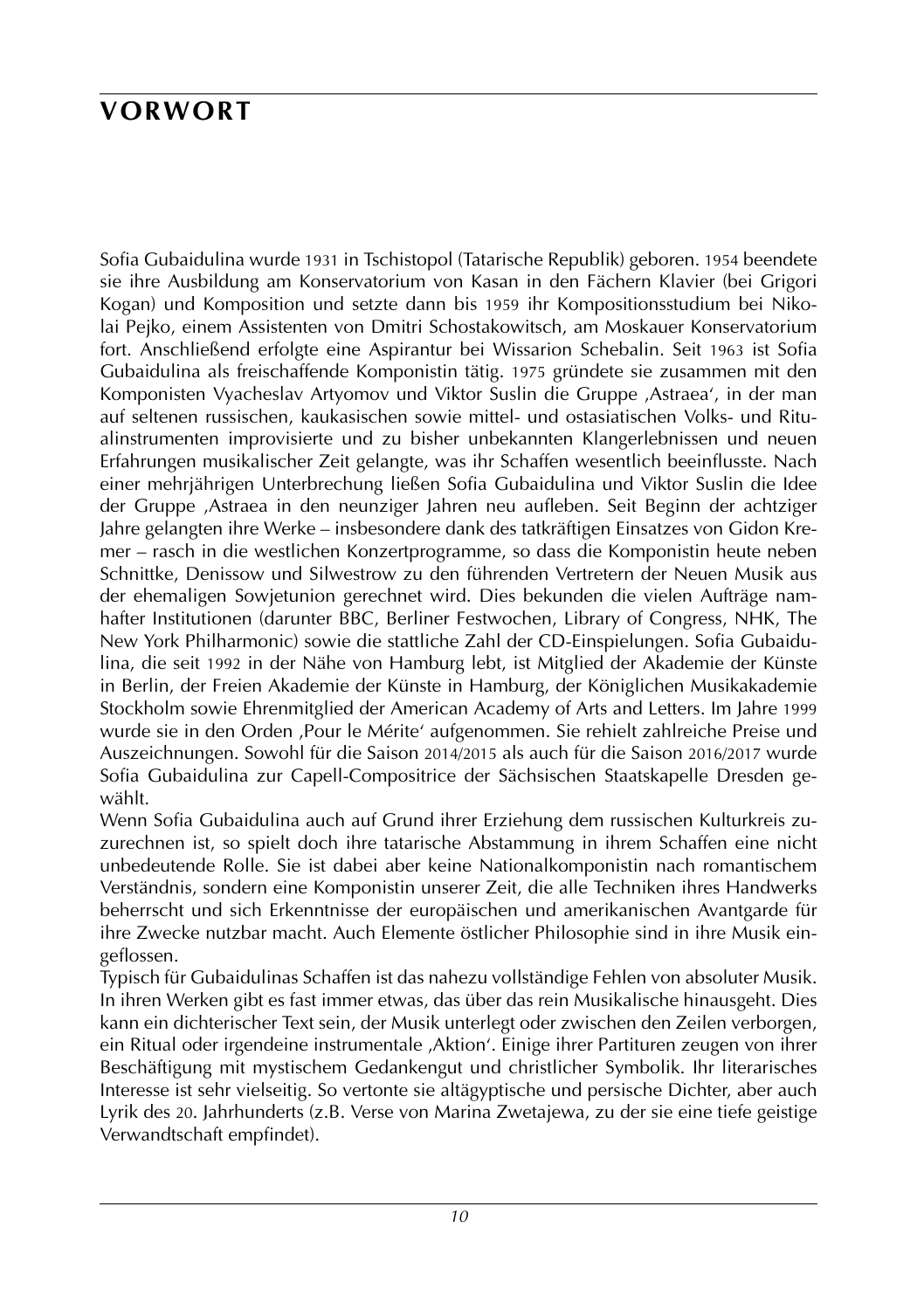### **PHACELIA** (DIE PHAZELIE) **1956**

Vocal cycle for soprano and orchestra on texts by Mikhail Prishvin (in Russian)

- *1*. The Desert
- *2*. Little Blue Feathers
- *3*. The Aeolian Harp
- *4*. The First Flower
- *5*. Flowering of the Wild Rose
- *6*. River Beneath a Clouded Sky

3.2.2.2 – 4.2.2.0 – timp. 3 perc (tgl, wood bl, susp cym, glsp, xyl). harp. strings

Duration: 14'

First performance: 1957, Moscow Tamara Petrova (soprano) – Emin Khachaturyan (conductor)

© Sikorski, Hamburg

### **NIGHT IN MEMPHIS** (NACHT IN MEMPHIS) **1968**/**1988**/**1992**

Cantata for mezzo-soprano, male choir and chamber orchestra on ancient Egyptian texts (in Russian, Russian versions by Anna Akhmatova and Vera Potapova)

- *1*. Lento
- *2*. Con moto eguale
- *3*. Allegro non tanto
- *4*. Pensieroso
- *5*. Caminando
- *6*. Presto con spirito
- *7*. Tranquillo

 $1.0.0.0 - 0.1.0.0 - 3$  perc (timp, cym, tubular bells, tam-t, vibr, marimba). mandoline. harp. piano. el org. strings  $(1/1/1/1/1)$  – male choir on tape or live from the rear end of the concert hall

Duration: 26'

First performance of the first version: 13 May 1971, Zagreb Eva Novsak-Houska (soprano) – male choir on tape – Symphony Orchestra of the

Kroacian Radio and TV – Igor Gjadov (conductor)

First performance of the second version: 1988, Rostov/Don Yelena Dolgova (mezzo-soprano) – Rostov Choir and Symphony Orchestra – Yuri Nikolayevsky (conductor)

First performance of the third (final) version: 16 July 1993, Rome (Romaeuropa Festival 1993)

Patricia Chiti (mezzo-soprano) – Choir and Orchestra of Santa Cecilia, Rome – Armando Kriger (conductor)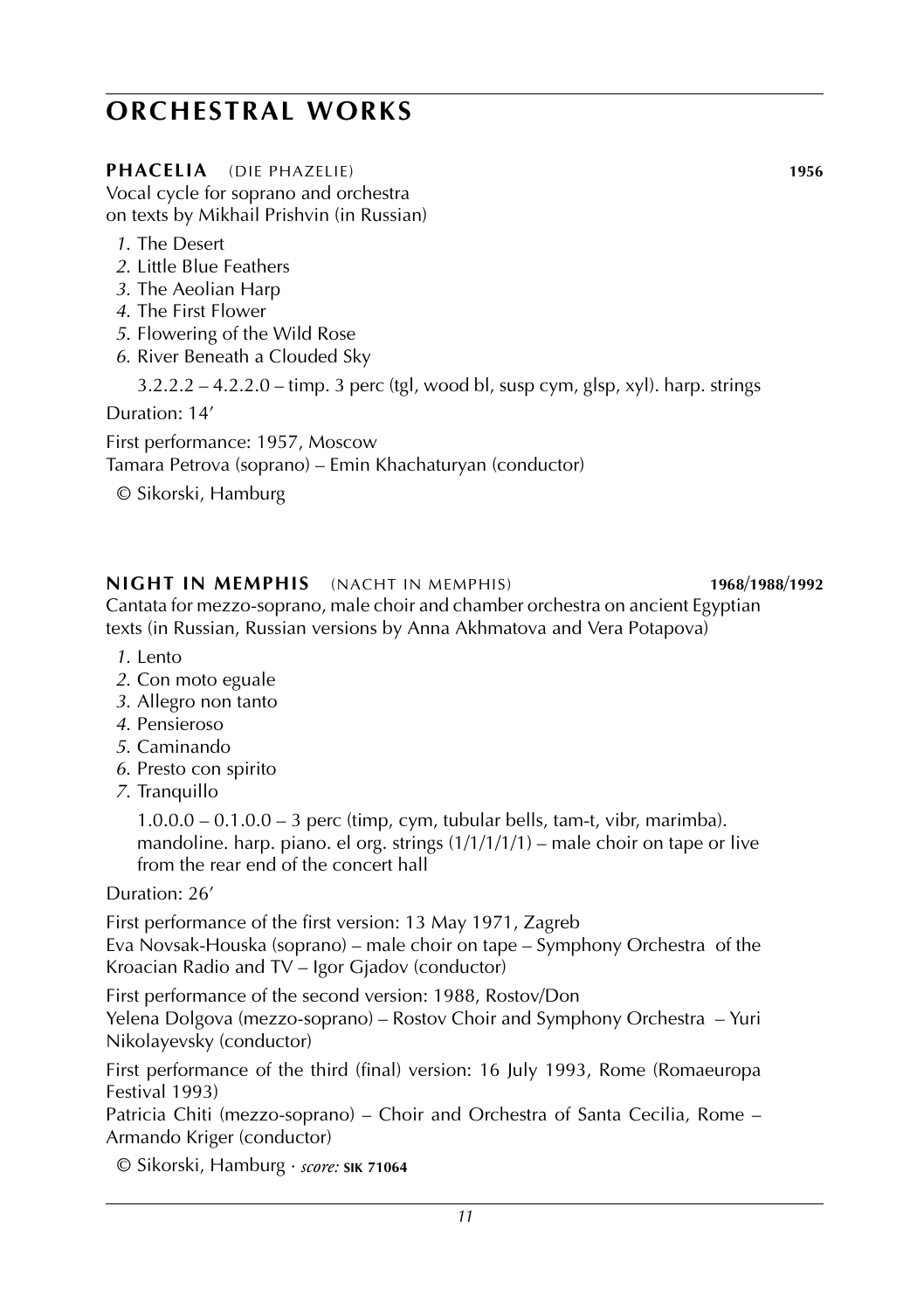### **FAIRYTALE POEM** (MÄRCHENPOEM) **1971**

for symphony orchestra

*Commissioned by Moscow Radio for a children's program (with narrator) featuring the Czech fairy-tale 'The Little Chalk'*

 $3.0.3$ (bass cl). $0 - 0.0.0.0 - 2$  perc (susp cym, vibr, marimba). harp. piano. strings (10/8/6/4/2)

Duration: 10'

Radio recording: 1971, Moscow Moscow Radio Symphony Orchestra – Maxim Shostakovich (conductor)

First performance: 5 November 1992, Hannover Radio-Philharmonie Hannover – Bernhard Klee (conductor)

© Sikorski, Hamburg · *score:* Sovetsky Kompozitor, Moscow

### **STUFEN** (STEPS) **1972**/**1986**/**1992**

for symphony orchestra and 7 reciters (live or from performance CD) Text by Rainer Maria Rilke (from the 'Marienleben' cycle; in German or Russian) *Commended at the Seventh International Composer's Competition, Rome,* 1974

3(picc).3(cor anglais).3(bass cl).3(db bn) – 6.4.4.1 – 5 perc (**I**: timp, 4 susp cym, large tam-t – **II**: tgl, 5 tom-t, vibr – **III**: wood bl, glsp, marimba – **IV**: tgl, temple bl, side dr, susp cym, tubular bells – **V**: 5 bongos, side dr, medium tam-t). harp. cel/hpd. piano. strings (16/14/12/10/8)

Duration: 20'

First performance of the first version (1972): 19 December 1990, Berlin Radio Symphony Orchestra Berlin – Gerd Albrecht (conductor) – Gerd Albrecht and Sofia Gubaidulina (speakers)

First performance of the second version (1986): 22 June 1989, Bad Kissingen Prague Symphony Orchestra – Jiri Belohlávek, conductor

First performance of the third (final) version (1992): 25 March 1993, Stockholm Royal Stockholm Philharmonic Orchestra – Gennady Rozhdestvensky (conductor)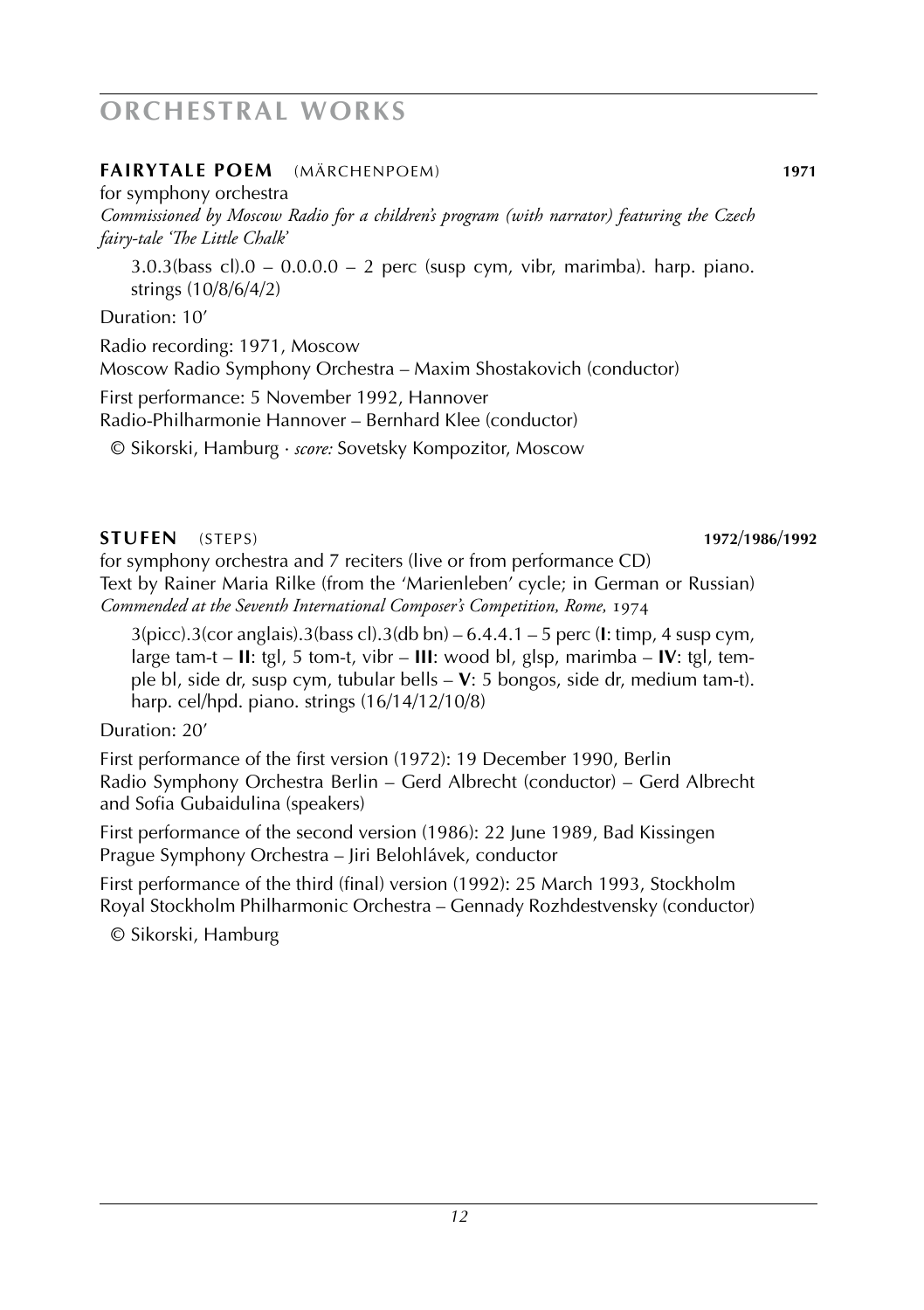### **HOUR OF THE SOUL** (STUNDE DER SEELE) **1974**

Poem for large wind orchestra and mezzo-soprano (contralto)

Text by Marina Tsvetayeva ('Hour of the Soul'; in Russian – German version by Jürgen Köchel)

5(3 picc,2 alto fl).3.19(*Eb* cl, bass cl, s sax, alto sax, 2 ten sax, bar sax).3 – 6.ten sax horn.bar sax horn.4.4 cornets.4.3 – 5 perc (timp, 5 temple bl, tambourine, 5 bongos, 5 tom-t, side dr, bass dr, 5 susp cym, tam-t, tubular bells, glsp, vibr, marimba). 2 harps. cel/piano

Duration: 21'

First performance: 11 September 2004, Bolzano (Bozen) Nathalie Stutzmann (mezzo-soprano) – 'windkraft tirol' – Kasper de Roo (conductor)

- © Sikorski, Hamburg
- ► *see also:* ORCHESTRAL WORKS: Hour of the Soul [1976]

### **LAUDATIO PACIS 1975**

Oratorio in nine movements

for soprano, alto, tenor, bass, speaker, 3 mixed choirs and large orchestra (without strings)

Texts by Johannes Amos Comenius (in Latin)

(Joint composition with Marek Kopelent and Paul-Heinz Dittrich – numbers 2, 4 and 8 by Sofia Gubaidulina)

*Dedicated to u n e s c o*

6(picc/alto fl).4 (cor anglais).4 (bass cl).4 (db bn) – 4.4.4.1 – 3 perc (**I**: 3 timp [A-f/A-f/E-d], small tgl, crot, 4 wood bl, tambourine, 4 bongos, 4 susp cym [small/medium/large/very large] – **II**: medium tgl, 4 wood bl, small tambourine, 5 tom-t, bass dr, very large tam-t, marimba – **III**:3 timp [A-f/E-d/E-d], large tgl, 5 temple bl, 5 tom-t, bass dr, 3 gongs [s/alto/bass]/glsp). large mixed choir (at least 80 singers). small choir (3S/3A/3T/3B)

Duration: 40'

First performance: 3 September 1993, Berlin Choir and Symphony Orchestra of Mitteldeutscher Rundfunk Leipzig – Daniel Nazareth (conductor)

© Bärenreiter, Kassel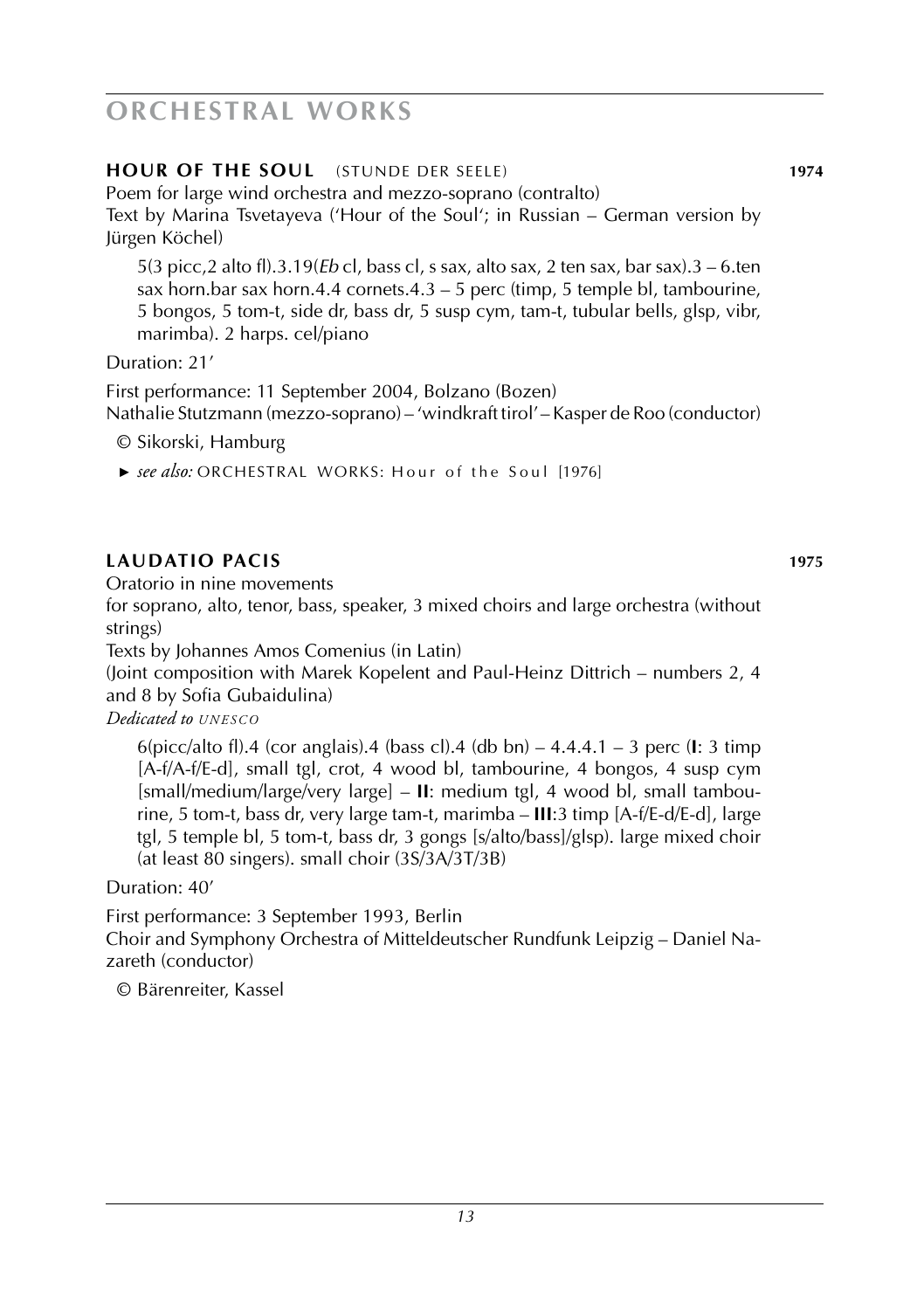#### **revue music for symphony orchestra and jazz band 1976**/**1995**/**2002**

Text by Afanasy Fet (in Russian)

barill <del>ant</del> Yaxpien)saxEtsdr2stsax.2-4.4.0.1 pper(4)5irem/prells/xyl/tom4r;cyrre/dtpl.bl;timp/glsp/SD/5b Symphony orchestra: 3.0.3.0 – 4.3.3.1 – 3 perc (**I**: timp, small Valday bells, tam-t – **II**: tgl, 5 susp cym – **III**: bass dr, tubular bells, xyl). piano. strings – Jazz hi hat). elgtr. bassgtr. 2 harps. el org – 3 sopranos (with amplification and echo effect) – tape (with text by A. Fet)

Duration: 10'

First performance: 16 January 1978, Moscow (as Concerto for Symphony Orchestra and Jazzband Moscow Radio Light Orchestra – Alexander Mikhailov (conductor)

© Sikorski, Hamburg · *score:* **sik 846** · Sovetsky Kompozitor, Moscow

#### **HOUR OF THE SOUL** (STUNDE DER SEELE) **1976** (**PERCUSSIO DI PEKARSKI**)

Music for percussion, mezzo-soprano and large orchestra

Text by Marina Tsvetayeva ("Hour of the Soul"; in Russian – German version by Jürgen Köchel)

*Dedicated to Mark Pekarsky*

3 (2picc,alto fl).3.3(*Eb* cl,ten sax).2 – 4.4.4.1 – 4 perc (**I**: timp, tom-t [low], tubular bells, xyl – **II**: 5 temple bl, 5 cym – **III**: timp, 5 bongos, side dr, bass dr, glsp – **IV**: 5 tom-t, side dr, bass dr, tam-t). 2 harps. cel/piano. strings (16/14/12/10/8) solo perc: timp, 5 bongos, conga, 5 temple bl, 5 tom-t, bass dr, 5 cym, 3 Chineses cym (with db bow), chang (oriental cimbalom with pedal, amplified), Hungarian cimbalom, piano (amplified)

Duration: 30'

First performance: 22 October 1979, Paris Marie-Louise Gilles (mezzo-soprano) – Christoph Caskel (percussion) – Cologne Radio Symphony Orchestra – Antoni Wit (conductor)

© Sikorski, Hamburg · *score:* **sik 1888**

 ► *see:* orchestral works: H o u r o f t h e S o u l [1974]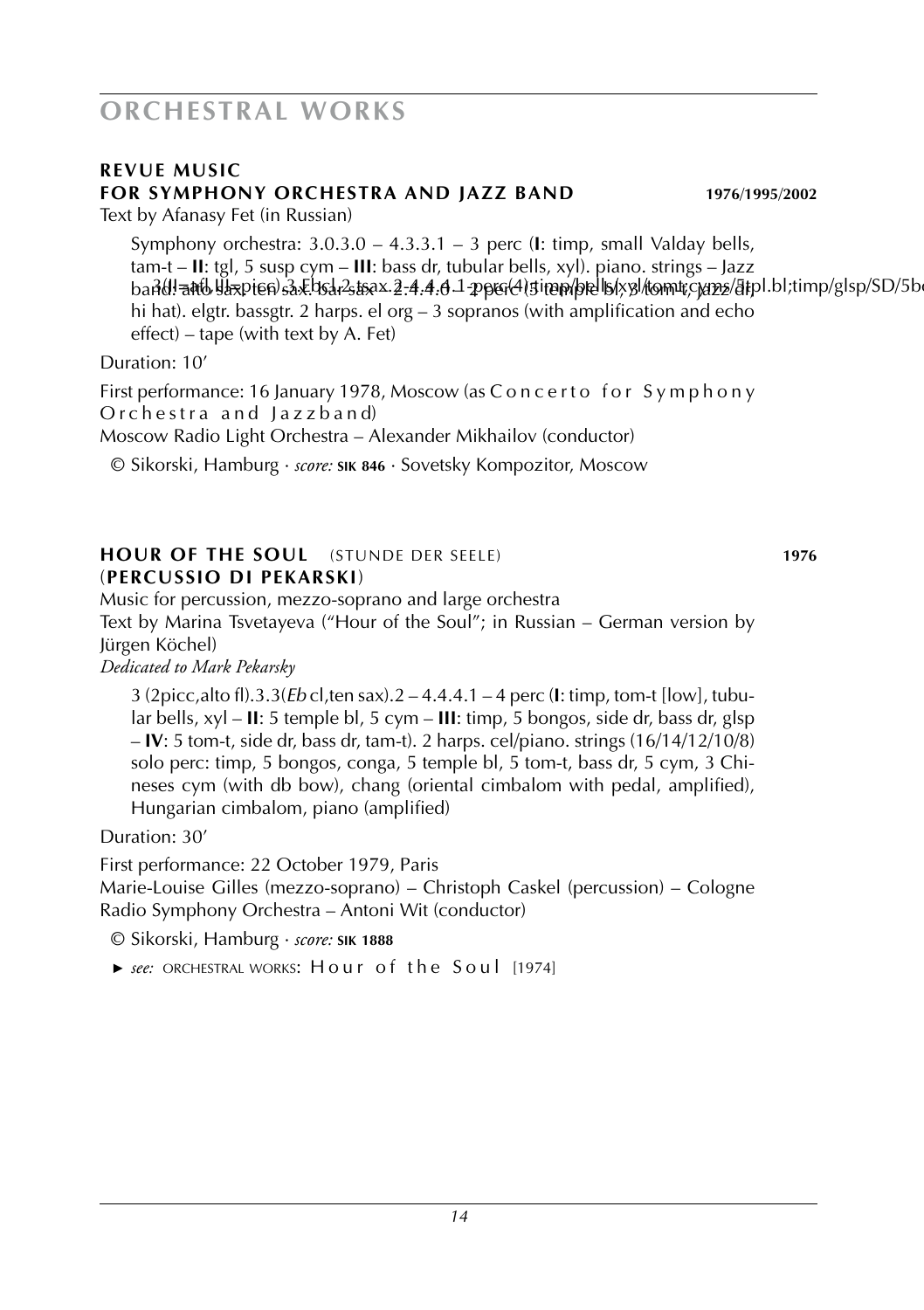### **OFFERTORIUM 1980**/**1982**/**1986**

Concerto for Violin and Orchestra No. 1 *Dedicated to Gidon Kremer*

WICHTIG: KORREKTE INSTRUMENTIERUNG!!!!!!!!! tubular bells – **II**: tgl, 3 susp cym, glsp – **III**: tgl, 5 bongos, tam-t, glsp, xyl – **IV**: , ongos/BD;tamb/5**t@p;ct/&D/tamutb?)p+str**kb&s1, \$ t&n1&,&ass dr, whip, glsp, xyl, marimba – **V**: tgl 3 (picc).2.3 (*Eb* cl).2 – 3.3.3.1 – 5 perc (**I**: timp, crot, guiro, wood bl, bass dr,

temple bl, wood bl, side dr, bass dr, tam-t, tubular bells, glsp, vibr, marimba). 2 harps. cel/piano. strings (16/14/12/10/8)

Duration of the final version: 38'

First performance of the original version: 30 May 1981, Vienna Gidon Kremer (violin) – ORF Symphony Orchestra – Leif Segerstam (conductor)

First performance of the revised version: 24 September 1982, Berlin Gidon Kremer (violin) – Junge Deutsche Philharmonie – Charles Dutoit (conductor)

First performance of the final version: 2 November 1986, London Gidon Kremer (violin) – BBC Symphony Orchestra – Gennady Rozhdestvensky (conductor)

© Sikorski, Hamburg · *score:* **sik 1862** · *solo part:* **sik 71058**

### **STIMMEN ... VERSTUMMEN ... 1986**

Symphony in twelve movements *Dedicated to Gennady Rozhdestvensky Commissioned by Berliner Festspiele,* 1986

4(picc,alto fl).2.4(*Eb* cl,bass cl,alto sax).4 (db bn) – 4.3.4.1 – 4 perc (**I**: small timp, small tom-t, side dr, 3 susp cym, medium tam-t, tubular bells, glsp, xyl, vibr, marimba – **II**: large timp, medium tambourine, medium tom-t, 3 susp cym, small tam-t, tubular bells, glsp, vibr, marimba – **III**: medium and large timp, side dr, 3 susp cym, large tam-t, tubular bells, glsp, vibr, marimba – **IV**: tgl, large tambourine, side dr, bass dr). 2 harps. cel. org. strings (18/12/12/12/6)

Duration: 42'

First performance: 4 September 1986, Berlin (West) Moscow State Symphony Orchestra – Gennady Rozhdestvensky (conductor)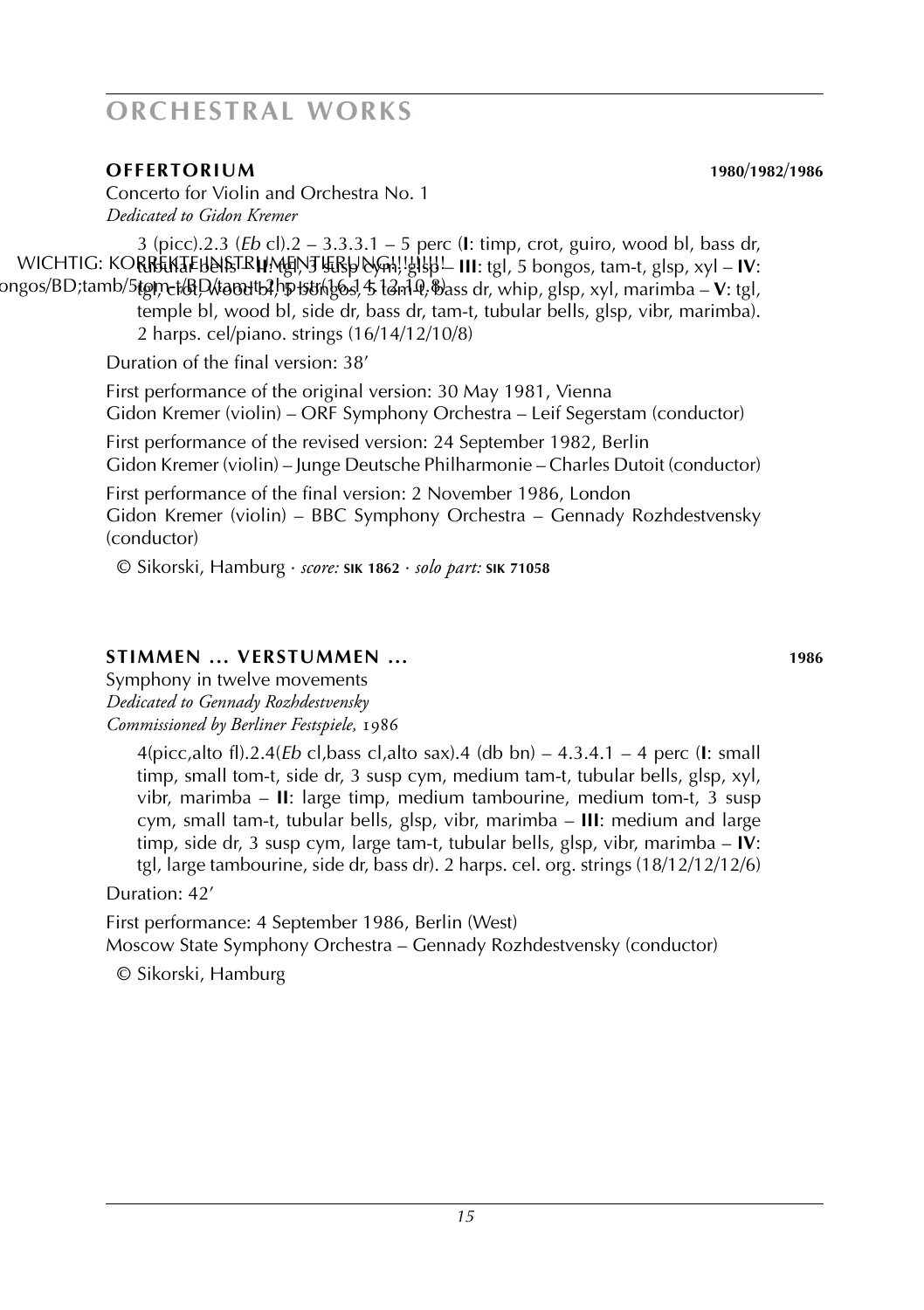### **PRO ET CONTRA 1989**

for large orchestra *Commissioned by The Louisville Symphony Orchestra*

4 (picc,alto fl).2.4 (*Eb* cl,bass cl).3 (db bn) – 4.3.3.1 – 6 Perc (**I**: timp, tam-t – **II**: medium tom-t, medium and large bass dr, vibr – **III**: large tom-t, large bass dr, 2 cym, 5 susp cym, tam-t – **IV**: very large tom-t, very large bass dr, glsp – **V**: tam-t, tubular bells, marimba – **VI**: crot, cym [with db bow], xyl, marimba). 2 harps. cel/hpd (amplified). piano. strings (16/14/12/10/8)

Duration: 42'

First performance: 3 November 1989, Louisville

The Louisville Symphony Orchestra – Lawrence Leighton Smith (conductor)

© G. Schirmer, New York · Sikorski, Hamburg for D, CH, E, GR, IL, IS, NL, P, N, S, DK, TR

### **ALLELUJA 1990**

for mixed choir, boy soprano, organ and large orchestra (colour organ ad lib.) Texts from the Russian Orthodox liturgy (in Russian)

*Commissioned by Berliner Festspiele,* 1990

4 (picc,alto fl).2.4 (*Eb* cl,bass cl).3 (db bn) – 4.3.3.1 – 6 perc (**I**: timp, susp cym – **II**: susp cym – **III**: cym, susp cym, marimba – **IV**: medium tom-t, medium bass dr, tam-t, vibr – **V**: large tom-t, large bass dr, tubular bells – **VI**: very large tom-t, very large bass dr). 2 harps. cel/hpd (amplified). piano. org. strings (16/16/12/12/8) – colour organ ad lib. (4 players)

Duration: 32'

First performance: 11 September 1990, Berlin

Philipp Cieslewicz (boy soprano) – Thomas Trotter (organ) – Leipzig Radio Choir – Berlin Philharmonic Orchestra – Simon Rattle (conductor)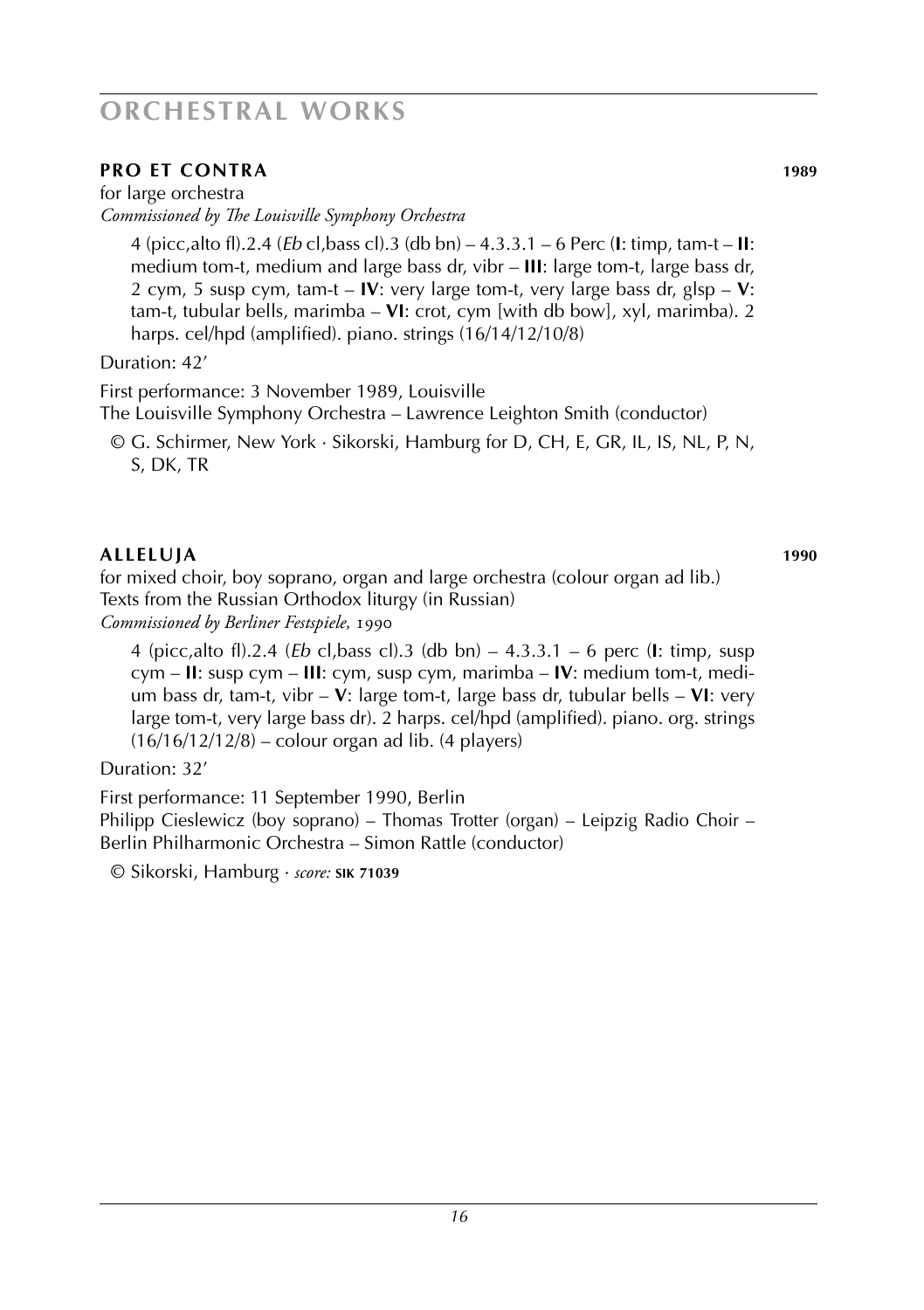### **AUS DEM STUNDENBUCH 1991**

for violoncello, orchestra, male choir and female speaker Text by Rainer Maria Rilke (in German) *Dedicated to Vladimir Tonkha Commissioned by Helsinki Festival*

4 (picc/alto fl).2.4 (*Eb* cl/bass cl).3 (db bn) – 4.2.4.2 – 5 perc (**I**: timp, vibr – **II**: timp, crot, medium bass dr, 8 Javanese gongs, vibr – **III**: timp, crot, rattle, large bass dr, glsp – **IV**: tgl, very large bass dr, 5 susp cym, vibr – **V**: very large bass dr, 3 tam-t, tubular bells). zither (amplified ad lib.). el gtr. bass gtr. 2 harps. cel. piano. hpd (amplified). strings (18/12/12/10/8)

Duration: 53'

First performance: 27 August 1991, Helsinki Vladimir Tonkha (violoncello) – Estonian Male Choir – Heljä Angervo (speaker) – Helsinki Philharmonic Orchestra – Eri Klas (conductor)

© Fazer Music, Espoo · Sikorski, Hamburg for D, CH, E, GR, IL, IS, NL, P, N, S, DK, TR) · *score:* **sik 71049**

### **AND: THE FESTIVITIES AT THEIR HEIGHT 1993**

(UND: DAS FEST IST IN VOLLEM GANG) for violoncello and orchestra *Dedicated to David Geringas Commissioned by Festival de Música de Canarias*

3 (picc).1.3 (bass cl).2 (db bn) – 4.3.1.2 ten-bass tbn.1–5 perc (**I**: timp, 2 tom-t, glsp – **II**: timp, crot, medium bass dr, vibr – **III**: flex [with db bow], 5 tom-t, bass dr, tubular bells, xyl – **IV**: tgl, 8 plate bells, marimba – **V**: 4 susp cym, tam-t). 2 harps. cel (amplified). piano. hpd (amplified). strings (15/15/12/10/8)

Duration: 30'

First performance: 1 February 1994, Las Palmas, Gran Canaria David Geringas (violoncello) – Finnish Radio Symphony Orchestra Helsinki – Jukka-Pekka Saraste (conductor)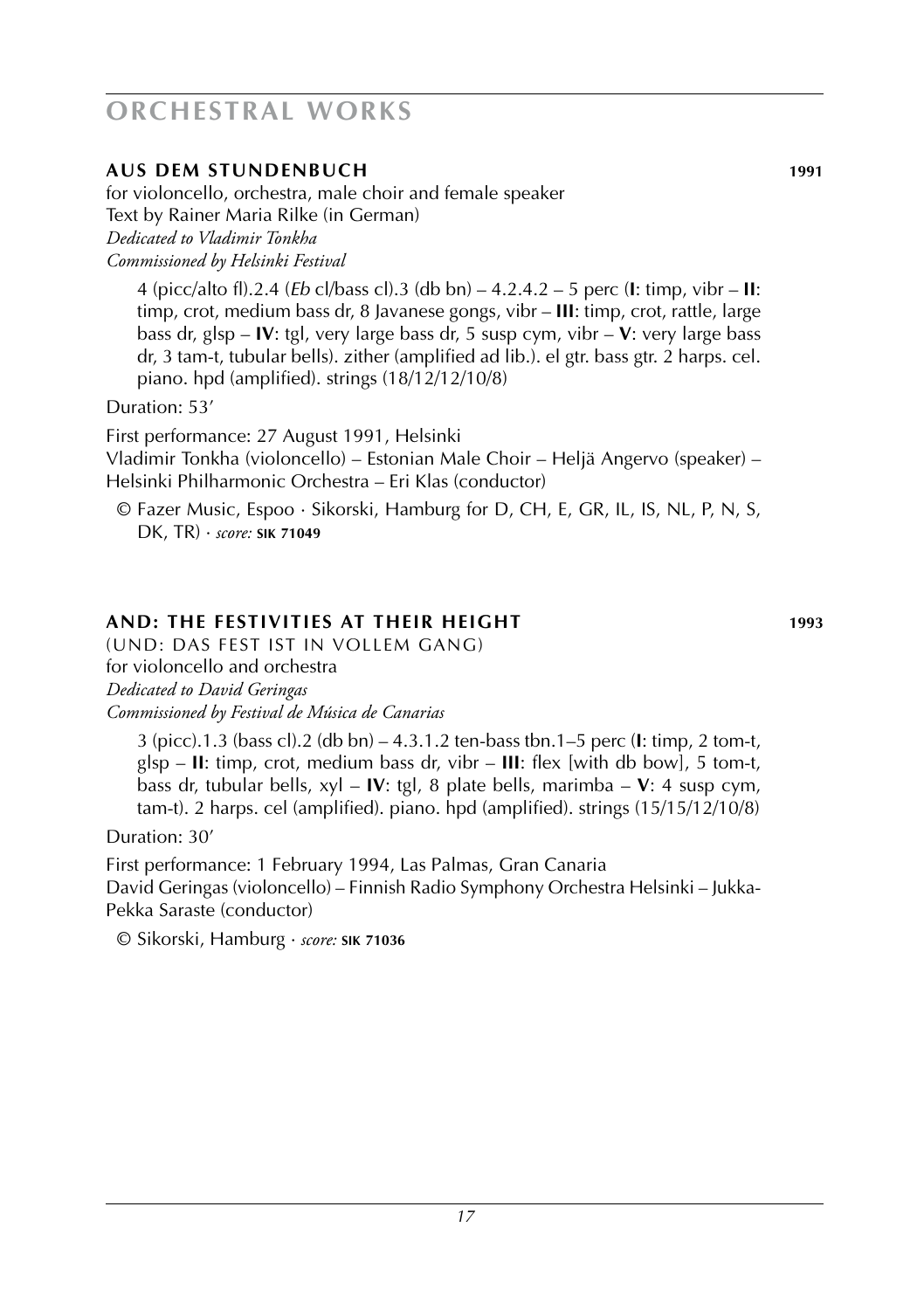### **ZEITGESTALTEN** (FIGURES OF TIME) **1994**

for symphony orchestra

*Dedicated to Simon Rattle*

### *Commissioned by the City of Birmingham Symphony Orchestra*

3 (picc, alto fl).2.3 (bass cl).3 (db bn) –  $6.3.2$ .ten-basstbn.dbtbn.1.dbtuba – 6 perc (**I**: timp, crot, flex [with db bow], 5 tom-t, cym, very large tam-t, tubular bells, glsp, vibr [with db bow] – **II**: crot, claves, flex [with db bow], cym, susp cym, large tam-t, glsp, vibr [with db bow], marimba – **III**: claves, flex [with db bow], cym, glsp, vibr [with db bow], marimba – **IV**: timp, claves, flex, large brass whisper chimes, side dr, bass dr, cym, susp cym, tam-t, tubular bells, glsp –**V**: crot, claves, cym, susp cym, medium tam-t, hand bells, glsp – **VI**: crot, large brass whisper chimes, tam-t, 3 plate bells). 2 bassgtr. 2 harps. cel. hpd (amplified). bayan. strings (18/12/12/10/8)

Duration: 25'

First performance: 29 November 1994, Birmingham

City of Birmingham Symphony Orchestra – Simon Rattle (conductor)

© Boosey & Hawkes, London

#### **MUSIC FOR FLUTE, STRINGS AND PERCUSSION 1994**

*Dedicated to Pierre-Yves Artaud*

*Commissioned by Radio France for the music festival 'Présences* 95*'*

flute (picc/alto fl/bass fl). 3 perc (**I**: timp, rattle, large tam-t [amplified] – **II**: whisper chimes, 2 susp cym [amplified], large tam-t [amplified] – **III**: tgl, 2 susp cym [amplified], medium tam-t [amplified]). two groups of strings (15/0/6/5/4 each), the second group is tuned a quarter-tone lower

Duration: 33'

First performance: 18 February 1995, Paris (Radio France) Pierre-Yves Artaud (flute) – Orchestre National de France – Charles Dutoit (conductor)

© Sikorski, Hamburg · *score:* **sik 71032** · *solo part:* **sik 71033**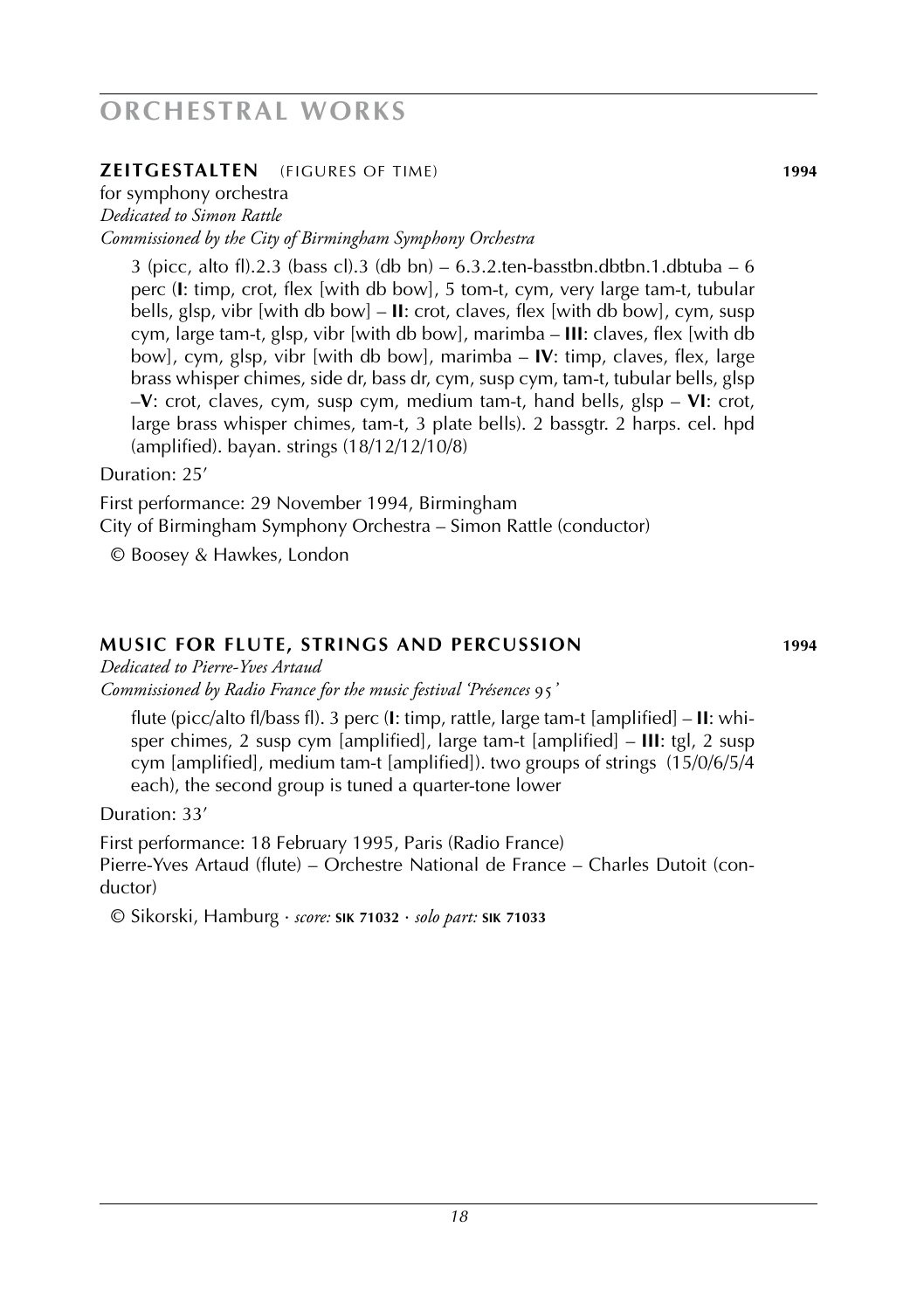### **concerto for viola and orchestra 1996**

*Commissioned by the Chicago Symphony Orchestra*

5 (2 picc, alto fl, bass fl).2.2.2 – 3 (3 Wagner tubas [2 ten/bass]).3.3[2 ten-bass trbn/bass trbn].1 – 5 perc (timp, tgl, finger-cymbals, bass dr, tam-t, susp cym, ant. cym, tubular bells, glsp, xyl, vibr, marimba). cel/piano. hpd. string quartet. strings (16/14/12/10/8)

Duration: 40'

First performance: 17 April 1997, Chicago Yuri Bashmet (viola) – Chicago Symphony Orchestra – Kent Nagano (conductor)

© G. Schirmer, New York · Sikorski, Hamburg for D, CH, E, GR, IL, IS, NL, P, N, S, DK, TR

In 2015 the composer revised the solo part.

#### **IN THE SHADOW OF THE TREE** (IM SCHATTEN DES BAUMES) **1998**

for koto\*, bass koto\*, zheng\* and orchestra *Dedicated to Kazue Sawai Commissioned by NHK Symphony Orchestra*

 $2$ (picc, bass flute).1.3(bass cl).2 – 0.2.3.0 – 6 perc (timp, tgl, crot, side dr, cym, tam-t, gong, bar chimes, tubular bells, plate bells, glsp, vibr, marimba). cel. hpd<sup>\*</sup>. strings (2 groups: 18/0/6/6/3 and 0/12/6/6/3. The second group is scordated a quarter tone lower.)

\*(amplified)

Duration: 31'

First performance: 14 April 1999, Tokyo

Kazue Sawai, koto/bass koto/zheng – NHK Symphony Orchestra – Charles Dutoit (conductor)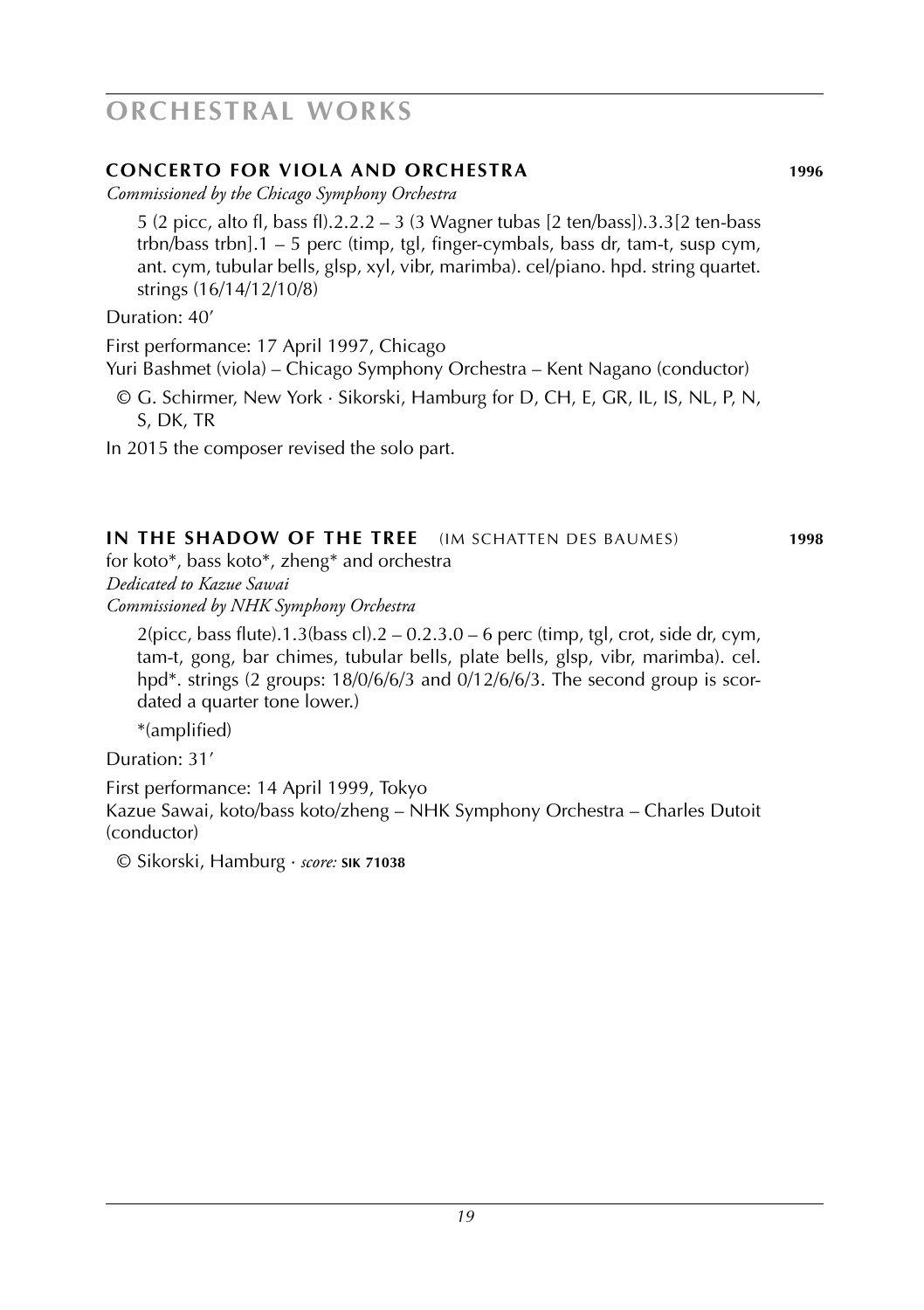### **two paths** (**dedicated to maria and martha**) **1998**

(zwei wege [maria und martha gewidmet]) for two solo violas and orchestra *Commissioned by The New York Philharmonic*

4(picc, bass flute).2.4(*Eb* cl, bass cl).3(db bn) – 4.3.3(ten trbn, ten-bass trbn, db trbn).1 – 6 perc (timp, crot, bar chimes, side drum, gongs, tubular bells, plate bells, tam-t, glsp, vibr, marimba). cel. piano. strings (16/14/12/10/8)

Duration: 24'

First performance: 29. April 1999, New York

Cynthia Phelps and Rebecca Young (violas) – New York Philharmonic – Kurt Masur (conductor)

© G. Schirmer, New York · Sikorski, Hamburg for D, CH, E, GR, IL, IS, NL, P, N, S, DK, TR · *score:* **sik 6907**

There is an arrangement of Tw o P a t h s for two solo violoncelli and orchestra by Johannes X. Schachtner from 2014. This version was authorized by the composer and performed for the first time on 26 May 2014 in Seoul by Julius and Hyun-Jung Berger (violoncelli) and the Corean Chamber Orchestra under the baton of Peter Hirsch.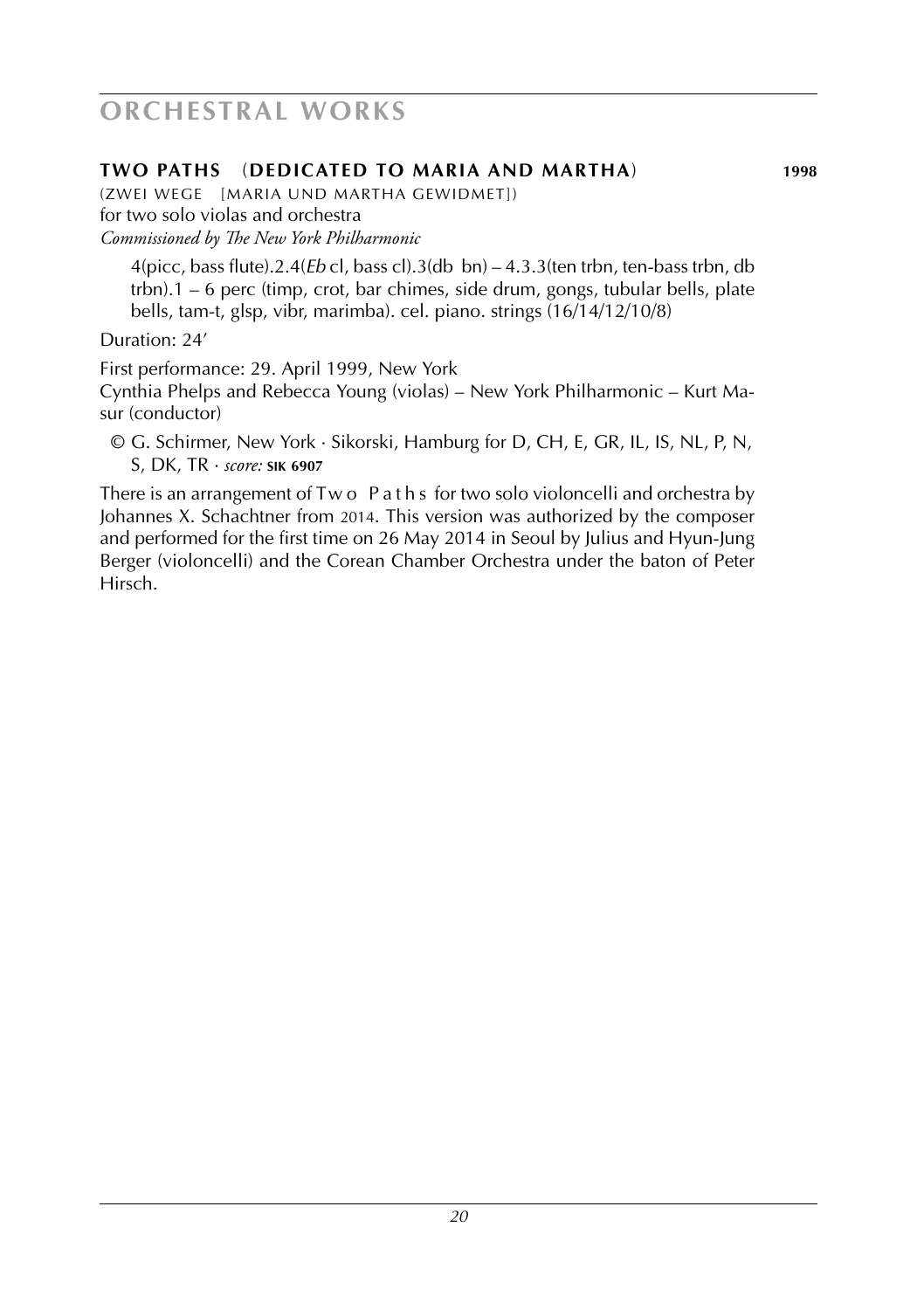### **st. John passion** (johannes-passion) **2000**

for soprano, tenor, baritone, bass, two mixed choirs, organ and large orchestra (in Russian)

First part of the two-work cycle 'Passion and Ressurection of Jesus Christ according to St. John' [Passion und Auferstehung Jesu Christi nach Johannes], whose second part is St. John Easter (for details see next page). Although St. John P assion may be performed separately, St. John E aster is only to be performed along with the first part of the cycle.

*Commissioned by the Internationale Bachakademie Stuttgart in commemoration of Johann Sebastian Bach's* 250*th year of death*

- *1*. The Word
- *2*. The Washing of Feet
- *3*. The Commandment of Faith
- *4*. The commandment of Love
- *5*. Hope
- *6*. Liturgy in Heaven
- *7*. Betrayal, Denial, Flagellation, Condemnation
- *8*. Way to Golgatha
- *9*. A Woman Clothed with the Sun
- *10*. Entombment
- *11*. The Seven Bowls of Wrath

4(2 picc).1.4(*Eb* cl, bass cl).1 – 3(3 Wagner tubas).3(bass trpt).3.1 – 6 perc (timp, crot, bar chimes, side dr, 3 bass dr, cym, susp. cym, 5 gongs, 2 wind gongs, 2 tam-t, 2 sets of tubular bells, plate bells, glsp, vibr, marimba). piano. synthesizer. strings (16/14/12/10/8)

Duration: 90'

First performance: 1 September 2000, Stuttgart

Natalia Korneeva (soprano) – Viktor Lutsiuk (tenor) – Fyodor Mozhayev (baritone) – Gennady Bezzubenkov (bass) – St. Petersburg Chamber Choir – Choir of the Mariinsky Theatre – Orchestra of the Mariinsky Theatre – Valery Gergiev (conductor)

© Sikorski, Hamburg · *piano score:* **sik 8692** · *score:* **sik 71025**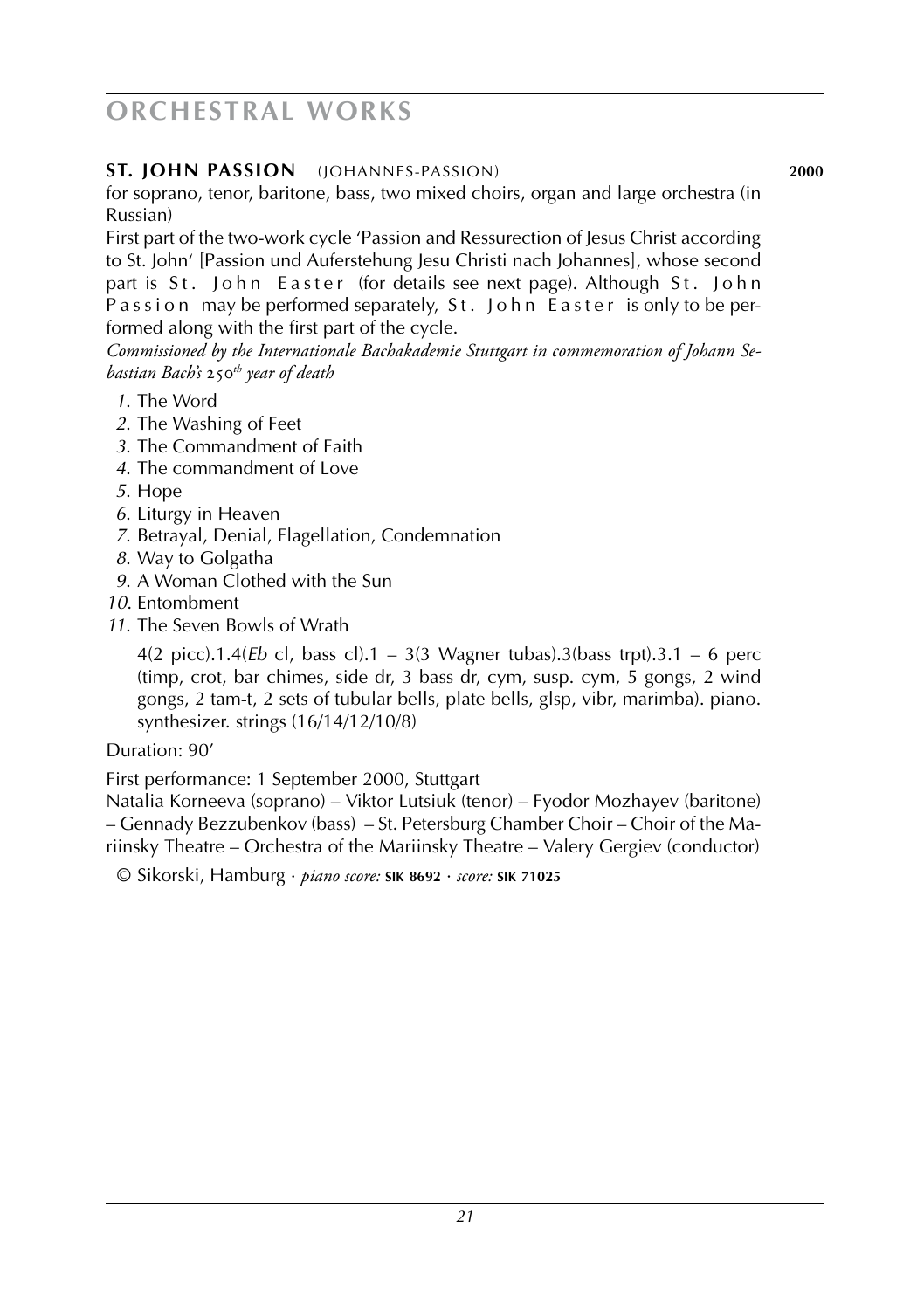### **st. John easter** (johannes-ostern) **2001**

for soprano, tenor, baritone, bass, two mixed choirs, organ and large orchestra (in Russian)

Second part of the two-work cycle 'Passion and Resurrection of Jesus Christ according to St. John' [Passion und Auferstehung Jesu Christi nach Johannes]. The first part is St. John Passion (details see previous page). St. John Easter is only to be performed as part of the entire cycle.

*Commissioned by Norddeutscher Rundfunk, Hamburg*

- *1*. Easter Morning
- *2*. Maria Magdalena
- *3*. First Appearance of the Risen Christ to His Disciples: "Receive the Holy Spirit"
- *4*. "I do not believe"
- *5*. The Rider on the White Horse
- *6*. Second Appearance of Christ to His Disciples: "And doubt no longer"
- *7*. Intermedium
- *8*. "I am the Living Bread"
- *9*. "The Darkness Vanishes"
- *10*. Third Appearance of Christ to His Disciples: "Farewell"
- *11*. Judgement
- *12*. "And I Saw a New Heaven and a New Earth"

4(2 picc, alto fl, bass fl).1.4(*Eb* cl, bass cl).1 – 3(3 Wagner tubas).4(picc, bass trpt).3(ten, ten-bass, db).1 – 8 perc (3 timp, crot [with bow], bar chimes, side dr, 3 bass dr, 5 Javanese gongs, 2 tam-t, cym, 5 susp. cym, 2 sets of tubular bells, 7 plate bells, glsp, vibr, marimba, waterphone). hpd (amplified) or synthesizer. piano (anplified). strings (16/14/12/10/8)

#### Duration: 50'

First performance: 16 March 2002, Hamburg

Natalia Korneeva (soprano) – Viktor Lutsiuk (tenor) – Fyodor Mozhayev (baritone)

- Gennady Bezzubenkov (bass) Choir of the Mariinsky Theatre Choir of NDR
- Orchestra of NDR Valery Gergiev (conductor)

© Sikorski, Hamburg · *score:* **sik 71087** · *piano score:* **sik 8693**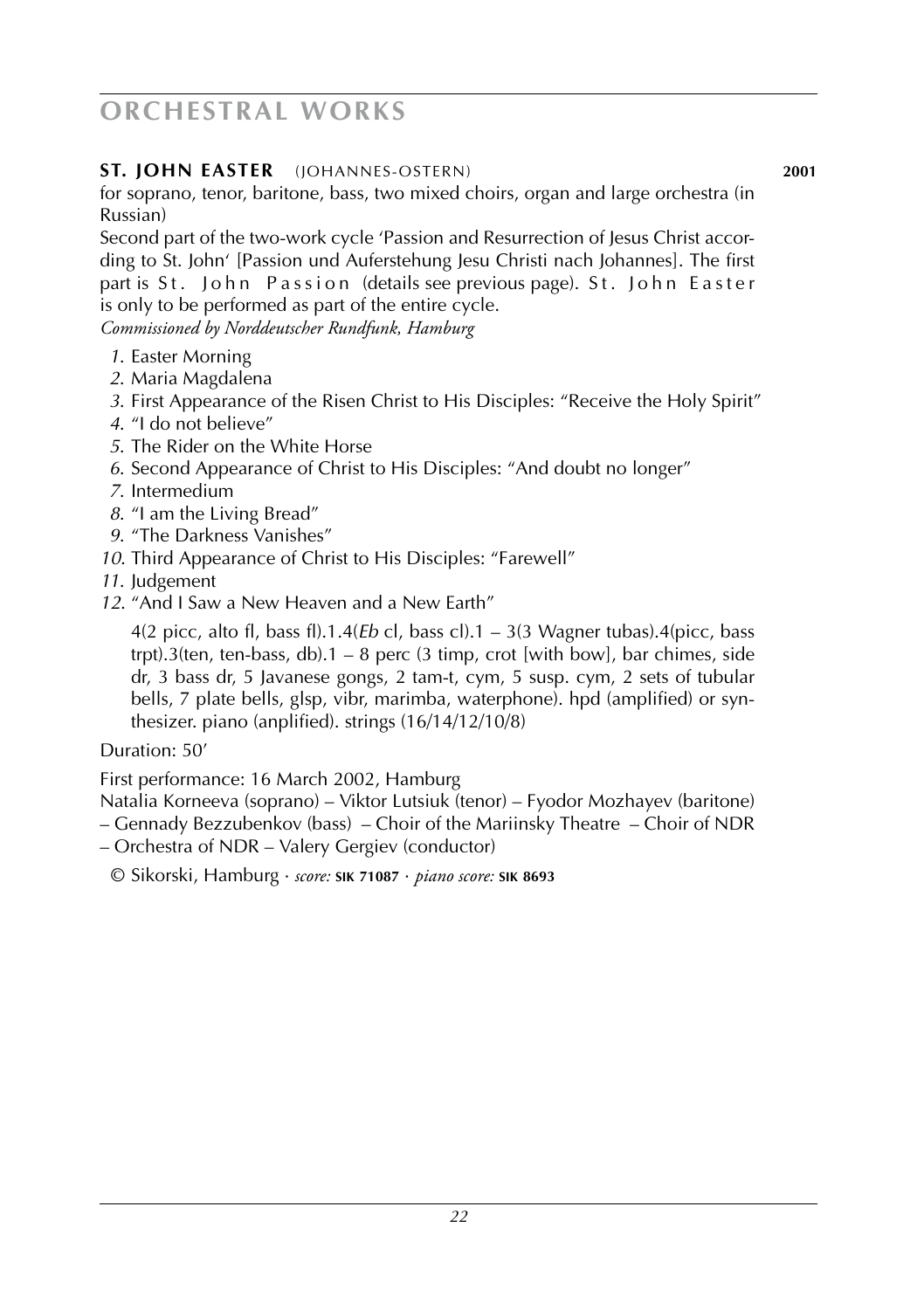### **the rider on the white horse 2002**

(der Reiter auf dem weissen pferd) for large orchestra and organ *Commissioned by the Eduard van Beinum Stichting, Hilversum, by request of the Rotterdam Philharmonic Gergiev Festival Dedicated to Valery Gergiev on the occasion of his* 50*th birthday*

3(2 picc).1.4(*Eb* clar, bass clar).1 – 3(3 Wagner tubas).4(picc, bass trp).3.db tuba – 8 perc (3 timp, bar chimes, 13 crot [with bow], waterphone [with bow], side dr, 3 bass dr, cym, 5 susp. cym, 2 tam-t, bells, plate bells, vibr). piano [amplified]. hpd [amplified]. strings (16/14/12/10/8)

Duration: 13'

First performance: 15 September 2002, Rotterdam Rotterdam Philharmonic Orchestra – Valery Gergiev (conductor)

© Sikorski, Hamburg · *score:* **sik 8510**

### **the light of the end** (das licht des endes) **2003**/**2005**

for large orchestra *Commissioned by the Boston Symphony Orchestra*

4(picc, alto fl).3(cor anglais, heckelphone).3(bass cl).3(db bn) – 4.3.3(ten-bass trbn, db trbn).1 – 5 perc ( timp, crot, bar chimes, bass dr, cym, 5 susp. cym, ant. cym, tam-t, 2 sets of tubular bells, plate bells, vibr, marimba). harp. strings (20/18/14/14/12)

Duration: 25'

First performance: 17 April 2003, Boston Boston Symphony Orchestra – Kurt Masur (conductor)

First performance of the final version: 20 August 2005, London London Philharmonic orchestra – Kurt Masur (conductor)

© G. Schirmer, New York · Sikorski, Hamburg for D, CH, E, GR, IL, IS, NL, P, N S, DK, TR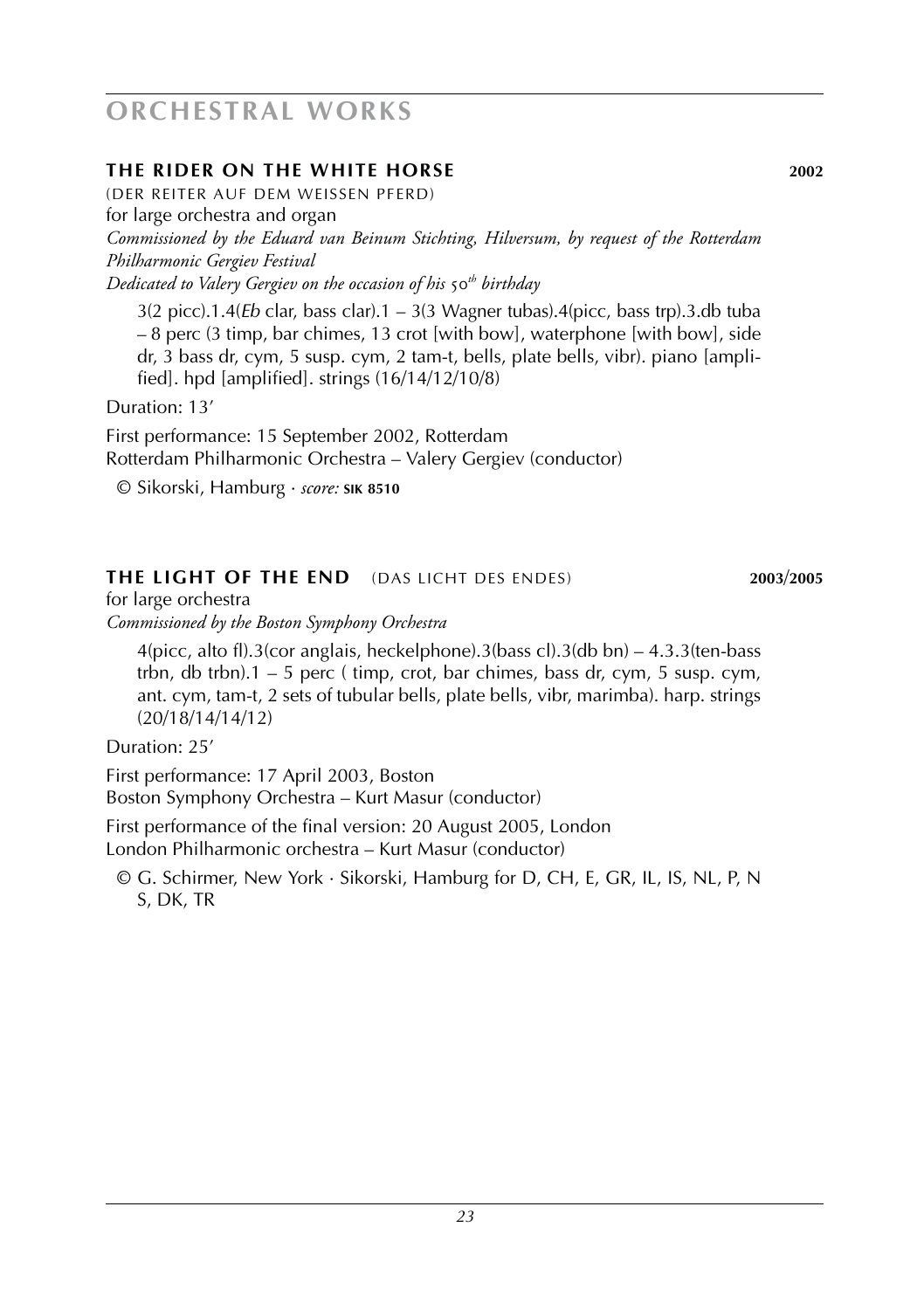### **under the sign of scorpio** (im zeichen des skorpions) **2003**

Variations on six hexachords for bayan and large orchestra

*Co-Commissioned by the Swedish Radio Symphony Orchestra and the Rotterdams Philharmonisch Orkest*

*Dedicated to Friedrich Lips*

4(picc, alto fl).3.4(*Eb* cl, bass cl).3(db bn) – 4.3.3(ten trbn, ten-bass trbn, db trbn).1 – 6 perc (2 timp, crot, bar chimes, 5 susp. cym, 13 gongs, tam-t, tubular bells, plate bells, glsp, vibr, marimba). 2 harps. cel. strings (16/14/12/10/8)

Duration: 27'

First performance: 10 October 2003, Stockholm Friedrich Lips (bayan) – Swedish Symphonic Radio Orchestra – Manfred Honeck (conductor)

© Sikorski, Hamburg · *score:* **sik 71030**

For C a d e n z a, an indipendant solo work for bayan developed on the basis of the cadenza from Under the Sign of Scorpio, ► *see*: CHAMBER WORKS without percussion

### **... the deceitful face of hope and of despair 2005**

Concerto for flute and large orchestra. Part of the triptych 'Nadejka' *Commissioned by Sharon Bezaly and Robert von Bahr Dedicated to Sharon Bezaly*

 $3(2picc).2.3(bass cl).3(db bn) – 4.3.4(ten trbn, 2 ten-bass trbn, db trbn). perc$ (timp, tgl, crot, bar chimes, side dr, 3 bass dr, cym, 3 susp. cym, tam-t, tubular bells, glsp, xyl, vibr, marimba). 2 harps. cel. piano. strings (16/14/12/10/8)

Duration: 26'

First performance: 26 May 2005, Gothenburg Sharon Bezaly (flute) – Göteborg Symphony Orchestra – Mario Venzago (conductor)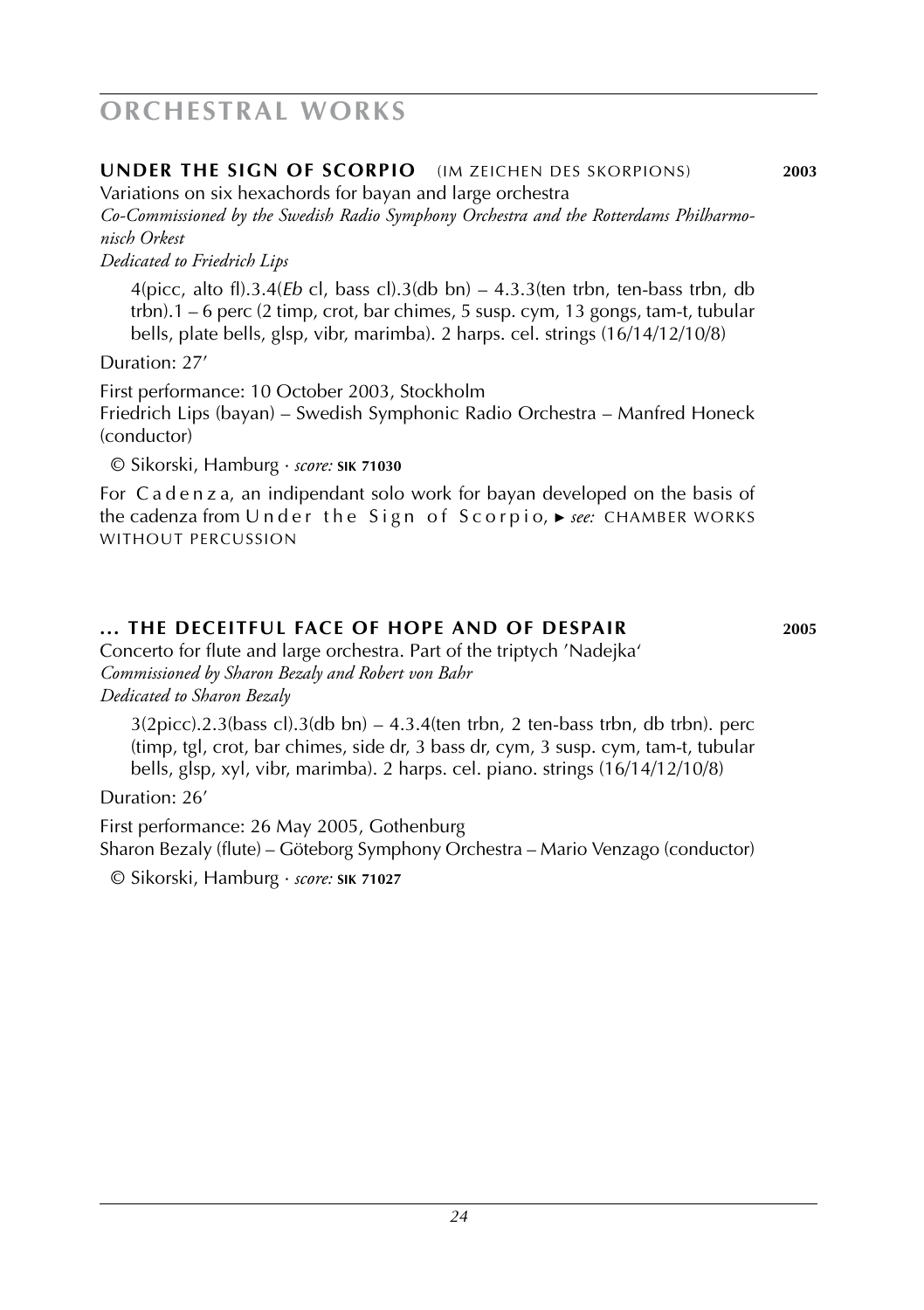### **feast during a plague** (das gastmahl während der pest) **2005**

for large orchestra. Part of the triptych 'Nadejka'

*Commissioned by The Philadelphia Symphony Orchestra and The Pittsburgh Symphony Orchestra Dedicated to Simon Rattle*

4(2picc, alto flute).4(cor anglais).4(*Eb* clar, bass clar).4(db bn) – 6.4.3(2tenbass trbn).1 – 4 perc (timp, tgl, bar chimes, side dr, 3 bass dr, 5 cym, 5 susp. cym, tam-t, bells, plate bells, glsp, vibr, marimba). 2 harps. piano/hpd. strings – tape

Duration: 26'

First performance: 16 February 2006, Philadelphia The Philadelphia Symphony Orchestra – Simon Rattle (conductor)

© G. Schirmer, New York · Sikorski, Hamburg for D, CH, E, GR, IL, IS, NL, P, N, S, DK, TR · *score:* **sik 71029**

### **in tempus praesens 2007**

Concerto for Violin and Orchestra No. 2 *Commissioned by Paul Sacher Stiftung Dedicated to Anne-Sophie Mutter*

 $4(picc).3.4(bass clar).4(db bn) - 3.3.4(ten-bass trbn).3Wagner tubas, 1 – 6 perc$ (timp, tgl, crot, bar chimes, tom-t, side dr, bass dr, cym, tam-t, bells, glsp, xyl, vibr, marimba). 2 harps. cel. hpd (amplified). piano. strings (0/0/15/12/9)

Duration: 33'

First performance: 30 August 2007, Lucerne Anne-Sophie Mutter (violin) – Berlin Philharmonic Orchestra – Simon Rattle (conductor)

© Sikorski, Hamburg · *score:* **sik 8582** · *piano score:* **sik 8583**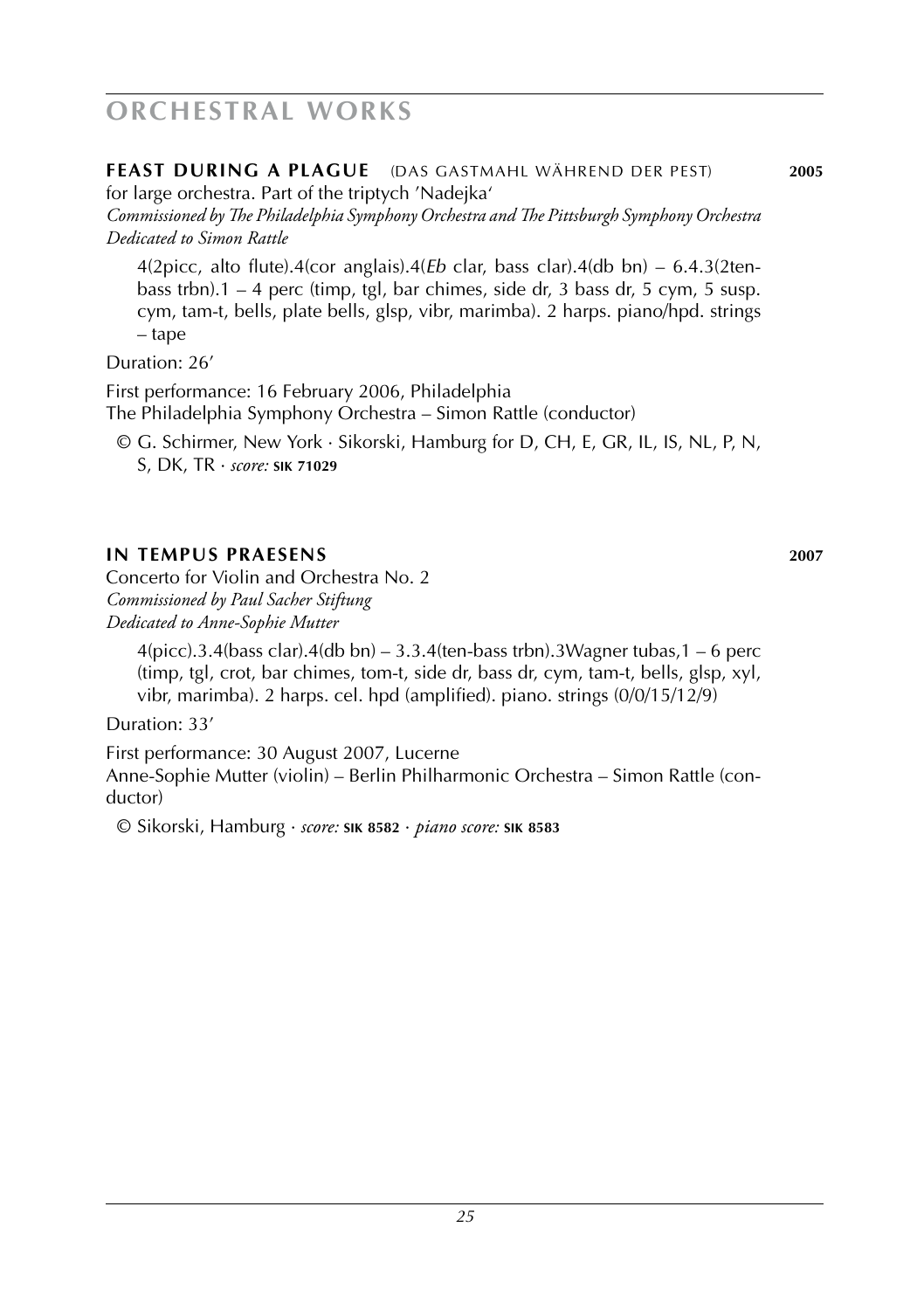### **glorious percussion 2008**

Concerto for percussion ensemble and orchestra

*Commissioned by Anders Loguin, Gothenburg Symphony Orchestra, Dresden Philharmonic, Lucerne Symphony Orchestra and Bergen Philharmonic Orchestra*

3(picc).1.4(*eb* clar, bass clar).0 – 2(2 Wagner tubas [*B*, *F*].2.4(ten-bass trbn).2 – perc (timp, whip, wood bl VI, wood bl VII, side dr, bass dr, cym, susp.cym, tam-t). 2 harps. cel. strings

5 solo percussionists (**I**: crot I, glass chimes I, bamboo chimes I, cabaza, wood bl I, darabuca, hand dr I, bass dr, xyl I, marimba I – **II**: crot I, glass chimes II, bamboo chimes II, wood bl II, flex I [with bow], hand dr II, bass dr II, vibr II, marimba II – **III**: medium tgl, flex II, wood bl III, hand dr III, side dr I, bass dr III, xyl II, vibr I – **IV**: small tgl, bamboo chimes III, wood bl IV, tamb, hand dr IV, side dr II, bass dr IV, susp.cym I, Javanese gongs I, xyl II, vibr I [with bow] – **V**: large tgl, crot II [with bow], agogo, wood bl V, hand dr V, side dr III, bass dr V, susp.cym, Javanese gongs II, vibr II [with bow])

Duration: 38'

First performance: 18 September 2008, Gothenburg Ensemble 'Glorious Percussion' – Gothenburg Symphony Orchestra – Gustavo Dudamel (conductor)

© Sikorski, Hamburg · *score:* **sik 71026**

### **o komm, heiliger geist 2015**

for soprano, bass, mixed choir and orchestra Text: medieval prayers (in German) *Commissioned by Staatskapelle Dresden and Frauenkirche Dresden Foundation Dedicated to Andres Mustonen*

 $3(pice).1.3(bass clar).2(db bn) - 4.4Wagner tubas.3.3(2tenor-bass-trbn).1 - 5$ perc (5 timp, crot, bar chimes, side dr, 2 bass dr, 5 susp.cym, 2 tam-t, Javanese gongs. glsp. marimba). strings

Duration: 12'

First performance: 18 April 2015, Dresden Sophie Karthäuser (soprano) – Georg Zeppenfeld (bass) – MDR Rundfunkchor – Staatskapelle Dresden – Andres Mustonen (conductor)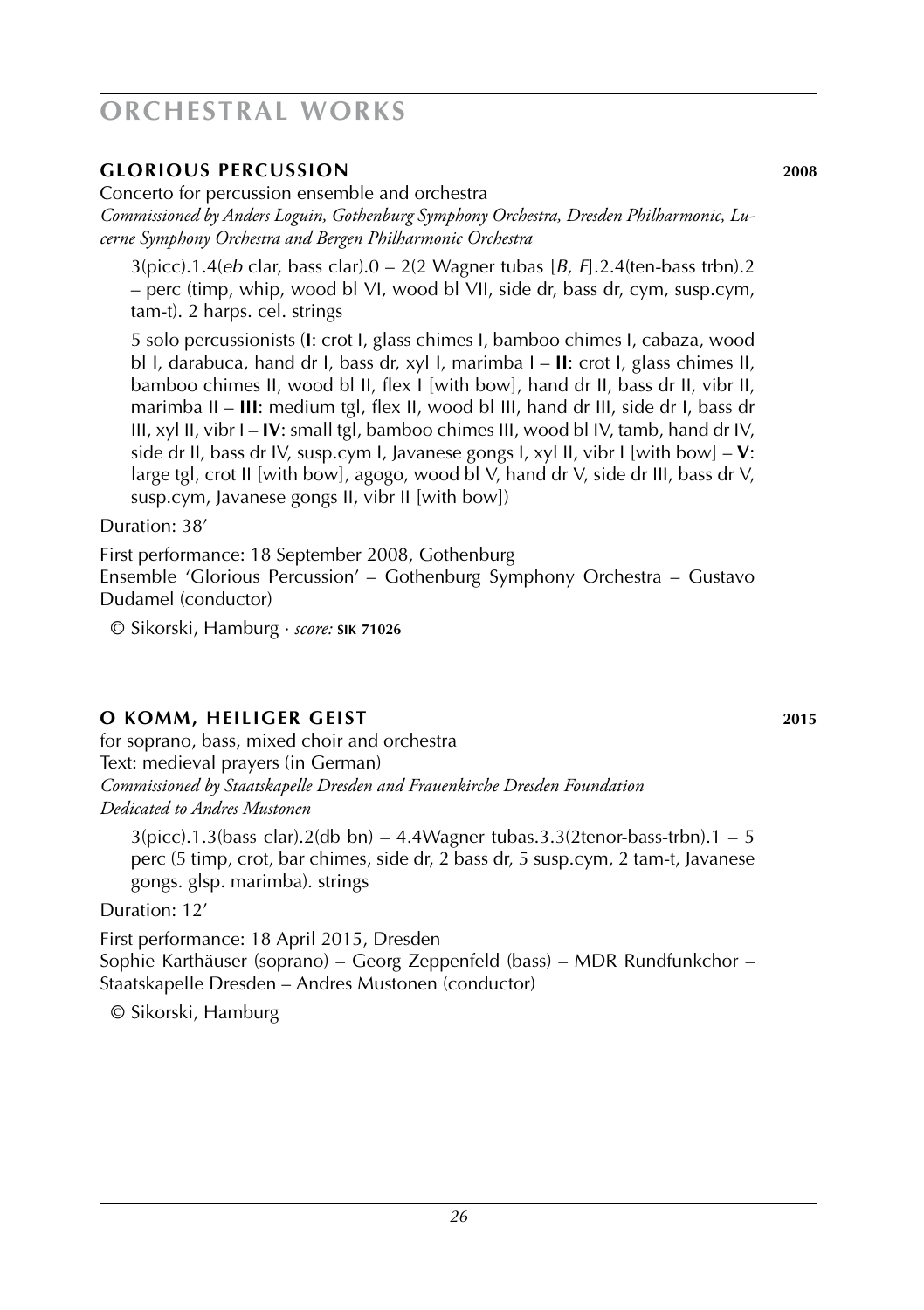### **über liebe und hass** (on love and hatred)

for soprano, tenor, baritone, bass, two mixed choirs and orchestra Texts: psalms and prayers (in German, Russian, Italian and French) *Commissioned by Staatskapelle Dresden, the Frauenkirche Dresden Foundation, the Rotterdam Philharmonic Orchestra and the Gergiev Festival Rotterdam Dedicated to Andres Mustonen*

**·** Ve r s i o n i n 9 m o v e m e n t s **2015**/**2016**

- *1*. Als Jesus für uns starb
- *2*. Deinen Frieden, Herr
- *3*. Liebe zu Gott
- *4*. Bitterer Hass
- *5*. Gebet um Erlösung
- *6*. Aus dem Hohelied
- *7*. Der Zorn Gottes
- *8*. Einfaches Gebet
- *9*. O komm, heiliger Geist

 $3(picc)$ .2.3(bass clar).3(db bn) – 4.4Wagner tubas.3.4.1 – 5 perc (timp, tgl, crot, bar chimes, side dr, tenor dr, 2 bass dr, cym, susp.cym, tubular bells, plate bells, 2 gongs, 8 Javanese gongs, tam-t, glsp, vibr, marimba). piano/cel\*. strings

Duration: 50'

First performance: 14 October 2016, Tallinn Estonian Philharmonic Chamber Choir – Estonian National Symphony Orchestra – Andres Mustonen (conductor)

- **·** Ve r s i o n i n 1 5 m o v e m e n t s **2016**/**2018**
- *1*. Als Jesus für uns starb
- *2*. Deinen Frieden, Herr
- *3*. Nichts kann mich trennen von Deiner Liebe
- *4*. Ich leide unter meinem Unglück
- *5*. Liebe zu Gott
- *6*. Meine Seele liegt im Staub
- *7*. Gebet für Alle
- *8*. O Gott, schenk uns die Reinheit des Herzens und dieKlarheit des Geistes
- *9*. Bitterer Hass
- *10*. Steh ab vom Zorn
- *11*. Gebet um Erlösung
- *12*. Aus dem Hohelied
- *13*. Der Zorn Gottes
- *14*. Einfaches Gebet
- *15*. O komm, heiliger Geist

Duration: 78'

\*celesta is only required for the 2018 version.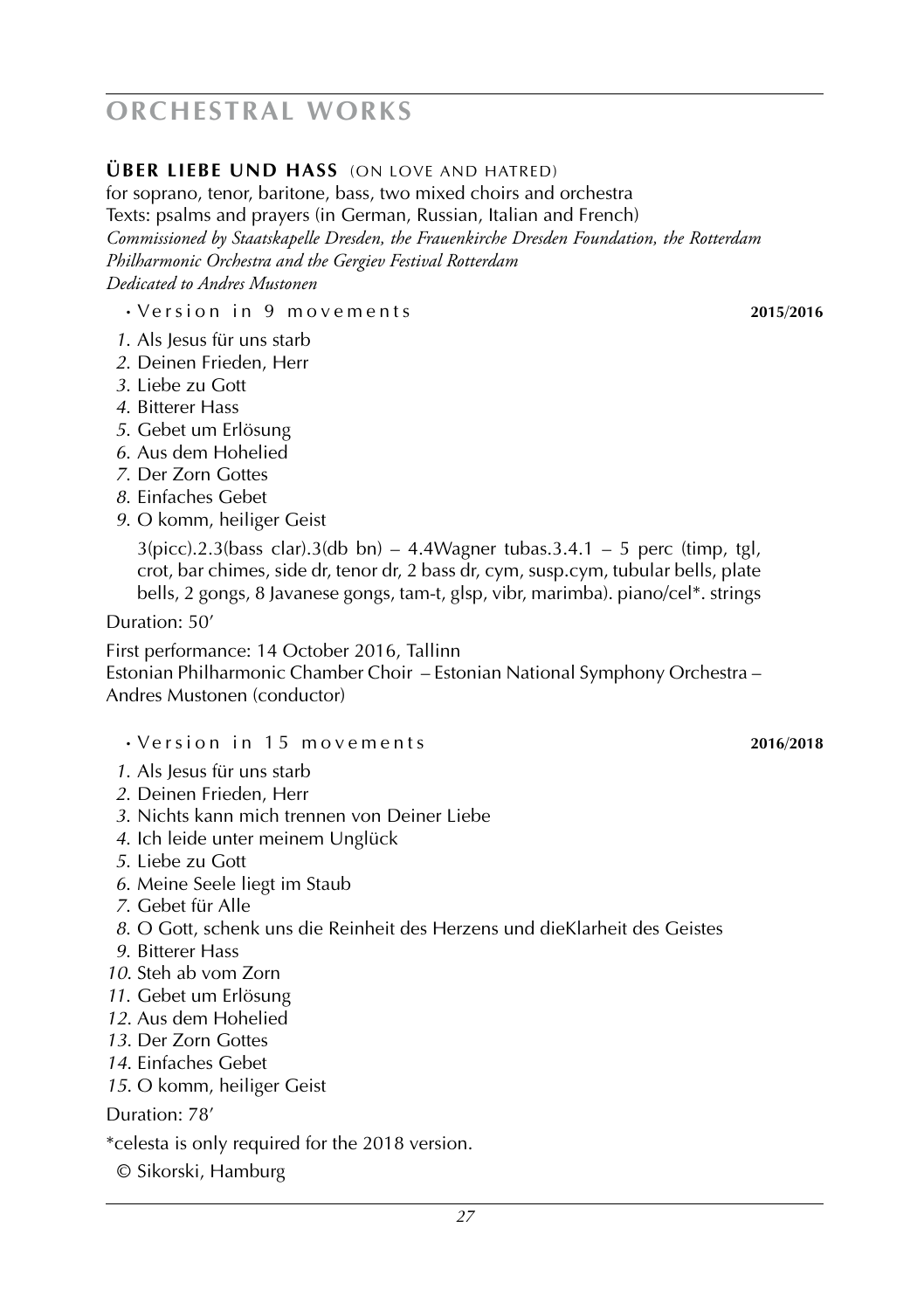### **triple concerto** (tripelkonzert) **2017**

for violin, violoncello, bayan and orchestra *Co-commissioned by Boston Symphony Orchestra, New York Carnegie Hall, NDR Radiophilharmonie Hannover and Tonhalle-Orchester Zürich Dedicated to Elsbeth Moser*

 $4(pice).3.3(bass clar).4(db bn) - 6.4(pice).3.2(db tuba) - 4 perc (timp, tgl, 5$ tom-t, tenor dr, side dr, bass dr, 5 cym, tam-t). cel. strings (16/14/12/10/8)

Duration: 26'

First performance: 23 February 2017, Boston, Boston Symphony Hall Baiba Skride (violin) – Harriet Krijgh (violoncello) – Elsbeth moser (bayan) – Boston Symphony Orchestra – Andris Nelsons (conductor)

© Sikorski, Hamburg

#### **dialog: ich und du** (dialogue: you and i) **2018**

Concerto for Violin and Orchestra No. 3 *Commissioned by the Vadim Repin Foundation Dedicated to Vadim Repin and Andres Mustonen*

 $4(picc).3.5(Eb clar, bass clar).4(db bn) - 4.4.tenor trbn. bass trbn.2(db tuba) -$ 21 perc (3 timp, tgl, side dr, tenor dr, bass dr, 2 susp.cym, gongs, bells, tam-t, glsp). 2 harps. cel. strings (16/14/12/10/8)

Duration: 20'

First performance: 2 April 2018, Novosibirsk Vadim Repin (violin) – Novosibirsk Philharmonic Orchestra – Andres Mustonen (conductor)

© Sikorski, Hamburg

#### **DER ZORN GOTTES** (THE WRATH OF GOD) **2019**

#### for Orchestra

*Commissioned by Osterfestspiele Salzburg Dedicated to Ludwig van Beethoven*

> 4(picc).3.5(*Eb* clar, bass clar).4(db bn) – 4.4Wagner tubas (*B*, *F* [2/2]).4 (*C*, *B*  $[1/3]$ ).4 (tenor trbn, tenor bass trbn, db trbn). 2 – timp, 2 perc (tgl, side dr, tenor dr, bass dr, 2 cym, large tam-t, bells, glsp). strings (16/14/12/10/8)

> > *28*

Duration: 18'

First performance: 6 April 2020, Salzburg Sächsische Staatskapell Dresden – Christian Thielemann (conductor)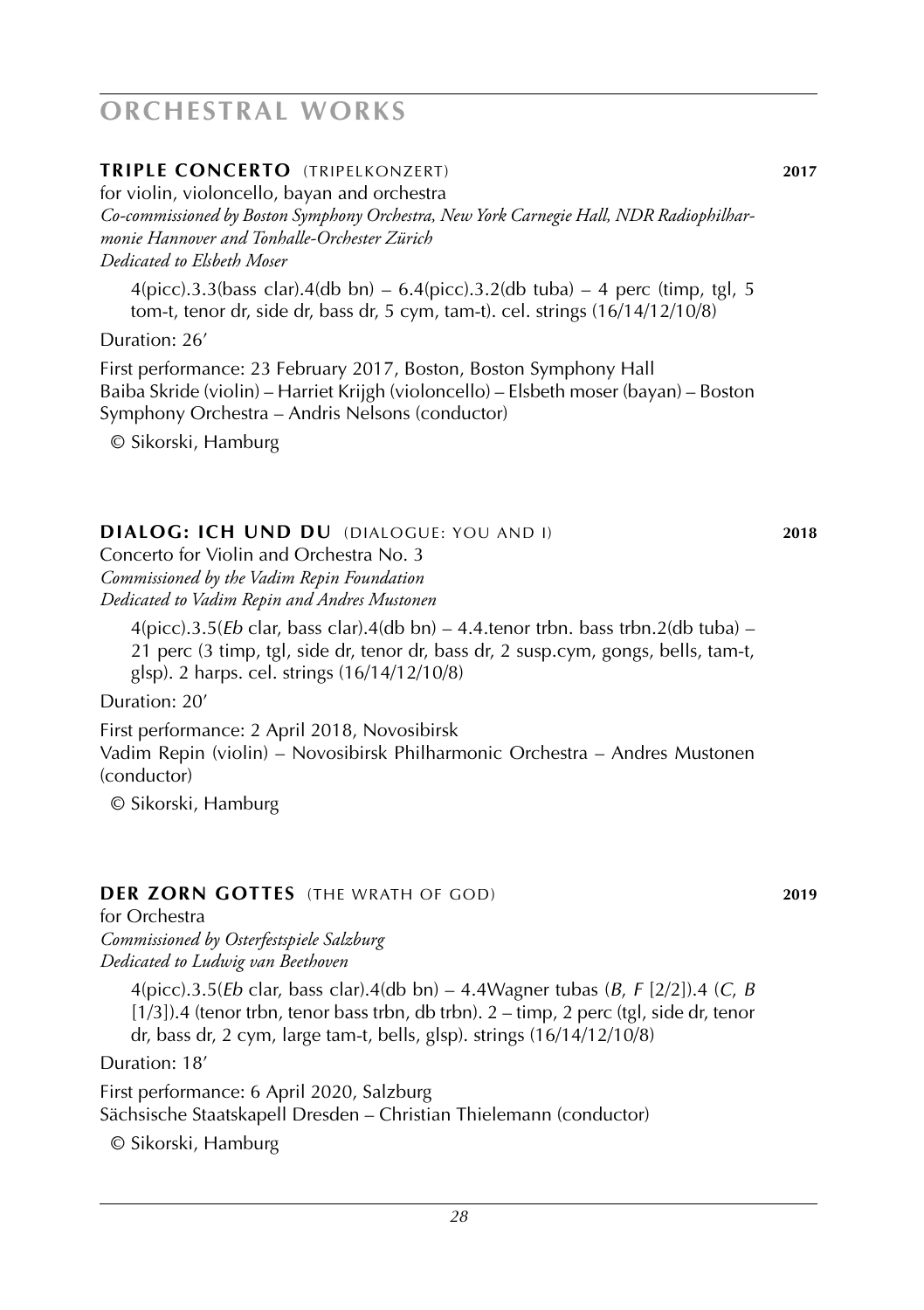#### **RUBAYAT** (RUBAIJAT) **1969**

Cantata for baritone and chamber ensemble on poems by the ancient Persian poets Omar Khayyám, Hafiz and Khakani (Russian translation by Vladimir Derzhavin)

 ► *see:* VOCAL WORKS

### **CONCORDANZA 1971**

for chamber ensemble

1.1.1.1 – 1.0.0.0 – 1 perc (5 bongos, side dr, 5 susp cym, large tam-t, vibr, marimba). strings (1/0/1/1/1)

Duration: 15'

First performance: 23 May 1971, Prague Musica Viva Pragensis – Zbynek Vostrak (conductor)

© Sikorski, Hamburg · *scores:* **sik 8866** , Muzyka, Moscow

#### **DETTO II 1972**

for violoncello and chamber ensemble *Dedicated to Natalya Shakhovskaya*

1.1.1.1 – 1.0.0.0 – 2 perc (I: 3 wood bl, 5 tom-t, glsp, marimba – II: crot, 5 temple bl, 5 bongos, 3 susp cym, large tam-t). cel. strings (1/1/1/1/1)

Duration: 15'

First performance: 5 May 1973, Moscow Natalya Shakhovskaya (violoncello) – Moscow Chamber Orchestra – Konstantin Krimets (conductor)

© Sikorski, Hamburg · *scores:* **sik 8552** , Sovetsky Kompozitor, Moscow

#### **CONCERTO FOR BASSOON AND LOW STRINGS 1975**

*Dedicated to Valery Popov*

 $1. \mathbf{J} = 84 / 2. \mathbf{J} = 60 / 3.5 \mathbf{J} = 60 / 4. - 7. \mathbf{J} = 72$ violoncelli (at least 4). double basses (at least 3)

Duration: 27'

First performance: 6 May 1976, Moscow

Valery Popov (bassoon) – Soloists of the Moscow State Symphony Orchestra – Pyotr Meshchaninov (conductor)

© Sikorski, Hamburg · *scores:* **sik 1978**, Muzyka, Moscow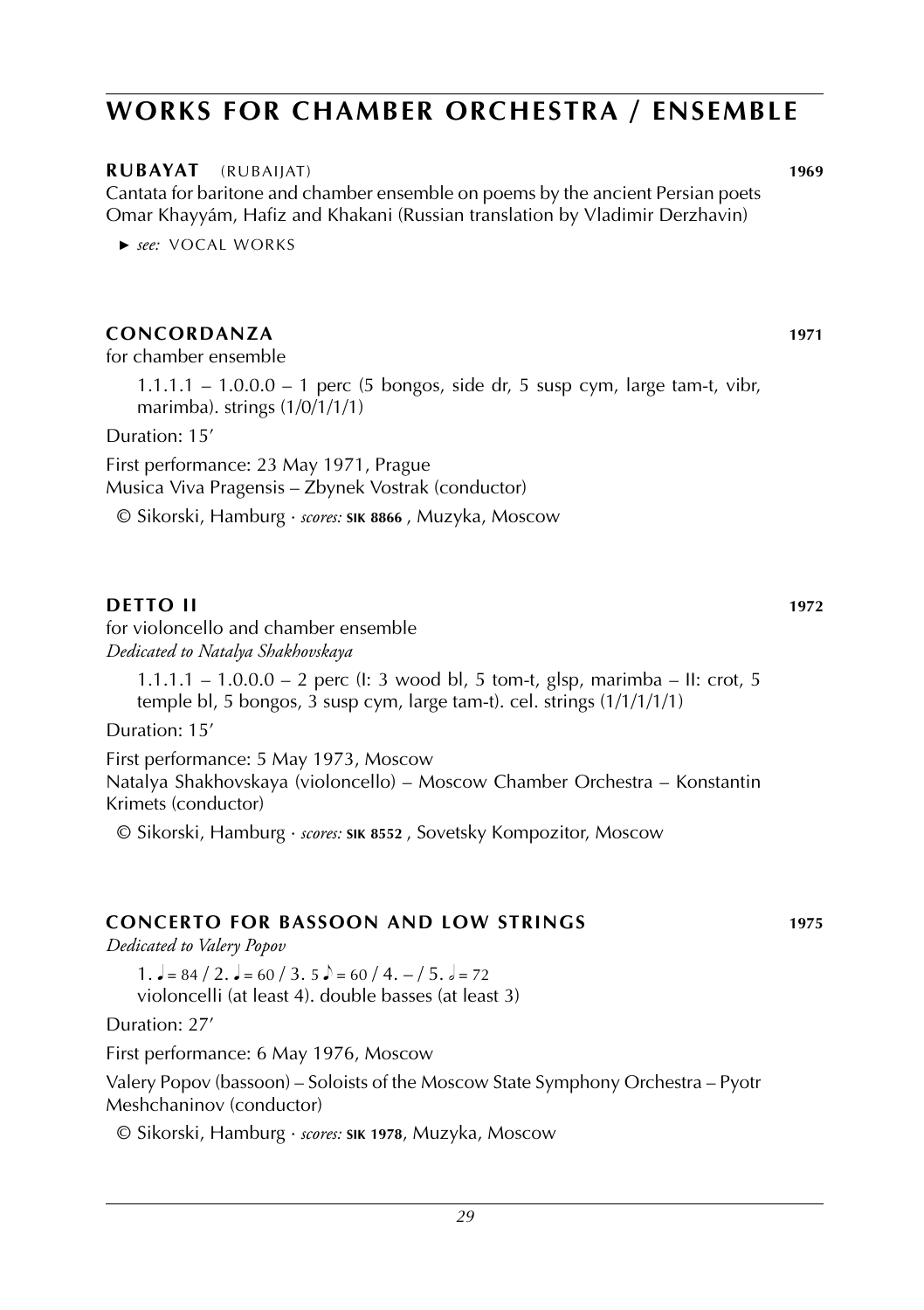#### **INTROITUS 1978**

Concerto for piano and chamber orchestra *Dedicated to Alexander Bakhchiev*

 $1.1.0.1 - 0.0.0.0 - \text{strings} (6/4/4/3/1)$ 

Duration: 29'

First performance: 22 February 1978, Moscow Alexander Bakhchiyev (piano) – Moscow Chamber Orchestra – Yuri Nikolayevsky (conductor)

© Sikorski, Hamburg

### **DESCENSIO 1981**

for three trombones, three percussionists, harp, harpsichord/celesta and celesta/ piano *Dedicated to Pyotr Meshchaninov*

*Commissioned by the Ministère de la Culture Française*

3 perc (I: timp, crot, bass dr, cym, vibr – II: timp, susp cym, tam-t, glsp, marimba – III: timp, tgl, cym, vibr)

Duration: 14'

First performance: 30 April 1981, Paris Ensemble 2e2m – Paul Méfano (conductor)

© Le Chant du Monde, Paris · Sikorski, Hamburg for D, CH, E, GR, IL, IS, NL, P, N, S, DK, TR · *score:* Le Chant du Monde, Paris (**sik 6831**)

### **PERCEPTION 1981**/**1983**/**1986**

for soprano, baritone (speaking voices) and seven string instruments on poems by Francisco Tanzer and excerpts from the Psalms (in German)

 ► *see:* VOKAL WORKS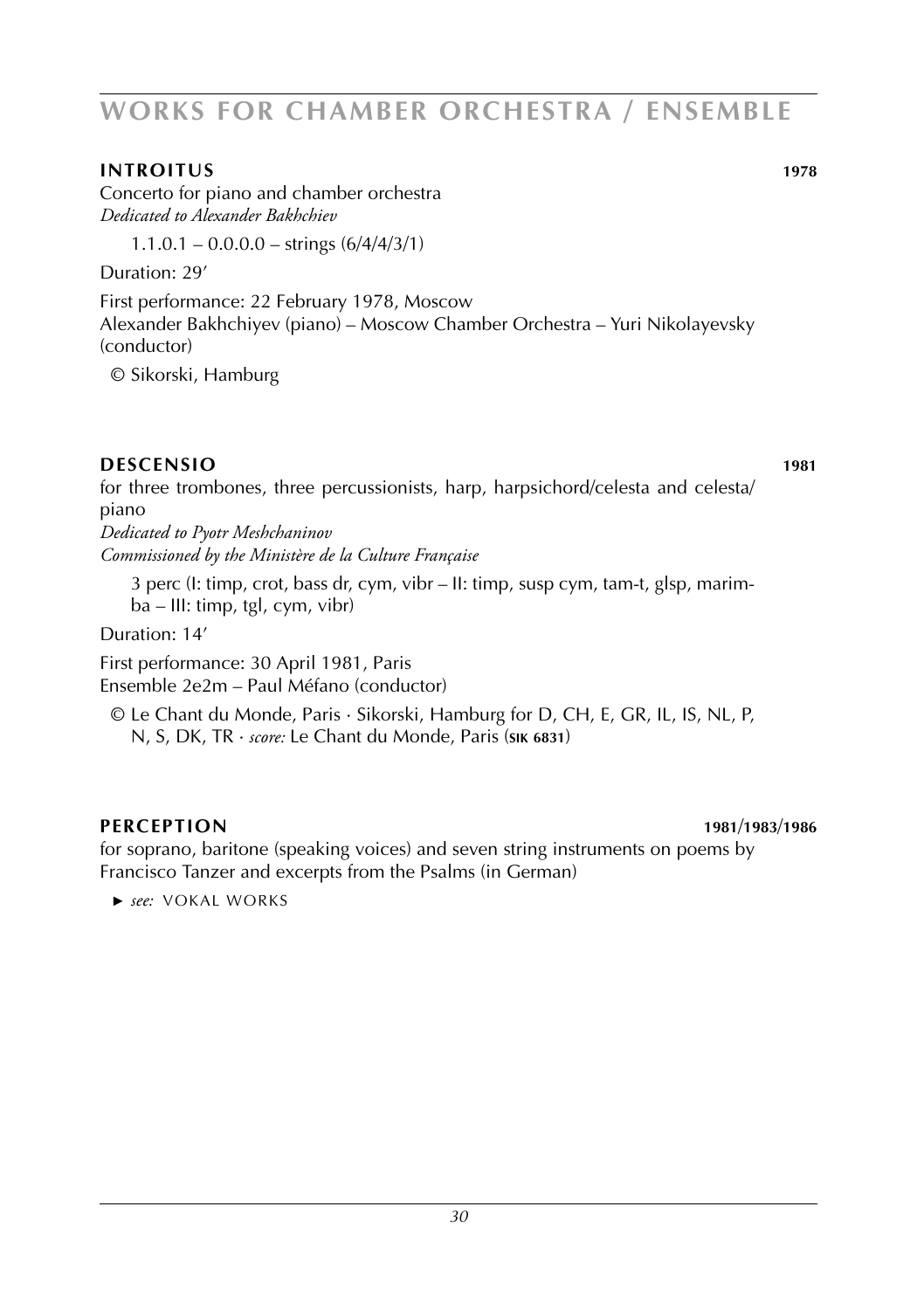#### **SEVEN WORDS** (SIEBEN WORTE) **1982**

for violoncello, bayan and strings *Dedicated to Vladimir Tonkha and Friedrich Lips*

- *1*. Father, forgive them, for they know not what they do. *attacca*
- *2*. Woman, behold thy son! Behold, thy mother! *attacca*
- *3*. Verily, I say unto thee, Today shalt thou be with me in paradise. *attacca*
- *4*. My God, my God, why hast thou forsaken me? *attacca*
- *5*. I thirst. *attacca*
- *6*. It is finished. *attacca*
- *7*. Father, into thy hands I commend my spirit.

strings (5/4/3/2/1)

Duration: 32'

First performance: 20 October 1982, Moscow Vladimir Tonkha (violoncello) – Friedrich Lips (bayan) – 'Ricercar' Chamber Orchestra – Yuri Nikolayevsky (conductor)

© Sikorski, Hamburg · *scores:* **sik 1827** · Sovetsky Kompozitor, Moscow

#### **EIN WALZERSPASS NACH JOHANN STRAUSS 1987**

(WITTY WALTZING IN THE STYLE OF JOHANN STRAUSS) for soprano (vocalise) and octet after Johann Strauß' 'Geschichten aus dem Wienerwald' op. 325

 ► *see:* VOCAL WORKS

### **HOMMAGE À T. S. Eliot 1987**/**1991**

for soprano and octet

 ► *see:* VOCAL WORKS

#### **... EARLY IN THE MORNING, RIGHT BEFORE WAKING ... 1993**

(... HEUTE FRÜH, KURZ VOR DEM ERWACHEN ...) for three 17-stringed Japanese bass kotos and four 13-stringed Japanese kotos *Dedicated to Kazue Sawai* Duration: 10'

First performance: 4 June 1994, Tokyo

Kazue Sawai Koto Ensemble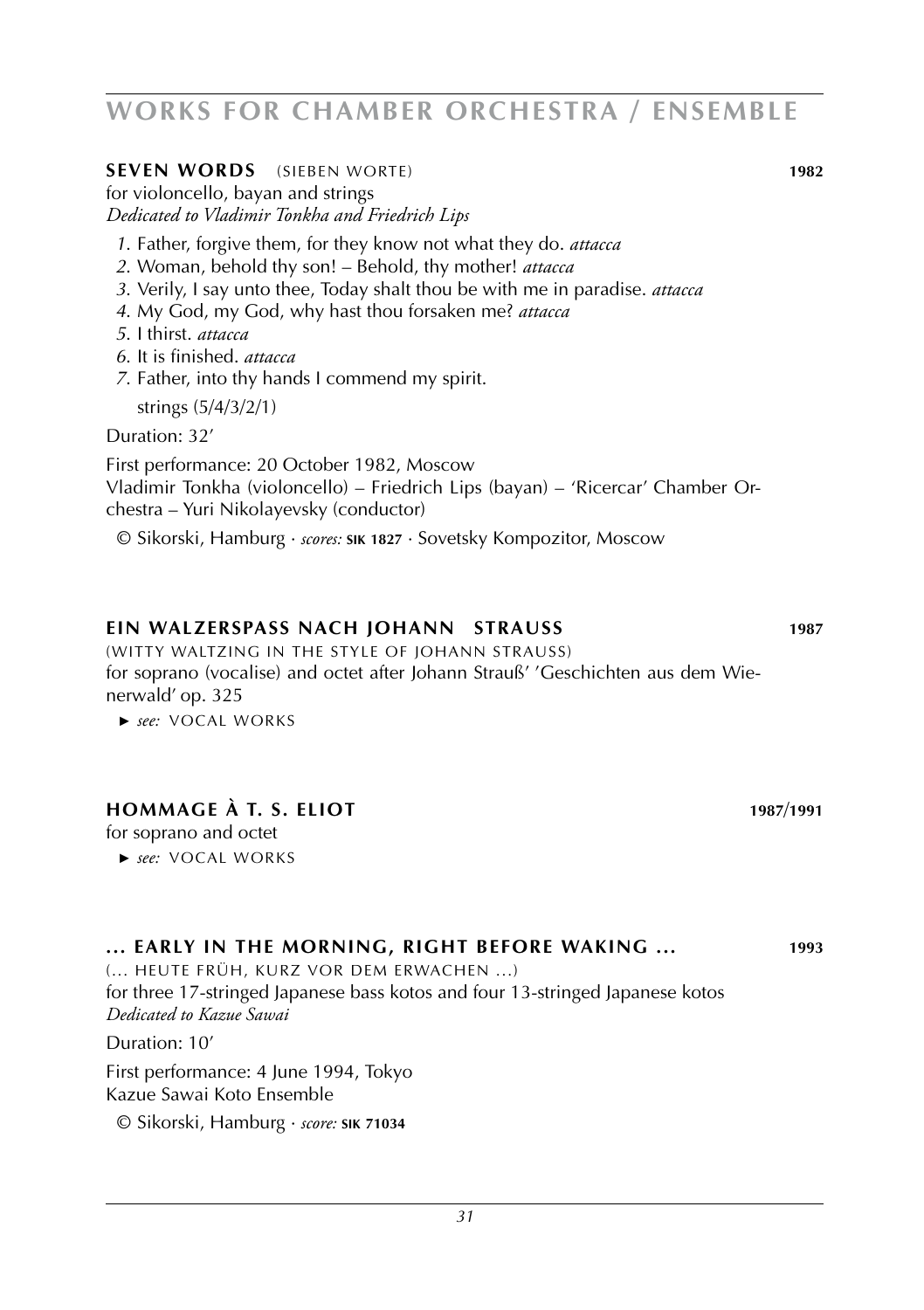**NOW ALWAYS SNOW** (JETZT IMMER SCHNEE) **1993** for chamber ensemble and chamber choir

**IN ANTICIPATION** (IN ERWARTUNG) **1994**

for saxophone quartet and six percussionists *Dedicated to the Raschèr Quartet and the Kroumata Ensemble Commissioned by Svenska Rikskonserter*

6 perc (**I**: timp, flex, 15 temple bl, susp cym, vibr [I] – **II**: 12 bongos, medium bass dr, large bass dr, 3 tam-t, vibr [II] – **III**: crot, 12 tom-t, tubular bells, vibr [I] – **IV**: guiro, 6 tom-t, tubular bells, vibr [II] – **V**: guiro, susp cym [on the stage and in the auditorium], vibr [I], marimba [I] – **VI**: guiro, susp cym [on the stage an in the auditorium], vibr [II], marimba [II])

Duration: 17'

First performance: 12 February 1994, Stockholm

Raschèr Saxophone Quartet (Carina Raschèr, Harry Kinross White, Bruce Weinberger, Keneth Coon) and Kroumata Ensemble, percussion (Anders Loguin, Roger Bergström, Ingvar Hallgren, Anders Holdar, Leif Karlsson, Johann Silvmark)

© Sikorski, Hamburg

### **impromptu 1996**

for flute (fl/alto fl), violin and strings *Dedicated to Irena Grafenauer and Gidon Kremer Commissioned by KölnMusik for the 'Schubert Anniversary Year* 1997*'*

strings (6/5/4/3/2)

Duration: 15'

First performance: 16 January 1997, Cologne Irena Grafenauer (flute) – Gidon Kremer, violin – Deutsche Kammerphilharmonie Bremen

 <sup>►</sup> *see:* VOCAL WORKS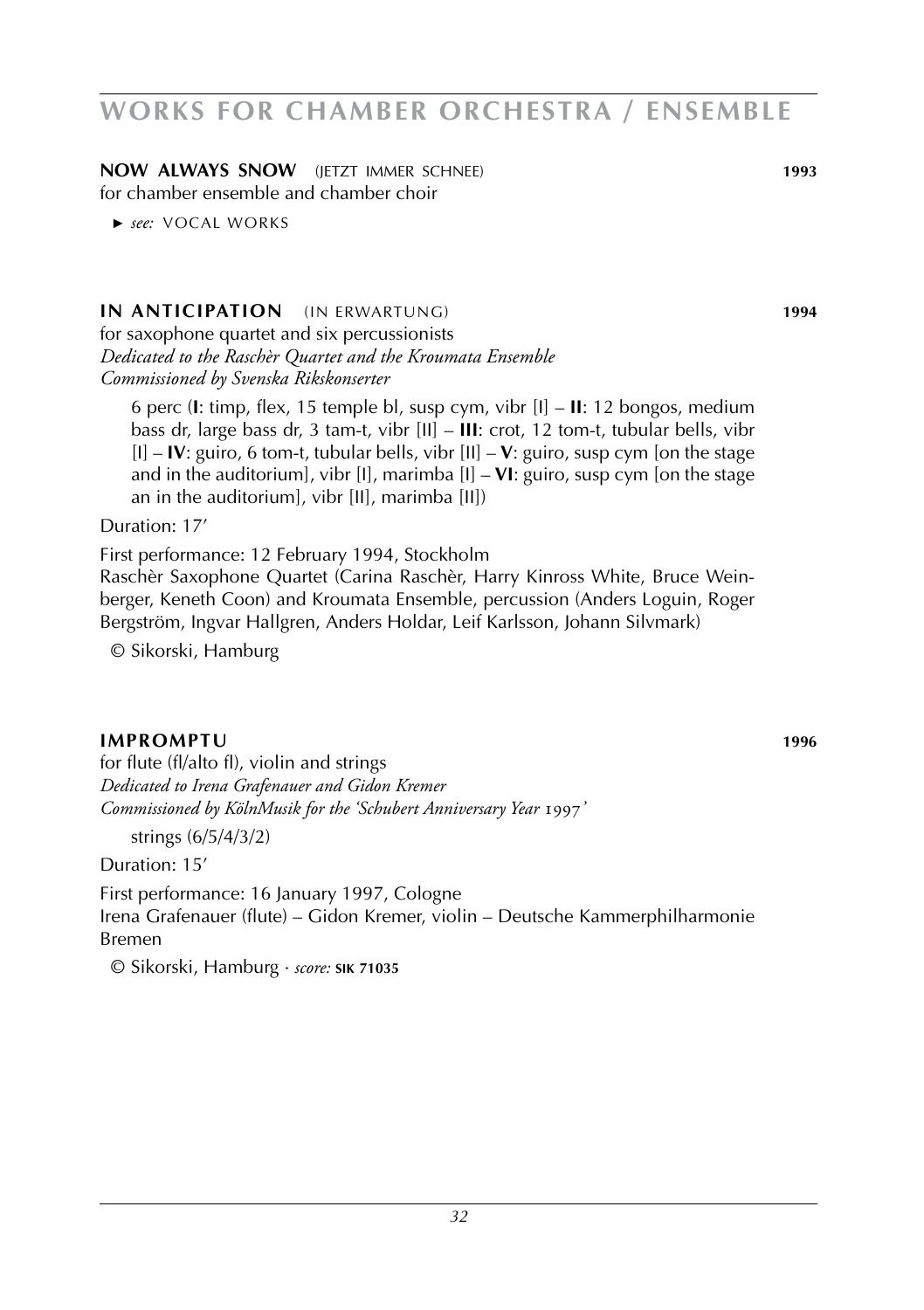#### **risonanza 2001**

for three trumpets, four trombones, organ and six string instruments *Commissioned by the Schönberg Ensemble Dedicated to Reinbert de Leeuw*

 $0.0.0.0 - 0.3$ (picc, bass).4(2ten trbn, ten-bass trbn, bass trbn). $0 -$  org. vn I. vc I. db. vn II. va. vc II

Duration: 23'

First performance: 18 April 2001, Amsterdam Schönberg Ensemble – Reinbert de Leeuw (conductor)

© Sikorski, Hamburg

#### **mirage: the dancing sun** (mirage: die tanzende sonne) **2002**

for eight violoncelli *Dedicated to the Octuor de Violoncelles de Beauvais Commissioned by Rencontres d'Ensembles de Violoncelles, Beauvais*

Duration: 12'

First performance: 10 May 2002, Beauvais L'Octuor de Violoncelles de Beauvais

© Sikorski, Hamburg · *score:* **sik 71063**

Mirage: The Dancing Sun is also available in a version for eight double basses arranged by Daniele Roccato, performed for the first time in Rome on 5 April 2013 by 'Ludus gravis'.

#### **on the edge of abyss** (am rande des abgrunds) **2002**

for seven violoncelli and two waterphones *Dedicated to Viktor Suslin*

Duration: 15'

First performance: 28 February 2003, Moscow Vladimir Toncha and his cello ensemble – Sofia Gubaidulina and Viktor Suslin (waterphones)

© Sikorski, Hamburg · *score:* **sik 71055**, *parts:* **sik 71056**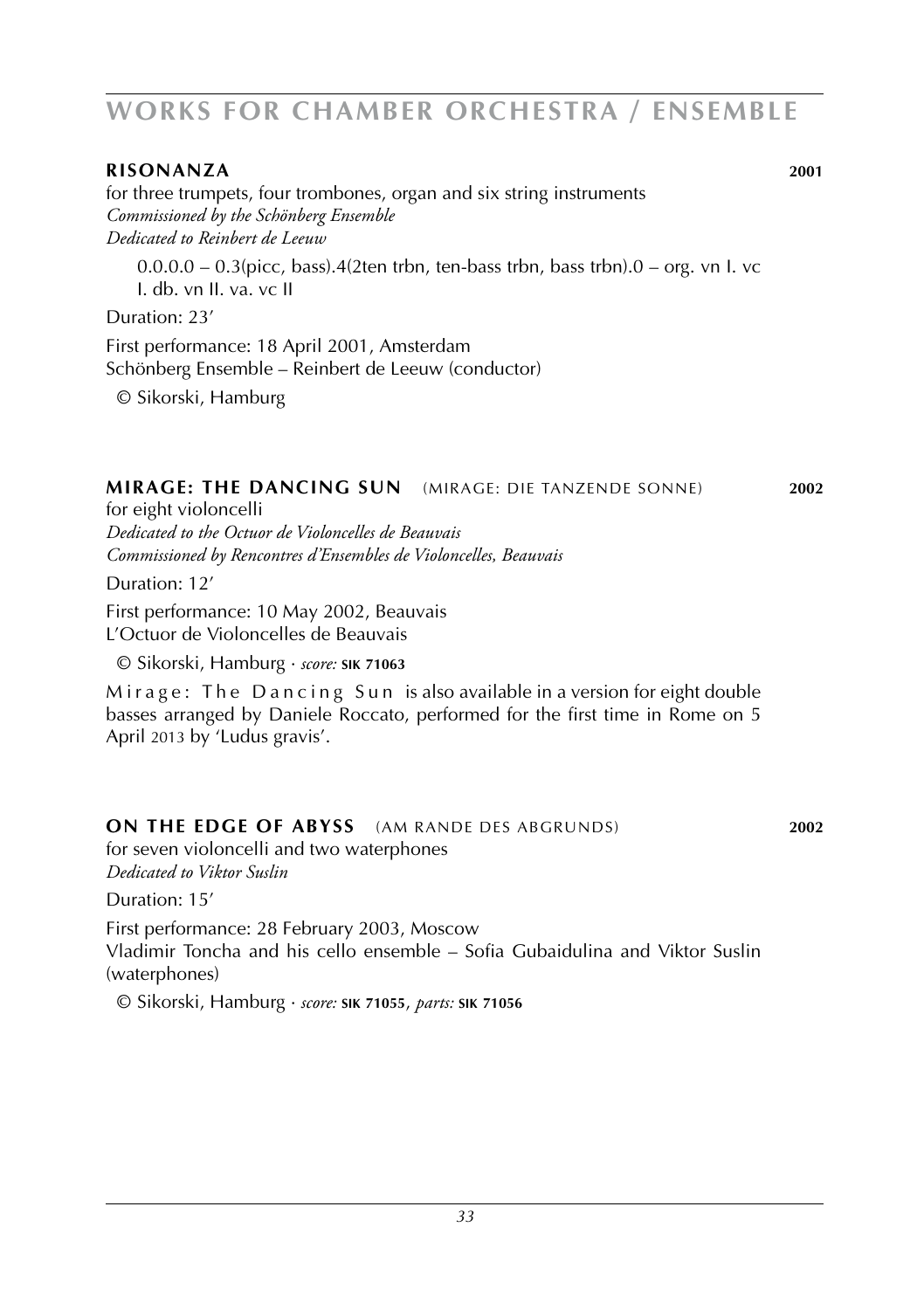#### **verwandlung** (transformation) **2004**

for trombone, saxophone quartet, violoncello, double bass and tam-tam *Co-Commissioned by the Turku Philharmonic Orchestra and the Trondheim Chamber Music Festival*

*Dedicated to Christian Lindberg and the Raschèr Saxophone Quartet*

Duration: 29'

First performance: 14 March 2004, Turku (Aboa Musica Festival) Christian Lindberg (trombone) – Raschèr Saxophone Quartet

© Sikorski, Hamburg · *score:* **sik 71003**, *parts:* **sik 71019**

for violin, percussion and strings. Part of the triptych 'Nadejka'

*Commissioned by 'les muséiques' Festival, Basel* 2-4 perc (**I**: crot, tamb, side dr I, thunder – **II**: chimes, crot, tamb, side dr II, glsp, xyl – **III**[ad lib.]: bar chimes I, bass dr, bells, tam-t – **IV**[ad lib.]: 3 timp,

bar chimes II, susp. cym). strings (6/5/4/4/2)

Duration: 24'

First performance: 11 June 2006, Basel

Gidon Kremer (violin) – Andrei Pushkarev and Peter Sadlo (percussion) – Kremerata Baltica

© Sikorski, Hamburg

#### **fachwerk 2009**

for bayan, percussion and strings *Dedicated to Geir Draugsvoll*

> perc (timp, tgl, 3 susp.cym, tam-t, bells, glsp, marimba) – strings (6/5/4/3/2 or 12/10/8/6/4)

Duration: 36'

First performance: 13 November 2009, Gent Geir Draugsvoll (bayan) – Anders Loguin (percussion) – Amsterdam Sinfonietta – Reinbert de Leeuw (conductor)

© Sikorski, Hamburg · *study score:* **sik 8691** · *solo part:* **sik 71062**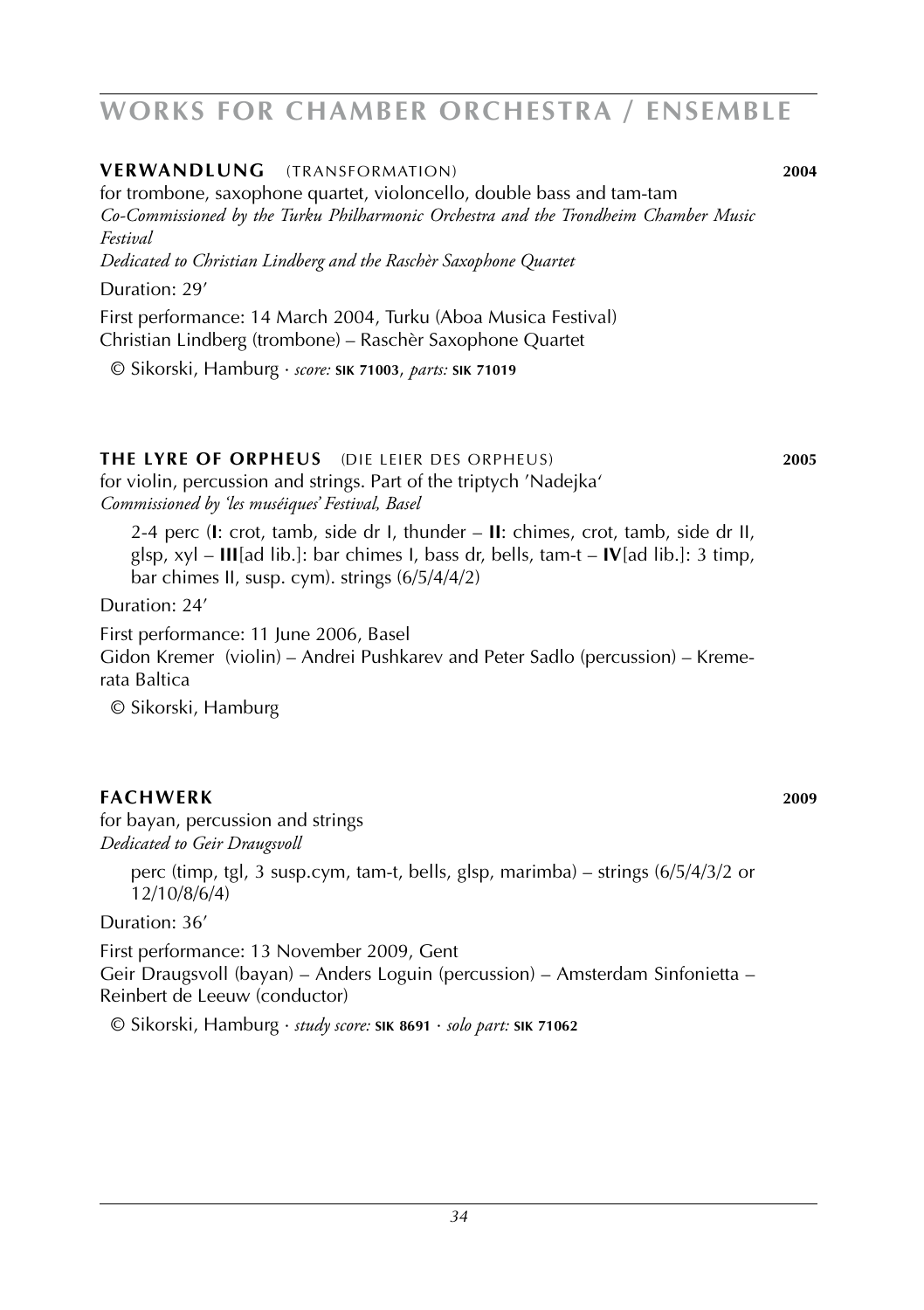#### **labyrinth 2011**

for twelve violoncelli *Commissioned by Lucerne Festival Dedicated to the Twelve Cellists of the Berlin Philharmonic Orchestra*

Duration: 20'

First performance: 30 August 2011, Lucerne The Twelve Cellists of the Berlin Philharmonic Orchestra

© Sikorski, Hamburg · *score:* **sik 71002**

#### **WARUM?** 2014

for flute (bass flute), clarinet (bass clarinet) and string orchestra *Cocommissioned by the Festivals of Emilia Romagna, Ljubljana, Ravello, Brescia e Bergamo, Verona, Canary Islands and by Amsterdam Sinfonietta and Staatskapelle Dresden*

*s*trings (6/5/4/3/2 or 12/10/8/6/4)

Duration: 32'

First performance: 22 July 2014, Forlì Massimo Mercelli (flutes) – Riccardo Crocilla (clarinets) – Filarmonica '900 del Teatro Regio di Torino – Andres Mustonen (conductor)

© Sikorski, Hamburg

### **einfaches gebet.** messa bassa (simple prayer) **2016**

for narrator, two violoncelli, double bass, piano and two percussionists text: prayers and psalms (in Russian) *Dedicated to Vladimir Tonkha*

Duration: 40'

First performance: 24 October 2016, Moscow Vladimir Tonkha (narrator, violoncello I) – Vladislav Provotar (violoncello II) – Denis Burshtein (piano)

© Sikorski, Hamburg

There is also a version of Einfaches Gebet translated into German which was premiered on 25 June 2017 in Gohrisch with Emil Rovner (narrator, violoncello I), Simon Kalbhenn (violoncello II), Petr Popelka (double bass), Elisaveta Blumina (piano) and Christian Langer and Simon Etzold (percussion).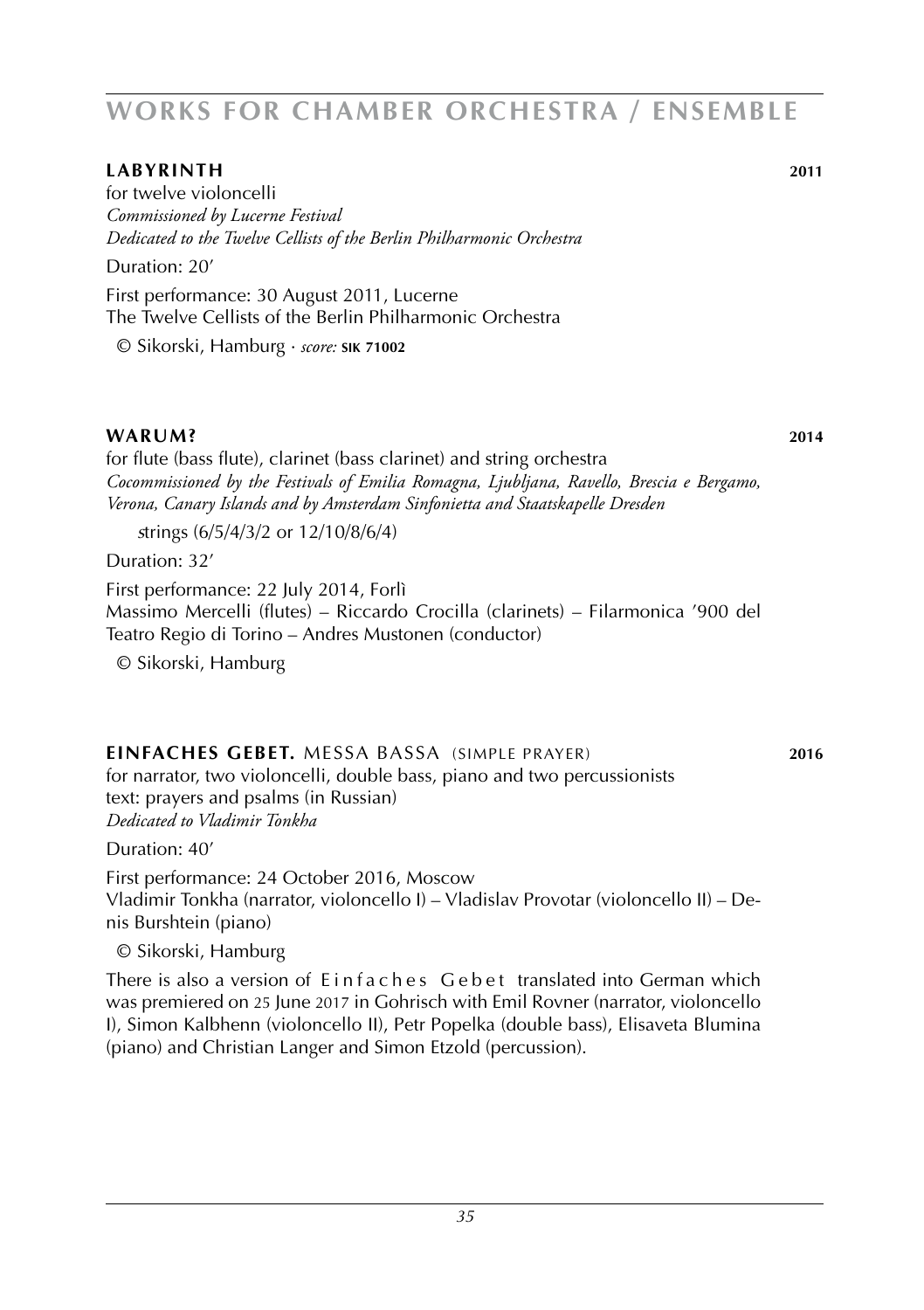## **chamber music**

### **PIANO QUINTET 1957**

- *1*. Allegro
- *2*. Andante marciale
- *3*. Larghetto sensibile
- *4*. Presto

### Duration: 20'

First performance: 1958, Moscow Komitas Quartet – Sofia Gubaidulina (piano)

© Sikorski, Hamburg · *scores:* Muzyka Publishers, Moscow · **sik 71020** · *score and parts:* **sik 71021**

### **CHACONNE 1962**

for piano *Dedicated to Marina Mdivani* Duration: 7' First performance: 15 December 1962, Moscow Marina Mdivani © Sikorski, Hamburg · *score:* Zen-On Music, Tokyo (**sik 6849**)

### **ALLEGRO RUSTICO 1963**

for flute and piano Duration: 6' First performance: 1963, Riga Alfred Razbaum (flute) – Braun (piano) © Sikorski, Hamburg · *scores:* **sik 814**, Sovetsky Kompozitor, Moscow, Muzyka, Moscow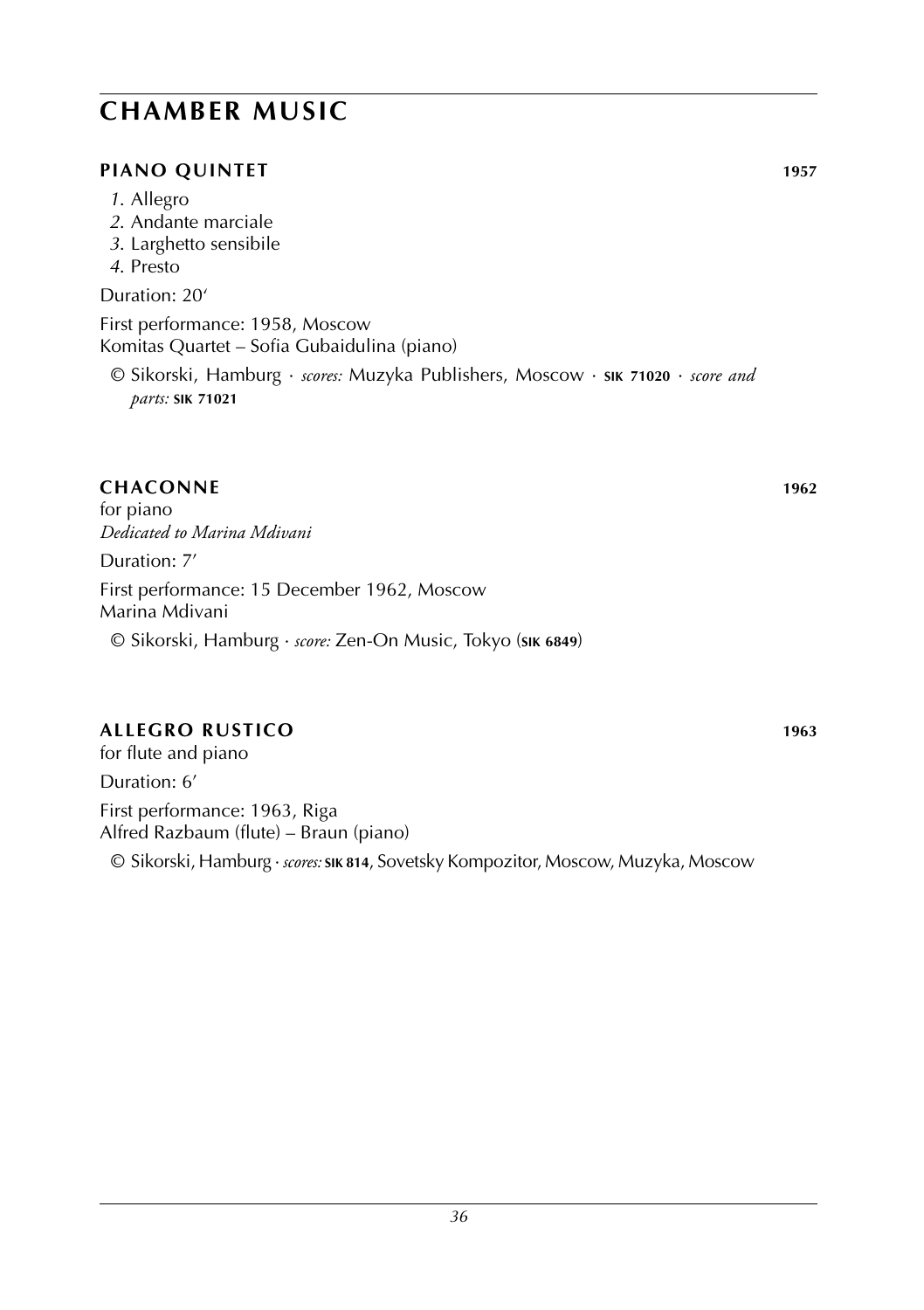### **chamber music**

### **FIVE ETUDES 1965**

for harp, double bass and percussion

- *1*. Largo
- *2*. Allegretto
- *3*. Adagio
- *4*. Allegro disperato
- *5*. Andante
	- 1 perc (tambourine, 4 bongos, side dr, susp cym, marimba)

Duration: 12'

First performance: 25 February 1967, Moscow Vera Savina (harp) – Boris Artemyev (double bass) – Valentin Snegiryov (percussion)

© Sikorski, Hamburg · *scores:* **sik 71009** · Sovetsky Kompozitor, Moscow

### **SONATA for piano 1965**

*Dedicated to Henrietta Mirvis*

- *1*. Allegro
- *2*. Adagio
- *3*. Allegretto

Duration: 15'

First performance: 1967, Moscow Maria Gambaryan

© Sikorski, Hamburg · *scores:* Zen-On Music, Tokyo (**sik 6849**), Sovetsky Kompozitor, Moscow

### **PANTOMIME 1966**

for double bass and piano *Dedicated to Boris Artemyev*

Duration: 6'

First performance: 17 May 1981, Moscow Boris Artemyev, double bass – Olga Günter, piano

© Sikorski, Hamburg · *scores:* **sik 1895**, Sovetsky Kompozitor, Moscow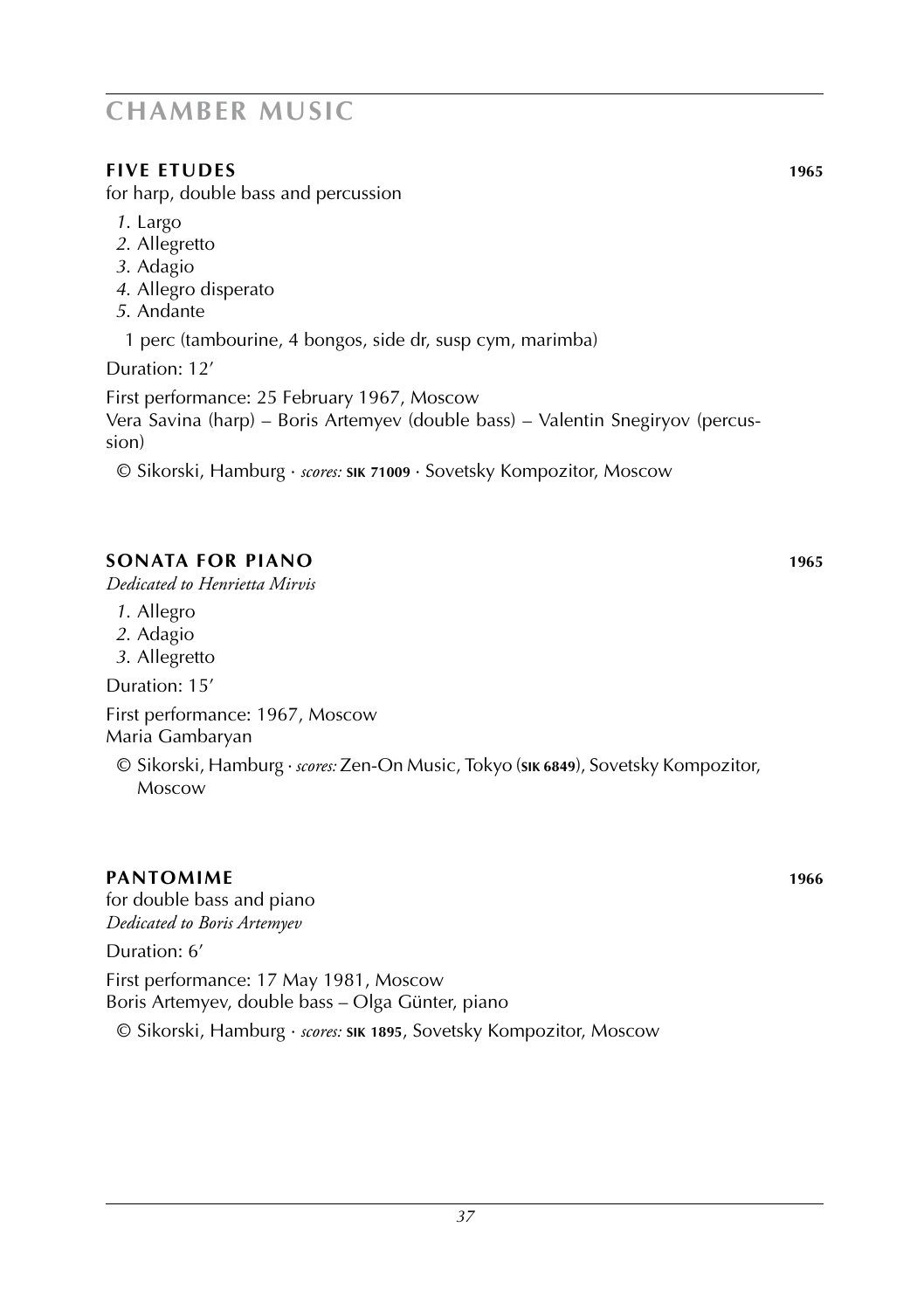### **chamber music**

#### **SONATA for two percussionists** *withdrawn* ca. **1966**

#### *Dedicated to Mark Pekarsky*

2 perc (**I**: timp, tambourine, 5 tom-t, Turkish cym, tubular bells, 2 aluminium discs, vibr – **II**: tgl, crot, cast, temple bl, tambourine, Chinese cym or tam-t)

Duration: 22'

© Sikorski, Hamburg

#### **MUSICAL TOYS** (MUSIKALISCHES SPIELZEUG) **1969**

A collection of piano pieces for children

- *1*. Mechanical Accordion
- *2*. Magic Roundabout
- *3*. The Trumpeter in the Forest
- *4*. The Magic Smith
- *5*. April Day
- *6*. Song of the Fisherman
- *7*. The Little Tit
- *8*. A Bear Playing the Double Bass and the Black Woman
- *9*. The Woodpecker
- *10*. The Elk Clearing
- *11*. Sleigh with Little Bells
- *12*. The Echo
- *13*. The Drummer
- *14*. Forest Musicians

Duration: 25'

First complete performance: 1993, USA Andreas Haefliger

© Sikorski, Hamburg · *scores:* Zen-On Music, Tokyo (**sik 6851**), Muzyka, Moscow

### **VIVENTE – NON VIVENTE 1970**

for synthesizer

Duration: 11'

© Sikorski, Hamburg

A notated record of  $V$ ivente – non vivente is not extant. The work was conceived for Evgeni Murzin's ANS synthesizer from 1957, whose sounds are produced photo-electronically. Gubaidulina describes the compositional process: " ... the composer applies black paint on a glass surface. The drawing is then exposed to light and this combination produces sound."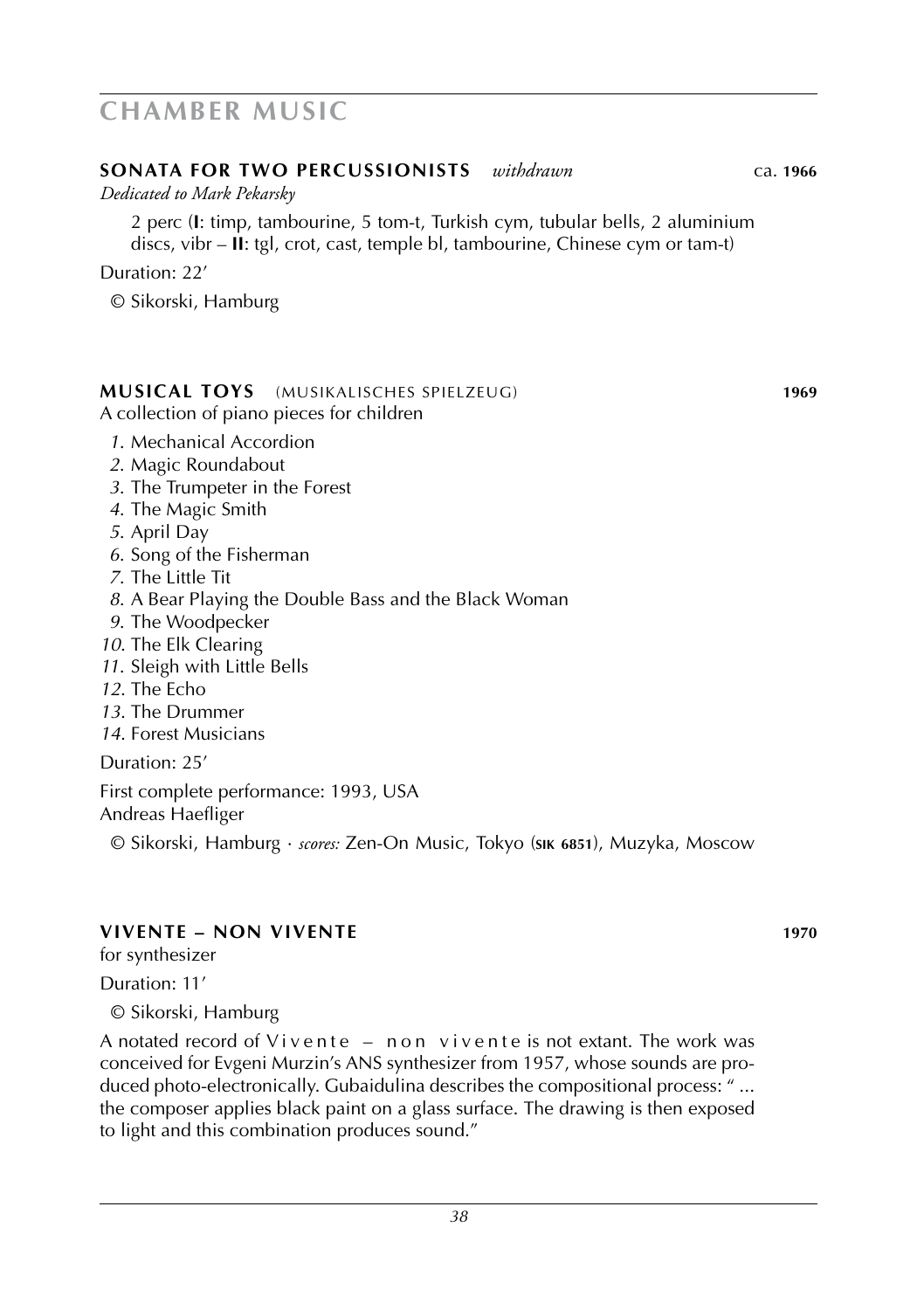### **STRING QUARTET No. 1 1971**

in one movement Duration: 21' First performance: 24 March 1979, Cologne Arcis Quartet © Sikorski, Hamburg · *score:* **sik 71023** · *parts:* **sik 71024**

### **TOCCATA – TRONCATA 1971**

for piano

Duration: 1'

© Sikorski, Hamburg · *scores:* Zen-On Music, Tokyo (**sik 6849**) · Sovetsky Kompozitor, Moscow

### **MUSIC FOR HARPSICHORD AND PERCUSSION 1971**/**1993 instruments from Mark Pekarsky's Collection**

*Dedicated to Boris Berman and Mark Pekarsky*

- *1*. quasi recitativo
- *2*. con moto

1 perc (crot, 6 Chinese cym (amplified), pien-chung (Chinese bell chimes), zheng)

Duration: 9'

First performance: 5 April 1972, Leningrad Boris Berman (harpsichord) – Mark Pekarsky (percussion)

© Sikorski, Hamburg

#### **RUMORE E SILENZIO 1974**

for percussion and harpsichord/celesta *Dedicated to Alexei Lyubimov and Mark Pekarsky*

perc: crot, bundle of sleigh bells, Indian sleigh bells, small valday bells, quarter-tone bells, rattle, Russian rattle, guiro, temple bl, 4 tom-t, 4 susp cym, gong, Javanese tam-t, swanee whistle, glsp – hpd: sleigh bells, Indian sleigh bells, small valday bells, bamboo rattle, 2 flex, maracas, guiro, cel, hpd

Duration: 11'

First performance: 16 April 1975, Leningrad Mark Pekarsky (percussion) – Alexei Lyubimov (harpsichord)

© Sikorski, Hamburg · *score:* **sik 71022**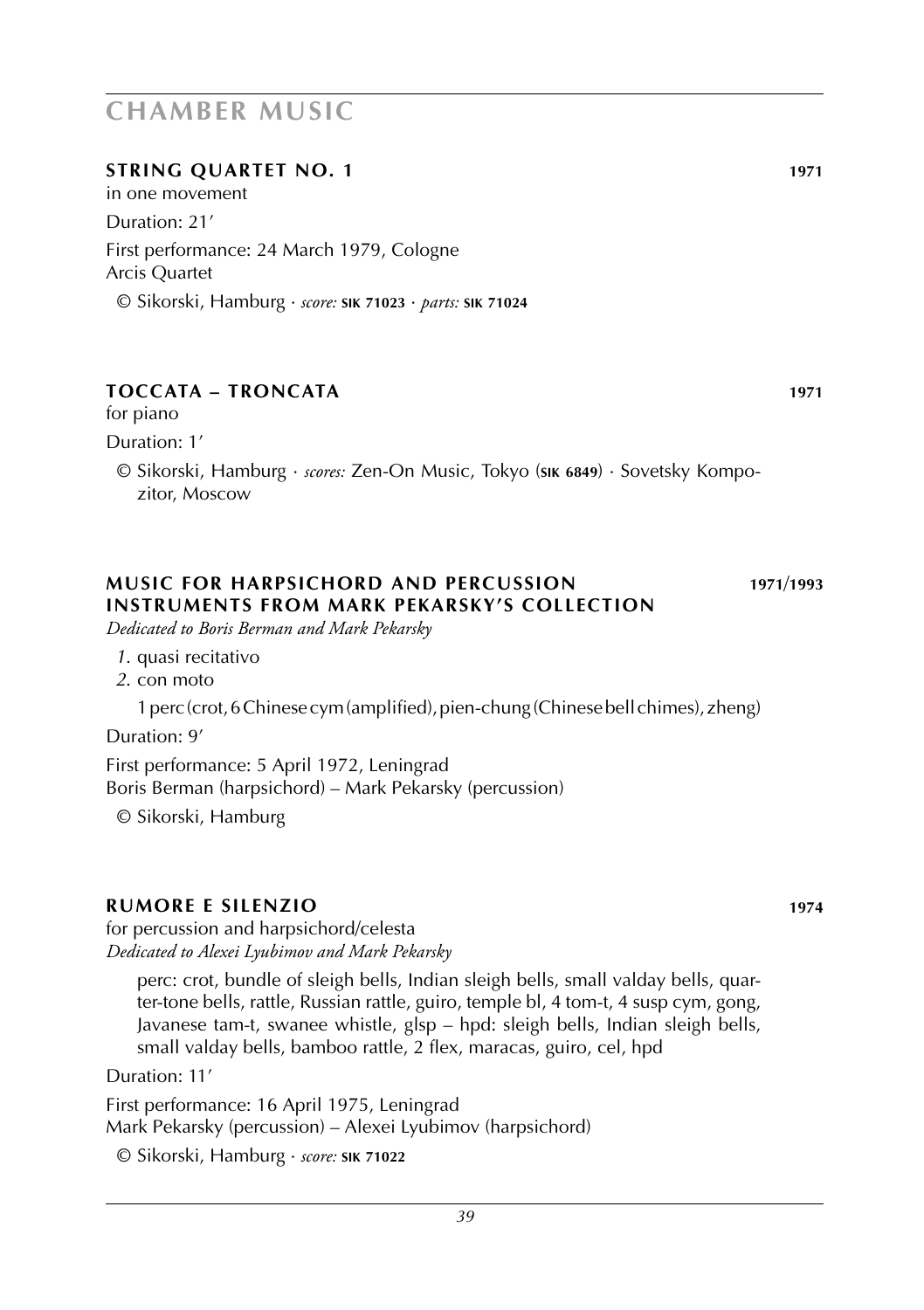#### **TEN PRELUDES** (**ETUDES**) **1974**

for violoncello solo *Dedicated to Vladimir Tonkha 1*. staccato – legato *2*. legato – staccato *3*. con sordino – senza sordino *4*. ricochet *5*. sul ponticello – ordinario – sul tasto *6*. flagioletti *7*. al taco – da punta d'arco *8*. arco – pizzicato *9*. pizzicato – arco *10*. senza arco Duration: 26' First performance: 12 December 1977, Moscow Vladimir Tonkha © Sikorski, Hamburg · *scores:* **sik 1839**, Sovetsky Kompozitor, Moscow, Zen-On Music, Tokyo

· Version for double bass

### **eight etudes for solo double bass 2009**

 *Dedicated to Alexander Suslin* Preludes Nos. 1-5, 7, 9, 10

Duration: 24'

© Sikorski, Hamburg · *score:* **sik 8712**

#### **QUATTRO 1974**

for two trumpets and two trombones Duration: 7' First performance: 22 November 1974, Moscow F. Regin and L. Chumov (trumpets) – A. Skobelev and V. Dutov (trombones) © Sikorski, Hamburg · *scores:* **sik 71042**, Sovetsky Kompozitor, Moscow · *parts:* **sik 71043**

#### **INVENTION 1974**

for piano

Duration: 2'

© Sikorski, Hamburg · *score:* Zen-On Music, Tokyo (**sik 6849**), Muzyka, Leningrad, Sovetsky Kompozitor, Moscow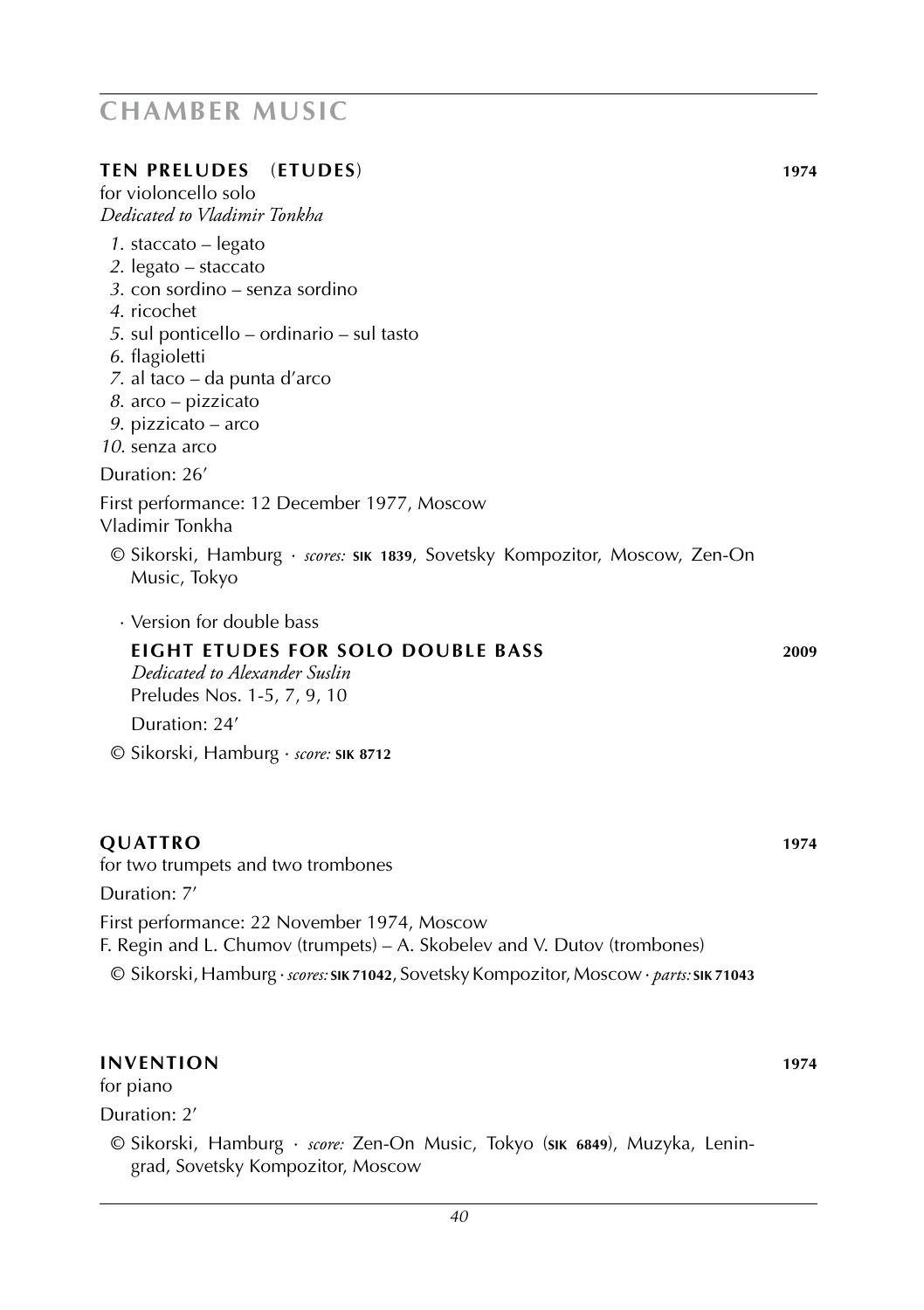| SONATA FOR DOUBLE BASS AND PIANO                                                                                                                                                                            | 1975 |                                                               |      |
|-------------------------------------------------------------------------------------------------------------------------------------------------------------------------------------------------------------|------|---------------------------------------------------------------|------|
| one movement<br>Duration: 8'<br>First performance: April 1978, Moscow<br>Anatoli Grindenko (double bass) - Sofia Gubaidulina (piano)<br>© Sikorski, Hamburg · scores: SIK 1895, Sovetsky Kompozitor, Moscow |      |                                                               |      |
|                                                                                                                                                                                                             |      | <b>LIGHT AND DARKNESS</b> (HELL UND DUNKEL)<br>for organ solo | 1976 |
|                                                                                                                                                                                                             |      | Duration: 5'                                                  |      |
|                                                                                                                                                                                                             |      | First performance: 21 May 1979, Leningrad<br>Alexei Lyubimov  |      |
| © Sikorski, Hamburg · scores: SIK 882, Muzyka, Moscow                                                                                                                                                       |      |                                                               |      |
| TWO BALLADS (ZWEI BALLADEN)<br>for two trumpets and piano                                                                                                                                                   | 1976 |                                                               |      |
| Duration: 2'<br>© Sikorski, Hamburg · scores: SIK 8531, Sovetsky Kompozitor, Moscow                                                                                                                         |      |                                                               |      |
| DOTS, LINES AND ZIGZAG<br>(PUNKTE, LINIEN UND ZICKZACK)<br>for bass clarinet and piano<br>Commissioned by and dedicated to Emma Kovárnová and Josef Horák                                                   | 1976 |                                                               |      |
| Duration: 10'<br>First performance: 22 February 1977, Berlin<br>Josef Horák (bass clarinet) - Emma Kovárnová (piano)<br>© Sikorski, Hamburg · score: SIK 1870                                               |      |                                                               |      |
|                                                                                                                                                                                                             |      |                                                               |      |
|                                                                                                                                                                                                             |      |                                                               |      |
| <b>TRIO FOR THREE TRUMPETS</b>                                                                                                                                                                              | 1976 |                                                               |      |
| Duration: 7'                                                                                                                                                                                                |      |                                                               |      |
| © Sikorski, Hamburg scores: SIK 71008, Sovetsky Kompozitor, Moscow                                                                                                                                          |      |                                                               |      |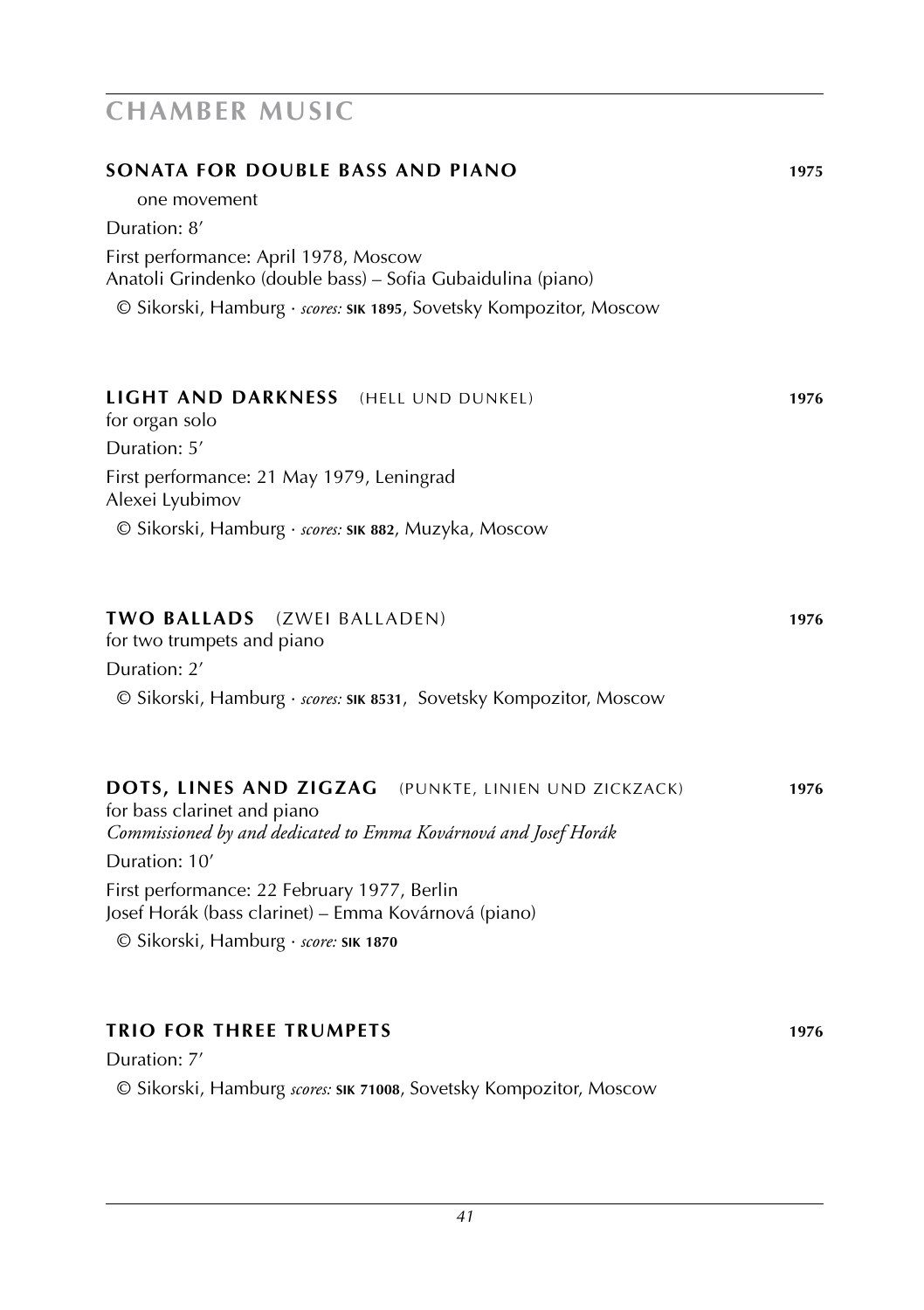**LAMENTO 1977** for tuba and piano Duration: 5' © Sikorski, Hamburg · *score:* **sik 1957**

### **MISTERIOSO 1977**

for seven percussionists *Dedicated to Vladimir Steiman*

> 7 perc (I: timp [c#-a], tgl, sidedr, vibr – II: timp [A-f], tgl, sidedr, glsp – III: timp [F-d], sidedr, glsp – IV: timp [E-c], sidedr, gong, vibr – V: tam-t, tubular bells, vibr, marimba – VI: cym, gong, tubular bells, vibr, marimba – VII: cym, gong, tubular bells, vibr, marimba)

Duration: 14'

First performance: 5 April 1977, Moscow Vladimir Steiman, conductor © Sikorski, Hamburg · *score:* **sik 71084**, Sovetsky Kompozitor, Moscow

### **ON TATAR FOLK THEMES 1977**

(NACH MOTIVEN AUS DER TATARISCHEN FOLKLORE) Three collections for domra and piano

- *1*. Five pieces for soprano domra and piano
- *2*. Five pieces for alto domra and piano
- *3*. Five pieces for bass domra and piano

Duration: 25'

First performance (No. 1 only): December 1993, Kazan

First performance (complete cycle):December 1996, Zurich Suzel Mukhametdinova, Y. Sokolskaya

© Sikorski, Hamburg

### **SONG WITHOUT WORDS** (LIED OHNE WORTE) **1977**

for trumpet and piano

Duration: 2'

© Sikorski, Hamburg · *score:* **sik 8531** · Sovetsky Kompozitor, Moscow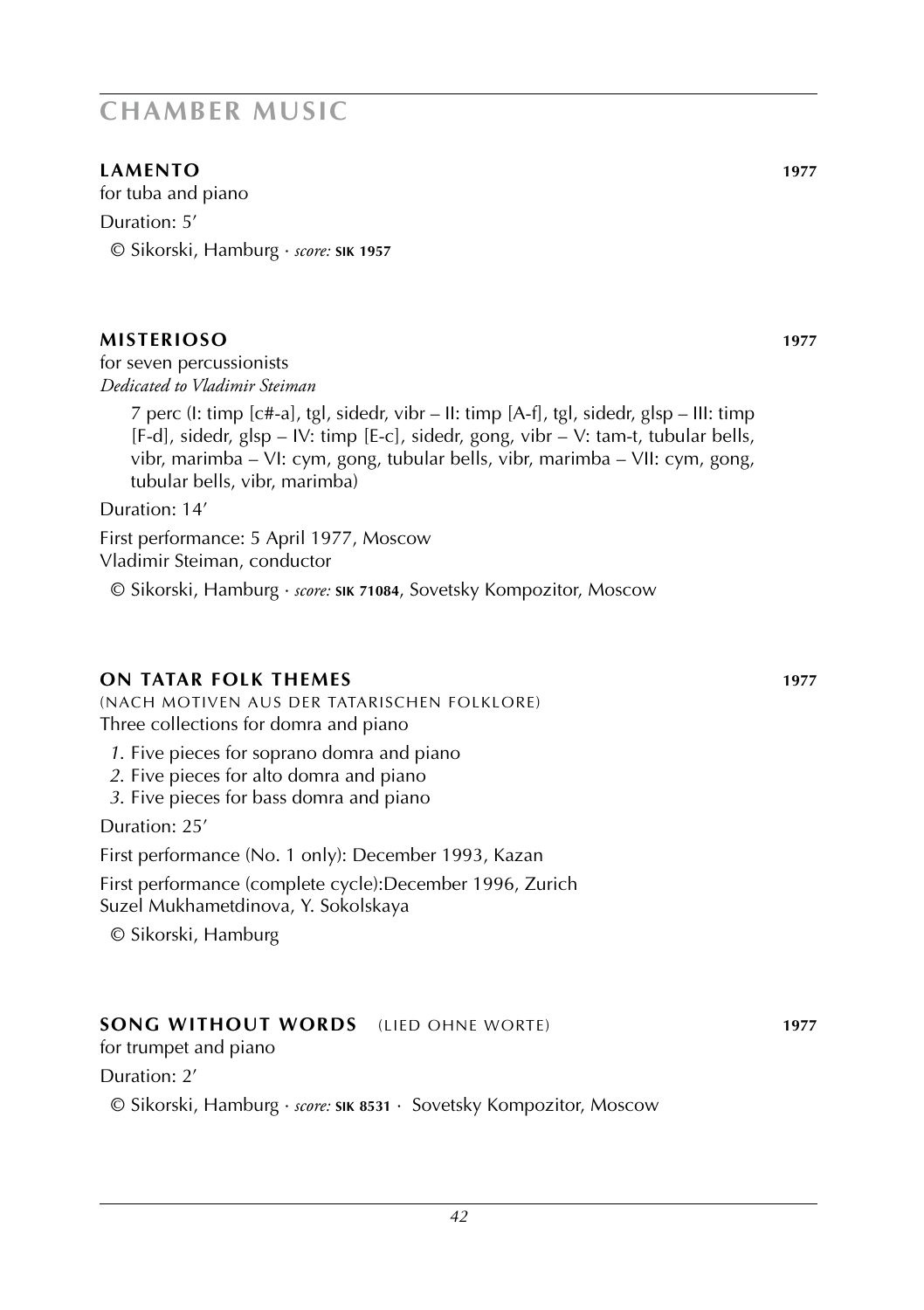### **DUO SONATA for two bassoons 1977**

*Dedicated to Valery Popov*

Duration: 8'

First performance: 17 May 1978, Moscow Valery Popov and Vsevolod Brenner

- © Sikorski, Hamburg · *score:* **sik 1961** · Sovetsky Kompozitor, Moscow
- ► **a r r a n g e m e n t** for alto saxophone and violoncello by Giovanni Nardi (2003) · *score:* **sik 8881**.

### **QUARTET for four flutes 1977**

(four flutes, three alto flutes)

- $1. \, \mathsf{J} = 84$ 2.  $l = 84$  $3. \, \, \frac{1}{2} = 92$
- *4.*  $\sqrt{2} = 58$
- $5 \text{ J} = 100$

Duration: 14'

First performance: 1977, Paris

Quatuor Arcadie (Nicolas Brochot, Pierre-Yves Artaud, Alette Leroy-Biget, Pierre Alain Biget)

© Sikorski, Hamburg · *scores:* **sik 1918**, Sovetsky Kompozitor, Moscow

### **DETTO I 1978**

Sonata for organ and percussion

1 perc (timp, crot, byan-dzung [Chinese bell chimes], bundle of bells [Sanctus bells], 4 temple bl, 5 bongos, cym, tubular bells, glsp, xyl)

Duration: 22'

First performance: 14 October 1979, Moscow Tatyana Sergeyeva (organ) – Victor Grishin (percussion)

© Sikorski, Hamburg · *scores:* **sik 1868**, Sovetsky Kompozitor, Moscow

### **SOUNDS OF THE FOREST** (KLÄNGE DES WALDES) **1978**

for flute and piano

Duration: 3'

© Sikorski, Hamburg · *scores:* **sik 814**, Sovetsky Kompozitor, Moscow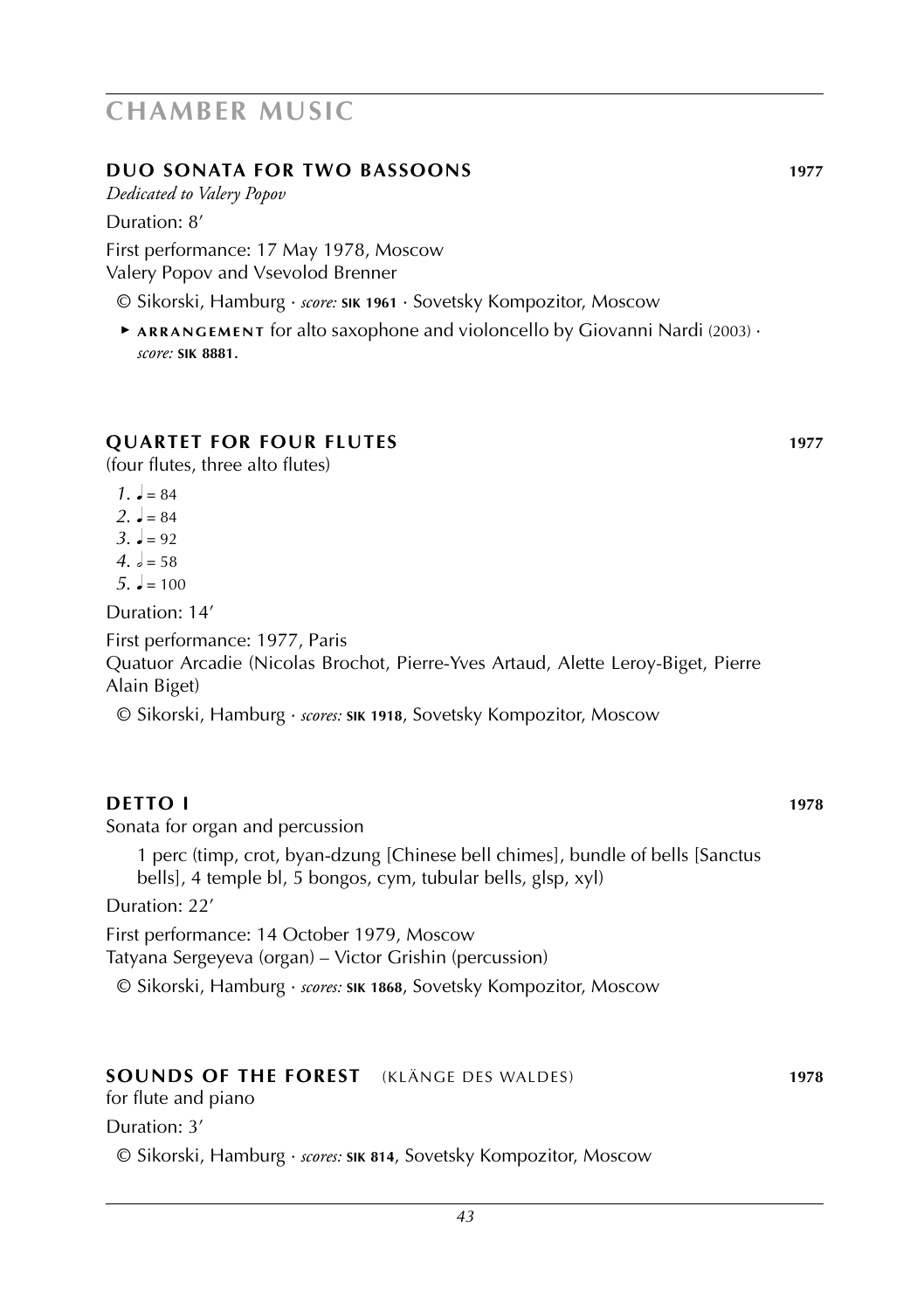### **DE PROFUNDIS 1978**

for bayan solo *Dedicated to Friedrich Lips*

Duration: 10'

First performance: 8 April 1980, Moscow Friedrich Lips

© Sikorski, Hamburg · *scores:* **sik 8742**, Sovetsky Kompozitor, Moscow, Centre Didactique de Musique Lacroix, Geneva, Schmülling, Kamen 1124 (**sik 6895**)

### **SONATINA for flute 1978**

Duration: 6'

© Sikorski, Hamburg · *scores:* G. Schirmer, New York 3824 (**sik 6612**), Sovetsky Kompozitor, Moscow

### **TWO PIECES for horn and piano 1979**

(zwei stücke für horn und klavier)

- *1*. Far Away
- *2*. The Hunt

Duration: 2'

© Sikorski, Hamburg · *score:* **sik 8714** · Sovetsky Kompozitor, Moscow

### **IN CROCE 1979**

for violoncello and organ

(version for double bass and organ by Alexander Suslin – version for violoncello and bayan by Elsbeth Moser-Vagnsson, 1991 – version for double bass and piano, 2009)

*Dedicated to Vladimir Tonkha*

Duration: 15'

First performance: 27 March 1979, Kazan Vladimir Tonkha, violoncello – Rubin Abdullin (organ)

First performance of the version for violoncello and bayan: 16 November 1991, Hanover

Christoph Marks, violoncello – Elsbeth Moser-Vagnsson, bayan

© Sikorski, Hamburg · *scores:* **sik 1829**, Sovetsky Kompozitor, Moscow · *version for violoncello and bayan:* **sik 1940**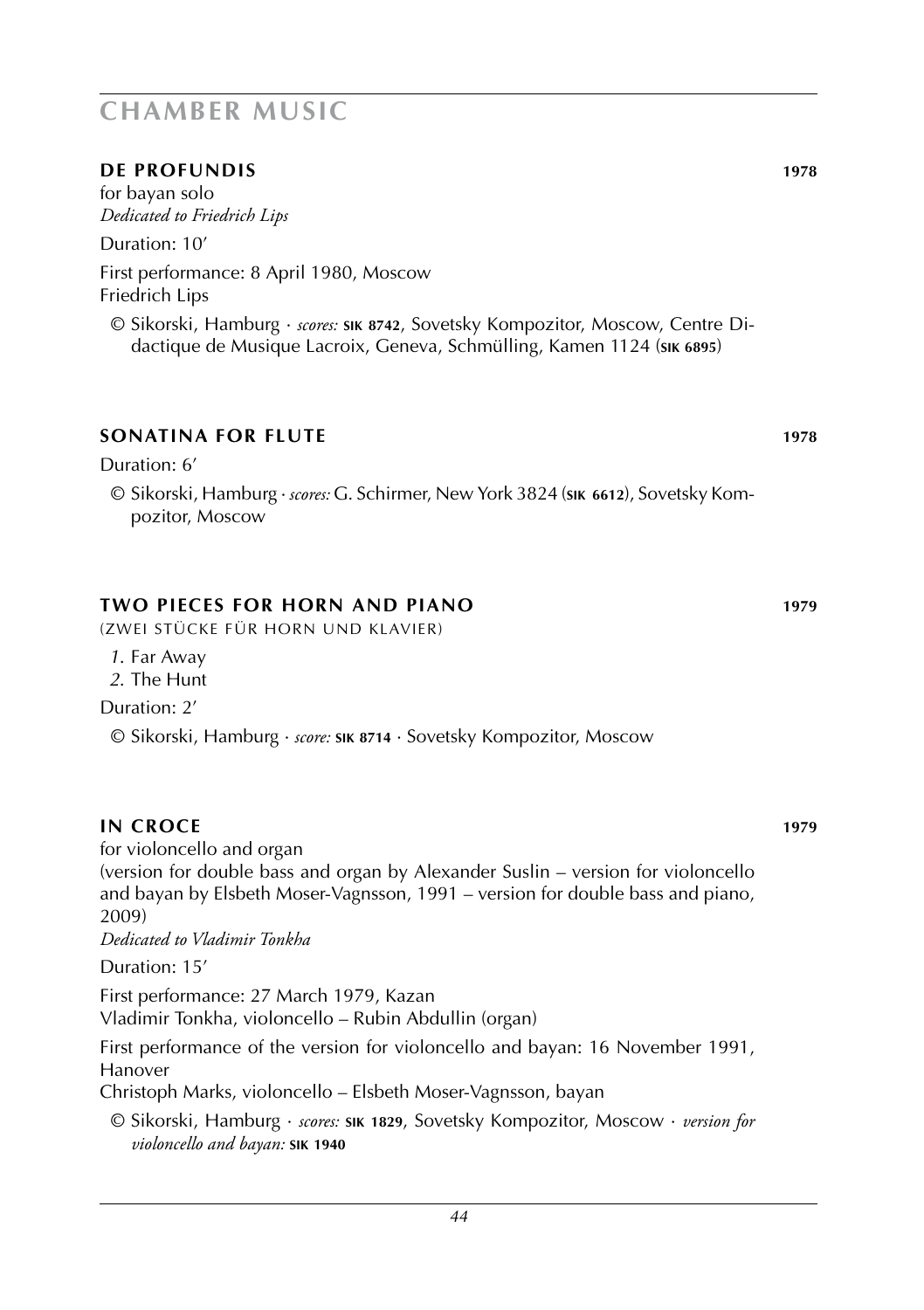### **JUBILATIO 1979**

for four percussionists *Dedicated to Mark Pekarsky*

> 4 perc (**I**: dulcimer with plectrum, tom-t, guiro, darabuca, cym, ratchet, collar with cow bells, gangu, balloon – **II**: gangu, cym, wood bl, yaogu, dulcimer – **III**: tangu, temple bl, bangz, castanets, bells, large tam-t, jarar, signal whistle – **IV**: yaogu, gongos, nagara, bangz, tenor dr, bells, large tam-t, 2 bundles of harness bells)

Duration: 6' First performance: 13 January 1979, Moscow Ensemble Mark Pekarsky

© Sikorski, Hamburg

### **GARDEN OF JOY AND SORROW 1980**

(GARTEN VON FREUDEN UND TRAURIGKEITEN) for flute, harp and viola (speaker ad lib.) Text by Francisco Tanzer (in German) *Dedicated to Francisco Tanzer*

Duration: 20'

First performance: 9 February 1981, Moscow Sergei Bubnov (flute) – Irina Kotkina (harp) – Mikhail Gudimov (viola)

© Sikorski, Hamburg · *score:* **sik 845**

### **REJOICE!** (FREUE DICH!) **1981**

Sonata for violin and violoncello *Dedicated to Natalia Gutman and Oleg Kagan*

- *1*. Your joy no man taketh from you
- *2*. Rejoice with them that do rejoice
- *3*. Rejoice, Rabbi!
- *4*. And he returned into his house
- *5*. Listen to the still small voice within

#### Duration: 25'

First performance: 27 July 1988, Kuhmo, Finland Oleg Kagan (violin) – Natalia Gutman (violoncello)

© Sikorski, Hamburg · *score:* **sik 1872**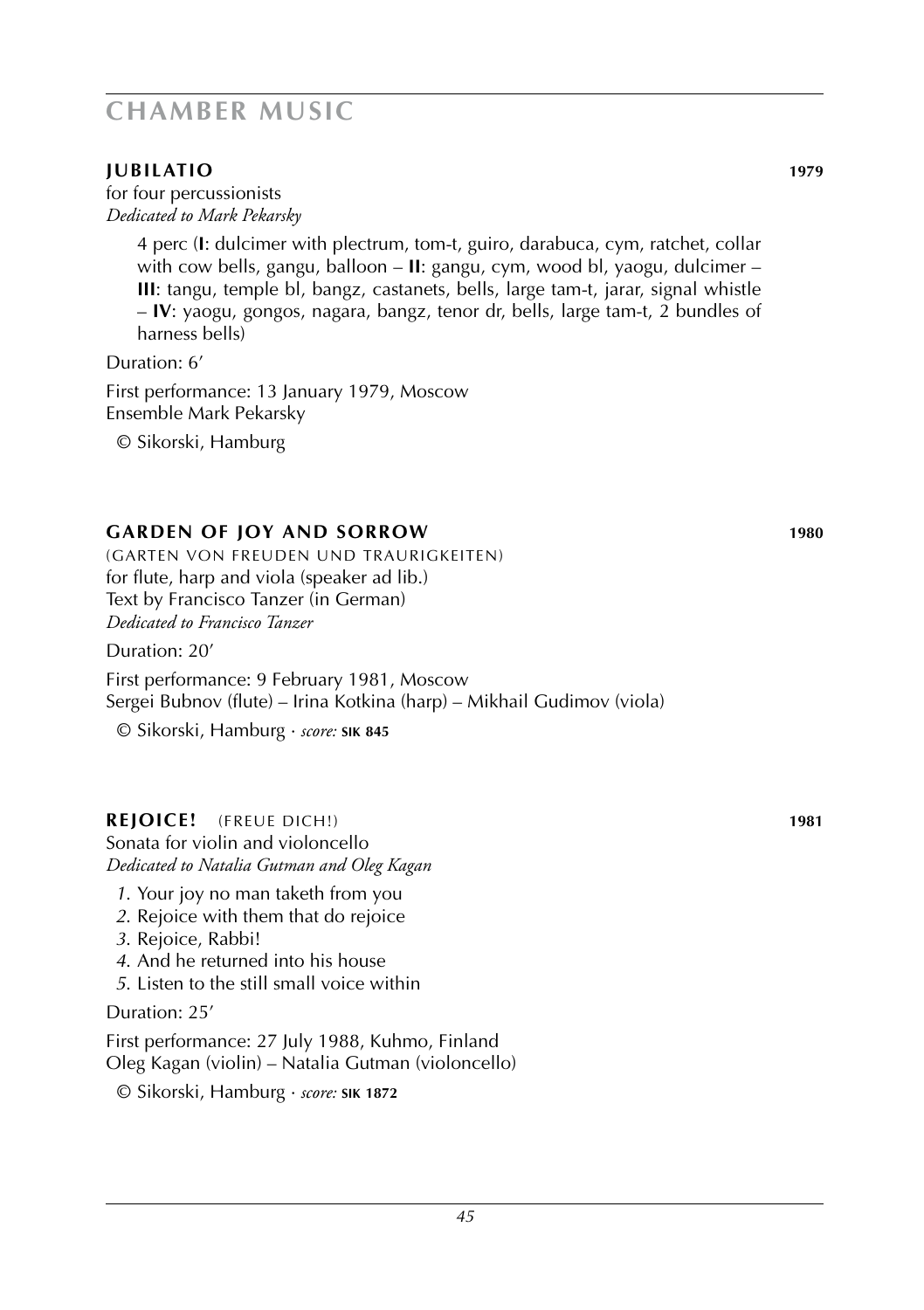### **IN THE BEGINNING THERE WAS RHYTHM 1984**

(IM ANFANG WAR DER RHYTHMUS) for seven percussionists *Dedicated to Mark Pekarsky*

7 perc (7 timp, temple bl, wood bl, side dr, tenor dr, glsp, 2 marimbas)

Duration: 12'

First performance: 1986, Tallinn Ensemble Mark Pekarsky

© Sikorski, Hamburg · *score:* **sik 1867**

### **QUASI HOQUETUS 1984**/**1985**/**2008**

for viola, bassoon (or violoncello, or double bass) and piano *Dedicated to Mikhail Tolpygo, Valery Popov and Alexander Bakhchiyev*

Duration: 15'

First performance: 16 January 1985, Moscow Mikhail Tolpygo (viola) – Valery Popov (bassoon) – Alexander Bakhchiyev (piano)

© Sikorski, Hamburg · *scores:* **sik 1845** *(viola/bassoon/piano)* / **sik 8679** *(viola/double bass/ piano)* / **sik 8678** *(viola/violoncello/piano)*

### **ET EXSPECTO 1986**

Sonata for bayan solo *Dedicated to Friedrich Lips*

- $1. \, \text{J} = 116$
- $2^{\circ}$
- 3. Presto
- 4.  $J = 116$
- 5. Con moto

Duration: 12'

© Sikorski, Hamburg · *scores:* **sik 8743** · Muzyka, Moscow · Schmülling, Kamen 1265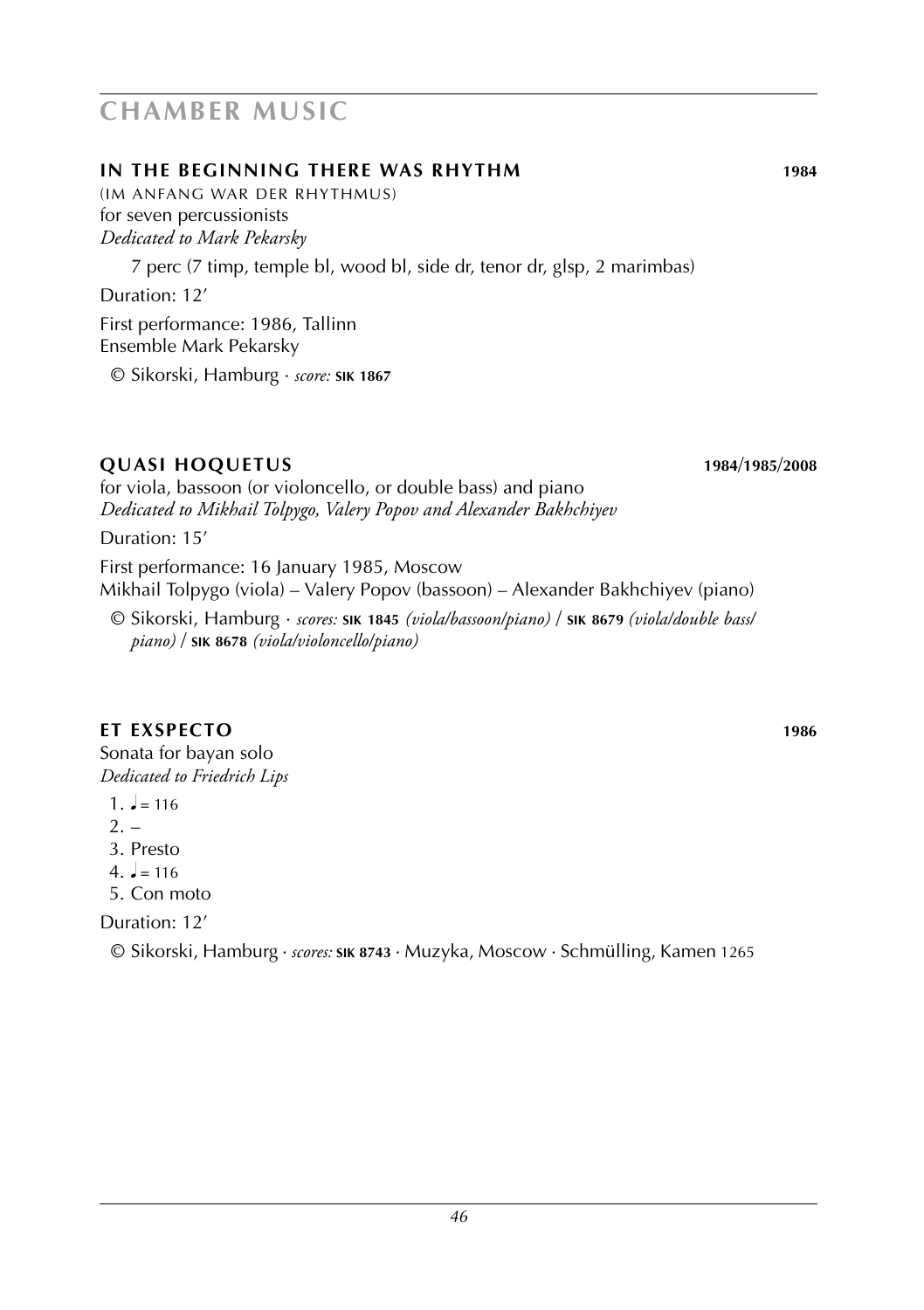### **STRING QUARTET No. 2 1987**

*Dedicated to the Sibelius Quartet Commissioned by Kuhmo Chamber Music Festival, Finland*

Duration: 10'

First performance: 23 July 1987, Kuhmo/Finnland Jean Sibelius Quartet (Yoshiko Arai, Jaakko Vuornos, Jouko Mansnerus and Seppo Kimanen)

© Sikorski, Hamburg · *score and parts:* **sik 1993**

### **STRING QUARTET No. 3 1987**

*Commissioned by BBC, London*

Duration: 15'

First performance: 22 August 1987, Edinburgh Arditti String Quartet (Irvine Arditti, David Alberman, Levine Andrade and Rohan de Saram)

© Boosey & Hawkes, London · Sikorski, Hamburg for D, CH, E, GR, IL, IS, NL, P, N, S, DK, TR) · *score:* Boosey & Hawkes, London (**sik 6835** [*parts*] / **sik 6836** [*score*])

### **string trio 1988**

*Dedicated to the memory of Boris Pasternak Commissioned by Radio France*

Duration: 20'

First performance: 4 March 1989, Paris Members of the Moscow String Quartet (Yevgenya Alikhanova, violin – Tatyana Kochanovskaya, viola – Olga Ogranovich, violoncello)

© Le Chant du Monde, Paris · Sikorski, Hamburg for D, CH, E, GR, IL, IS, NL, P, N, S, DK, TR) · *score and parts:* Le Chant du Monde, Paris (**sik 6832**)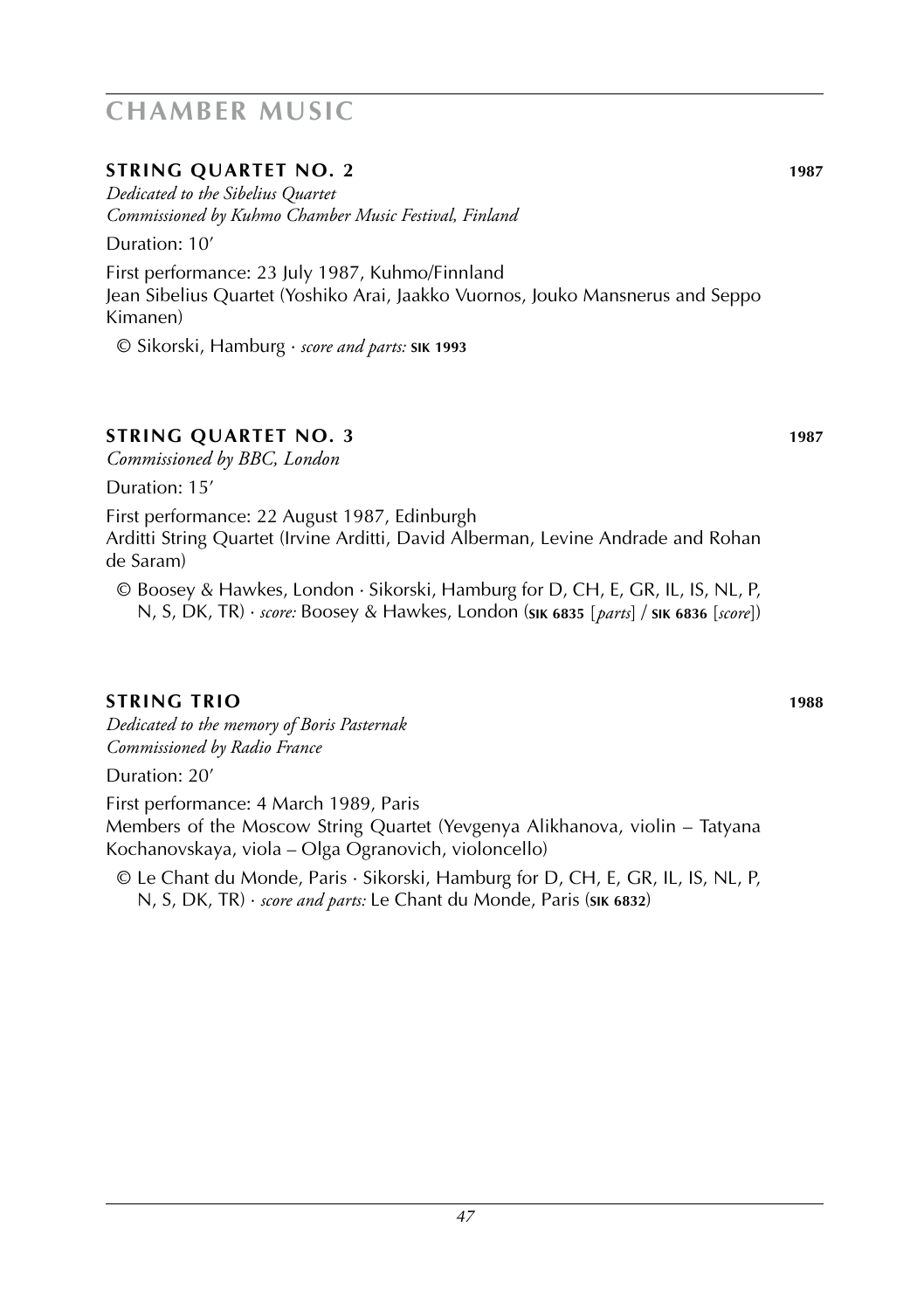### **EIN WALZERSPASS NACH JOHANN STRAUSS 1989**

(WITTY WALTZING IN THE STYLE OF JOHANN STRAUSS)

for piano and string quintet after Johann Strauß' 'Geschichten aus dem Wienerwald', Op. 325 (Arrangement of the original version for soprano and octet 1987) Duration: 5'

First performance: 30 December 1989, Moscow

Gidon Kremer, Tatjana Grindenko (violins) – Vladimir Mendelssohn (viola) – Thomas Demenga (violoncello) – Marc Marder (double bass) – Vadim Sacharov (piano)

- © Sikorski, Hamburg · *score:* **sik 71082** · *parts:* **sik 71083**
- ► *see also*: VOCALWORKS: Ein Walzerspaß nach Johann Strauß for soprano and octet

### **EVEN AND UNEVEN** (GERADE UND UNGERADE) **1991**

for seven percussionists (incl. harpsichord) *Dedicated to Mark Pekarsky Commissioned by Settembre Musica, Turin*

7 perc (I: 2 timp, finger cym, wood bl, tarabuca, agogo, medium bass dr, 2 susp cym, 3 Javanese gongs, temple gong, glsp – II: claves, wood bl, agogo, very large bass dr, 3 Javanese gongs, temple gong, glsp – III: 2 timp, finger cym, wood bl, agogo, medium bass dr, susp cym, 3 Javanese gongs, temple gong, vibr – IV: crot, claves, wood bl, large bass dr, 3 Javanese gongs, temple gong, tubular bells – V: crot, agogo, tambourine, medium bass dr, 2 susp cym [with db bow], temple gong, medium tam-t – VI: agogo, tambourine, very large bass dr, 2 susp cym [with db bow], temple gong, large tam-t, glsp – VII: finger cym, agogo, temple gong, very large tam-t, cheng, hpd)

Duration: 7'

First performance: 18 September 1991, Turin

Ensemble Mark Pekarsky, percussion – Sofia Gubaidulina (harpsichord and percussion)

© Ricordi, Milano · Sikorski, Hamburg for D, CH, E, GR, IL, IS, NL, P, N, S, DK, TR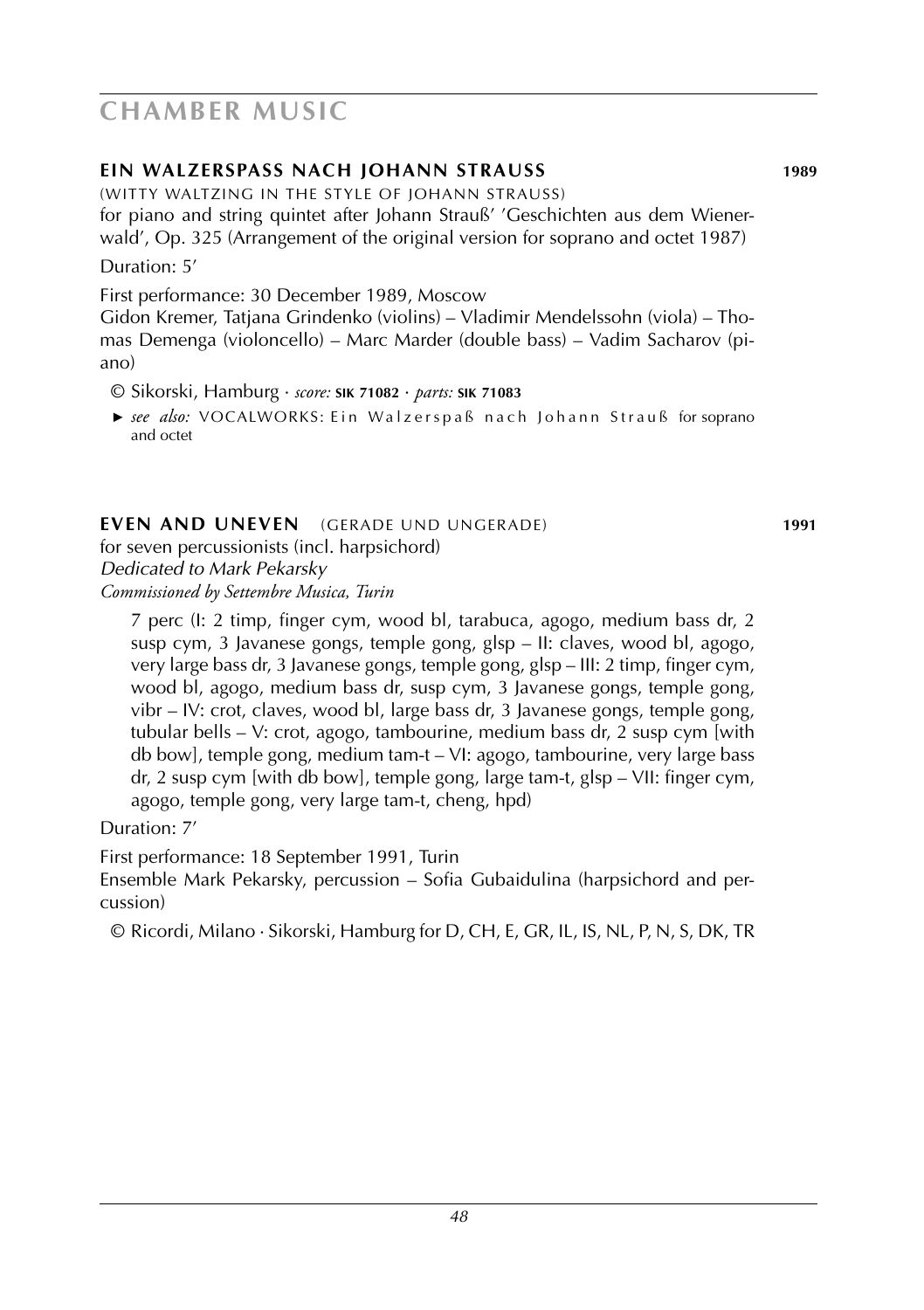(HÖRST DU UNS, LUIGI? SCHAU MAL, WELCHEN TANZ EINE EINFACHE HOLZRASSEL FÜR DICH VOLLFÜHRT) for six percussionists

6 perc (**I**: rattle – **II**: temple bl with handle – **III**-**VI**: musical glasses, tam-t [different pitches])

Duration: 5'

First performance: 23 February 1991, Moscow Ensemble Mark Pekarsky – Sofia Gubaidulina (percussion)

© Sikorski, Hamburg · *score:* **sik 71031**

**SILENZIO 1991**/**2010** Five pieces for bayan, violin and violoncello (or double bass) *Dedicated to Elsbeth Moser Commissioned by Hannoversche Gesellschaft für Neue Musik*

1.  $J = 96$ 

2.  $\sqrt{ } = 147$ 

 $3 \quad J = 56$ 

 $4. b = 152$ 

5.  $J = 72$ 

Duration: 20'

First performance: 16 November 1991, Hanover Elsbeth Moser-Vagnsson (bayan) – Kathrin Rabus (violin) – Christoph Marks (violoncello)

© Sikorski, Hamburg · *score:* **sik 1942**

### **TATAR DANCE** (tatarischer tanz) **1992**

for bayan and two double basses *Dedicated to Viktor Suslin*

Duration: 5'

First performance: 25 July 1992, Hitzacker Elsbeth Moser-Vagnsson (bayan) – Wolfgang Güttler, Alexander Suslin (double basses)

© Sikorski, Hamburg · *score and parts:* **sik 8717**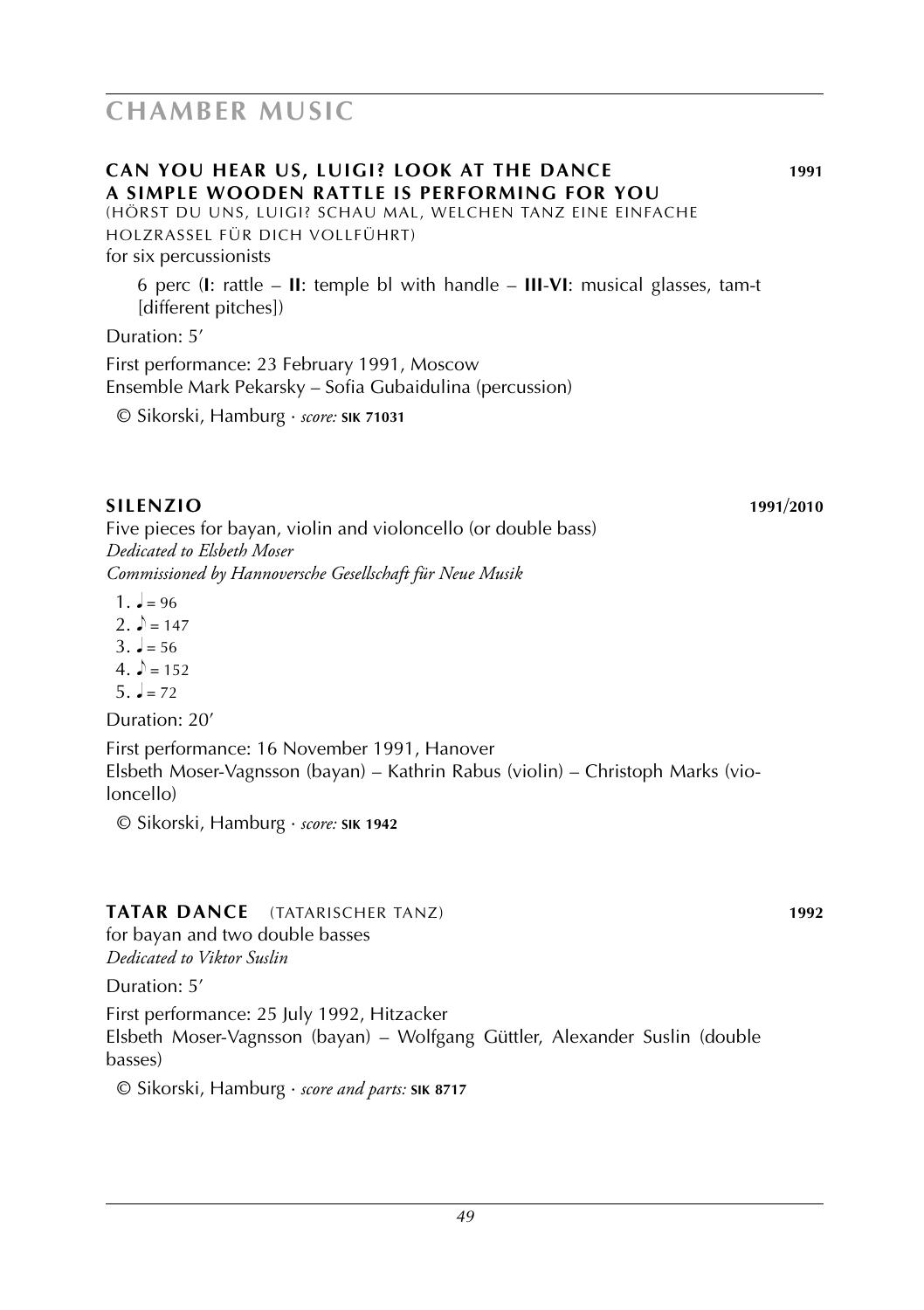### **DANCER ON A TIGHTROPE** (DER SEILTÄNZER) **1993**

for violin and piano *Commissioned by the Library of Congress, Washington*

Duration: 12' First performance: 24 February 1994, Washington Robert Mann (violin) – Ursula Oppens (piano)

© Sikorski, Hamburg · *score:* **sik 1941**

#### **MEDITATION ON THE BACH CHORALE 1993 'VOR DEINEN THRON TRET ICH HIERMIT'** (bwv 668)

for harpsichord, two violins, viola, violoncello and double bass *Commissioned by the Johann-Sebastian-Bach-Gesellschaft Bremen*

Duration: 10'

First performance: 30 September 1993, Bremen Robert Hill (harpsichord) – Members of Deutsche Kammerphilharmonie Bremen

© Sikorski, Hamburg · *score:* **sik 71010** · *parts:* **sik 71011**

### **STRING QUARTET No. 4 1993**

with tape (colour organ ad lib.) *Commissioned by and dedicated to the Kronos Quartet*

Duration: 12'

First performance: 20 January 1994, New York Kronos Quartet: David Harrington, John Sherba (violins) – Hank Dutt (viola) – Joan Jeanrenaud (violoncello)

© Sikorski, Hamburg · *score and parts:* **sik 8506**

### **LE GRAND TANGO** [ASTOR PIAZZOLLA] **1995**

arranged for violin and piano

Duration: 10'

First performance: 22 October 1995, San Francisco Gidon Kremer (violin) – Vadim Sakharov (piano)

© Berben Edizioni Musicali, Ancona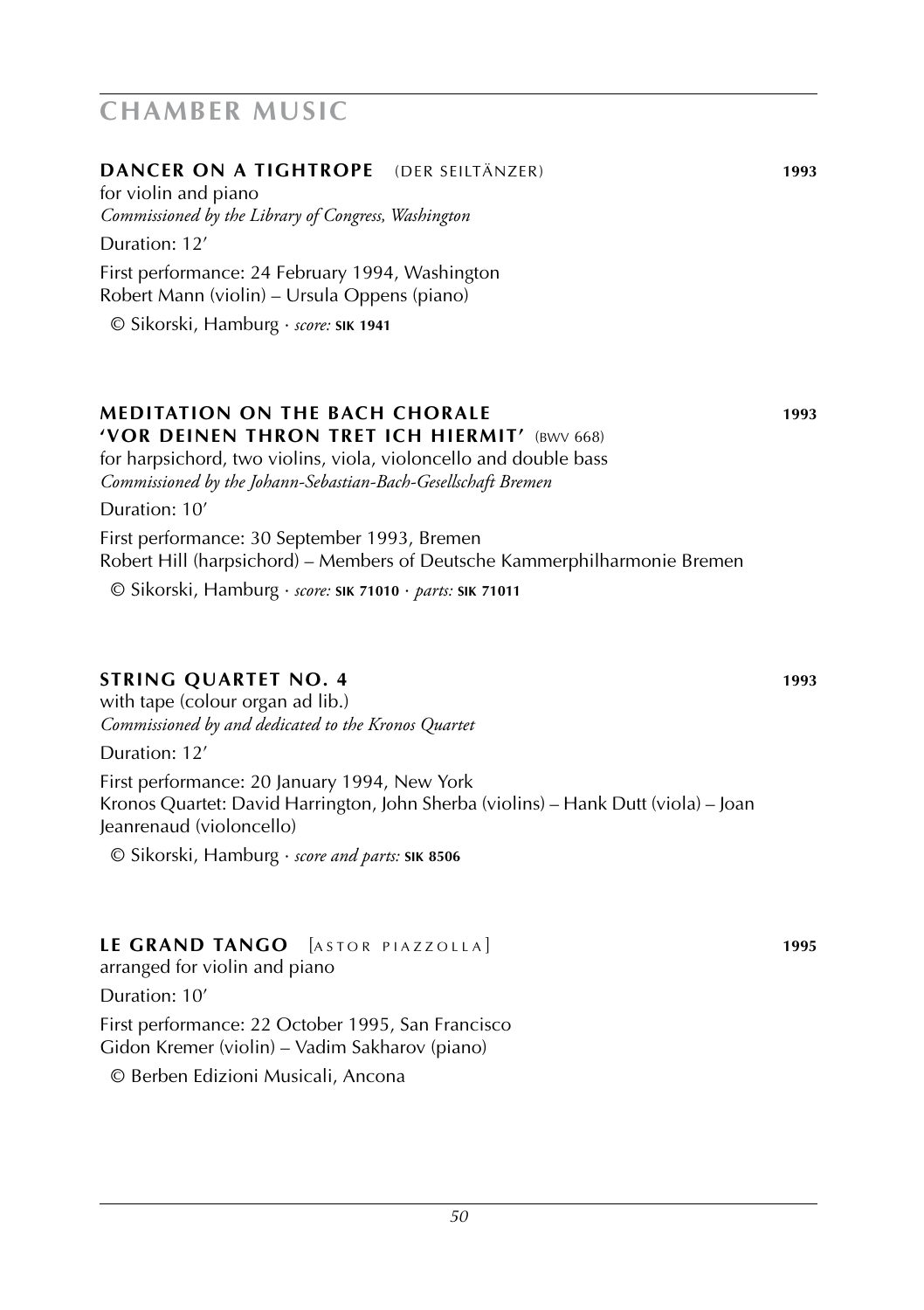### **QUATERNION 1996**

for four violoncelli *Dedicated to Vladimir Tonkha*

Duration: 25' First performance: 11 April 1996, Moscow Vladimir Tonkha, Elena Shulyova, Vladimir Shulyov, Michail Shumsky (violoncelli)

© Sikorski, Hamburg · *score:* **sik 1960**

### **sonnengesang 1997**

St. Francis of Assisi's Canticle of the Sun for violoncello, chamber choir (6/6/6/6) and percussion

 ► *see:* vocal works

### **ritorno perpetuo 1997**

for harpsichord

Duration: 12'

First performance: 27 September 1997, Warsaw Elisabeth Chojnacka

© Sikorski, Hamburg · *score:* **sik 71037**

### **reflections on the theme b-a-c-h 2002**

for string quartet *Commissioned by and dedicated to the Brentano String Quartet*

Duration: 5'

First performance: 2 October 2002, Dartmouth Brentano String Quartet

© Sikorski, Hamburg · *score:* **sik 71006** · *parts:* **sik 71007**

There is an arrangement of  $Reflection$  on the Theme B-A-C-H for string orchestra by Gidon Kremer from 2006. This version was performed for the first time on 27 May 2006 in Augsburg by Kremerata Baltica.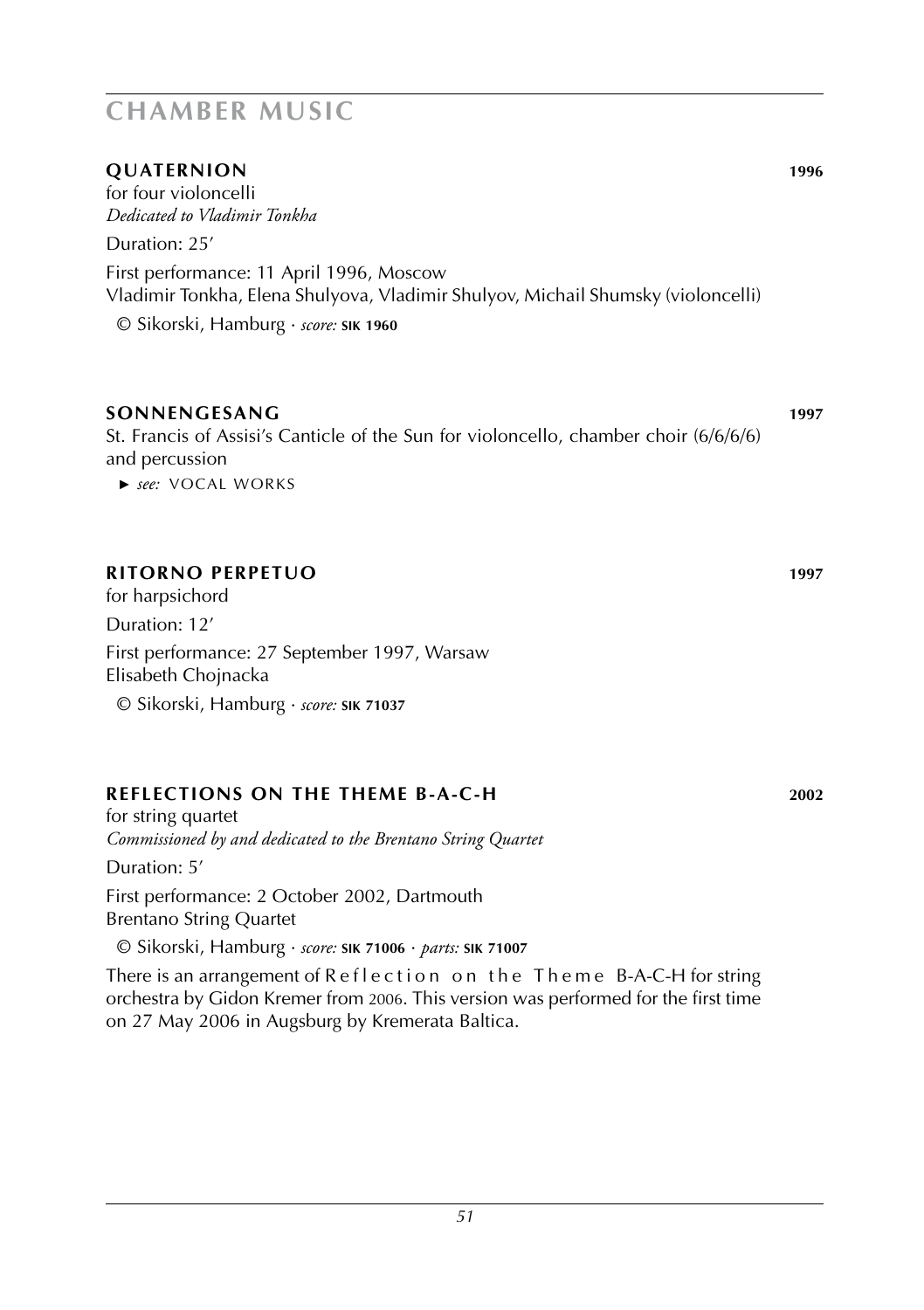#### **ravvedimento 2007**

for violoncello and guitar quartet *Commissioned by Vincens Steensen-Leth Dedicated to Ivan Monighetti*

guitars: soprano in C, alto in F, tenor in A , bass in C (13-strings)

Duration: 25'

First performance: 26 May 2007, Tranekaer (Langeland/DK) Ivan Monighetti (violoncello) – guitar ensemble 'quasi fantasia'

© Sikorski, Hamburg · *score:* **sik 71001** · *violoncello part:* **sik 71016** · *guitar parts:* **sik 71017**

► *see also*: Pentimento and Repentance

#### **pentimento 2007**

Arrangement of R a v v e d i m e n t o for double bass and three guitars *Commissioned by Alexander Suslin Dedicated to Ivan Monighetti*

Duration: 25'

First performance: 8 May 2008, Salzburg Alexander Suslin (double bass)

© Sikorski, Hamburg · *score:* **sik 71046** · *parts:* **sik 71047**

### **repentance 2008**

Arrangement of R a v v e d i m e n t o for violoncello, three guitars and double bass *Commissioned by San Francisco Symphony Dedicated to Ivan Monighetti*

Duration: 25'

First performance: 22 February 2008, San Francisco Members of the San Francisco Symphony

© Sikorski, Hamburg · *study score:* **sik 8781** · *parts:* **sik 71060**

### **FANTASIA ON THE THEME S–H–E–A** [e flat – b flat – e – a] **2008**

for two pianos (piano II is pitched a quarter tone lower than piano I) *Dedicated to Paloma O'Shea*

Duration: 15'

First performance: 6 June 2009, Madrid Marcelo Balat and Luis Grané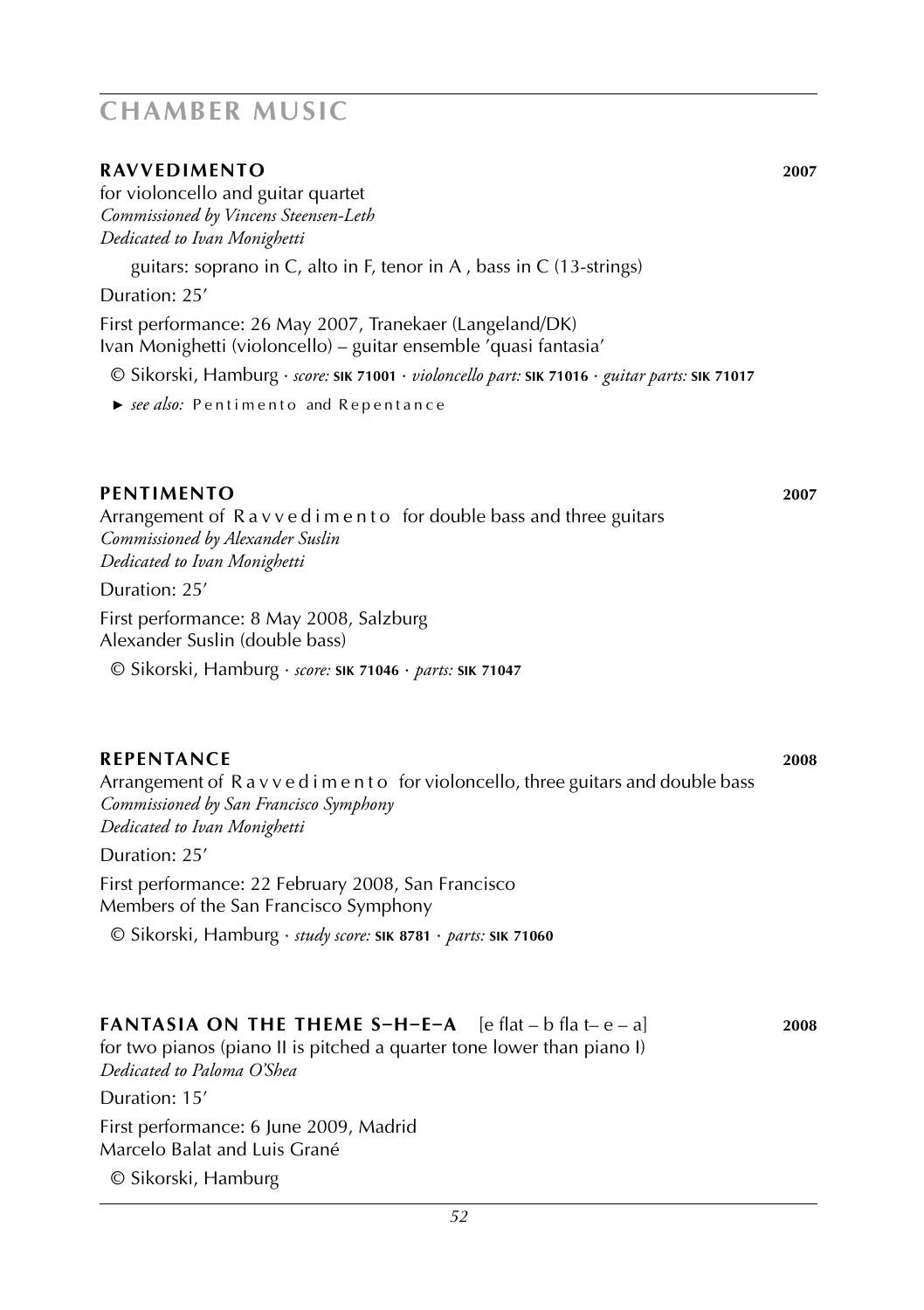### **cadenza 2003/2011**

for bayan

Duration: 5'

First performance: 22 August 2010, San Sebastian Iñaki Alberdi

© Sikorski, Hamburg · *score:* **sik 8789**

Basque bayanist Iñaki Alberdi developed in collaboration with Sofia Gubaidulina the present, indipendant piece on the basis of the cadenza from  $Under the$ Sign of Scorpio for which ► see: ORCHESTRAL WORKS

### **sotto voce 2010**/**2013**

for viola, double bass and two guitars *Commissioned by the Festival 'Europäische Wochen Passau' Dedicated to Alexander Suslin*

Duration: 22'

First performance: 30 June 2010, Passau Vladimir Bochkovsky (viola) – Alexander Suslin (double bass) – Pavel Khlopovsky and Yvonne Zehner (guitars)

© Sikorski, Hamburg · *study score:* **sik 8782** · *parts:* **sik 71018**

### **so sei es** (so be it) **2013**

for violin, double bass, piano and percussion *In memoriam Viktor Suslin*

perc (side dr, 5 susp.cym, tam-t, glsp, vibr, marimba)

Duration: 15'

First performance: 21 September 2014, Gohrisch Nurit Stark (violin) – Alexander Suslin (double bass) – Cédric Pescia (piano) – Taiko Saito (percussion)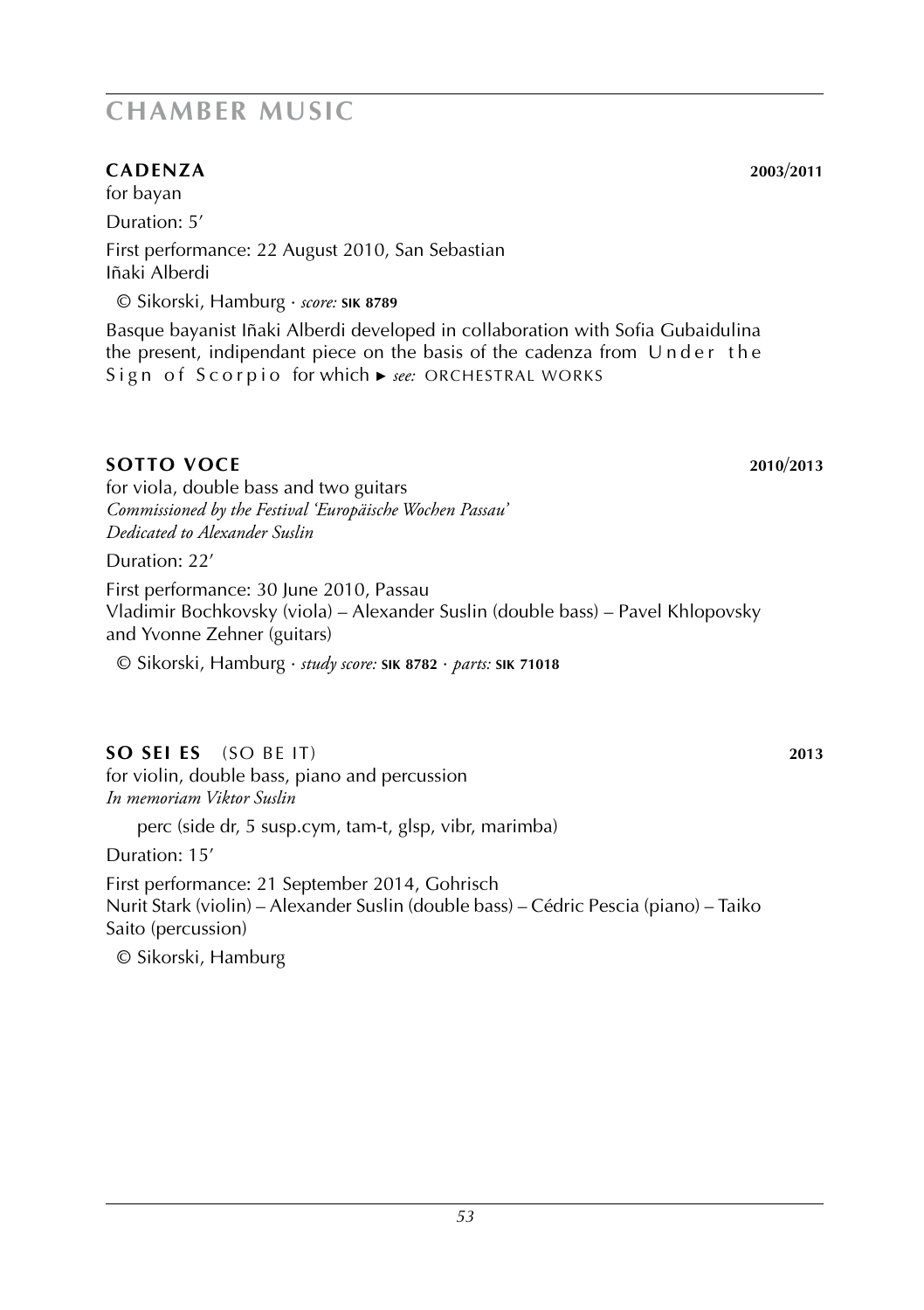**pilgrims** (DIE PILGER) **2014**

for violin, double bass, piano and two percussionists *Commissioned by Serge Koussevitzky Music Foundation in the Library of Congress Dedicated to Contempo Ensemble on the occasion of their* 50*th anniversary, and to Shulamit Ran*

perc (5 timp, bar chimes, 2 susp.cym, 3 tam-t, glsp, bells, gongs, vibr, marimba)

Duration: 18'

First performance: 1 March 2015, Chicago Contempo Ensemble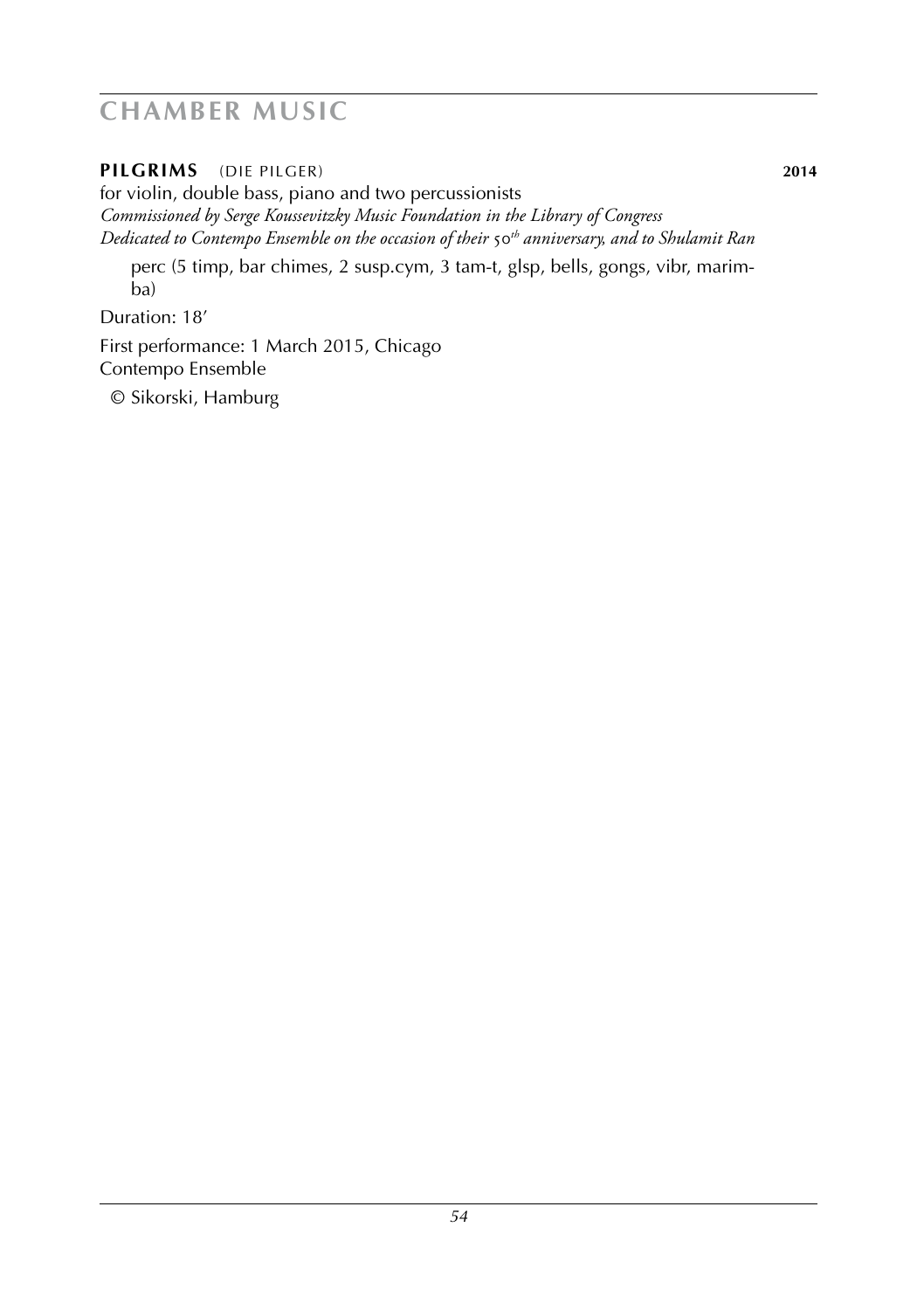**PHACELIA** (DIE PHAZELIE) **1956**

Vocal cycle for soprano and orchestra

 ► *see:* orchestral WORKS

**NIGHT IN MEMPHIS** (NACHT IN MEMPHIS) **1968**/**1988**/**1992** Cantata for mezzo-soprano, male choir and chamber orchestra

 ► *see:* orchestral WORKS

#### **RUBAYAT** (RUBAIJAT) **1969**

Cantata for baritone and chamber ensemble on poems by the ancient Persian poets Omar Khayyám, Hafiz and Khakani (Russian translation by Vladimir Derzhavin)

1.1.1.1 – 2.1.1.0 – 2 perc (**I**: timp, 5 temple bl, tubular bells – **II**: tgl, crot, wood bl, bongos, 2 tom-t, 3 susp cym, large tam-t, xyl). piano (amplified). strings (full set or 1/1/1/1/1) – baritone (amplified)

Duration: 15'

First performance: 24 December 1976, Moscow Sergei Yakovenko (baritone) – Soloists of the Moscow State Symphony Orchestra – Gennady Rozhdestvensky (conductor)

© Sikorski, Hamburg

### **ROSES** (rosen) **1972**

Five romances for soprano and piano on poems by Gennadi Aigi (in Russian)

- *1*. A Dream: The Way Across the Field
- *2*. Alien Bird
- *3*. Roses in the Hills
- *4*. A Field in Midwinter
- *5*. And: The Roses Wither

Duration: 12'

First performance: 15 January 1974, Moscow Lidia Davydova (soprano) – Sofia Gubaidulina (piano)

© Sikorski, Hamburg

*55*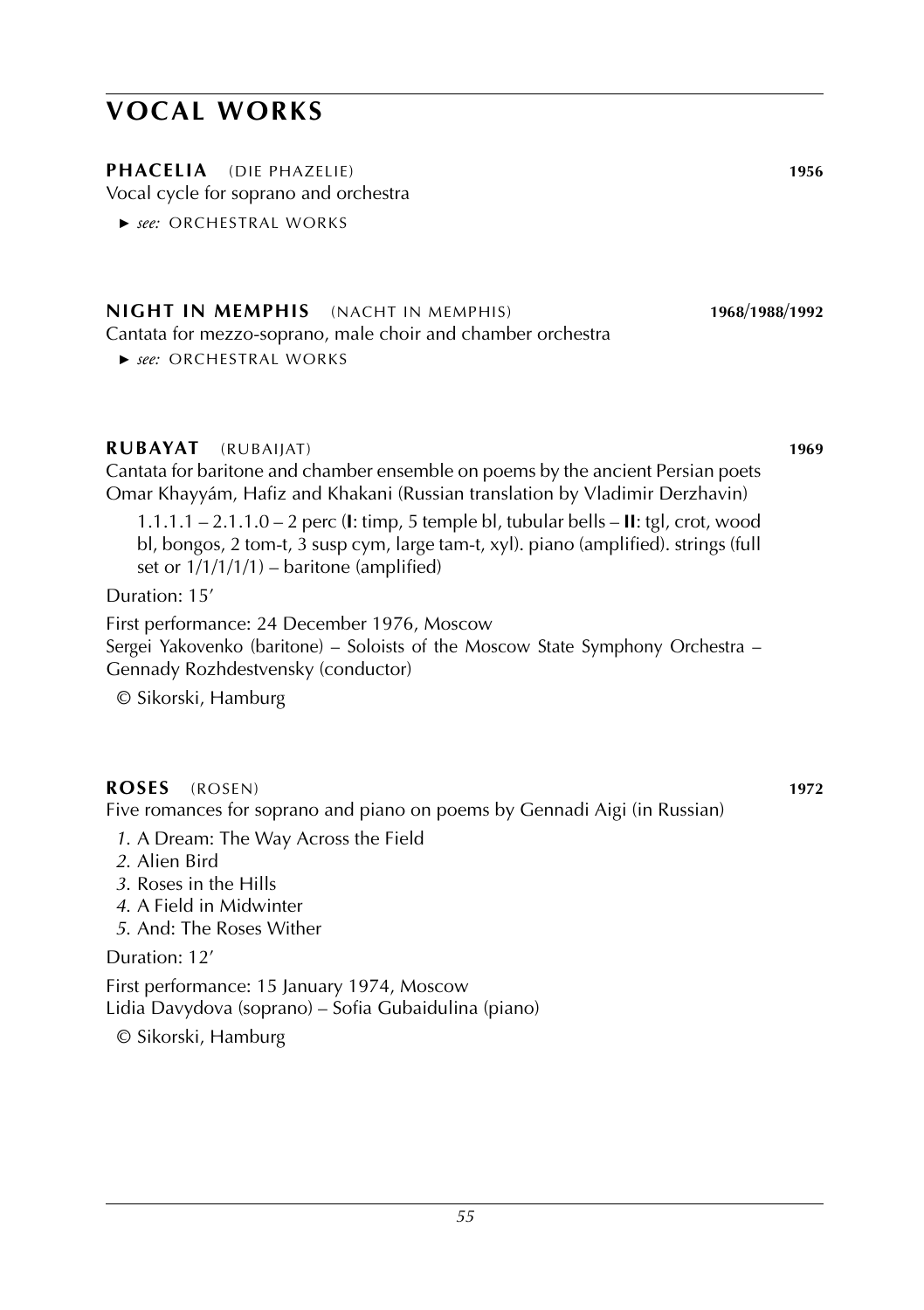#### **COUNTING RHYMES** (ABZÄHLREIME) **1973**

Five children's songs for voice and piano on poems by Jan Satunovsky (in Russian)

- *1*. Once upon a time
- *2*. The crane
- *3*. A fairy-tale creature
- *4*. Counting out song
- *5*. The cuckoos

Duration: 5'

© Sikorski, Hamburg · *scores:* **sik 71057** · Sovetsky Kompozitor, Moscow

### **LAUDATIO PACIS 1975**

Oratorio in nine movements for soprano, alto, tenor, bass, speaker, three mixed choirs and large orchestra (without strings)

 ► *see:* ORCHESTRAL WORKS

#### **PERCEPTION 1981**/**1983**/**1986**

for soprano, baritone (speaking voices) and seven string instruments on poems by Francisco Tanzer and excerpts from the Psalms (in German)

- *1*. Einsicht
- *2*. Wir
- *3*. Pizzicato I
- *4*. Dezember
- *5*. Pizzicato II
- *6*. Begegnung
- *7*. Am Meer
- *8*. Col legno I
- *9*. Ich
- *10*. Ich und Du
- *11*. Col legno II
- *12*. Montys Tod
- *13*. Stimmen

strings (2/0/2/2/1) – tape

Duration: 46'

First performance: 11 July 1986, Lockenhaus Chamber Music Festival

Jutta Geister (soprano) – Charles Naylor (baritone) – Philip Hirschhorn and Isabelle van Keulen (violins) – Kim Kashkashian and Neithard Resa (viole) – Thomas Demenga and Richard Duwen (violoncelli) – Alois Posch (double bass) – Dennis Russell Davies (conductor)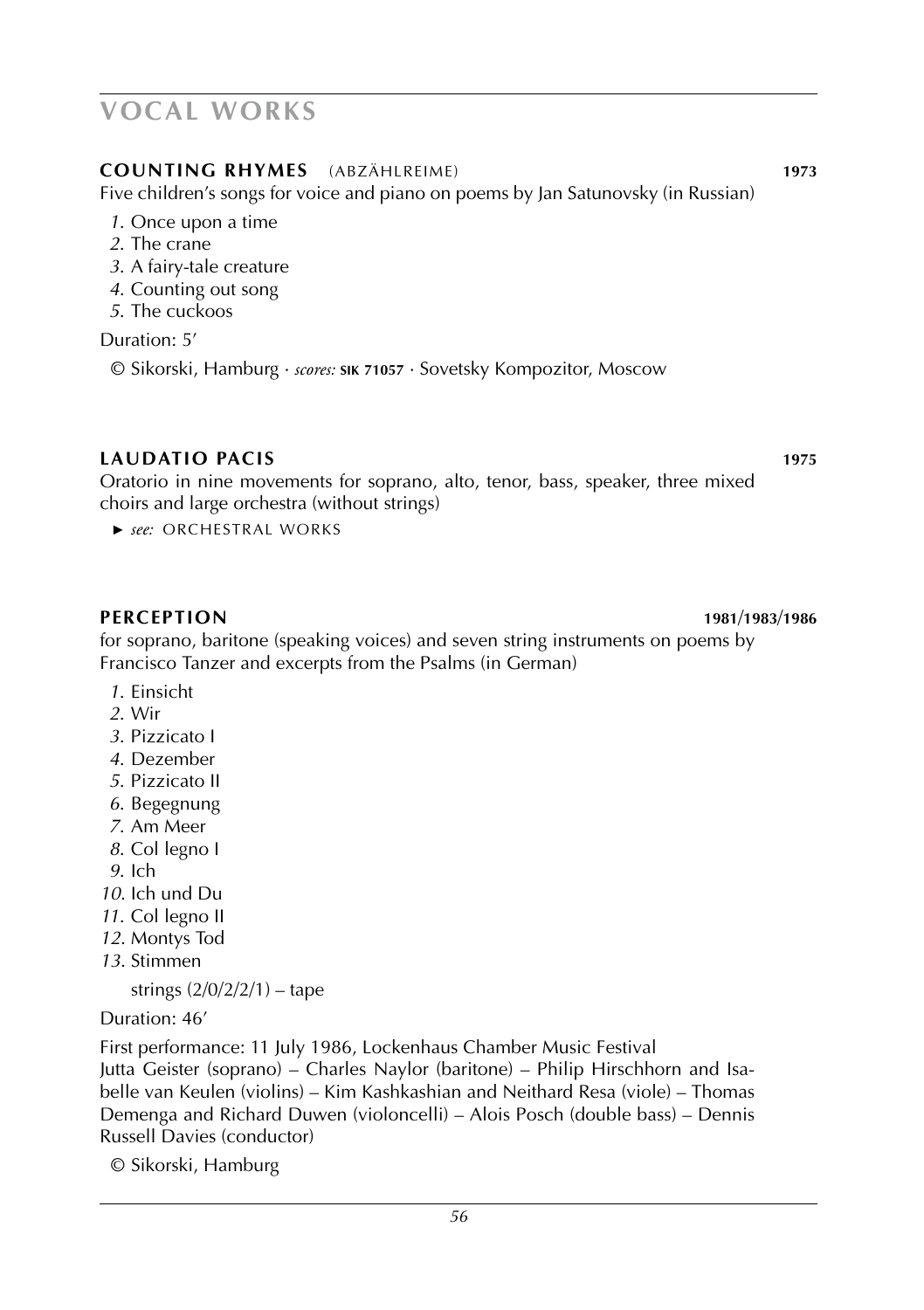### **HOMMAGE à MARINA TSVETAEVA** (ZWETAJEWA) **1984**

Suite in five movements for a cappella choir on poems by Marina Tsvetayeva (in Russian)

- *1*. Пало прениже волн [Beneath the Waves]
- *2*. Конь [The Horse]
- *3*. Всё великолепье труб [All Splendour of the Trumpets]
- *4*. Интерлюдия [Interlude]
- *5*. Сад [The Garden]

Duration: 15'

First performance: 27 November 1989, Stockholm

Cecilia Wessman (soprano) – Eva Larsson-Myrsten (alto) – Sven-Erik Alexandersson (tenor) – Sven-Anders Benktson (bass) – Svedish Radio Choir – Gustav Sjökvist (conductor)

© Sikorski, Hamburg · *score:* **sik 8796**

### **LETTER TO THE POETESS RIMMA DALOS 1985**

(BRIEF AN DIE DICHTERIN RIMMA DALOS)

for soprano and violoncello (text by the composer – in Russian)

Duration: 3'

© Sikorski, Hamburg · *score:* **sik 71005**

### **EIN WALZERSPASS NACH JOHANN STRAUSS 1987**

(WITTY WALTZING IN THE STYLE OF JOHANN STRAUSS) for soprano (vocalise) and octet after Johann Strauß' 'Geschichten aus dem Wienerwald' op. 325

 $0.0.1.1 - 1.0.0.0 - \text{strings} (1/1/1/1/1)$ 

Duration: 5'

First performance: 25 March 1987, Cologne

Christine Whittlesey (soprano) – Eduard Brunner (clarinet) – Klaus Thunemann (bassoon) – Radovan Vlatkovic (horn) – Gidon Kremer and Isabelle van Keulen (violins) – Tabea Zimmermann (viola) – David Geringas (violoncello) – Alois Posch (double bass)

© Sikorski, Hamburg

► *see also:* Ein Walzerspaß nach Johann Strauß for piano and string quintet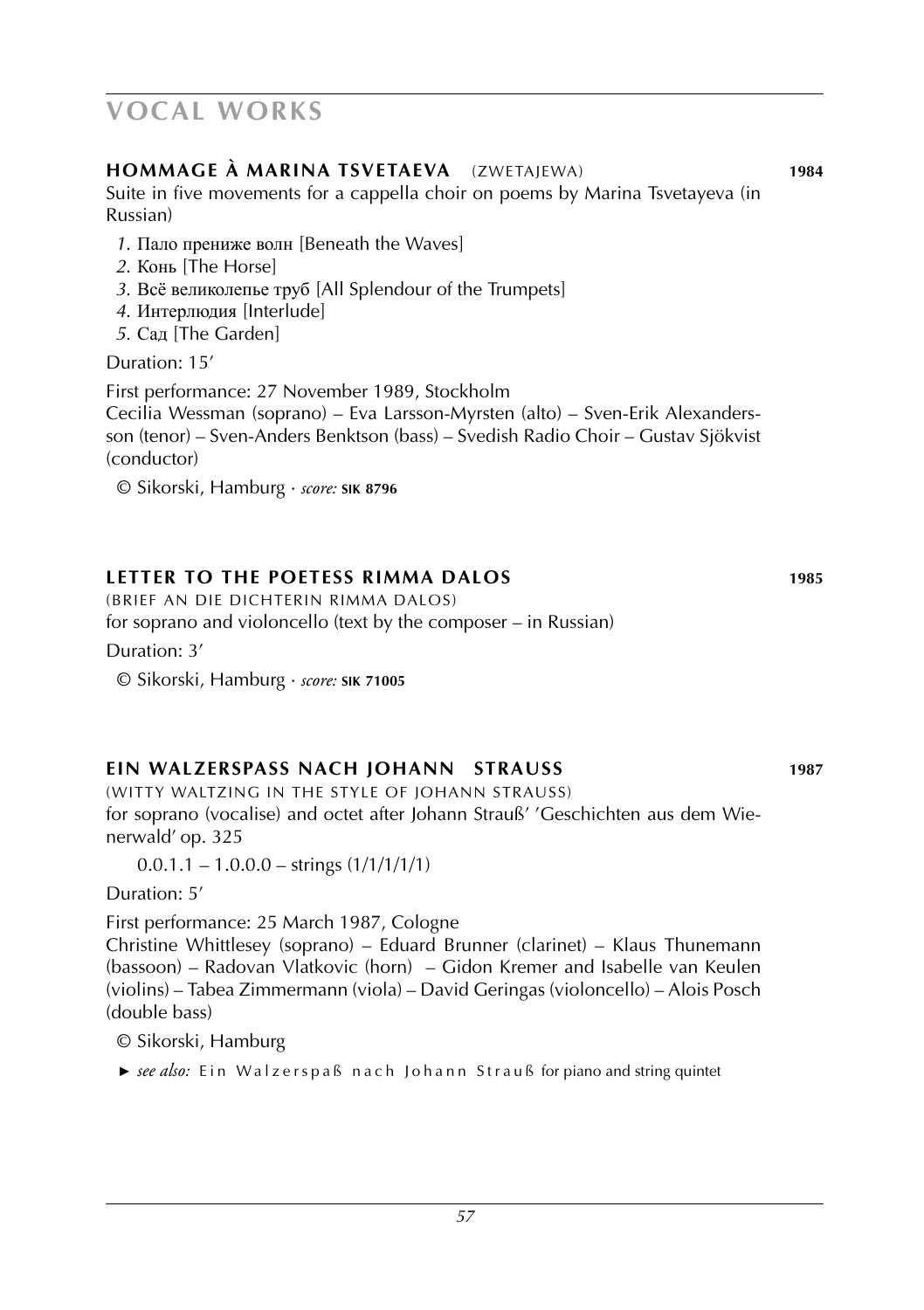### **TWO SONGS ON GERMAN FOLK POETRY 1988**

(ZWEI LIEDER NACH DEUTSCHEN VOLKSDICHTUNGEN) for (mezzo-)soprano, flute, harpsichord and violoncello *Dedicated to Roswitha Sperber Commissioned by the Heidelberg Festival Ensemble*

*1*. Streitlied zwischen Leben und Tod

*2*. Wenn der Pott aber nu en Loch hat

#### Duration: 12'

First performance: 22 June 1988, Heidelberg Roswitha Sperber (mezzo-soprano) – Willy Freivogel (flute) – Peter Schumann (harpsichord) – Reimund Korupp (violoncello)

© Sikorski, Hamburg

### **HOMMAGE À T. S. Eliot 1987**/**1991**

for soprano and octet after 'Four Quartets' (1936-1942) by T.S. Eliot (in English) *Commissioned by Köln Musik*

 $0.0.1.1 - 1.0.0.0 - \text{strings} (1/1/1/1/1)$ 

Duration: 40'

First performance: 25 March 1987, Cologne

Christine Whittlesey (soprano) – Eduard Brunner (clarinet) – Klaus Thunemann (bassoon) – Radovan Vlatkovic (horn) – Gidon Kremer and Isabelle van Keulen (violins) – Tabea Zimmermann (viola) – David Geringas (violoncello) – Alois Posch (double bass)

© Sikorski, Hamburg · *score:* **sik 1853**

### **JAUCHZT VOR GOTT 1989**

for mixed choir and organ Text from Psalm 66: 1, 2 and 4 (in German) *Dedicated to The Reverend Josef Herowitsch*

Duration: 10'

First performance: 8 June 1990, Cologne Cologne Radio Choir – Wolfram Gehring (organ) – Robin Gritton (conductor) © Sikorski, Hamburg · *score:* **sik 71053**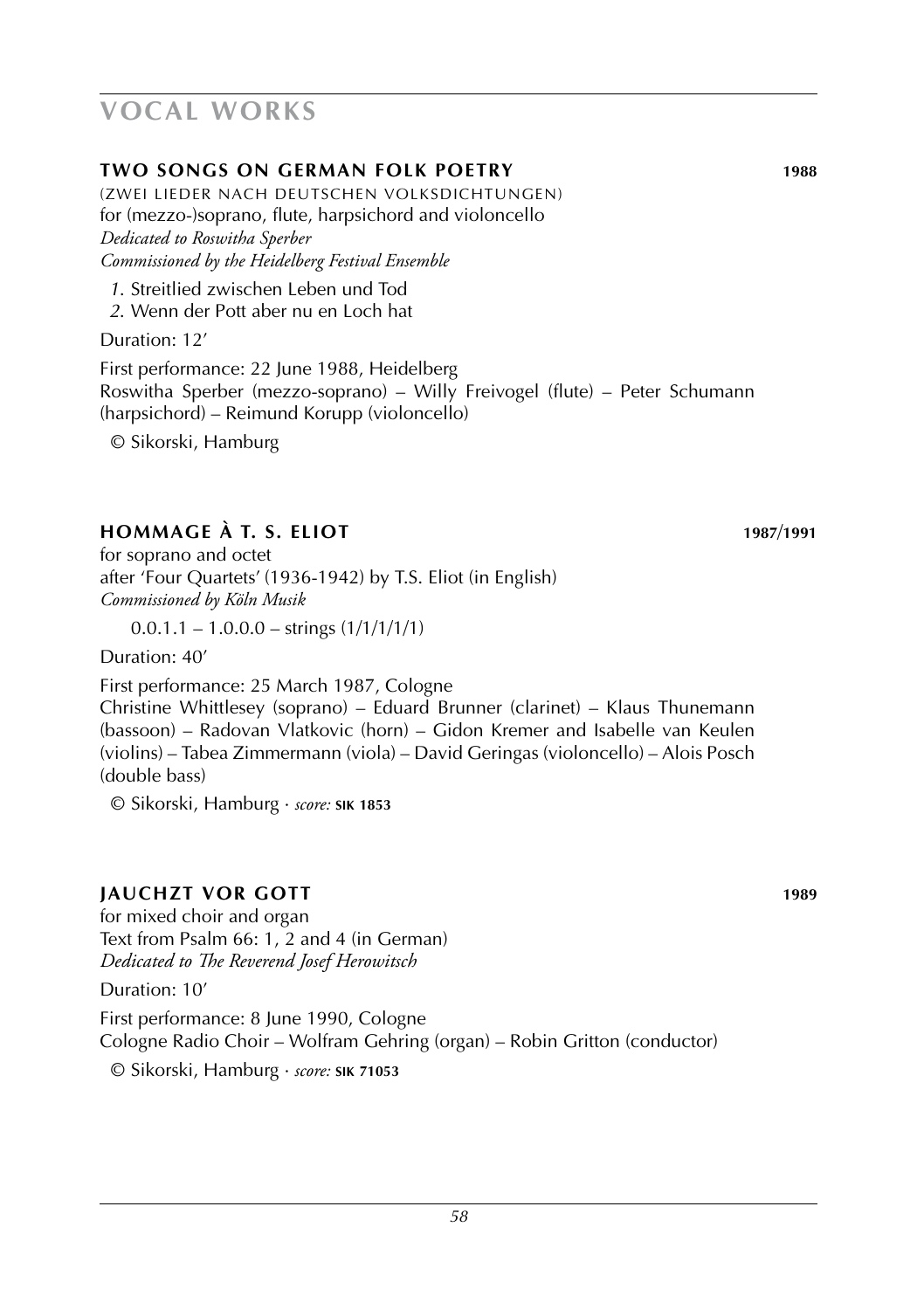| <b>ALLELUIA</b>                                                                         | 1990 |
|-----------------------------------------------------------------------------------------|------|
| for mixed choir, boy soprano, organ and large orchestra                                 |      |
| ▶ see: ORCHESTRAL WORKS                                                                 |      |
|                                                                                         |      |
| <b>AUS DEM STUNDENBUCH</b><br>for violoncello, orchestra, male choir and female speaker | 1991 |
| ► see: ORCHESTRAL WORKS                                                                 |      |
| <b>NOW ALWAYS SNOW</b> (JETZT IMMER SCHNEE)                                             | 1993 |
| for chamber ensemble and chamber choir on verses by Gennadi Aigi (in Russian)           |      |
| Dedicated to Gennadi Aigi                                                               |      |
| Commissioned by Holland Festival 1993                                                   |      |

- *1*. You Are My Peace
- *2*. Note: Apophatic
- *3*. Now Always Snow
- *4*. Note: Apophatic
- *5*. Ode: Native Country

2 (picc).1.2 (bass cl). db bn – 0,1 (flex [6]).2(ten trbn,ten-bass trbn).0 – 2 perc (I: timp, finger cym, crot, susp cym, 9 Javanese gongs, tam-t, vibr – II: timp, tgl, crot, flex[1], susp cym, 7 Javanese gongs, tam-t). vlnI. vlnII (flex [4]). vla (flex [5]). vlc (flex  $[2]$ ). db (flex  $[3]$ ) – choir (6S/6A/6T/6B). speaker or tape

Duration: 25'

First performance: 12 June 1993, Amsterdam Schönberg Ensemble – Netherlands Chamber Choir – Reinbert de Leeuw (conductor)

© Sikorski, Hamburg

#### **ein engel ... 1994**

for contralto and double bass on a poem by Else Lasker-Schüler (in German) *Dedicated to Ulrich Eckhardt*

Duration: 7'

First performance: 28 May 1994, Berlin Maria Kowollik (mezzo-soprano) – Alexander Suslin (double bass)

© Sikorski, Hamburg · *score:* **sik 830**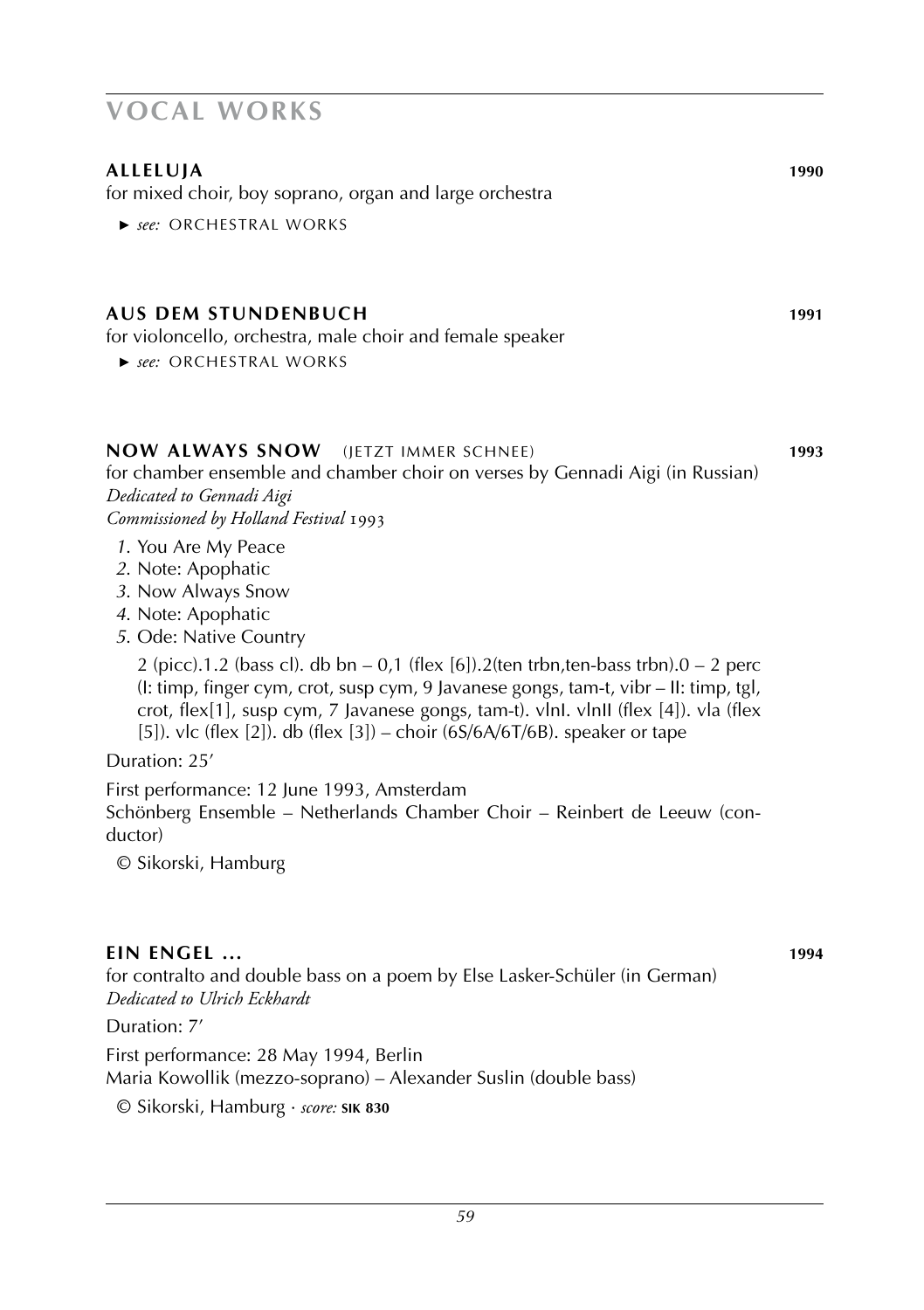#### **aus den Visionen DER hildegard von bingen 1994**

for contralto Text by Hildegard von Bingen (in German) *Dedicated to Alfred Schnittke*

Duration: 2'

First performance: 6 July 1997, Ludwigsburg Stephanie Haas

© Sikorski, Hamburg · *score:* **sik 830**

### **gallows songs a 3** (GALGENLIEDER) **1996**/**1998**

Fifteen pieces for mezzo-soprano, percussion and double bass on poems by Christian Morgenstern (in German) *Dedicated to and commissioned by Patricia Adkins Chiti*

- *1*. Die Mitternachtsmaus
- *2*. Das Nachdenken
- *3*. Das ästhetische Wiesel
- *4*. Das Knie
- *5*. Das Spiel I
- *6*. Das Spiel II
- *7*. Die Beichte des Wurms
- *8*. Psalm
- *9*. Der Tanz
- *10*. Das Gebet
- *11*. Das Fest des Wüstlings
- *12*. Improvisation
- *13*. Fisches Nachtgesang
- *14*. Nein!
- *15*. Das Mondschaf

1 perc (timp, crot [susp], 2 bronze rattles, flex, 3 wood bl, 5 bongos, 5 tom-t, 5 susp cym, large tam-t, tubular bells, glsp, marimba)

### Duration: 45'

First performance: 25 November 1996, Huddersfield Festival, St Paul's Hall Patricia Adkins Chiti (mezzo soprano) – Marta Ptaszyńska (percussion) – Alexander Suslin (double bass)

© Sikorski, Hamburg · *score:* **sik 71012** · *solo part:* **sik 71013**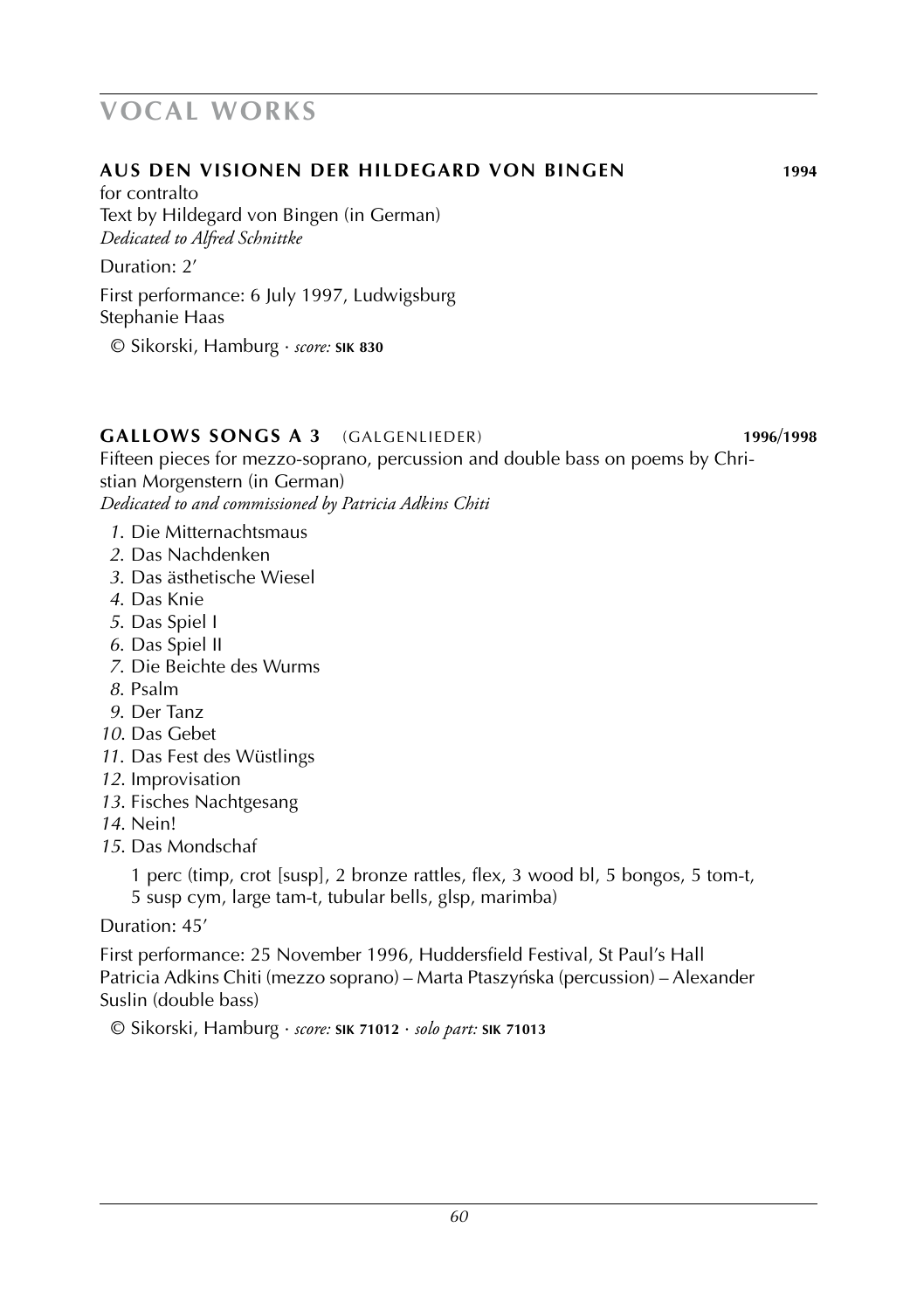#### **gallows songs a 5** (GALGENLIEDER) **1996**

Fourteen pieces for mezzo-soprano, flute, percussion, bayan and double bass on poems by Christian Morgenstern (in German)

*Dedicated to Ensemble 'that'*

*Commissioned by Hannoversche Gesellschaft für Neue Musik*

- *1*. Die Mitternachtsmaus
- *2*. Das ästhetische Wiesel
- *3*. Das Knie
- *4*. Die Beichte des Wurms
- *5*. Improvisation
- *6*. Die Prozession
- *7*. Der Tanz
- *8*. Das Gebet
- *9*. Das Fest des Wüstlings
- *10*. Das Spiel I
- *11*. Das Spiel II
- *12*. Fisches Nachtgesang
- *13*. Nein!
- *14*. Das Mondschaf

1 perc (timp, crot [susp], 2 bronze rattles, flex, 3 wood bl, 5 bongos, 5 tom-t, 5 susp cym, large tam-t, tubular bells, glsp, marimba)

Duration: 45'

First performance: 23 May 1997, Hannover

Ensemble 'that' (Elena Vassilieva, Carin Levine, Edith Salmen-Weber, Elsbeth Moser, Wolfgang Güttler)

© Sikorski, Hamburg · *score:* **sik 71014** · *solo part:* **sik 71015**

### **sonnengesang 1997**

St. Francis of Assisi's Canticle of the Sun for violoncello, mixed choir (at least 6/6/6/6) and percussion (in Italian) *Dedicated to Mstislav Rostropovich Commissioned by Radio France*

3 perc (**I**: timp, musical glasses, ant. cym, tam-t, plate bells, marimba – **II**: crot, musical glasses, ant. cym, tubular bells, plate bells, glsp, vibr, cel) – wind gong, bass dr and flex to be played by the soloist

Duration: 43'

First performance: 9 February 1998, Frankfurt Mstislav Rostropovich, violoncello – State Choir of Kaunas – percussionists of the Lithuanian National Orchestra – Robertas Servenikas (conductor)

© Sikorski, Hamburg · *score:* **sik 71040**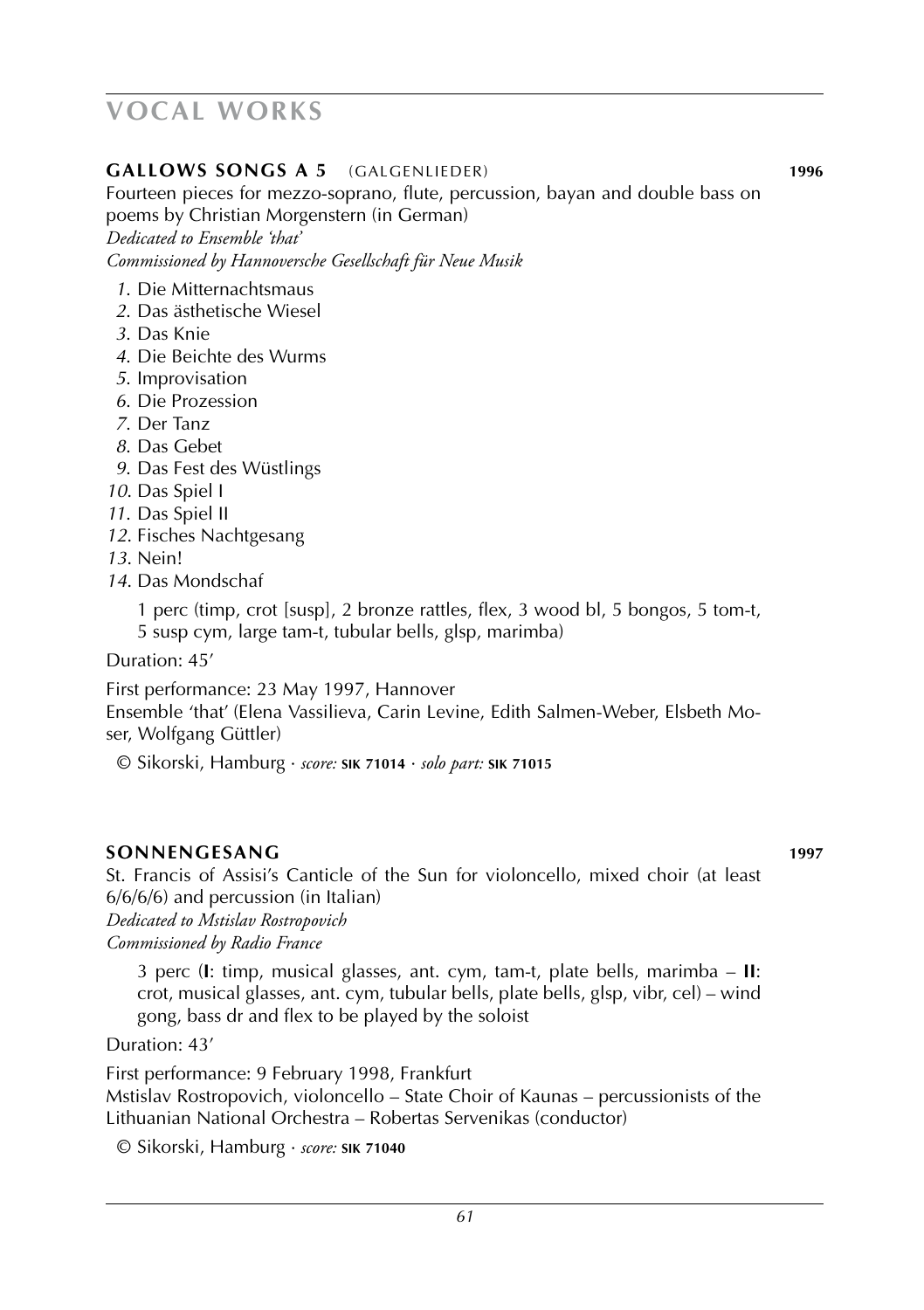| ST. JOHN PASSION (JOHANNES-PASSION)<br>for soprano, tenor, baritone, bass, two mixed choirs and large orchestra (in Russian)<br>► see: ORCHESTRAL WORKS | 2000      |
|---------------------------------------------------------------------------------------------------------------------------------------------------------|-----------|
| ST. JOHN EASTER (JOHANNES OSTERN)<br>for soprano, tenor, baritone, bass, two mixed choirs and large orchestra (in Russian)<br>▶ see: ORCHESTRAL WORKS   | 2001      |
| O KOMM, HEILIGER GEIST<br>for soprano, bass, mixed choir and orchestra<br>► see: ORCHESTRAL WORKS                                                       | 2015      |
| <b>ÜBER LIEBE UND HASS</b> (ON LOVE AND HATRED)<br>for soprano, tenor, baritone, bass, two mixed choirs and orchestra<br>► see: ORCHESTRAL WORKS        | 2015/2016 |
| <b>EINFACHES GEBET</b> (SIMPLE PRAYER)<br>for narrator, two violoncelli, double bass, piano and two percussionists                                      | 2016      |

 ► *see:* works for chamber orchestra / ensemble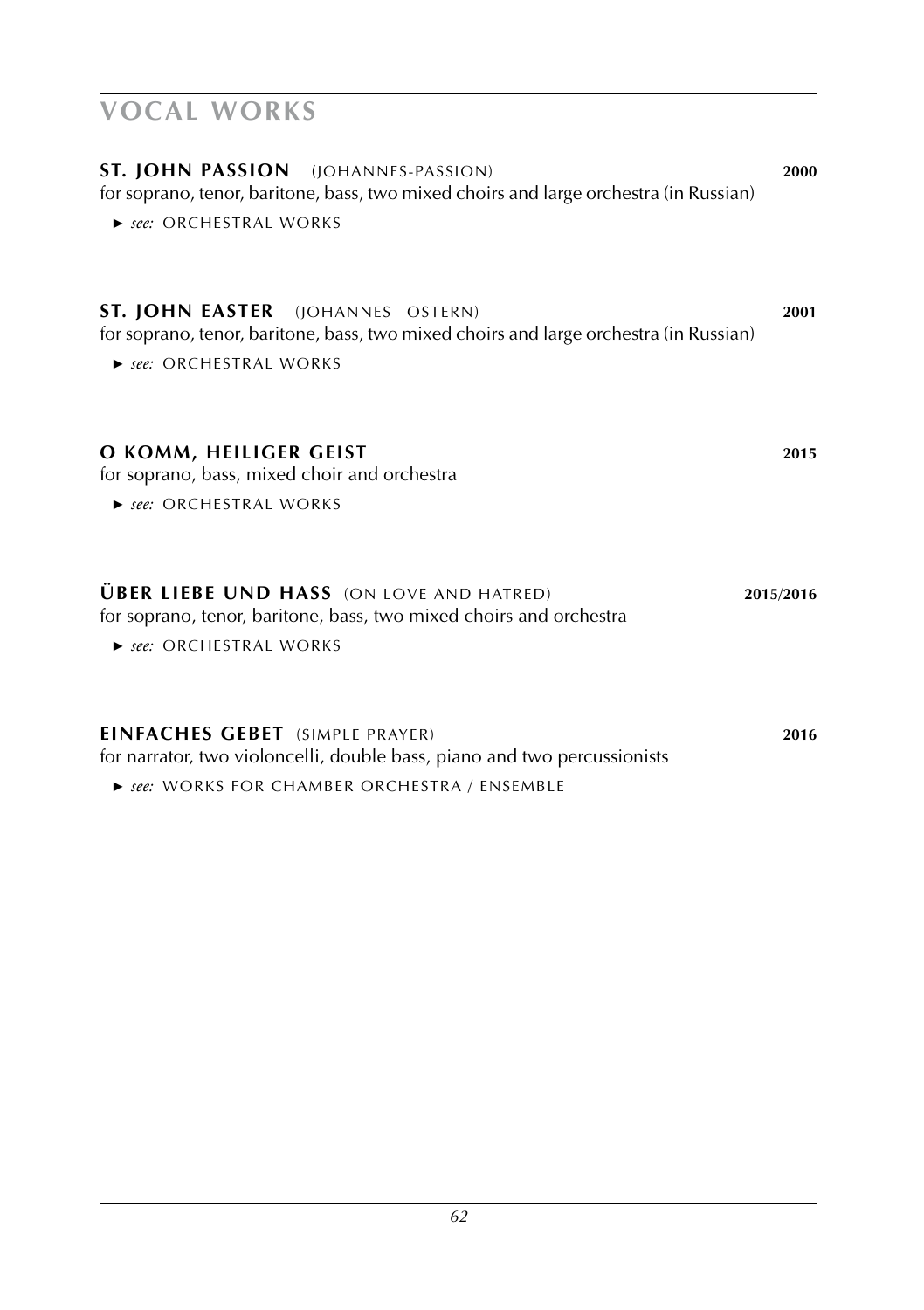### **occasional works**

### **SERENADE** 1960

for solo guitar Duration: 3' © Sikorski, Hamburg · *score:* **sik 8827**

### **TOCCATA 1969**

for solo guitar

Allegretto  $J = 92$ 

Duration: 3'

© Sikorski, Hamburg · *score:* **sik 8827**

### **TE SALUTANT 1978**

Capriccio for large light orchestra

 $2(picc).1.Eb$  cl.alto sax.2tensax.barsax.1 –  $3.5.5.0 - 3$  perc (tgl, sleigh bells, bundle of harness bells, maracas, tambourine, side dr, Jazz perc, cym, 5 gongs, tam-t, tubular bells, glsp, xyl). 4 el gtr. harp. piano. org. strings (6/5/4/0/0)

Duration: 5'

First performance: 1978, Moscow Moscow Radio Light Orchestra – Alexander Mikhailov (conductor)

© Sikorski, Hamburg · *score:* **sik 71052**

### **ANSWER WITHOUT QUESTION** (ANTWORT OHNE FRAGE) **1988**

Collage for three orchestras (simultaneously using passages from Prokofiev's Overture op. 42, Shostakovich's Eight English and American Folk Songs and Ives's Symphony No. 4)

*Dedicated to Gennady Rozhdestvensky*

FIRST ORCHESTRA: 3 (picc).3 (cor anglais).3 (bass cl).3 (db bn) –  $4.2.3.0 - timp$ . 2 harps. cel. piano –  $s$ ECOND ORCHESTRA:  $0.0.0.0 - 17$  (4 Picc,2 alto,4 ten,2 bar,5 bass).3. 5 cornets.3.0 – perc (I: bell tree, side dr, cym – II: side dr, bass dr,  $cym$ ) – THIRD ORCHESTRA:  $1.0.1.0 - 0.0.1.0$  – tubular bells. strings

Duration: 8'

First performance: 4 January 1989, Moscow

Moscow State Symphony Orchestra – Gennady Rozhdestvensky (conductor)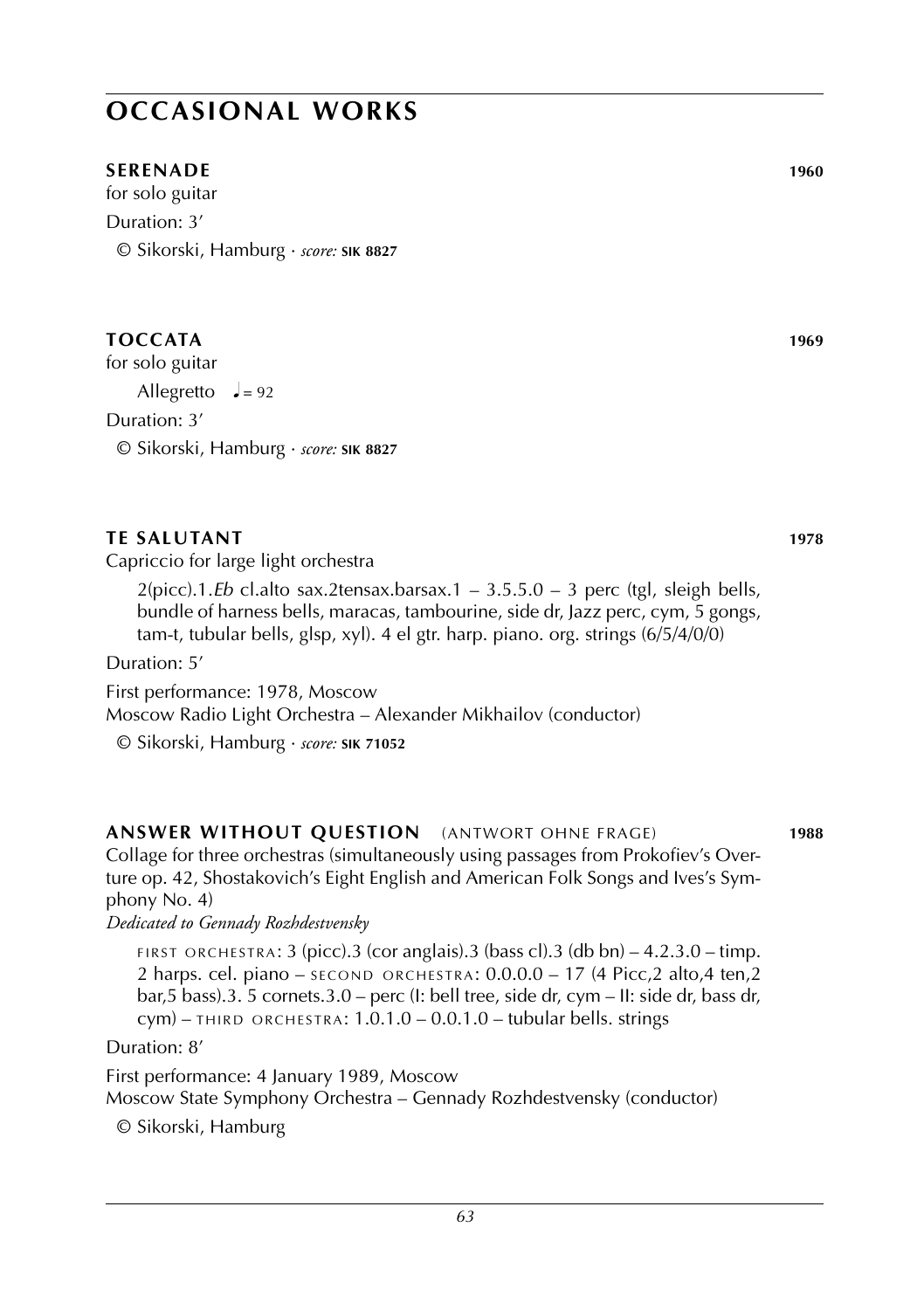### **occasional works**

### **LAUDA 1991**

for alto, tenor, baritone, speaker, mixed choir and large orchestra

4 (picc/alto fl).0.4 (*Eb* cl/bass cl).2 – 4.3.3.1 – 6 perc (timp, crot, rattle, susp cym, tam-t, glsp, marimba). cel. org. strings (16/16/12/8/8)

Duration: 15'

First performance: 27 December 1991, Genova (as part of the ballet 'Prayer for the Age of Aquarius')

Patricia Adkins Chiti (contralto) – Oleg Orlov (tenor) – Georgi Sastavni (baritone) – Galina Vishnevskaya (speaker) – Latvian State Choir of Riga – Orchestra of Teatro Carlo Felice, Genova – Mstislav Rostropovich (conductor)

(to be performed only together with  $Pro$  et contra and Alleluja)

© Sikorski, Hamburg · *score:* **sik 71051**

### **march 'swan, crab and pike' 1982**

for brass ensemble and percussion

jointly composed with Edison Denisov (1), Alfred Schnittke (2), Sofia Gubaidulina (3) and Gennadi Rozhdestvensky (percussion)

- *1*. The Swan *Tempo di marcia attacca*
- *2*. The Crab *[L*'*istesso tempo] attacca*
- *3*. The Pike *[L*'*istesso tempo]*

 $0.0.0.0 - 4.3.3.1$  – perc (timp, side dr, bass dr, cym)

Duration: 5'

First performance: 15 April 1982, Moscow Members of the USSR Ministry of Culture Symphony Orchestra – Gennadi Rozhdestvensky (conductor) · *score:* **sik 8869**

© Sikorski, Hamburg

This March was written at the instigation of Gennady Rozhdestvensky as an encore for the above mentioned concert in the Great Hall of the Moscow Conservatory, at which Edison Denisov's Peinture, Sofia Gubaidulina's Offertorium and Alfred Schnittke's Gogol Suite were performed. It was used by Schnittke as an introduction and finale of his ballet S k e t c h e s in 1985.

Sofia Gubaidulina has also written music for a number of films. She considers her most important works in this genre to be the scores for 'The Scarecrow' (directed by Rolan Bykov, Mosfilm), 'The University Chair' (Belorusfilm), 'The Circus Tent', based on Federico García Lorca (directed by Ida Garanina, Animated Film Studio Moscow), and 'Veliki Samoyed' (directed by Arkadi Kordon).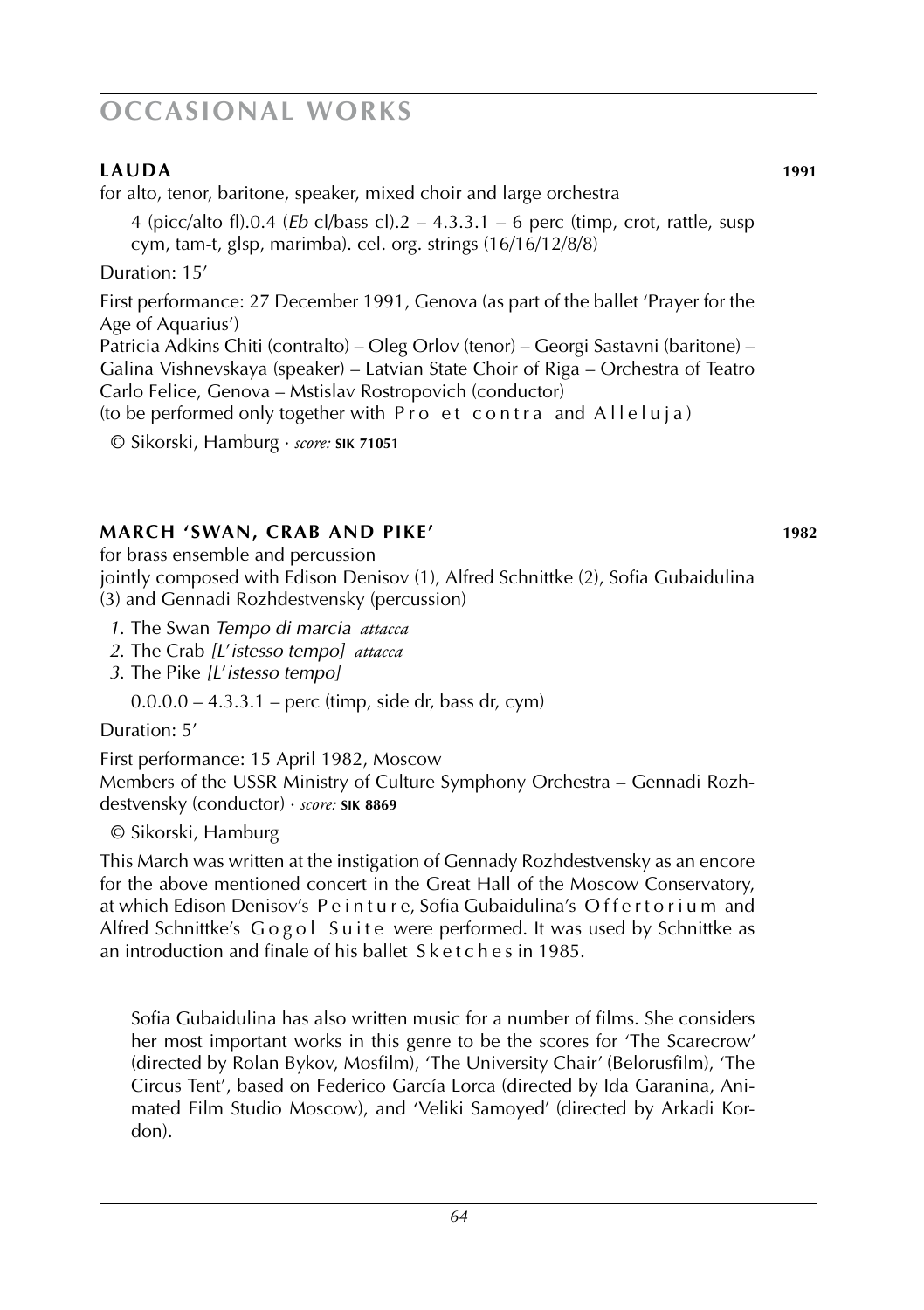| Am Rande des Abgrunds (On the Edge of Abyss)  33                                                                                                         |
|----------------------------------------------------------------------------------------------------------------------------------------------------------|
| And: The Festivities at their Height                                                                                                                     |
| Answer Without Question (Antwort ohne Frage)  63                                                                                                         |
| Antwort ohne Frage (Answer Without Question)  63                                                                                                         |
|                                                                                                                                                          |
|                                                                                                                                                          |
| Brief an die Dichterin Rimma Dallos                                                                                                                      |
|                                                                                                                                                          |
| Can you hear us, Luigi? Look at the dance a simple wooden rattle<br>is performing for you<br>(Hörst Du uns, Luigi? Schau mal, welchen Tanz eine einfache |
|                                                                                                                                                          |
|                                                                                                                                                          |
|                                                                                                                                                          |
|                                                                                                                                                          |
|                                                                                                                                                          |
| Dancer on a Tightrope (Der Seiltänzer) 50                                                                                                                |
| The Deceitful Face of Hope and of Despair. 24                                                                                                            |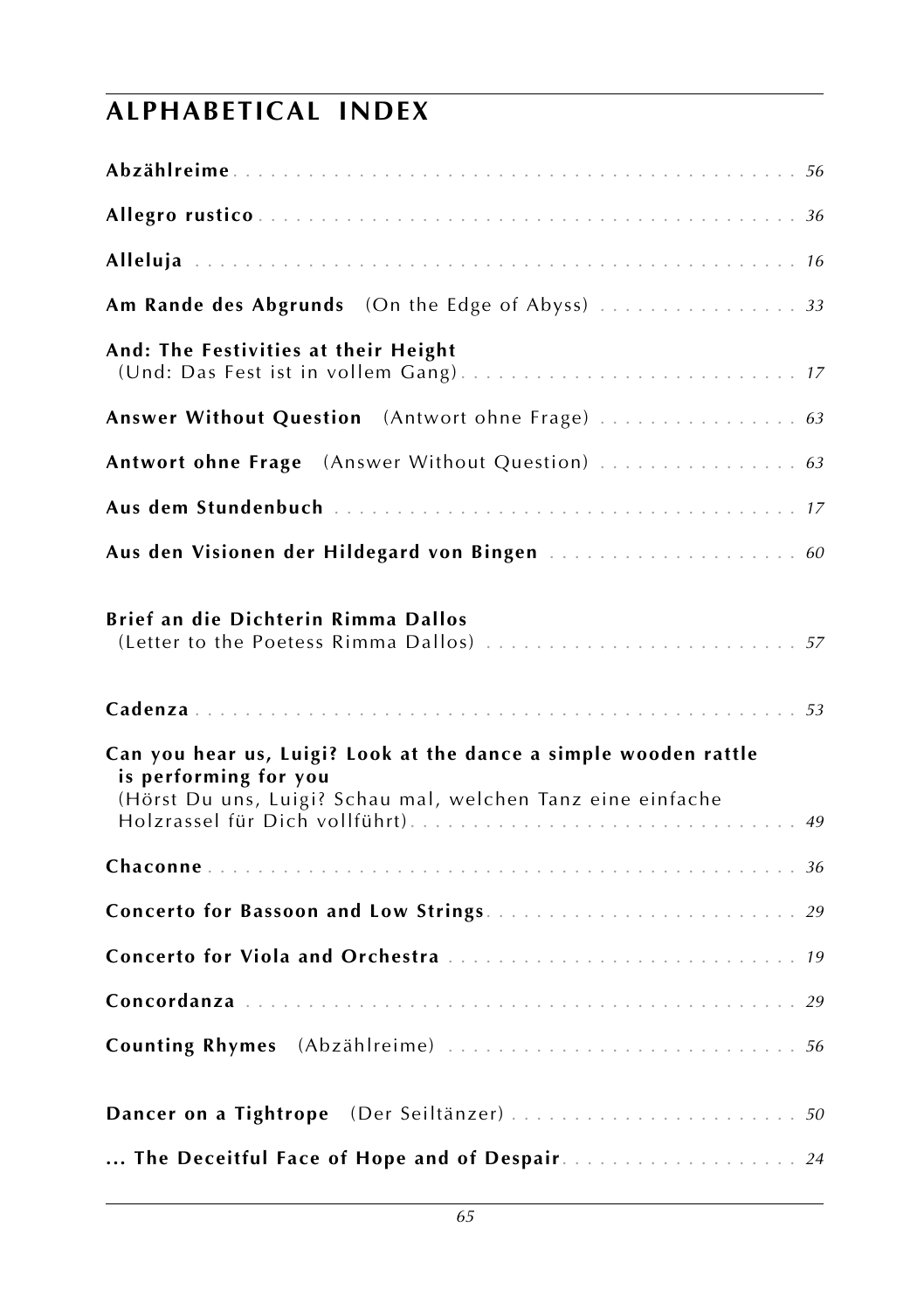| Dots, Lines and Zigzag (Punkte, Linien und Zickzack) 41     |
|-------------------------------------------------------------|
|                                                             |
| Dialog: Ich und du. Concerto for Violin and Orchestra No. 3 |
| Early in the Morning, Right Before Waking                   |
|                                                             |
|                                                             |
| Einfaches Gebet. Messa bassa (Simple Prayer) 35             |
|                                                             |
|                                                             |
| Even and Uneven (Gerade und ungerade) 48                    |
|                                                             |
| Fairytale Poem (Märchenpoem)  12                            |
|                                                             |
| <b>Feast during a Plague</b>                                |
|                                                             |
|                                                             |
| Freue dich!                                                 |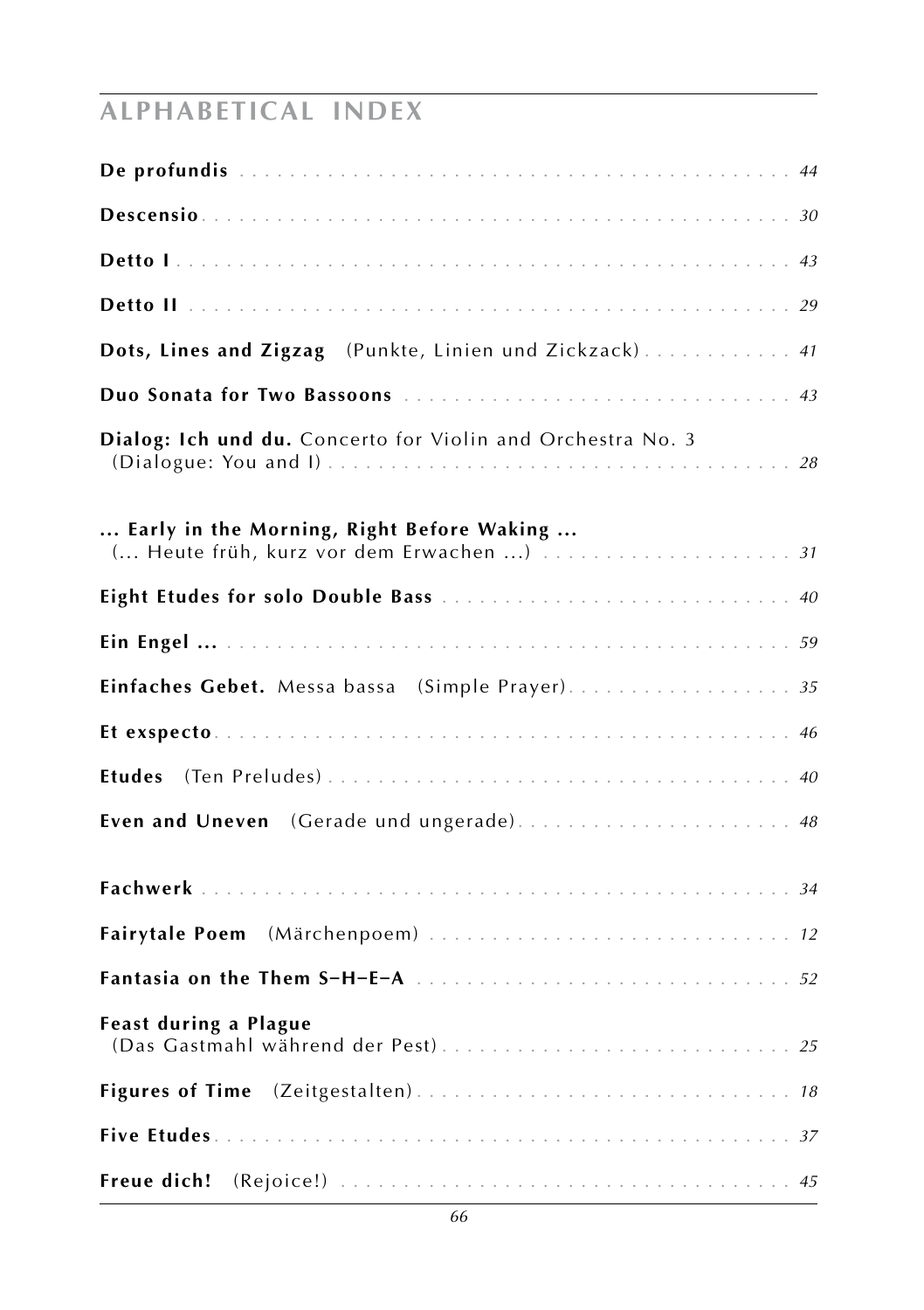| Garden of Joy and Sorrow (Garten von Freuden und Traurigkeiten). . 45                                                                                            |
|------------------------------------------------------------------------------------------------------------------------------------------------------------------|
| Garten von Freuden und Traurigkeiten (Garden of Joy and Sorrow). 45                                                                                              |
| Das Gastmahl während der Pest (Feast During a Plague) 25                                                                                                         |
| Gerade und ungerade (Even and Uneven)  48                                                                                                                        |
|                                                                                                                                                                  |
|                                                                                                                                                                  |
| Hell und Dunkel (Light and Darkness)  41                                                                                                                         |
| Heute früh, kurz vor dem Erwachen<br>( Early in the Morning, Right Before Waking ) 31                                                                            |
| Hörst Du uns, Luigi? Schau mal, welchen Tanz eine einfache<br>Holzrassel für Dich vollführt<br>(Can you hear us, Luigi? Look at the dance a simple wooden rattle |
| Hommage à Marina Tsvetaeva (Zwetajewa) 57                                                                                                                        |
|                                                                                                                                                                  |
|                                                                                                                                                                  |
| Im Anfang war der Rhythmus (In the Beginning there was Rhythm) 46                                                                                                |
|                                                                                                                                                                  |
| Im Schatten des Baumes (In the Shadow of the Tree) 19                                                                                                            |
| Im Zeichen des Skorpions (Under the Sign of Scorpio).  24                                                                                                        |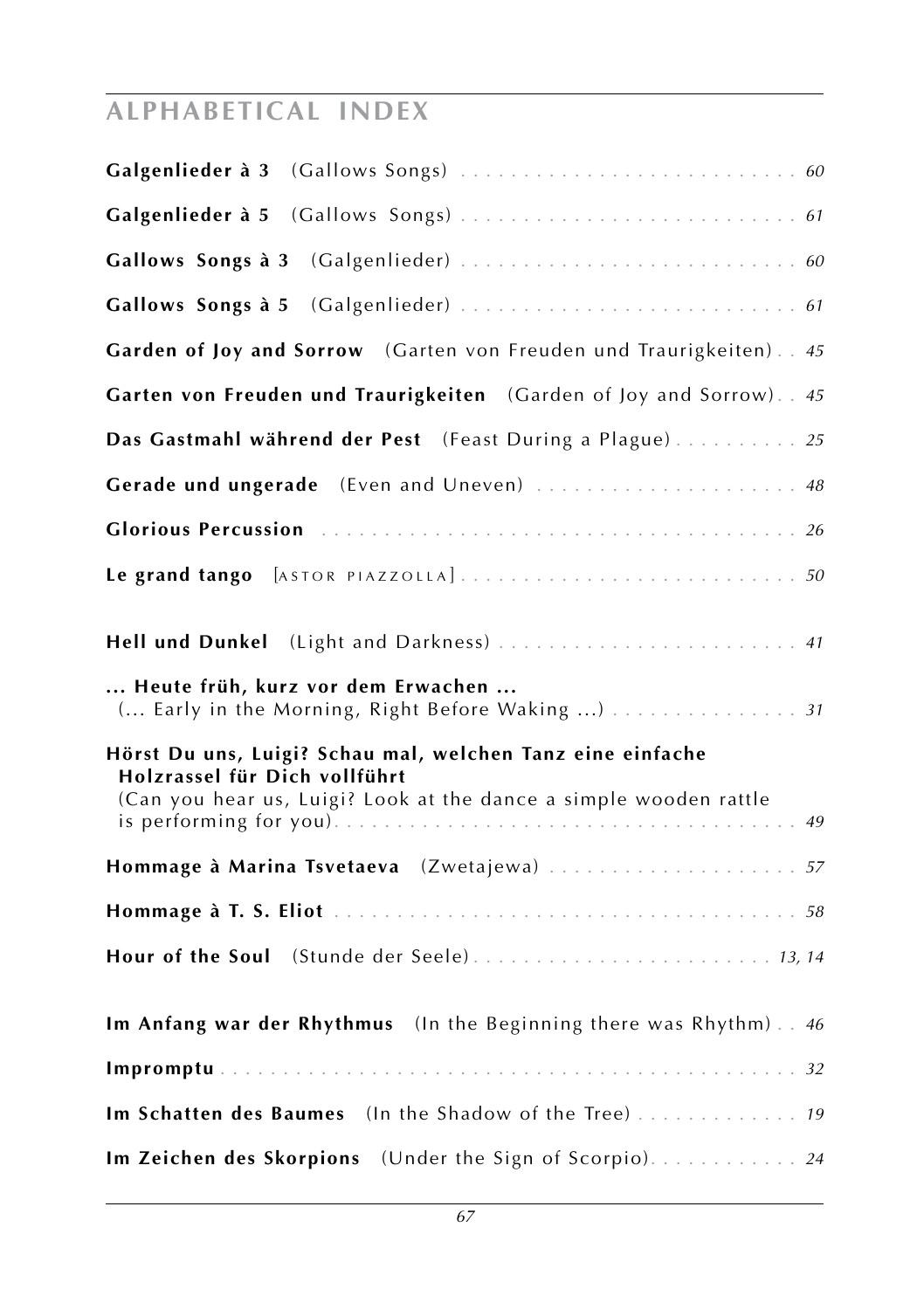| In the Beginning there was Rhythm (Im Anfang war der Rhythmus). 46           |
|------------------------------------------------------------------------------|
| In the Shadow of the Tree (Im Schatten des Baumes) 19                        |
| In tempus praesens. Concerto for Violin and Orchestra No. 2  25              |
|                                                                              |
|                                                                              |
|                                                                              |
|                                                                              |
|                                                                              |
|                                                                              |
|                                                                              |
|                                                                              |
|                                                                              |
|                                                                              |
|                                                                              |
|                                                                              |
|                                                                              |
|                                                                              |
| Die Leier des Orpheus (The Lyre of Orpheus)  34                              |
| Letter to the Poetess Rimma Dalos<br>(Brief an die Dichterin Rimma Dalos) 57 |
|                                                                              |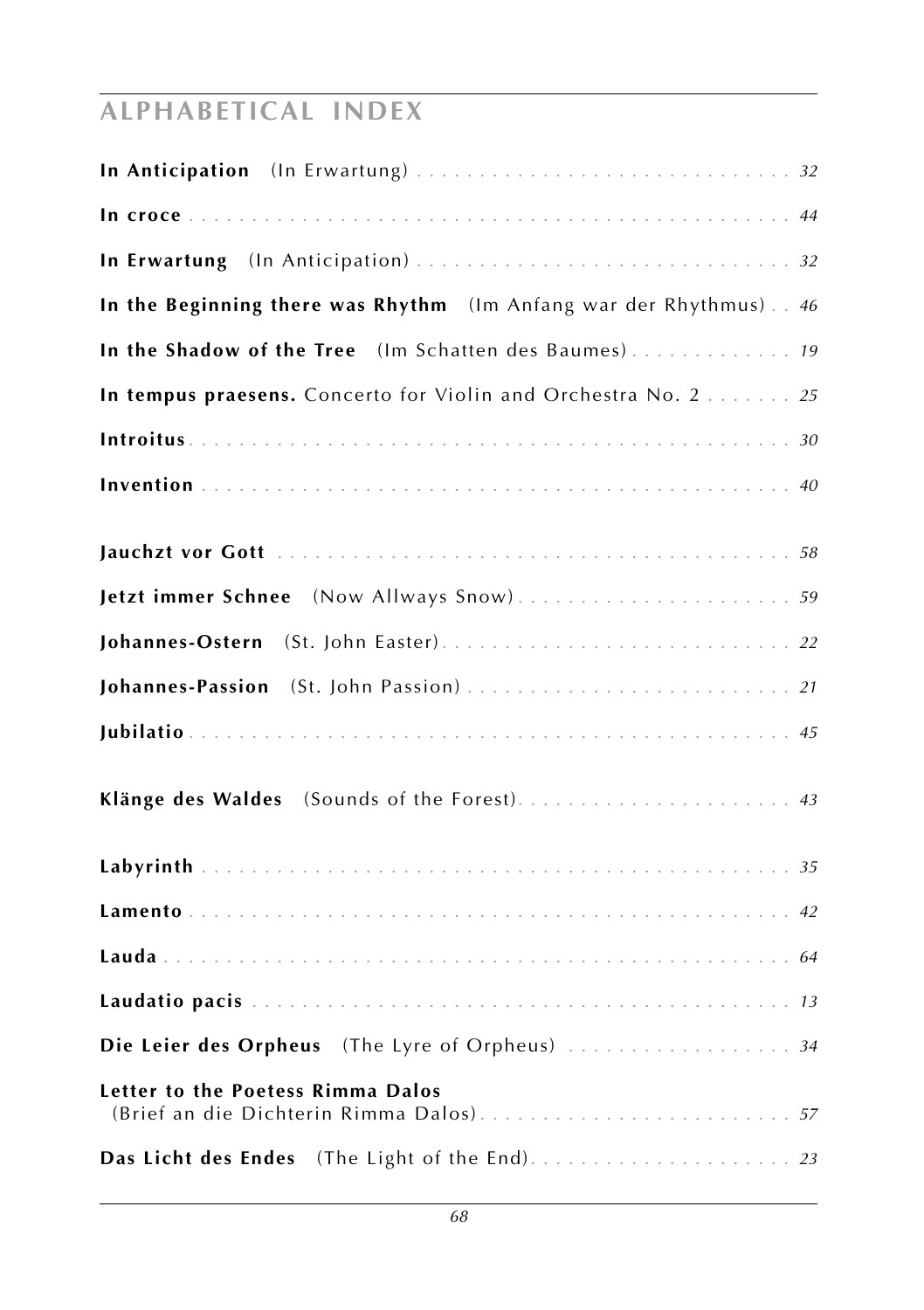| Lied ohne Worte (Song Without Words)  42                              |
|-----------------------------------------------------------------------|
| Light and Darkness (Hell und Dunkel) 41                               |
| The Light of the End (Das Licht des Endes)  23                        |
| The Lyre of Orpheus (Die Leier des Orpheus)  34                       |
|                                                                       |
| Märchenpoem (Fairy-Tale Poem)  12                                     |
| Meditation on the Bach Chorale 'Vor deinen Thron tret ich hiermit' 50 |
| Mirage: The Dancing Sun (Mirage: Die tanzende Sonne)  33              |
|                                                                       |
| Musical Toys (Musikalisches Spielzeug) 38                             |
|                                                                       |
| Music for Harpsichord and Percussion Instruments                      |
| Musikalisches Spielzeug (Musical Toys)38                              |
| Nach Motiven aus der tatarischen Folklore (On Tatar Folk Themes) 42   |
|                                                                       |
|                                                                       |
| Now Always Snow (Jetzt immer Schnee) 59                               |
| Offertorium. Concerto for Violin and Orchestra No. 1. 15              |
|                                                                       |
| On Love and Hatred (Über Liebe und Hass) 27                           |
| On Tatar Folk Themes (Nach Motiven aus der tatarischen Folklore). 42  |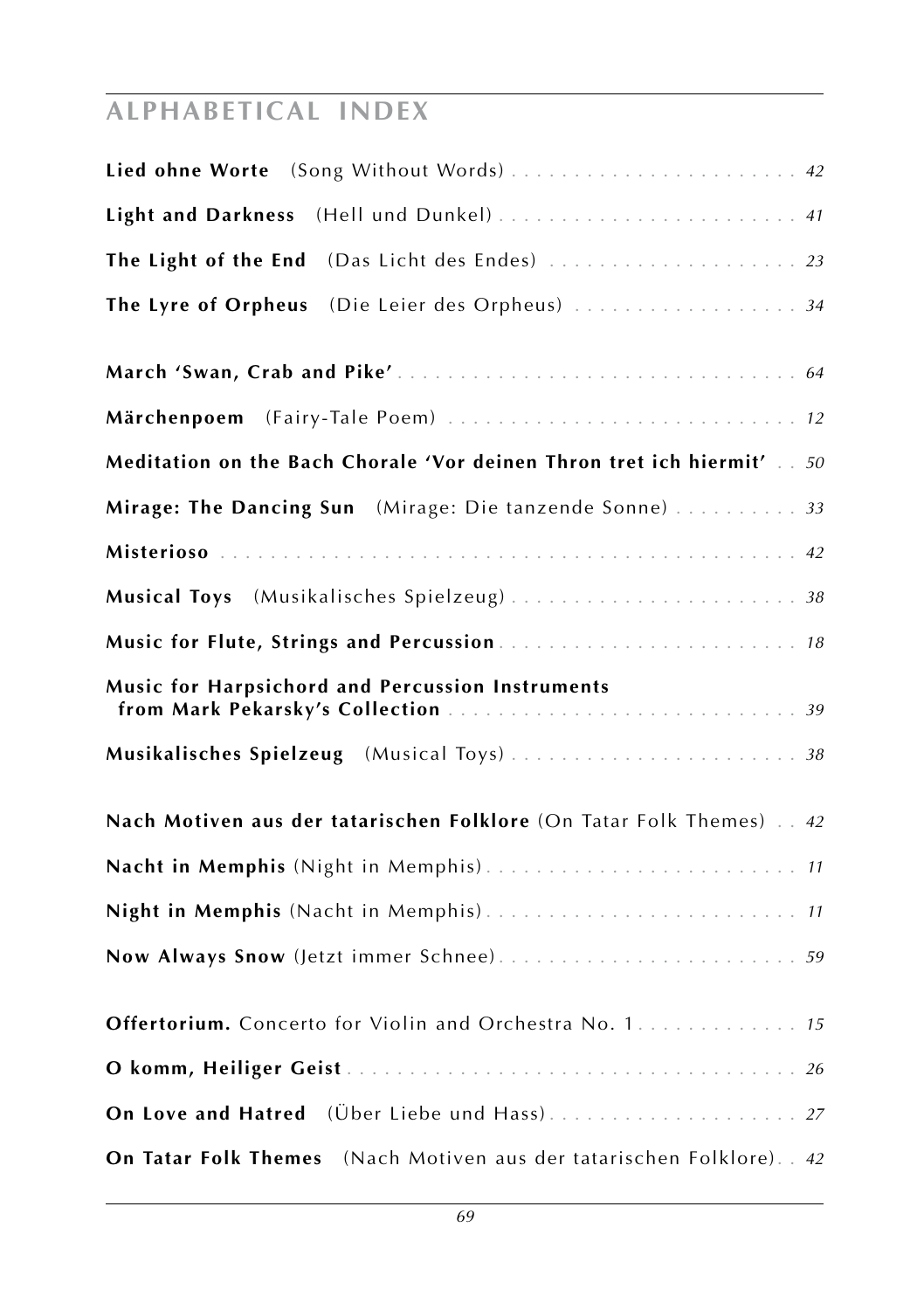| On the Edge of Abyss (Am Rande des Abgrunds)  33                                                                            |
|-----------------------------------------------------------------------------------------------------------------------------|
|                                                                                                                             |
| Passion and Resurrection of Jesus Christ according to St. John<br>(Passion und Auferstehung Jesu Christi nach Johannes)  21 |
| Passion und Auferstehung Jesu Christi nach Johannes<br>(Passion and Resurrection of Jesus Christ according to St. John)  21 |
|                                                                                                                             |
|                                                                                                                             |
| Percussio di Pekarski (Hour of the Soul [Stunde der Seele]). 14                                                             |
|                                                                                                                             |
|                                                                                                                             |
|                                                                                                                             |
|                                                                                                                             |
| Punkte, Linien und Zickzack (Dots, Lines and Zigzag) 41                                                                     |
|                                                                                                                             |
|                                                                                                                             |
|                                                                                                                             |
|                                                                                                                             |
|                                                                                                                             |
|                                                                                                                             |
| Der Reiter auf dem weißen Pferd (The Rider on the White Horse) 23                                                           |
| <b>Rejoice!</b>                                                                                                             |
|                                                                                                                             |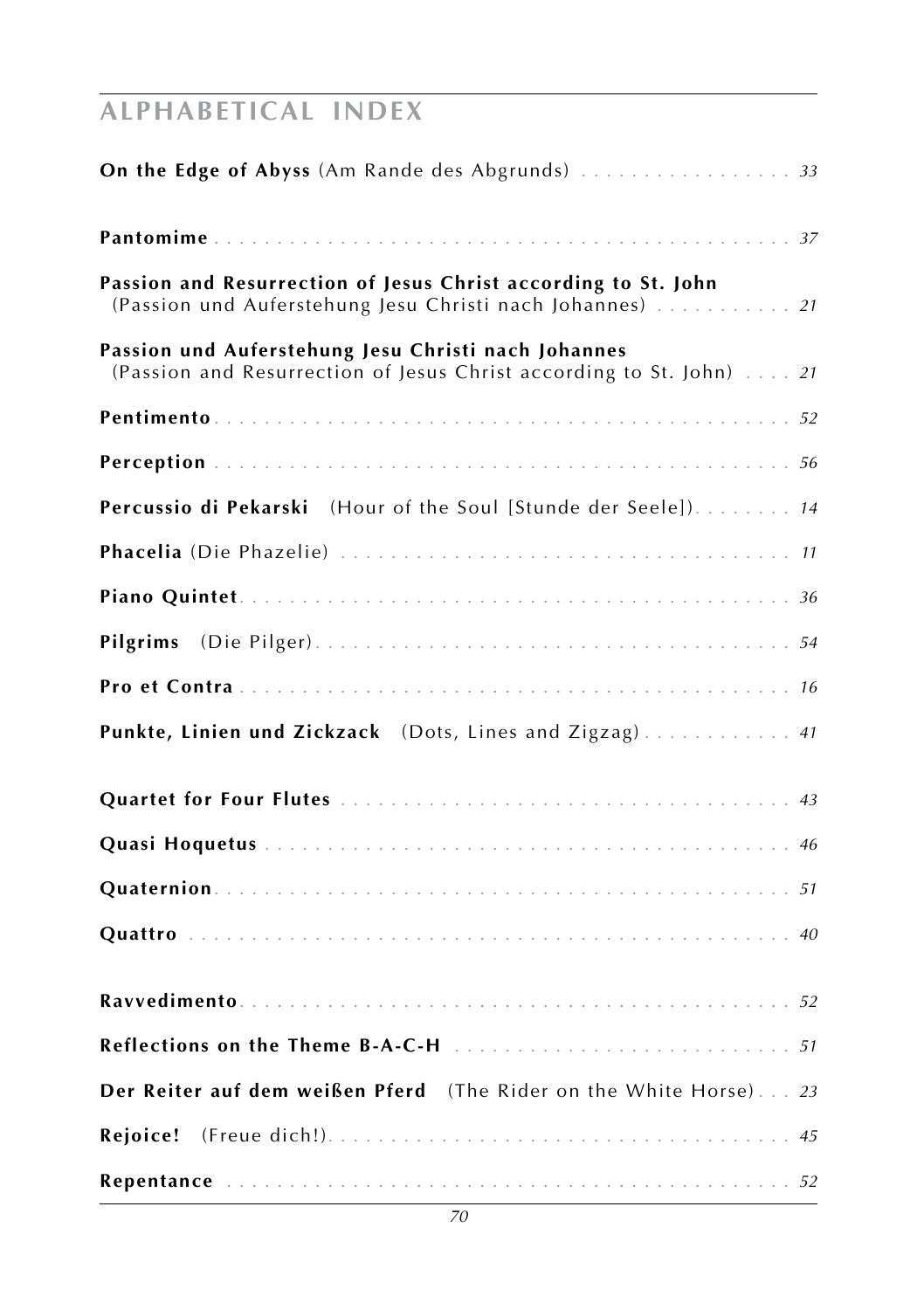| Revue Music for Symphony Orchestra and Jazz Band  14              |
|-------------------------------------------------------------------|
| The Rider on the White Horse (Der Reiter auf dem weißen Pferd) 23 |
|                                                                   |
|                                                                   |
| Roses                                                             |
|                                                                   |
|                                                                   |
| Der Seiltänzer (Dancer on a Tightrope)  50                        |
|                                                                   |
|                                                                   |
|                                                                   |
|                                                                   |
| Simple Prayer (Einfaches Gebet. Messa bassa). 35                  |
|                                                                   |
|                                                                   |
|                                                                   |
|                                                                   |
|                                                                   |
| Song Without Words (Lied ohne Worte) 42                           |
|                                                                   |
|                                                                   |
|                                                                   |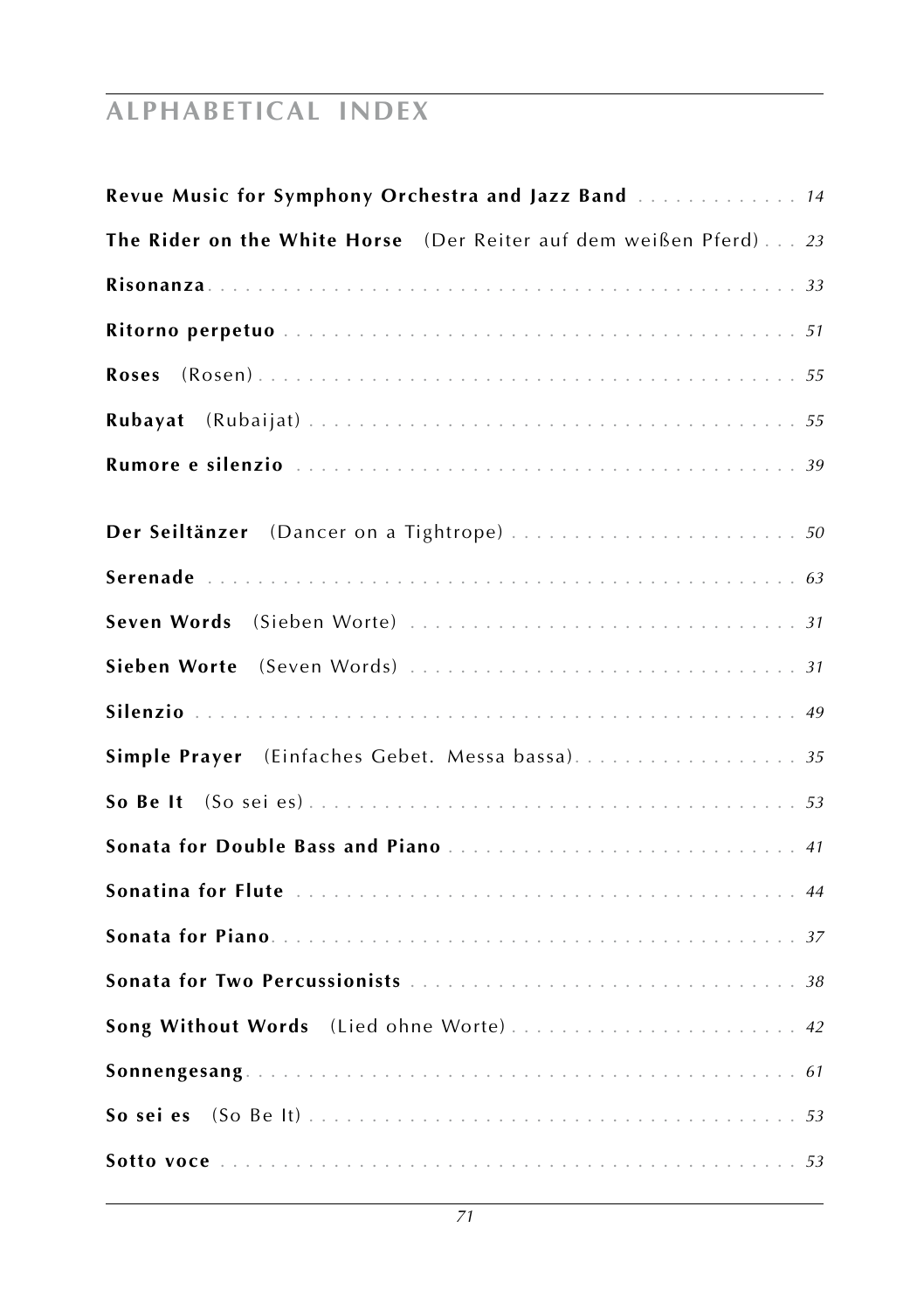| Sounds of the Forest (Klänge des Waldes)  43                                             |
|------------------------------------------------------------------------------------------|
| <b>Steps</b>                                                                             |
|                                                                                          |
| St. John Passion (Johannes-Passion) 21                                                   |
|                                                                                          |
|                                                                                          |
|                                                                                          |
|                                                                                          |
|                                                                                          |
|                                                                                          |
| Stufen                                                                                   |
|                                                                                          |
| (Tatarischer Tanz) 49<br><b>Tatar Dance</b>                                              |
|                                                                                          |
|                                                                                          |
|                                                                                          |
|                                                                                          |
|                                                                                          |
|                                                                                          |
| Triple Concerto (Tripelkonzert)  28                                                      |
| (Zwei Balladen)  41<br><b>Two Ballads</b>                                                |
| Two Paths (Dedicated to Maria and Martha)<br>(Zwei Wege [Maria und Martha gewidmet])  20 |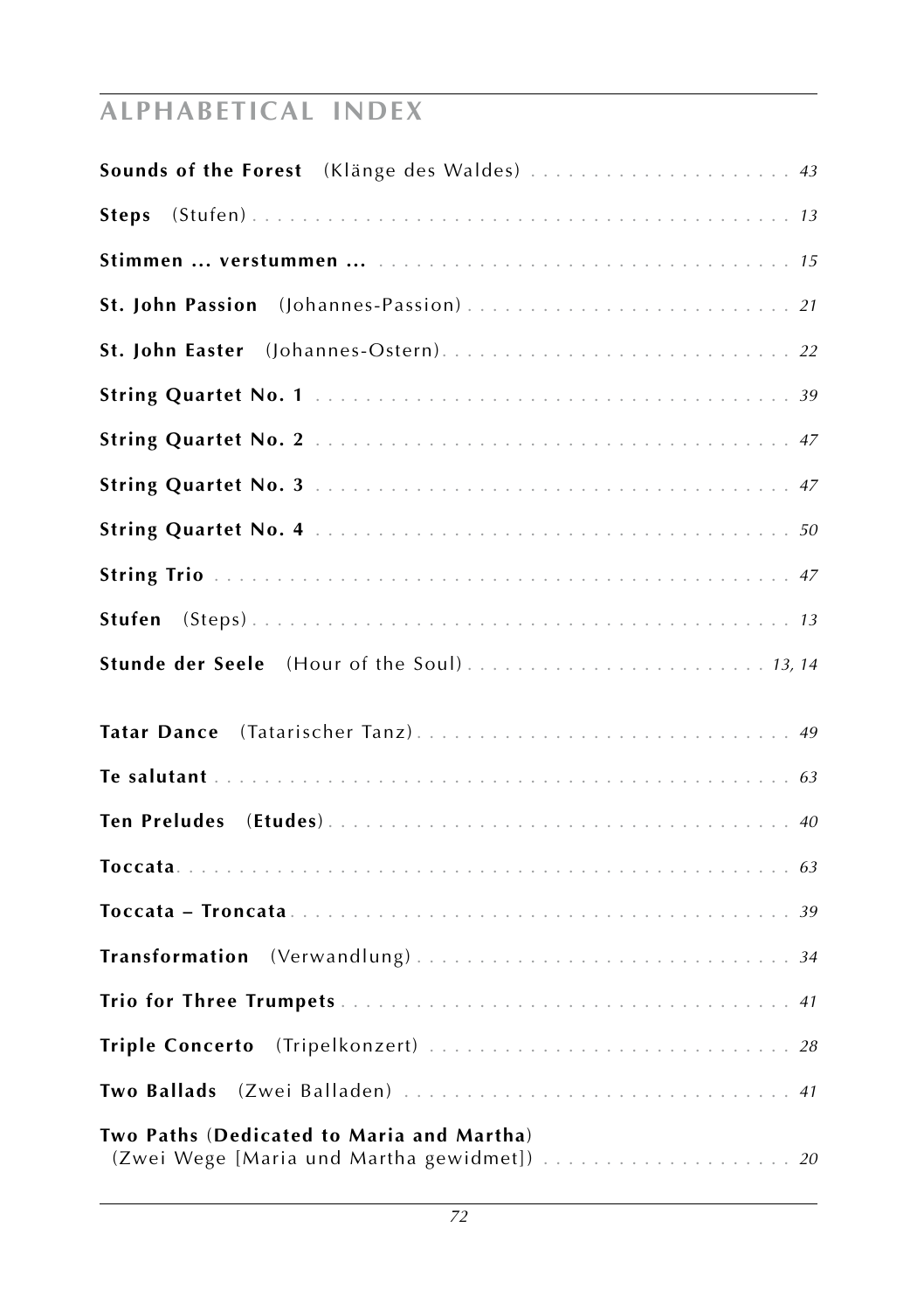| Two Pieces for Horn and Piano (Zwei Stücke für Horn und Klavier). 44                          |
|-----------------------------------------------------------------------------------------------|
| Two Songs on German Folk Poetry<br>(Zwei Lieder nach deutschen Volksdichtungen)  58           |
|                                                                                               |
| Und: Das Fest ist in vollem Gang                                                              |
| Under the Sign of Scorpio (Im Zeichen des Skorpions)  24                                      |
|                                                                                               |
|                                                                                               |
| Ein Walzerspaß nach Johann Strauß<br>(Witty Waltzing in the Style of Johann Strauss). 48, 57  |
|                                                                                               |
| Witty Waltzing in the Style of Johann Strauss<br>(Ein Walzerspaß nach Johann Strauss)  48, 57 |
| The Wrath of God (Der Zorn Gottes)  28                                                        |
|                                                                                               |
|                                                                                               |
| Zwei Lieder nach deutschen Volksdichtungen                                                    |
| Zwei Stücke für Horn und Klavier (Two Pieces for Horn and Piano) . 44                         |
| Zwei Wege (Maria und Martha gewidmet)<br>(Two Paths [Dedicated to Maria and Martha]). 20      |
| Der Zorn Gottes (The Wrath of God)  28                                                        |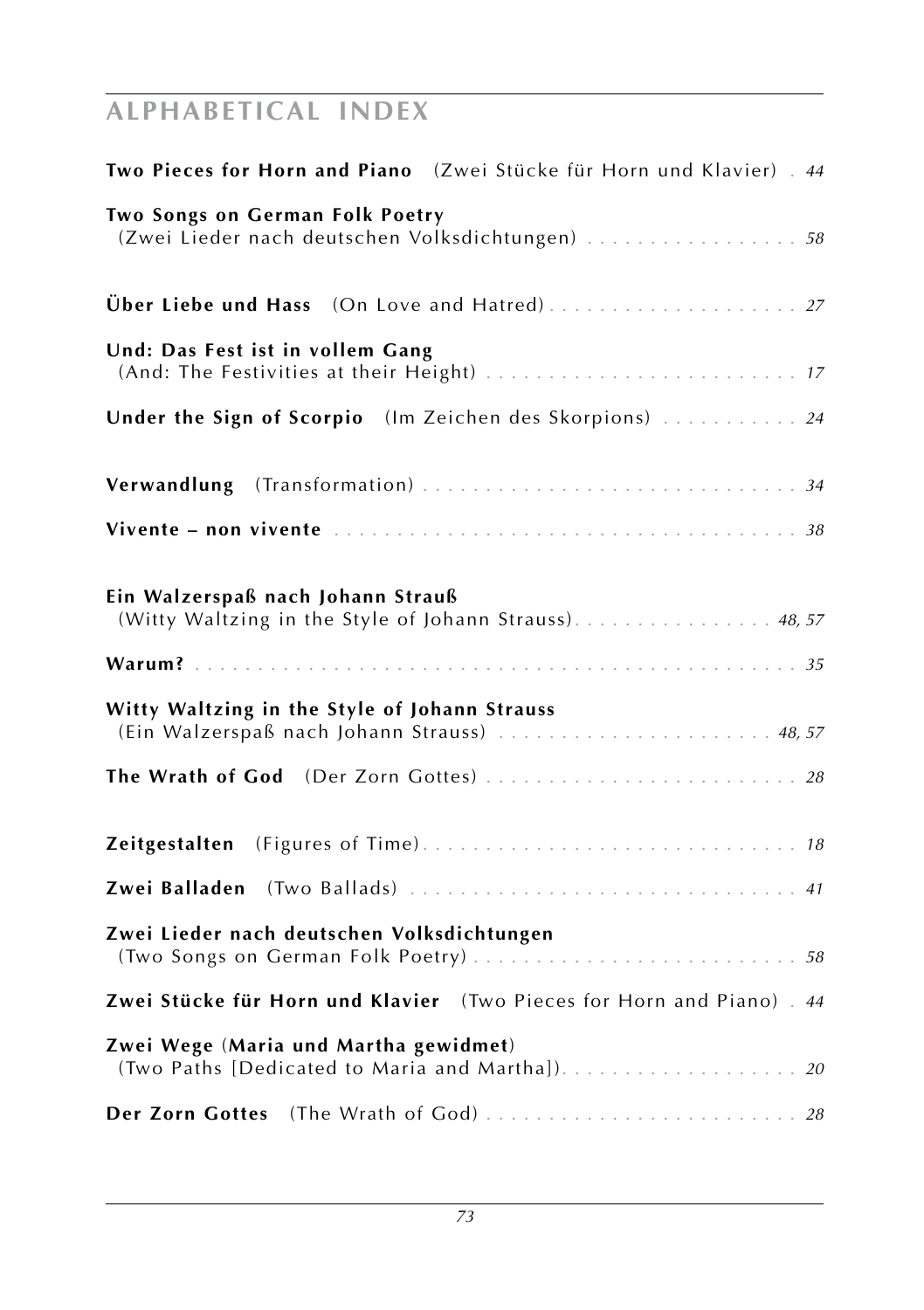# **d i s c o g r a p h y**

| Allegro rustico for flute and piano [1963]                                                                                      |
|---------------------------------------------------------------------------------------------------------------------------------|
|                                                                                                                                 |
|                                                                                                                                 |
|                                                                                                                                 |
| <b>Alleluia</b> for mixed choir, boy soprano, organ and large orchestra [1990]<br>Danish National Radio Choir / Danish National |
| And: The Festivities at Their Height [1993]<br>for violoncello and orchestra                                                    |
| Geringas / Finnish Radio Symphony Orchestra, Saraste wwe1 cp 31881                                                              |
| Geringas / Badische Staatskapelle Karlsruhe, Ono ANTES BM-CD 31.9139                                                            |
| <b>Cadence</b> for bayan solo [2012]                                                                                            |
|                                                                                                                                 |
| <b>Chaconne</b> for flute and piano [1963]                                                                                      |
|                                                                                                                                 |
|                                                                                                                                 |
|                                                                                                                                 |
|                                                                                                                                 |
|                                                                                                                                 |
|                                                                                                                                 |
|                                                                                                                                 |
|                                                                                                                                 |
| Concerto for Bassoon and Low Strings [1975]                                                                                     |
| Ahmas / Lahti Chamber Ensemble, Vänskä BIS CD 636                                                                               |
| Popov / Russian State Symphony Orchestra, Polyansky CHANDOS 9717                                                                |
| Popov / Chamber Ensemble, Meshchaninov BMG CLASSICS 74321 49957 2                                                               |

### **Concerto for Viola and Orchestra** [1996]

| <b>Bashmet / Orchestra of the Mariinsky Theatre, Gergiev</b> $\ldots$ $\ldots$         | DG 471 494-2 |
|----------------------------------------------------------------------------------------|--------------|
| ■ Tamestit / Junge Deutsche Philharmoni, Nott [with revised solo part, 2015]. EMCD-029 |              |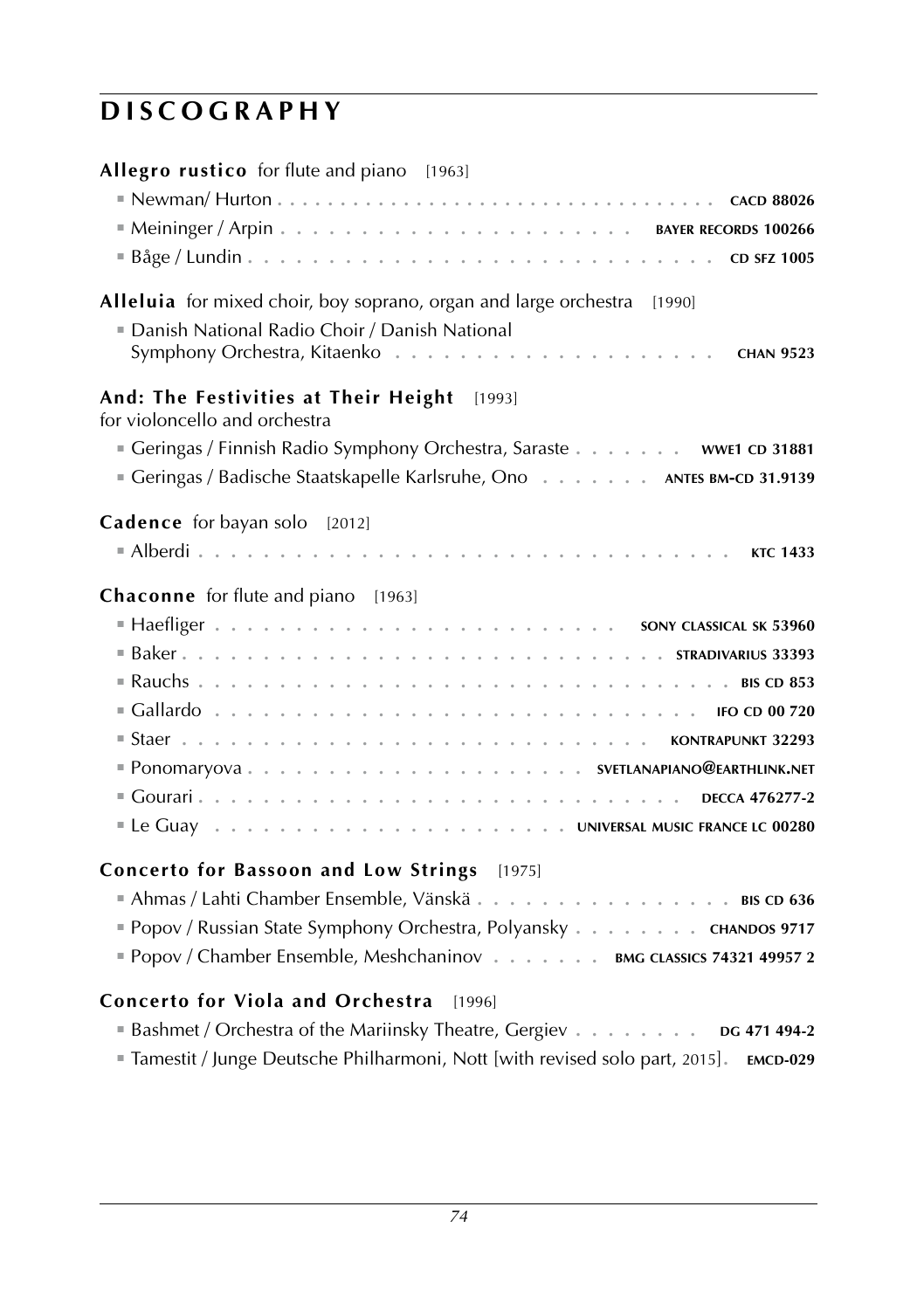#### **Concordanza** for chamber ensemble (or chamber orchestra) [1971]

| • Soloists Ensemble of the Bolshoi Theatre Orchestra,                             |
|-----------------------------------------------------------------------------------|
|                                                                                   |
| Soloists Ensemble of the Bolshoi Theatre Orchestra, Lazarev . MELODIA MEL 45014-2 |
| • Moscow Contemporary Music Ensemble, Vinogradov oLYMPIA OCD 283                  |
|                                                                                   |
| <b>Exadio-Philharmonie Hannover des NDR, Kalitzke . 099 164-2</b>                 |
| Deutsche Kammerphilharmonie, Klug BERLIN CLASSICS 0011132 BC                      |

### **Dancer on a Tightrope** (Der Seiltänzer) **[**1993]

for violin and piano

### **The Deceitful Face of Hope and Despair [**2005]

Concerto for flute and large orchestra

|  | ■ Bezaly / Gothenburg Symphony Orchestra, Venzago | <b>BIS SACD 1449</b> |
|--|---------------------------------------------------|----------------------|
|  |                                                   |                      |

#### **De profundis** for bayan solo [1978]

| <b>HUSSONG</b> EDITION MICHAEL FRAUENLOB BAUER MFB 026     |
|------------------------------------------------------------|
|                                                            |
|                                                            |
|                                                            |
|                                                            |
|                                                            |
|                                                            |
|                                                            |
|                                                            |
| <b>Detto I</b> for organ and percussion [1977]             |
| $R$ oderburg / Roderburg<br>$VOCH$ - $CCHM/ANN$ $3-6705-2$ |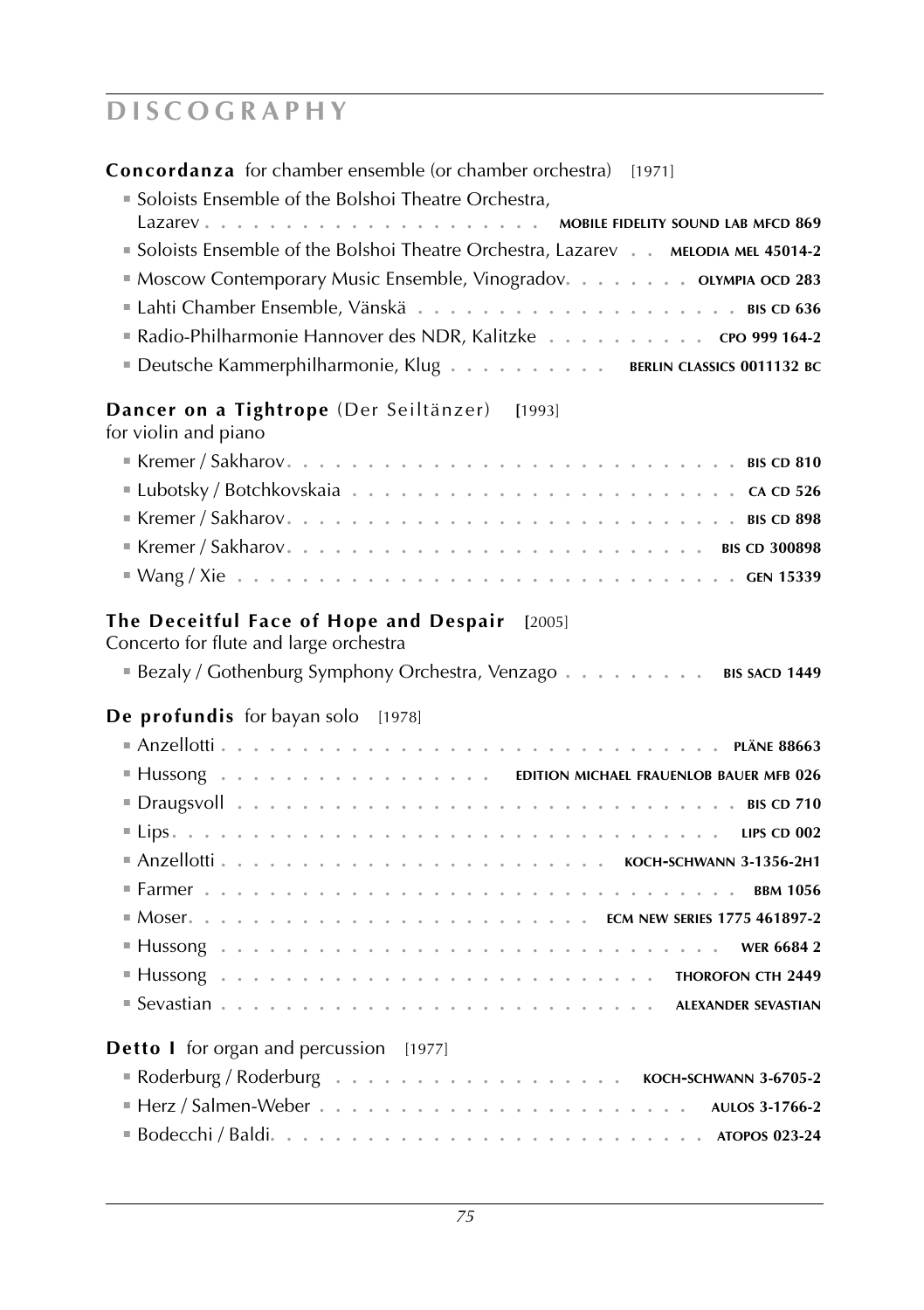| <b>Detto II</b> for violoncello and instrumental ensemble [1972]                                |
|-------------------------------------------------------------------------------------------------|
|                                                                                                 |
| Brendstrup / Athelas Ensemble, Windekilde KONTRAPUNKT 32176                                     |
| Monighetti / Chamber Ensembel, Nikolayevsky. BMG CLASSICS 74321 49957 2                         |
| Dialog: Ich und du (Dialogue: You and I)<br>$[2018]$<br>Concerto for Violin and Orchestra No. 3 |
| Repin / Gewandhausorchester Leipzig / Nelsons DG 1090501                                        |
| Dots, Lines and Zigzag (Punkte, Linien und Zickzack) [1976]<br>for bass clarinet and piano      |
|                                                                                                 |
| Duo Sonata for two bassoons [1977]                                                              |
|                                                                                                 |
|                                                                                                 |
| <b>Duo Sonata</b> for two bassoons [1977]<br>Version for two baritone saxophones                |
|                                                                                                 |
|                                                                                                 |
| <b>Ein Engel</b> [1994]                                                                         |
| for alto and double bass on on a poem by Else Lasker-Schüler                                    |
|                                                                                                 |
|                                                                                                 |
|                                                                                                 |
| Ein Walzerspass nach Johann Strauss<br>(Witty Waltzing in the Style of Johann Strauss)          |
| · Version for soprano (vocalise) and octet [1987]                                               |
| ■ Whittlesey / Kremer / Metz / Schenk / Jankovic / Marder / Rimon /                             |
|                                                                                                 |
| · Version for piano and string quintet [1989]                                                   |
| Minguet Quartet / Reuter / Otten. TH. GOLDSCHMIDT G-10092                                       |
| <b>Et exspecto</b> Sonata for bayan solo [1985]                                                 |
|                                                                                                 |
|                                                                                                 |
|                                                                                                 |
|                                                                                                 |
|                                                                                                 |
|                                                                                                 |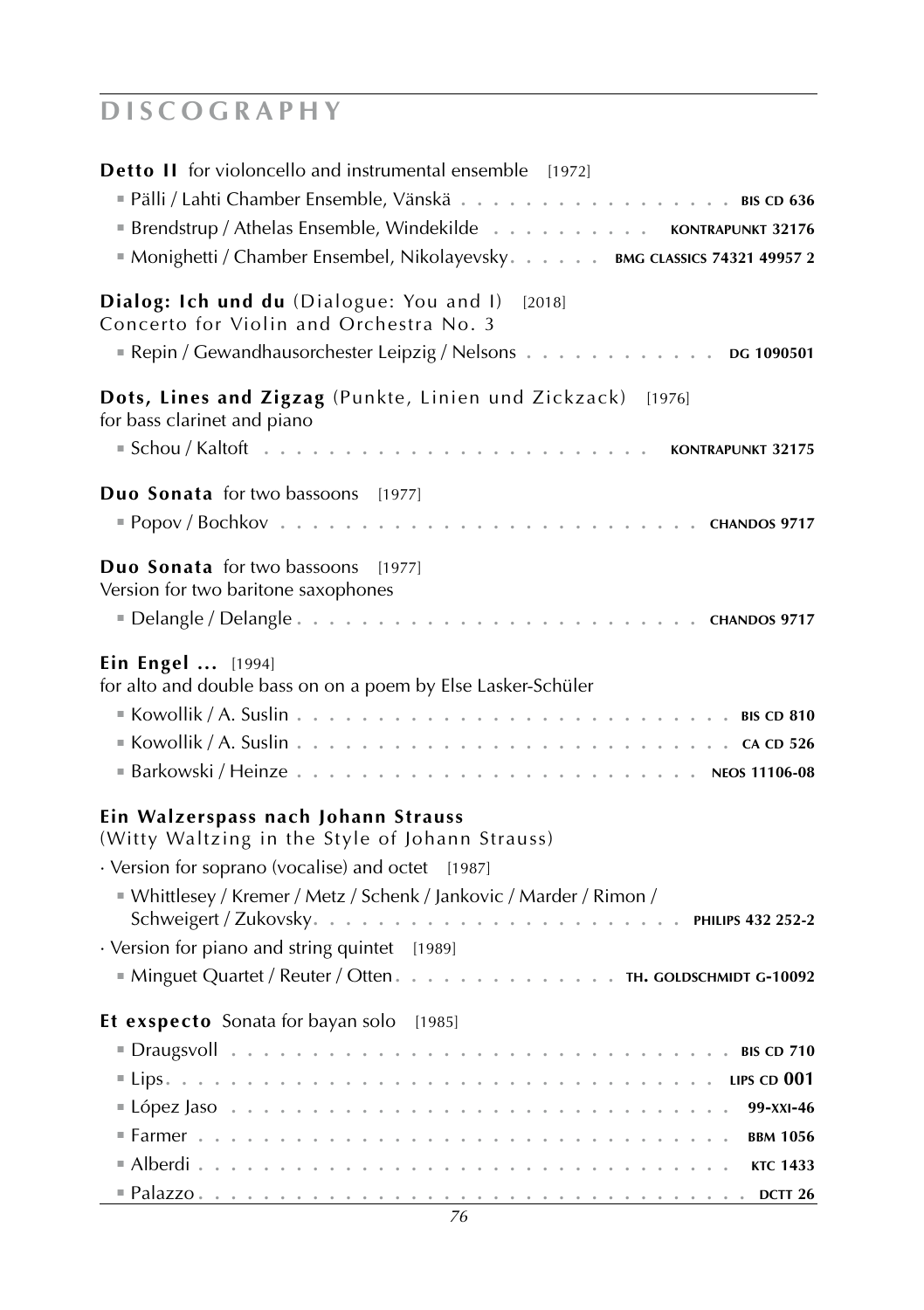| <b>Etudes</b> for double bass [1974/2009]                                         |
|-----------------------------------------------------------------------------------|
| <b>NEOS 11106-08</b>                                                              |
|                                                                                   |
| <b>Even and Uneven</b> for seven percussionists [1991]                            |
| Baldi / Caputi / Putrino / Lai / Lenzi / Macchiavelli / Cirenei. ATOPOS 023-24    |
| Fachwerk for bayan, percussion and strings<br>[2009]                              |
| Draugsvoll / Loguin / Trondheim Symphony Orchestra, Gimse NAXOS 8.572772          |
| Fairytale Poem (Märchenpoem) for symphony orchestra [1971]                        |
| Radio-Philharmonie Hannover des NDR, Klee CPO 999 164-2                           |
| Five Etudes for harp, double bass and percussion [1965]                           |
|                                                                                   |
|                                                                                   |
| Gallows Songs (Galgenlieder) [à 3] [1996]                                         |
| Fifteen pieces for mezzo-soprano, percussion and double bass                      |
|                                                                                   |
| Gallows Songs (Galgenlieder) [à 5] [1996]                                         |
| Fourteen pieces for mezzo-soprano, flute, percussion, bayan and double bass       |
| Vassilieva / Pschenitschnikowa / Salmen / Moser / Güttler. ca cD 536              |
| Höfling / Bodoky / Monske / Moser / Heinze DREYER GAIDO 21071                     |
| Van der Poel / Larrion / Forner / Sevarlic / Suslin MUSIKENE COLLECTION 8         |
| The Garden of Joy and Sorrow<br>(Der Garten von Freuden und Traurigkeiten) [1980] |
| for flute, harp and viola (speaker ad lib.)                                       |
|                                                                                   |
| Grafenauer / Graf / Mendelssohn. PHILIPS 434 041-2                                |
| Golyshev / Rachinskaya / Boguslavsky CDM/LDC 288 078                              |
|                                                                                   |
| Gilbert / Allen / Hammann. INDIANA UNIVERSITY PRESS ISBN 0-253-33547-7            |
| Kashkashian / Magen / Piccini ECM NEW SERIES 2345                                 |
|                                                                                   |
| Clayton / Shade / Wallace / Zimmerman BRIDGE 9472                                 |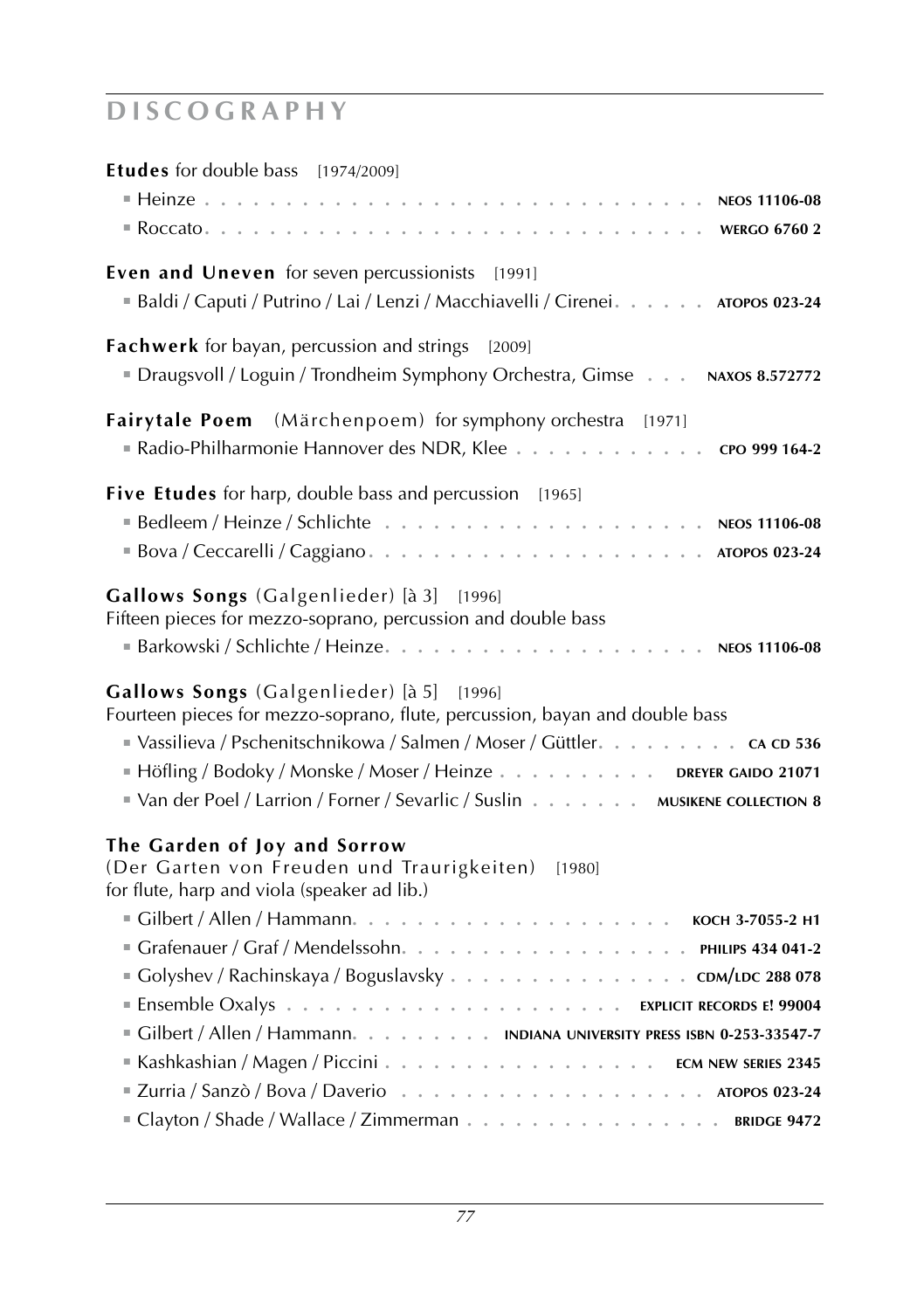| Glorious Percussion [2008]<br>Concerto for percussion ensemble and orchestra<br>" Loguin / Haag / Takehara / Raude / Schulkowsky /<br>. BIS CD 1752<br>Lucerne Symphony Orchestra, Nott                                              |
|--------------------------------------------------------------------------------------------------------------------------------------------------------------------------------------------------------------------------------------|
| Hell und Dunkel (Light and Darkness) for organ [1976]<br>$\blacksquare$ Schmitt<br><b>EXECUTE:</b> BIS 2276                                                                                                                          |
| Hommage à Marina Tsvetayeva for a cappella choir [1984]<br>Danish National Choir, Parkman. CHANDOS 10106<br>The Klemetti Institute Chamber Choir, Hyökki FINLANDIA 3984-25987-2                                                      |
| Hommage à T. S. Eliot for soprano and octet [1987/1991]<br>■ Whittlesey / Kremer / van Keulen / Zimmermann / Geringas / Posch /<br>DG 427 336-2                                                                                      |
| <b>Hour of the Soul</b> (Stunde der Seele)<br>[1982]<br>Music for percussion, mezzo-soprano and large orchestra<br>Pekarski / Mkrtchian / Leningrad Philharmonic Orchestra,<br>. COL LEGNO 0647 290<br>Mynbaev                       |
| In Anticipation (In Erwartung) [1994]<br>for saxophone quartet and six percussionists<br>Raschèr Saxophone Quartet / Kroumata Percussion Ensemble. BIS CD 710<br>Raschèr Saxophone Quartet / Kroumata Percussion Ensemble. cap 21441 |
| In the Beginning There Was Rhythm for seven percussionists [1984]<br>Baldi / Caputi / Putrino / Lai / Lenzi / Macchiavelli / Cirenei. ATOPOS 023-24                                                                                  |
| Jubilatio for four percussionists [1979]                                                                                                                                                                                             |
| In croce<br>· Version for violoncello and organ [1979]                                                                                                                                                                               |
|                                                                                                                                                                                                                                      |
|                                                                                                                                                                                                                                      |
|                                                                                                                                                                                                                                      |
|                                                                                                                                                                                                                                      |
|                                                                                                                                                                                                                                      |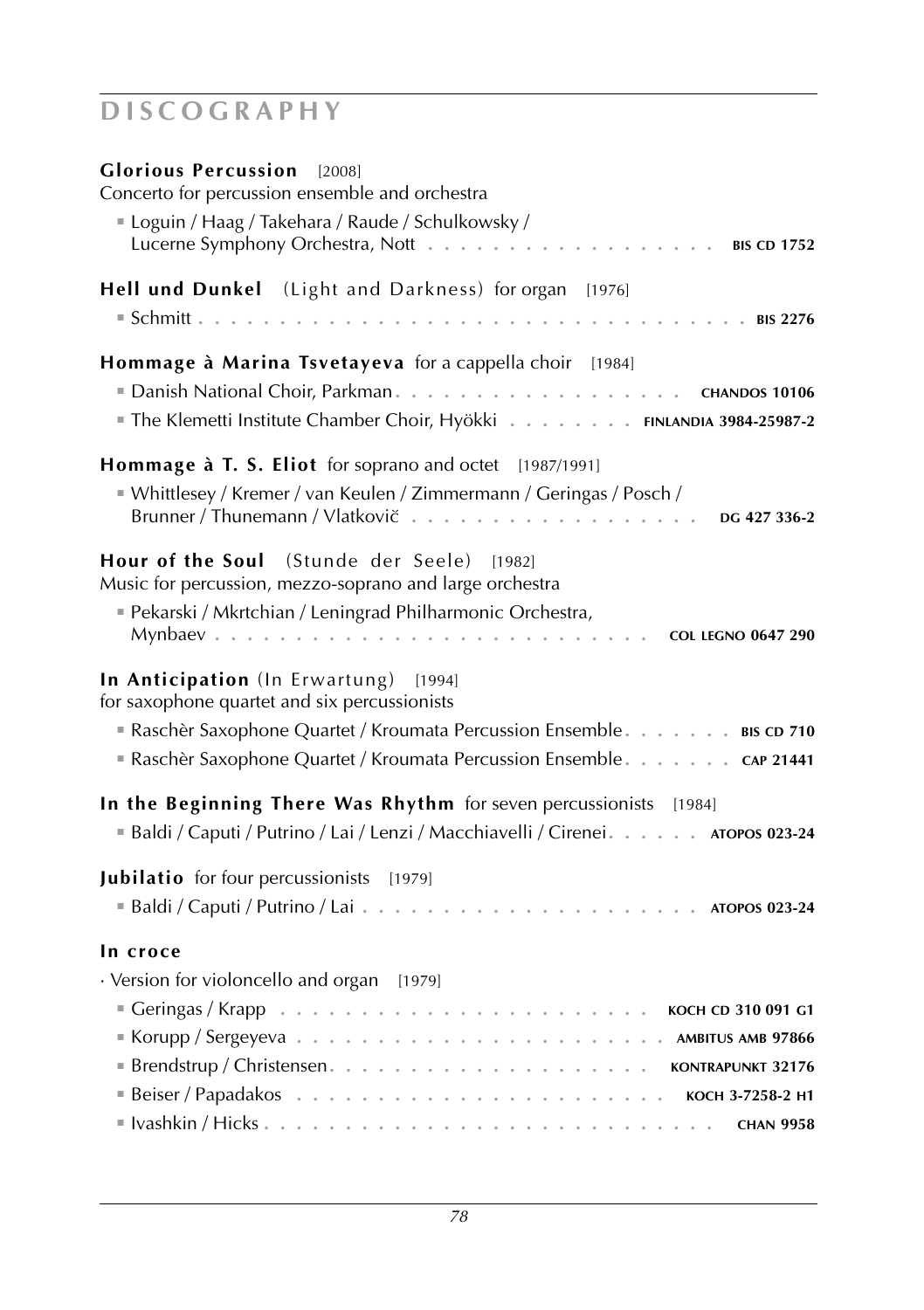### **In croce**

| · Version for violoncello and bayan [1991]                                           |
|--------------------------------------------------------------------------------------|
|                                                                                      |
|                                                                                      |
|                                                                                      |
|                                                                                      |
|                                                                                      |
|                                                                                      |
| · Version for double bass and bayan [2009]                                           |
|                                                                                      |
|                                                                                      |
| In tempus praesens Concerto for violin and orchestra [2006/2007]                     |
| Mutter / Trondheim Soloists, Gergiev. DEUTSCHE GRAMMOPHON DG 477 7450                |
| Gluzman / Lucerne Symphony Orchestra, Nott. BIS CD 1752                              |
| Lamsma / Netherlands Radio Philharmonic Orchestra,                                   |
|                                                                                      |
| <b>Introitus</b> Concerto for piano and chamber orchestra [1978]                     |
| Haefliger / Radio-Philharmonie Hannover des NDR, Klee. . son cLASSICAL SK 53960      |
| Lubimov / Deutsche Kammerphilharmonie Bremen, Schiff ERATO 0630-12709-2              |
| Rauchs / Kiev chamber players, Kozhukhar. BIS CD 853                                 |
| Rauchs / Kiev chamber players, Kozhukhar. BIS CD 898                                 |
| Rauchs / Kiev chamber players, Kozhukhar. BIS CD 300898                              |
| Le Guay / Orchestre de Chambre de Lausanne, Kantorow UNIVERSAL MUSIC FRANCE LC 00280 |
| Invention for piano [1974]                                                           |
|                                                                                      |
|                                                                                      |
|                                                                                      |
|                                                                                      |
|                                                                                      |
| Jauchzst vor Gott for mixed choir and organ [1989]                                   |
|                                                                                      |
| Das Licht des Endes (The Light of the End) for large orchestra [2003/2005]           |
| Gewandhausorchester Leipzig / Nelsons DG 1090501                                     |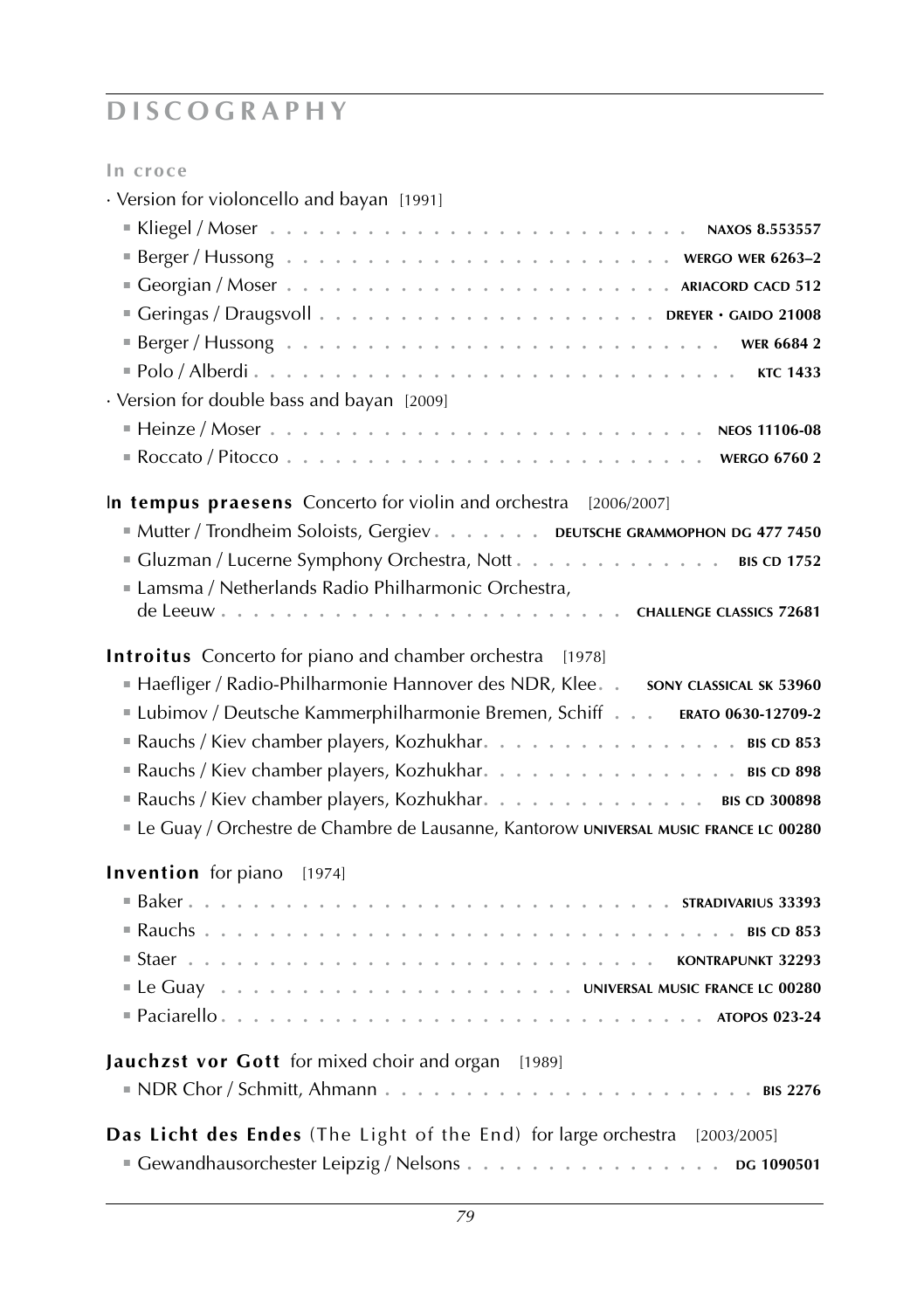| Light and Darkness (Hell und Dunkel) for organ [1976]                                                                                                                                                                                                                                                                           |
|---------------------------------------------------------------------------------------------------------------------------------------------------------------------------------------------------------------------------------------------------------------------------------------------------------------------------------|
|                                                                                                                                                                                                                                                                                                                                 |
|                                                                                                                                                                                                                                                                                                                                 |
| The Lyre of Orpheuss (Die Leier des Orpheus) [2005]<br>for violin, percussion and strings                                                                                                                                                                                                                                       |
| <b>Meditation on the Bach Chorale</b><br>'Vor deinen Thron tret ich hiermit' (BWV 668) [1993]<br>for harpsichord, two violins, viola, violoncello and double bass<br>Members of the Deutsche Kammerphilharmonie BERLIN CLASSICS 0011132 BC<br>■ Chojnacka / Weinmeister / E. Bekova / Stravinsky / A. Bekova / Posch BIS CD 810 |
| Misterioso for seven percussionists [1977]                                                                                                                                                                                                                                                                                      |
| Bolshoi Theatre Percussion Ensemble, Grishin BMG CLASSICS 74321 49957 2                                                                                                                                                                                                                                                         |
| Baldi, Caputi, Putrino, Lai, Lenzi, Macchiavelli, Cirenei. ATOPOS 023-24                                                                                                                                                                                                                                                        |
| <b>Musical Toys</b> (Musikalisches Spielzeug)<br>[1969]<br>A collection of piano pieces for children                                                                                                                                                                                                                            |
|                                                                                                                                                                                                                                                                                                                                 |
|                                                                                                                                                                                                                                                                                                                                 |
|                                                                                                                                                                                                                                                                                                                                 |
|                                                                                                                                                                                                                                                                                                                                 |
|                                                                                                                                                                                                                                                                                                                                 |
| Music for Flute, Strings and Percussion [1994]                                                                                                                                                                                                                                                                                  |
| ■ Pahud / Carrington / Percey / Jackson / Cornes /<br>London Symphony Orchestra, Rostropovich EMI 724355715326                                                                                                                                                                                                                  |
| Night in Memphis (Nacht in Memphis) [1968/1988/1992]<br>Cantata for mezzo-soprano, male choir and chamber orchestra on ancient Egyptian texts                                                                                                                                                                                   |
| Dolgova / Moscow State Chamber Choir, Polyansky /<br>USSR Cinematography Symphony Orchestra, Nikolaevsky . col LEGNO AU 318430 CD                                                                                                                                                                                               |
| Now Always Snow (Jetzt immer Schnee)<br>[1993]                                                                                                                                                                                                                                                                                  |
| Netherlands Chamber Choir / Schönberg Ensemble, de Leeuw PHILIPS 442 531-2                                                                                                                                                                                                                                                      |
| Netherlands Chamber Choir / Schönberg Ensemble, de Leeuw ETCETERA KTC 9000                                                                                                                                                                                                                                                      |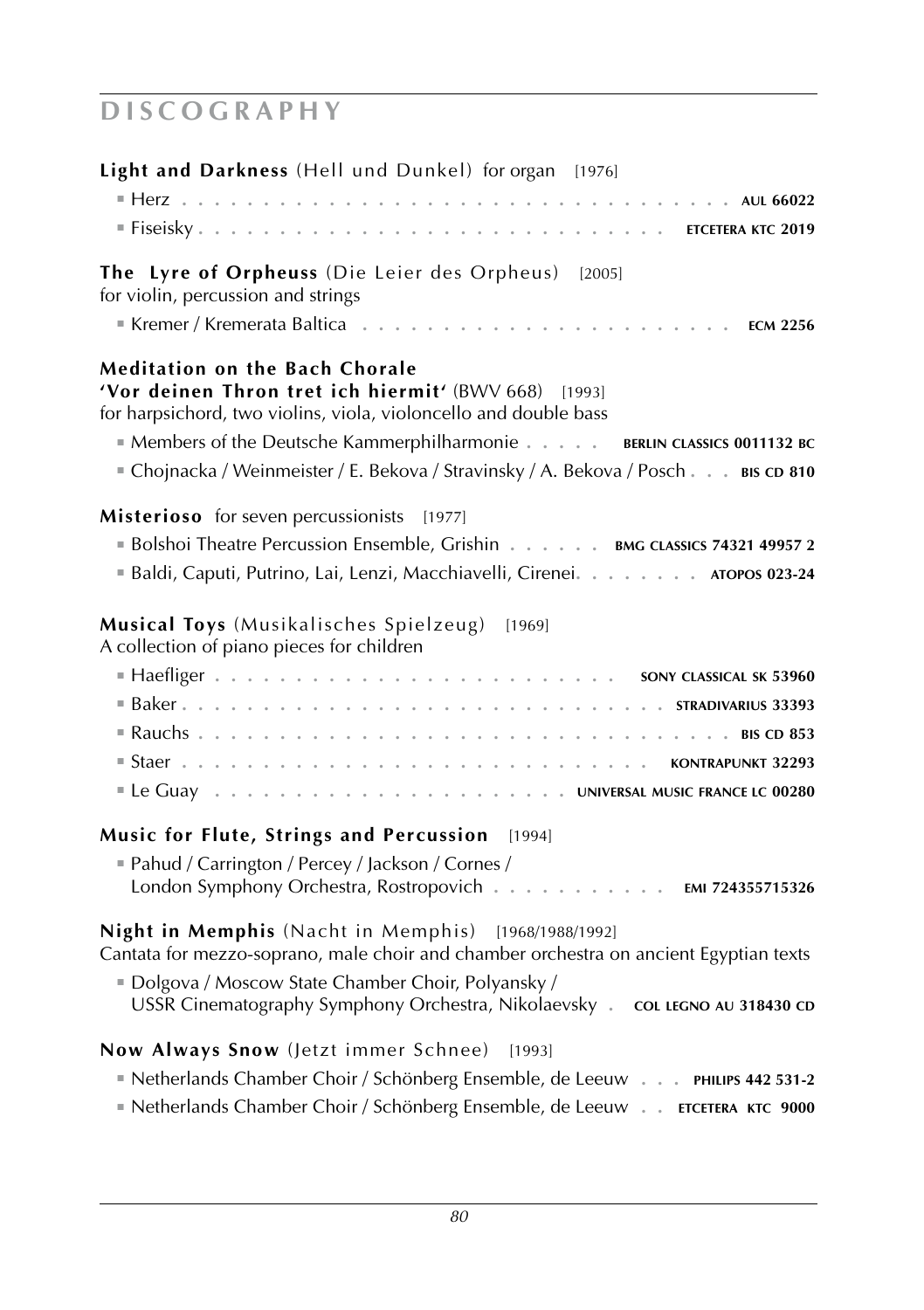| On the Edge of Abyss (Am Rande des Abgrunds) [2002]<br>for seven violoncelli and two waterphones<br>Berger / Gubaidulina / Suslin / Eppinger / Ohar / Garcia / Choi /<br>$Hwang / Zhang \dots \dots \dots \dots \dots \dots \dots \dots \dots \dots \dots \dots$<br><b>WER 66842</b> |
|--------------------------------------------------------------------------------------------------------------------------------------------------------------------------------------------------------------------------------------------------------------------------------------|
| <b>Offertorium</b> Concerto for violin and orchestra [1980/1982/1986]<br>Kremer / Boston Symphony Orchestra, Dutoit DG 427 336-2<br>Krysa / Royal Stockholm Philharmonic Orchestra, DePreist BIS CD 566<br>Neftel / Bern Symphonic Orchestra, Kitaenko. BMG 1002                     |
| Pantomime for double bass and piano [1966]                                                                                                                                                                                                                                           |
| Pentimento<br>Arrangement of 'Ravvedimento' for double bass and three guitars [2007]<br>Eleinze / Guitar Ensemble Quasi Fantasia NEOS 11106-08                                                                                                                                       |
| Piano Quintet [1957]<br>Aizawa / Vogler / Wang / Eichenauer / Bruns BIS CD 898<br>Aizawa / Vogler / Wang / Eichenauer / Bruns BIS CD 300898                                                                                                                                          |
| Pro et contra for large orchestra [1989]<br>The Louisville Orchestra, Smith FIRST EDITION RECORDINGS LCD 006<br>The BBC National Orchestra of Wales, Otaka BIS CD 668<br>Radio-Philharmonie Hannover des NDR, Kalitzke cro 999 164-2                                                 |
| Quartet for Four Flutes [1977]<br>Ritter / Osten / Heinzmann / Barner KOCH 3-1170-2 H1                                                                                                                                                                                               |
| Quasi hoquetus<br>· Version for viola, bassoon and piano [1984]<br>Oepen / Shoberansky / Hagen KOCH CD 3-1170-2 H1<br>Bobrovsky / Popov / Bakhchiyev 01YMPIA CD 297<br>· Version for viola, double bass and piano [2009]                                                             |
|                                                                                                                                                                                                                                                                                      |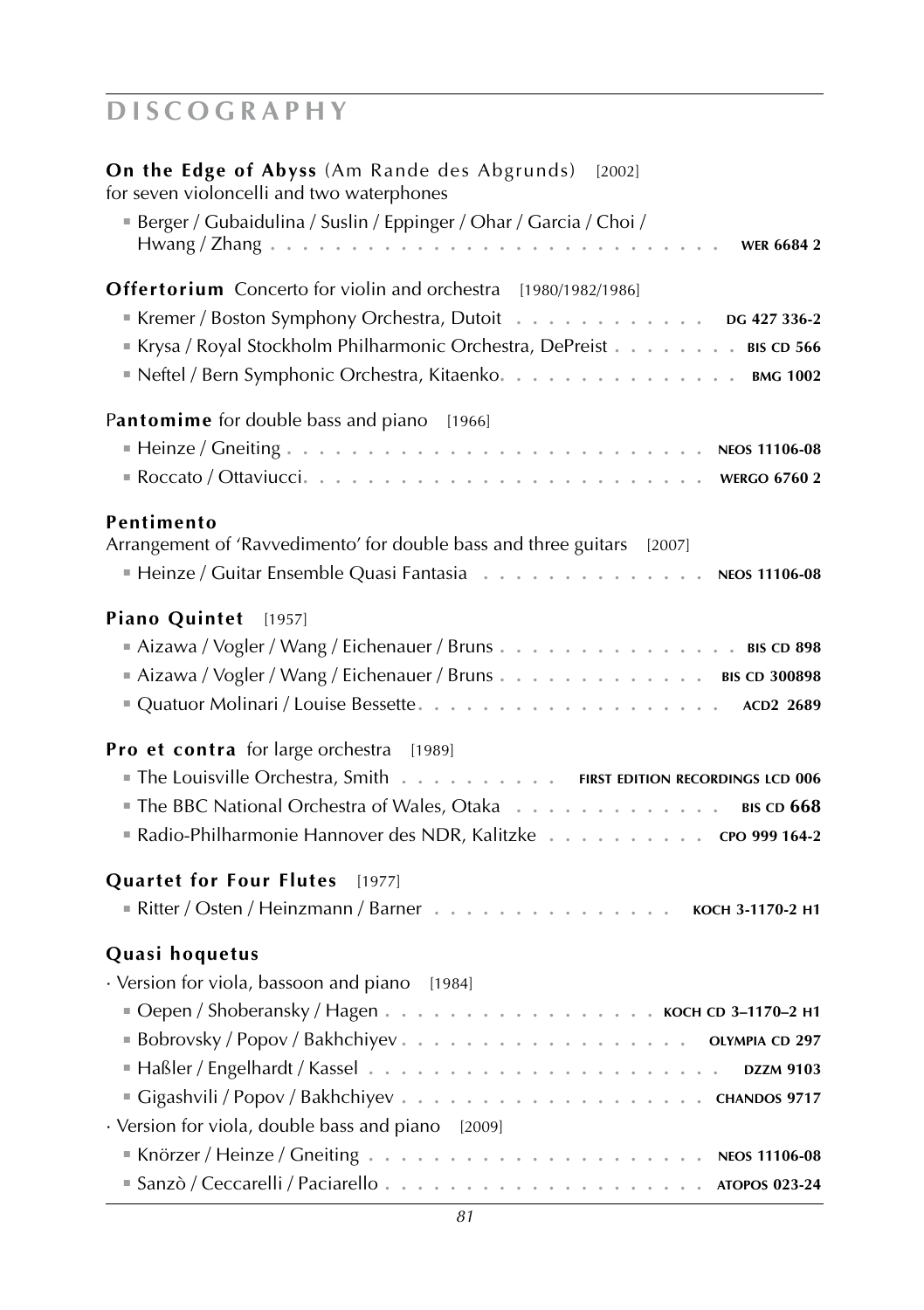| <b>Quaternion</b> for four violoncelli [1996]                                                                                                                                                                                                                       |
|---------------------------------------------------------------------------------------------------------------------------------------------------------------------------------------------------------------------------------------------------------------------|
| Ivashkin / Pavlutskaya / Johnston / Wilson $\ldots \ldots \ldots \ldots \ldots$<br><b>CHAN 9958</b><br>Ohar/Garcia/Choi/Zhang<br><b>WER 66842</b>                                                                                                                   |
| <b>Quattro</b> for two trumpets and two trombones [1974]<br>Amsterdam Wind Orchestra, Friesen RADIO NETHERLANDS TRANSCRIPTION SERVICE 1989                                                                                                                          |
| Reflections on the Theme B·A·C·H for string quartet [2002]                                                                                                                                                                                                          |
| (Freue dich!) Sonata for violin and violoncello [1981]<br>Rejoice!                                                                                                                                                                                                  |
|                                                                                                                                                                                                                                                                     |
|                                                                                                                                                                                                                                                                     |
|                                                                                                                                                                                                                                                                     |
|                                                                                                                                                                                                                                                                     |
| <b>Repentance</b> for violoncello, three guitars and double bass [2008]<br>Monighetti / Bublin Guitar Quartet, Robinson LCMS 1201<br>Yang / Halász / Kellermann / Brar / Stubenrauch BIS CD 2056<br>Wyrick / Tanenbaum / Viloteau / Psarras / Wright NAXOS 8.573379 |
| <b>Ritorno perpetuo</b> for harpsichord [1997]                                                                                                                                                                                                                      |
| Rubayat (Rubaijat) Cantata for baritone and chamber ensemble on poems by<br>ancient Persian poets [1969]                                                                                                                                                            |
| Vakovenko / Soloists Ensemble, Rozhdestvensky MELODIA SUCD 10-00109                                                                                                                                                                                                 |
| Vakovenko / Soloists Ensemble, Rozhdestvensky BMG CLASSICS 74321 49957 2                                                                                                                                                                                            |
| <b>Serenade</b> for guitar [1960]                                                                                                                                                                                                                                   |
|                                                                                                                                                                                                                                                                     |
|                                                                                                                                                                                                                                                                     |
| <b>BIS CD 2056</b>                                                                                                                                                                                                                                                  |
|                                                                                                                                                                                                                                                                     |
| Seven Words (Sieben Worte) for violoncello, bayan and strings [1982]<br>■ Tonkha / Lips /                                                                                                                                                                           |
| Chamber Orchestra 'Collegium musicum', Mynbaev MELODIA SUCD 10-00109                                                                                                                                                                                                |
| Geringas / Moser / Chamber Orchestra of the<br>Junge Deutsche Kammerphilharmonie, Venzago PHILIPS 434 041-2                                                                                                                                                         |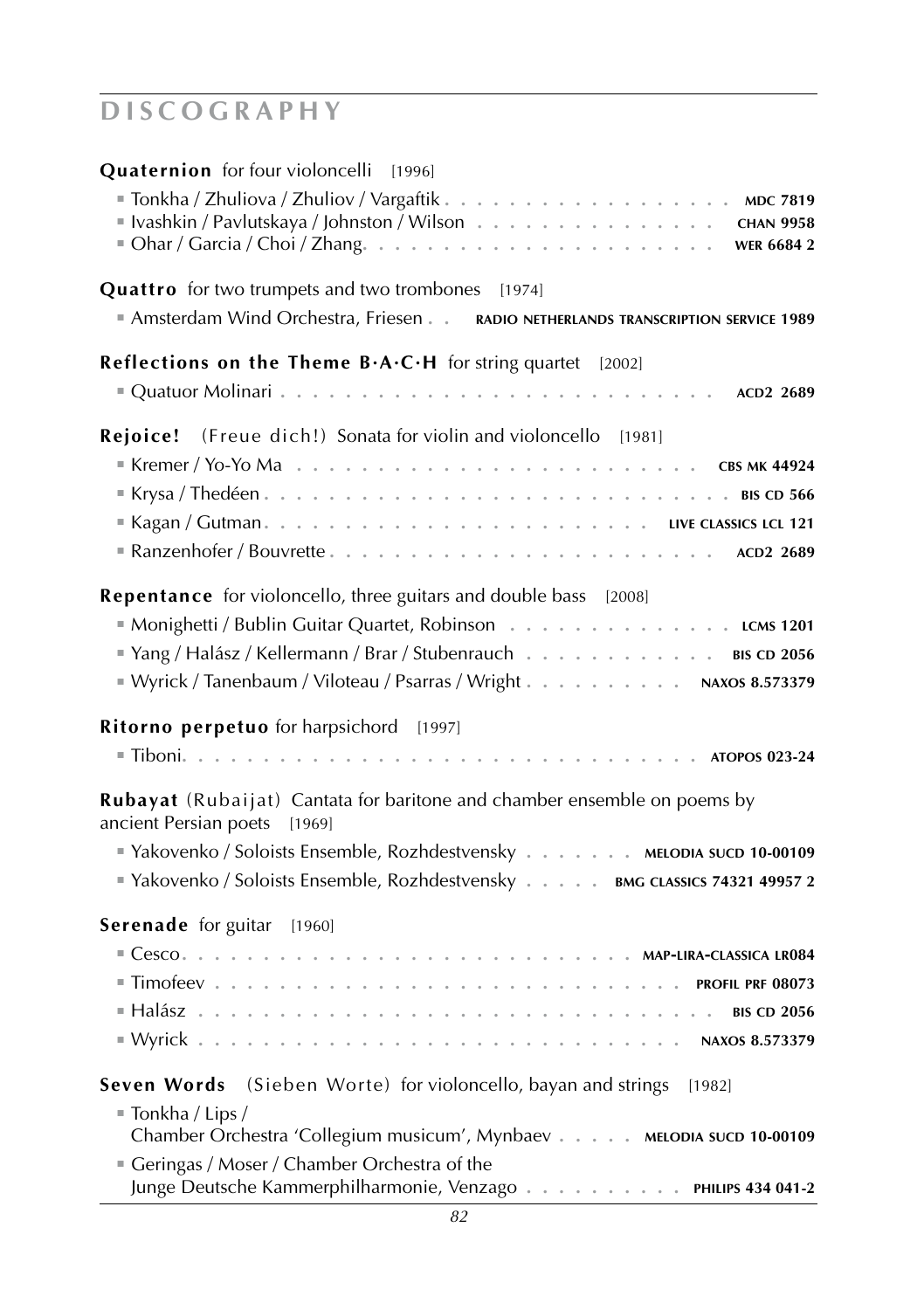### **Seven Words**

| Milman / Lips / Moscow Virtuosos, Spivakov RCA/BMG 09026 60466 2                            |
|---------------------------------------------------------------------------------------------|
| Berger / Hussong / Chamber Orchestra 'Diagonal',                                            |
|                                                                                             |
| Georgian / Moser / Deutsche Kammerphilharmonie, Klug. BERLIN CLASSICS 0011132 BC            |
| Kliegel / Moser / Camerata Transsylvanica, Selmeczi NAXOS 8.553557                          |
| Pergamenschikow / Moser /<br>Münchener Kammerorchester, Poppen ECM NEW SERIES 1775 461897-2 |
| Szabo / Vscelovicz / Ensemble KlangImPuls, Schmid 80G 23                                    |
| Brunello / Battiston / Orchestra d'Archi Italiana, Doni. WARNER FONIT 8573 81480-2          |
| Thedéen / Miki / Gothenburg Symphony Orchestra, Venzago BIS-SACD-1449                       |
| Polo / Alberti / Basque National Orchestra, Encinar. 1433                                   |
|                                                                                             |
| Silenzio Five pieces for bayan, violin and violoncello (or double bass) [1991/2010]         |
|                                                                                             |
|                                                                                             |
|                                                                                             |
|                                                                                             |
| Moser / Landgraf / Heinze (double bass) NEOS 11106-08                                       |
|                                                                                             |
| Sonata for double bass and piano [1975]                                                     |
|                                                                                             |
|                                                                                             |
|                                                                                             |
|                                                                                             |
| Sonata for Piano [1965]                                                                     |
|                                                                                             |
|                                                                                             |
|                                                                                             |
|                                                                                             |
|                                                                                             |
|                                                                                             |
| Song Without Words (Lied ohne Worte) [1977]<br>for trumpet and piano                        |
|                                                                                             |
|                                                                                             |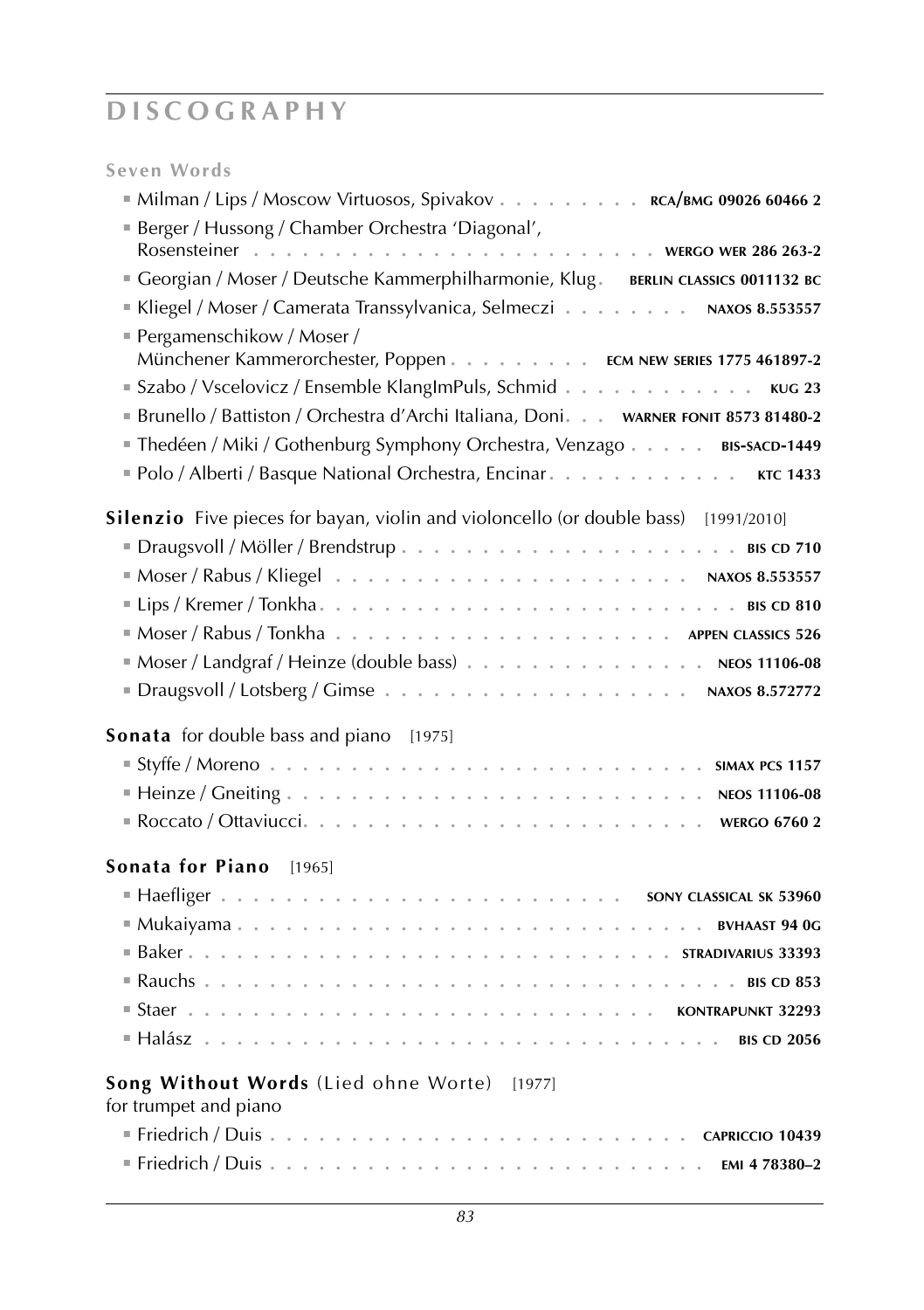### **Sonnengesang** (Canticle of the Sun) [1997]

The Canticle of the Sun by St Francis of Assisi for violoncello, chamber choir and percussion

| Rostropovich / Carrington / Percey / Alley /                                                                                |
|-----------------------------------------------------------------------------------------------------------------------------|
| Geringas / Percussionists of Danish National Symphony Orchestra /                                                           |
| CHANDOS 10106                                                                                                               |
| Altstaedt / Pushkarev / Zalupe / Krimer /                                                                                   |
| Riga Chamber Choir "Kamēr ", Sirmais. ECM 2256                                                                              |
| NDR Chor / Monighetti / Elbtonal Percussion, Ahmann. BIS 2276                                                               |
| So Be It (So sei es) [2013]                                                                                                 |
| for violin, double bass, piano and percussion                                                                               |
| <b>BIS CD 2146</b>                                                                                                          |
| <b>Sotto voce</b> [2010/2013]                                                                                               |
| for viola, double bass and two guitars                                                                                      |
| Schlichting / Stubenrauch / Kellermann / Brar. BIS CD 2056                                                                  |
| Levitz / Pingel / Tanenbaum / Teicholz NAXOS 8.573379                                                                       |
| (Klänge des Waldes)<br><b>Sounds of the Forest</b><br>[1978]                                                                |
| for flute and piano                                                                                                         |
| Thorspecken / Hacke BAYER RECORDS BR 100246 CD                                                                              |
|                                                                                                                             |
|                                                                                                                             |
| <b>St. John Passion</b><br>$[2000]$                                                                                         |
| Korneva / Lutsiuk / Mozhaev / Bezzubenkov / St. Petersburg<br>Chamber Choir / Choir and Orchestra of the Mariinsky Theatre, |
|                                                                                                                             |
| St. John Passion / St. John Easter [2000/2001]                                                                              |
| Sukmanova / Welch / Valentin / Isherwood / Gächinger Kantorei /<br>Kammerchor der Musikschule Trossingen /                  |
| Radio-Sinfonieorchester Stuttgart, Rilling [German Version] HÄNSSLER CD 98.289                                              |
| Stimmen  verstummen  Symphony in twelve movements [1986]                                                                    |
| Royal Stockholm Philharmonic Orchestra, Rozhdestvensky CHANDOS CHAN 9183                                                    |
|                                                                                                                             |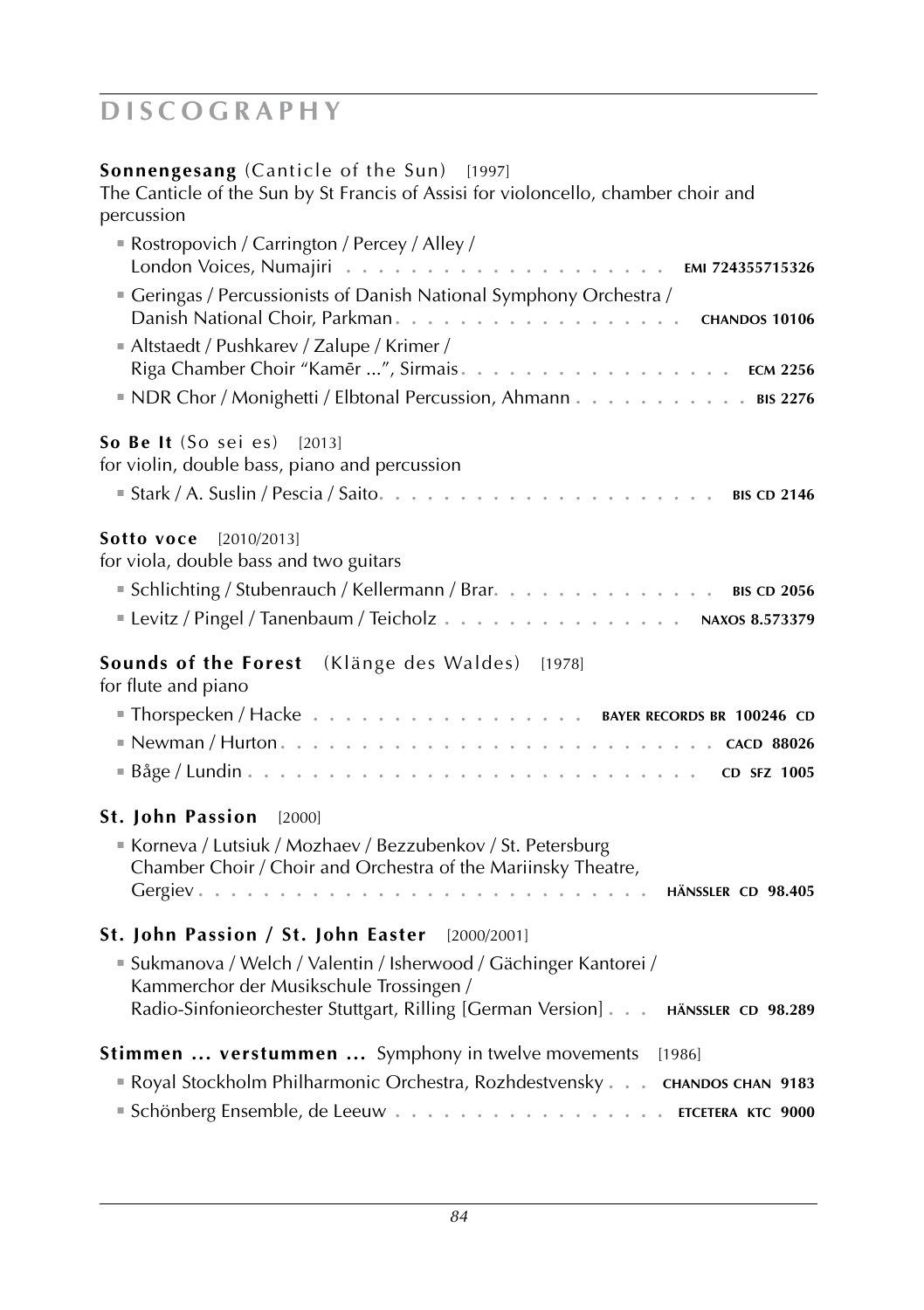| 85                                                                                                                                 |
|------------------------------------------------------------------------------------------------------------------------------------|
|                                                                                                                                    |
|                                                                                                                                    |
|                                                                                                                                    |
|                                                                                                                                    |
|                                                                                                                                    |
|                                                                                                                                    |
| <b>Ten Preludes (Etudes)</b> for violoncello solo [1974]                                                                           |
| Stufen (Steps) for symphony orchestra [1972/1986/1992]<br>Royal Stockholm Philharmonic Orchestra, Rozhdestvensky CHANDOS CHAN 9183 |
|                                                                                                                                    |
|                                                                                                                                    |
|                                                                                                                                    |
| Alikhanova / Koshanovskaya / Organovich col LEGNO AU 318420 CD                                                                     |
|                                                                                                                                    |
| String Trio [1988]                                                                                                                 |
| ■ Quatuor Molinari 。。。。。。。。。。。。。。。。。。。。。。。。。。。。。 ACD2 2689                                                                         |
| String Quartet No. 4 [1993]                                                                                                        |
|                                                                                                                                    |
|                                                                                                                                    |
|                                                                                                                                    |
| String Quartet No. 3 [1987]                                                                                                        |
|                                                                                                                                    |
| Doelen Kwartet FRIENDS OF THE ROTTERDAM PHILHARMONIC                                                                               |
|                                                                                                                                    |
|                                                                                                                                    |
|                                                                                                                                    |
| String Quartet No. 2 [1987]                                                                                                        |
|                                                                                                                                    |
|                                                                                                                                    |
|                                                                                                                                    |
| String Quartet No. 1 [1971]                                                                                                        |